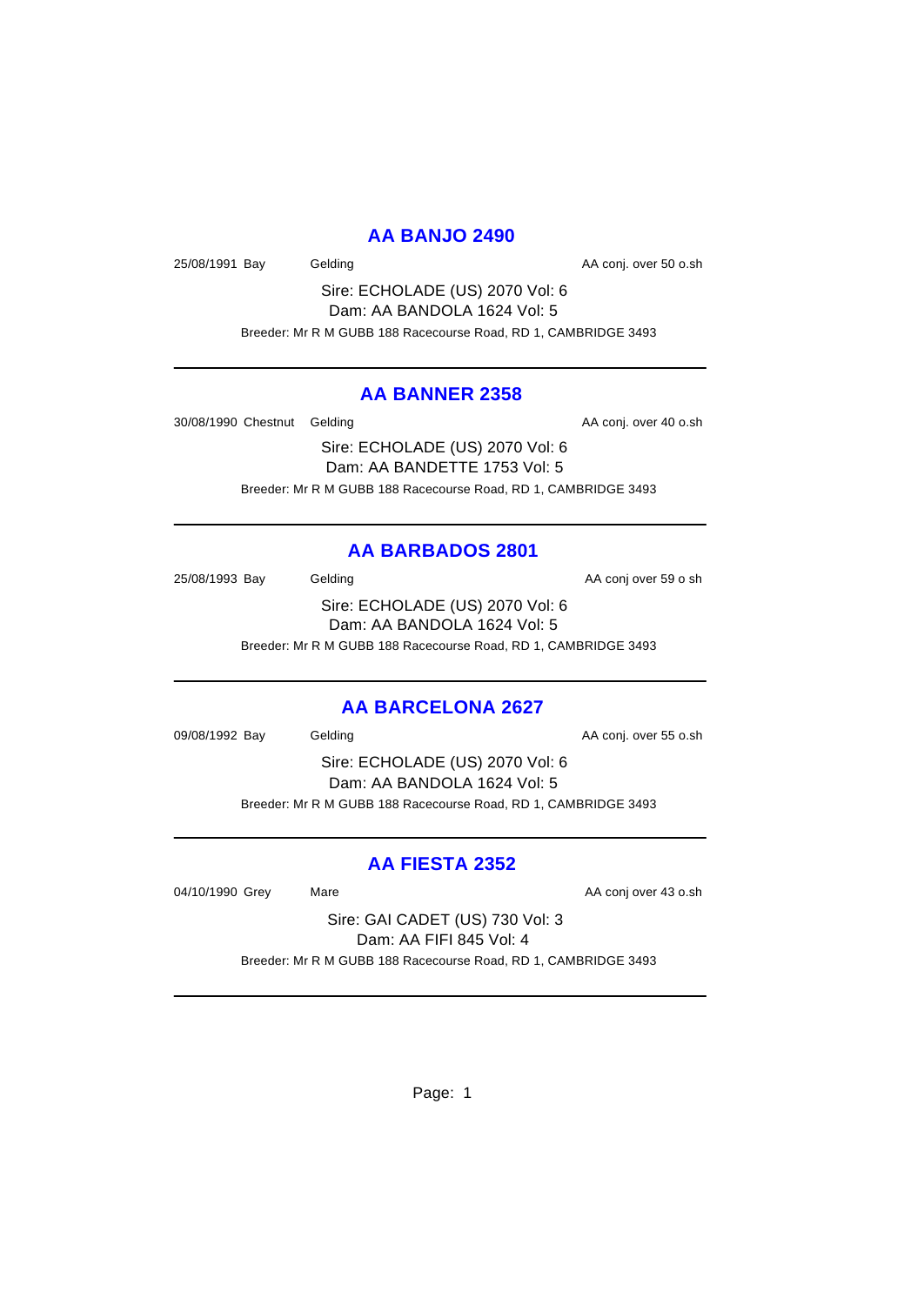### **AA FLIRT 2800**

24/09/1993 Grey Mare Mare AA conj over 60 o sh

Sire: GAI CADET (US) 730 Vol: 3 Dam: AA FIFI 845 Vol: 4 Breeder: Mr R M GUBB 188 Racecourse Road, RD 1, CAMBRIDGE 3493

### **AA GABAR 2492**

17/09/1991 Bay Gelding Cash Conj. over 49 o.sh

Sire: ECHOLADE (US) 2070 Vol: 6 Dam: AA BANDETTE 1753 Vol: 5 Breeder: Mr R M GUBB 188 Racecourse Road, RD 1, CAMBRIDGE 3493

## **AA GAILISA 2629**

01/09/1992 Grey Mare Mare AA conj over 57 o.sh Sire: ECHOLADE (US) 2070 Vol: 6 Dam: ARALEIGH GAILINA 516 Vol: 3 Breeder: Mr R M GUBB 188 Racecourse Road, RD 1, CAMBRIDGE 3493

### **AA GALIZON 2353**

28/10/1990 Chestnut Gelding and analysis of the AA conj. over 47 o.sh

Sire: ECHOLADE (US) 2070 Vol: 6 Dam: ARALEIGH GAILINA 516 Vol: 3 Breeder: Mr R M GUBB 188 Racecourse Road, RD 1, CAMBRIDGE 3493

## **AA JUPITER 2359**

21/10/1990 Chestnut Gelding and analysis of the AA conj. over 45 o.sh

Sire: ECHOLADE (US) 2070 Vol: 6 Dam: AA JULIA 1048 Vol: 4 Breeder: Mr R M GUBB 188 Racecourse Road, RD 1, CAMBRIDGE 3493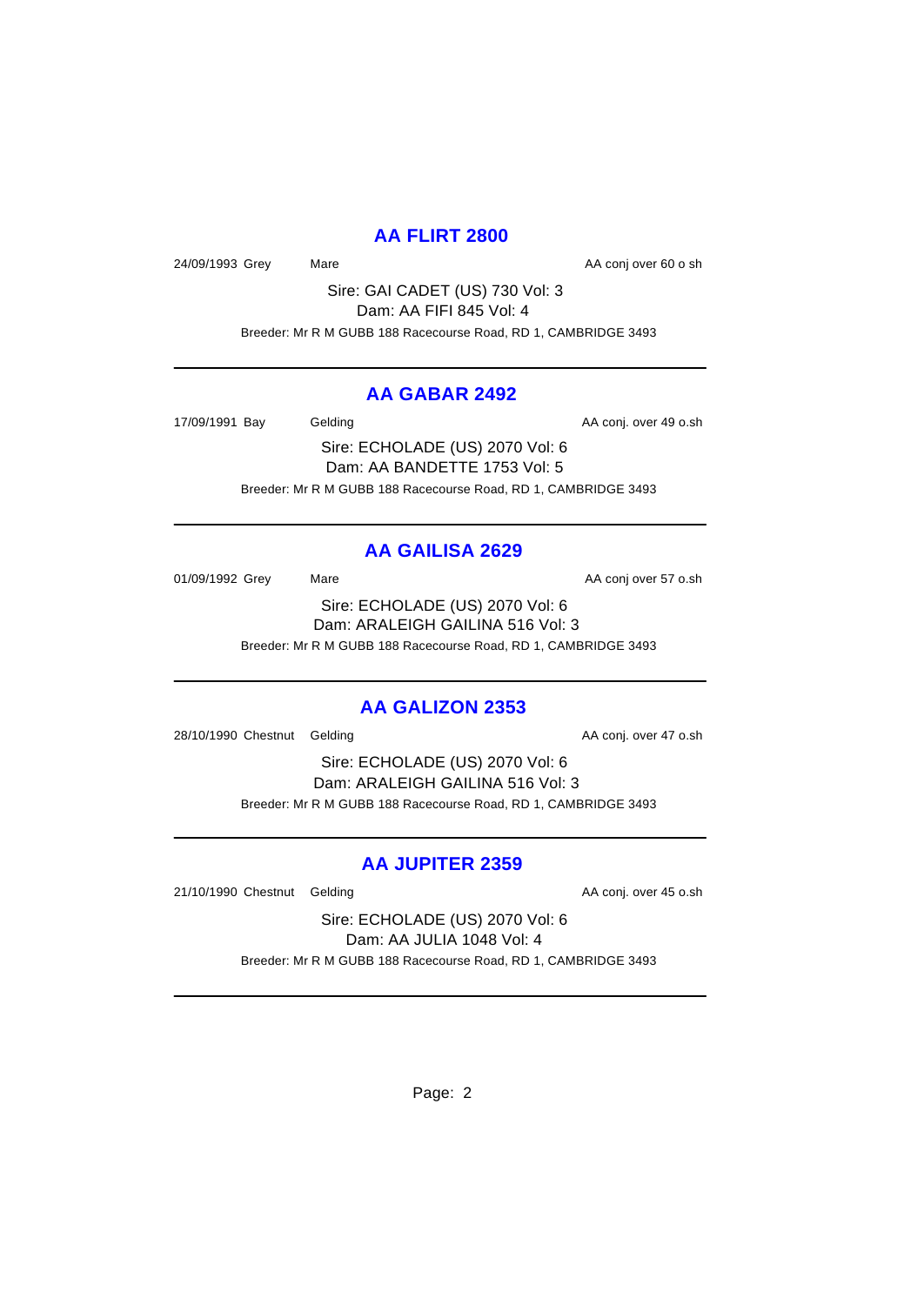### **AA KALICO 2491**

14/08/1991 Grey Gelding Cash Care Case AA conj. over 48 o.sh

Sire: ECHOLADE (US) 2070 Vol: 6 Dam: AA KATALINA 1622 Vol: 5 Breeder: Mr R M GUBB 188 Racecourse Road, RD 1, CAMBRIDGE 3493

### **AA KALYPSO 2631**

16/08/1992 Grey Gelding Gelding AA conj. over 156 o.sh Sire: ECHOLADE (US) 2070 Vol: 6 Dam: AA KATALINA 1622 Vol: 5

Breeder: Mr R M GUBB 188 Racecourse Road, RD 1, CAMBRIDGE 3493

## **AA KASPER 2494**

16/10/1991 Grey Gelding Cash Conj. over 52 o.sh Sire: ECHOLADE (US) 2070 Vol: 6 Dam: AA KRIZIDA 1458 Vol: 5 Breeder: Mr R M GUBB 188 Racecourse Road, RD 1, CAMBRIDGE 3493

### **AA KIZMET 2357**

26/10/1990 Grey Gelding Cash Conj. over 46 o.sh

Sire: ECHOLADE (US) 2070 Vol: 6 Dam: AA KRIZIDA 1458 Vol: 5 Breeder: Mr R M GUBB 188 Racecourse Road, RD 1, CAMBRIDGE 3493

## **AA LIANNA 2489**

12/10/1991 Grey Mare Mare AA conj over 51 o.sh

Sire: ECHOLADE (US) 2070 Vol: 6 Dam: AA JULIANNA 1623 Vol: 5 Breeder: Mr R M GUBB 188 Racecourse Road, RD 1, CAMBRIDGE 3493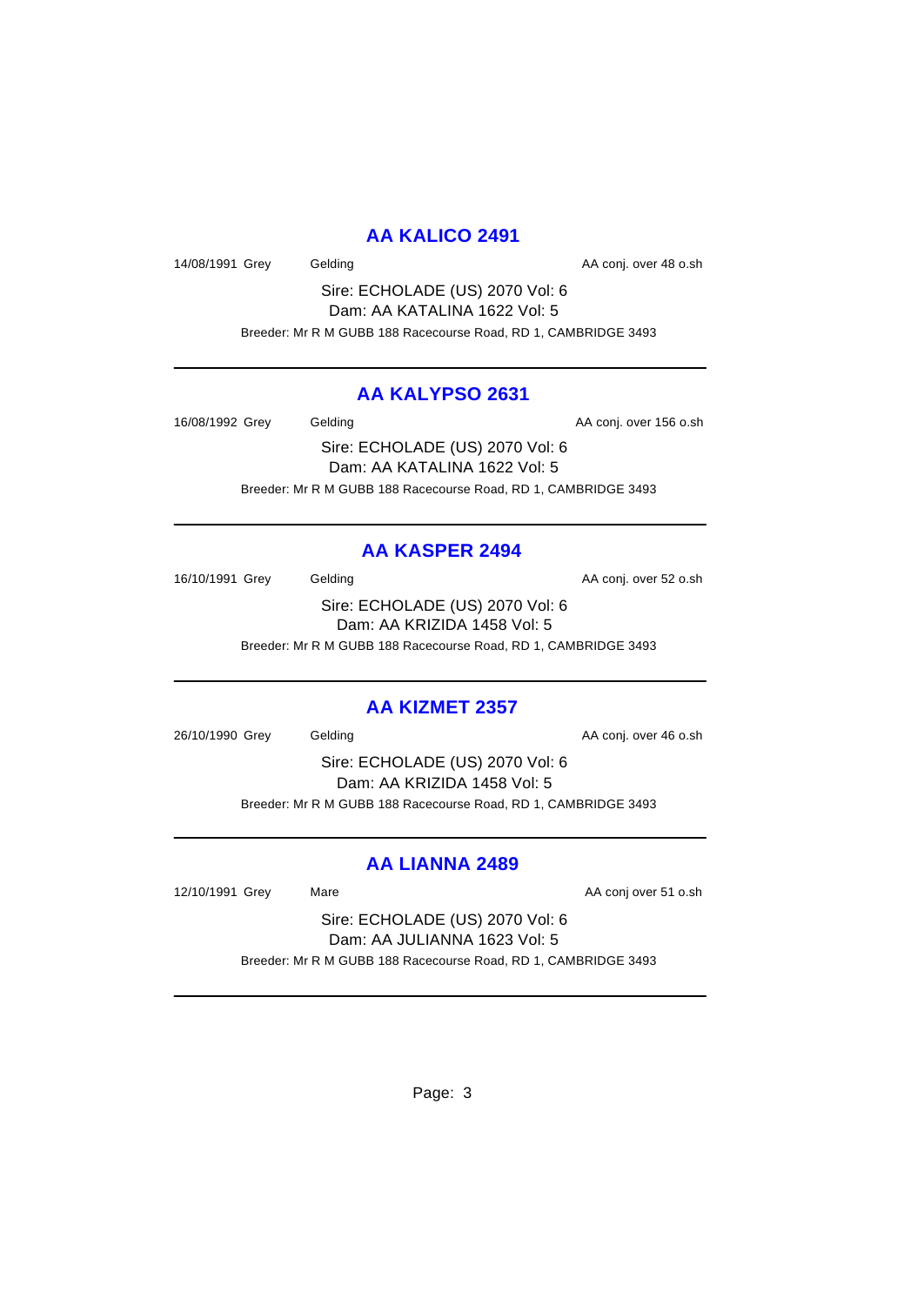## **AA MECCA 2354**

04/10/1990 Chestnut Gelding and analysis of the AA conj. over 44 o.sh

Sire: ECHOLADE (US) 2070 Vol: 6 Dam: ARALEIGH MYRA 7 Vol: 1 Breeder: Mr R M GUBB 188 Racecourse Road, RD 1, CAMBRIDGE 3493

### **AA MELISSA 2802**

19/10/1993 Grey Mare Mare AA conj over 61 o sh

Sire: ECHOLADE (US) 2070 Vol: 6 Dam: AA MYSTERY 1456 Vol: 5 Breeder: Mr R M GUBB 188 Racecourse Road, RD 1, CAMBRIDGE 3493

# **AA MISS ECHO 2628**

31/10/1992 Bay Mare Mare AA conj over 56 o.sh Sire: ECHOLADE (US) 2070 Vol: 6 Dam: AA MYSTERY 1456 Vol: 5 Breeder: Mr R M GUBB 188 Racecourse Road, RD 1, CAMBRIDGE 3493

## **AA MONIQUE 2493**

18/09/1991 Bay Mare Mare AA conj over 53 o.sh

Sire: ECHOLADE (US) 2070 Vol: 6 Dam: AA MYSTIQUE 1930 Vol: 6 Breeder: Mr R M GUBB 188 Racecourse Road, RD 1, CAMBRIDGE 3493

## **AA MORROCCO 2630**

18/09/1992 Bay Gelding Cash Conj. over 58 o.sh

Sire: ECHOLADE (US) 2070 Vol: 6 Dam: AA MYSTIQUE 1930 Vol: 6 Breeder: Mr R M GUBB 188 Racecourse Road, RD 1, CAMBRIDGE 3493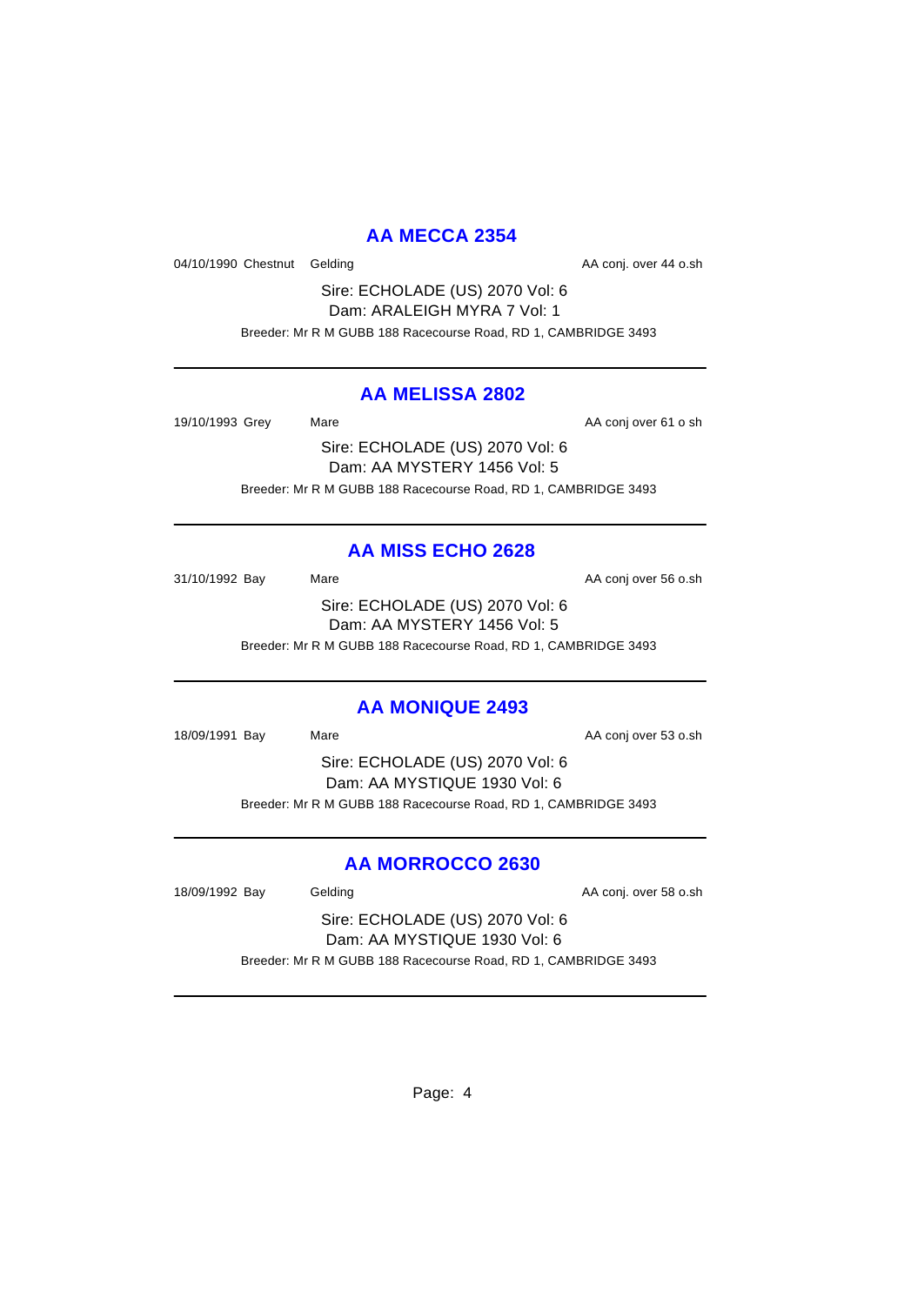### **AA MYSTRO 2495**

14/11/1991 Bay Gelding Cash Conj. over 54 o.sh

Sire: ECHOLADE (US) 2070 Vol: 6 Dam: AA MYSTERY 1456 Vol: 5 Breeder: Mr R M GUBB 188 Racecourse Road, RD 1, CAMBRIDGE 3493

### **AA SABRINA 2355**

23/10/1990 Grey Mare Mare AA conj over 42 o.sh Sire: ECHOLADE (US) 2070 Vol: 6

Dam: AA SELINA 1042 Vol: 4 Breeder: Mr R M GUBB 188 Racecourse Road, RD 1, CAMBRIDGE 3493

## **AA SUZANNE 2356**

09/09/1990 Bay Mare Mare AA conj over 41 o.sh Sire: ECHOLADE (US) 2070 Vol: 6 Dam: ARALEIGH SUE 83 Vol: 2 Breeder: Mr R M GUBB 188 Racecourse Road, RD 1, CAMBRIDGE 3493

### **AA TEENA 2803**

21/09/1993 Grey Mare Mare AA conj over 62 o sh

Sire: GAI CADET (US) 730 Vol: 3 Dam: ARALEIGH KAMEYN 705 Vol: 3 Breeder: Mr R M GUBB 188 Racecourse Road, RD 1, CAMBRIDGE 3493

## **AA ZAR 2360**

14/09/1990 Grey Gelding Cash Conj. over 39 o.sh

Sire: ECHOLADE (US) 2070 Vol: 6 Dam: ARALEIGH KRIZONA 518 Vol: 3 Breeder: Mr R M GUBB 188 Racecourse Road, RD 1, CAMBRIDGE 3493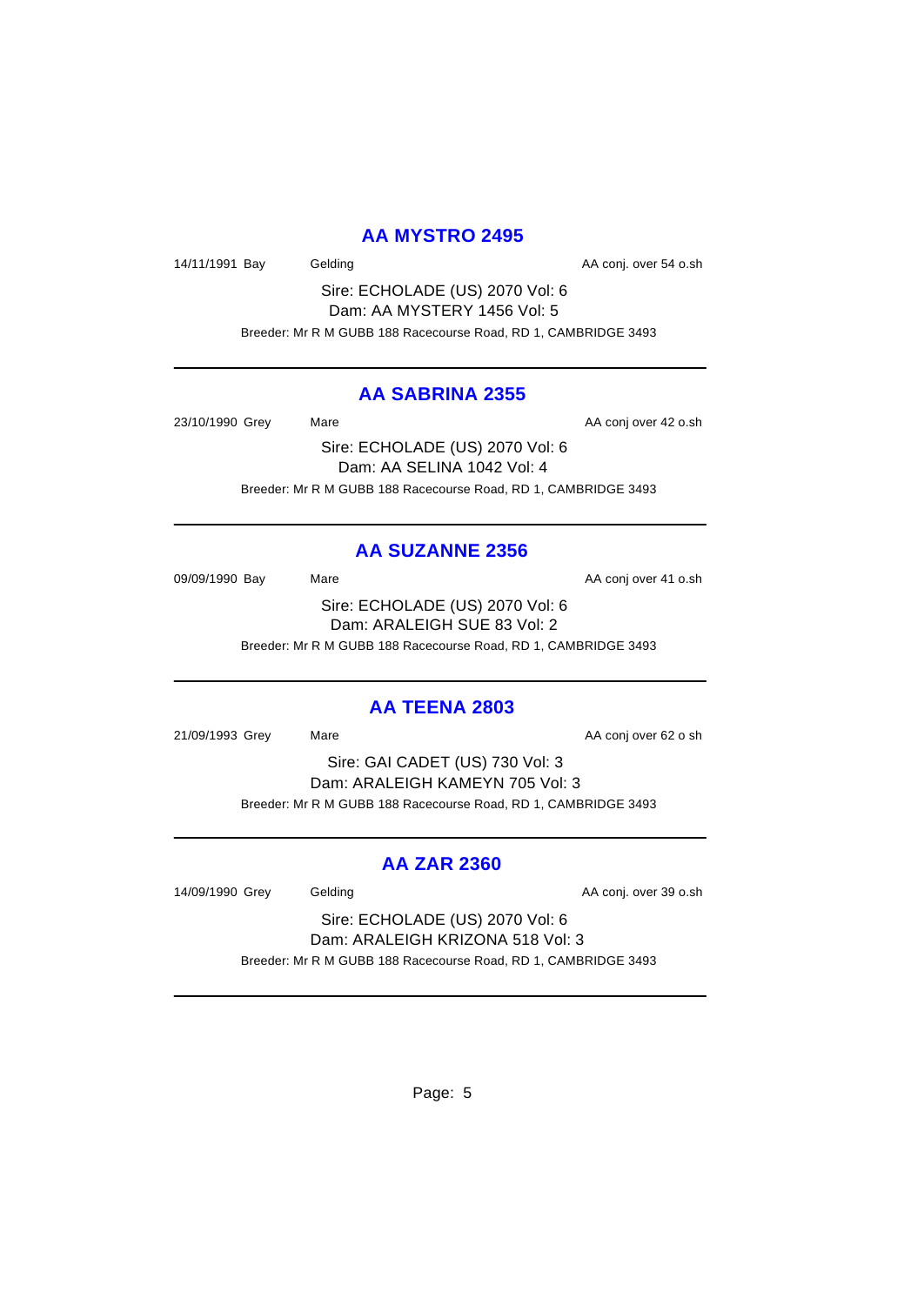### **AAZRAH 2637**

26/12/1992 Grey Stallion HF conj. n.sh, 9 over 2 o.sh

Sire: KANDAHAR IBN KAZRA (GB) 1208 Vol: 4

Dam: AZALA 1963 Vol: 6

Breeder: Mr David B MARSHALL Holly Farm, Harmans Road, RD 2, LEESTON 7682

## **AGILIS COPPER KING 2588**

26/11/1992 Chestnut Stallion WD n.sh, 2 over 2 o.sh

Sire: MARAMA SAYF SAMIRA 859 Vol: 4 Dam: EL KHEIR SHAKESSA 1630 Vol: 5 Breeder: Dr Rosalind R DALEFIELD 26 Akura Road, MASTERTON 5810

# **AGILIS ELECTRON 2320**

03/12/1990 Grey Gelding Gelding WD n.sh, 1 over 0 o.sh Sire: HARI KUMAR 1652 Vol: 5

Dam: ALFA PATRIS 1211 Vol: 4

Breeder: Dr Rosalind R DALEFIELD 26 Akura Road, MASTERTON 5810

## **AGILIS STELLA 2589**

22/09/1992 Grey Mare WD n.sh, 1 over 2 o.sh

Sire: SILVER FERN ASTRON 1419 Vol: 5 Dam: ALFA PATRIS 1211 Vol: 4 Breeder: Dr Rosalind R DALEFIELD 26 Akura Road, MASTERTON 5810

# **AHSANU NAZIKA 2344**

15/11/1990 Grey Mare Mare AH n.sh, 1 over 0 o.sh

Sire: HARI KUMAR 1652 Vol: 5 Dam: FANTASY MAGIC 1346 Vol: 5 Breeder: Mrs Denise B GUNN Taikorea Road R.D. 3 PALMERSTON NORTH.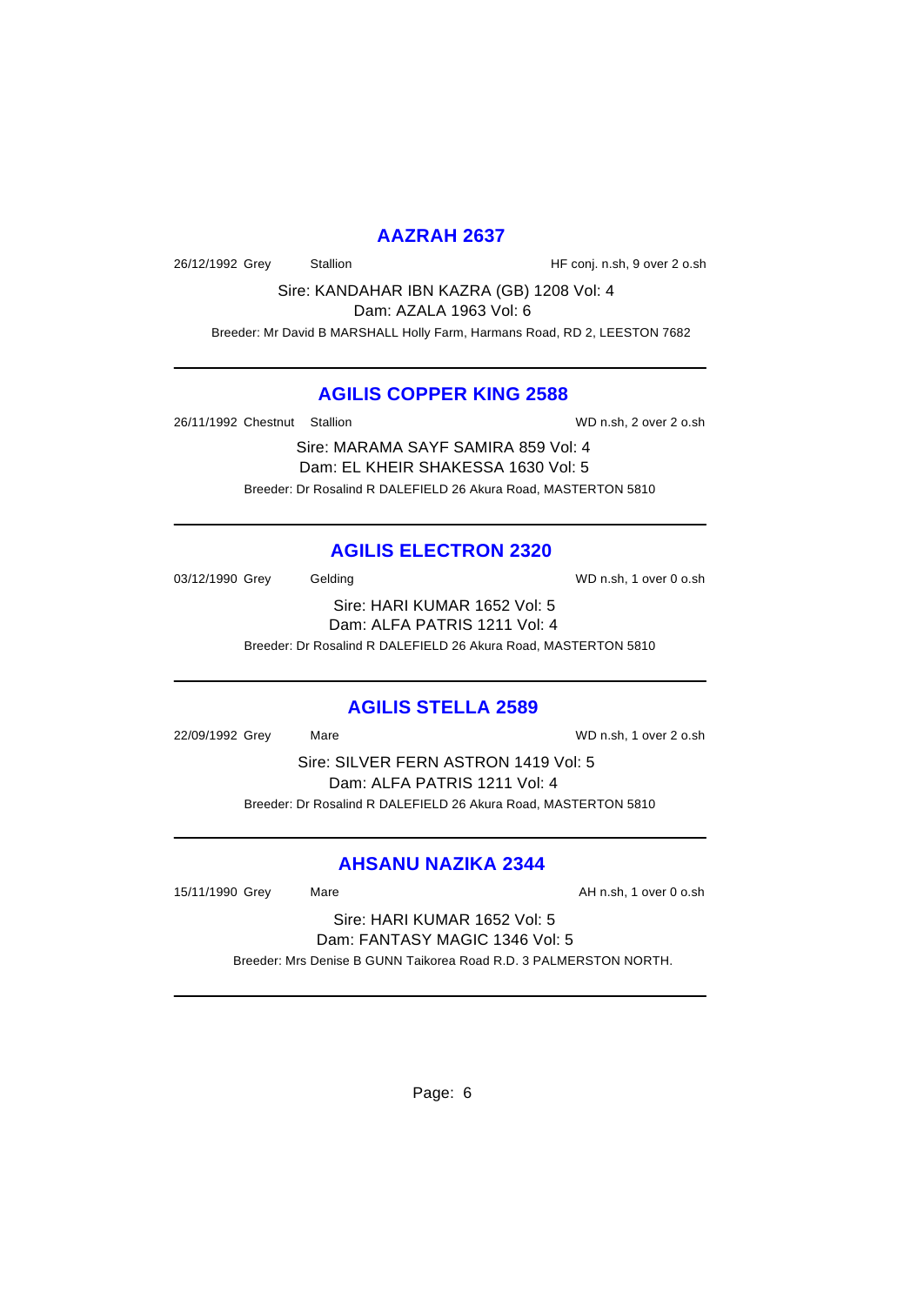### **AL DHAHAB AKKADIAAN 2452**

| 05/11/1991 Bay<br>Gelding | ADJ in circle dot n.sh, 2 over 1 o.sh |
|---------------------------|---------------------------------------|
|---------------------------|---------------------------------------|

Sire: CAMEO OLYMPIADE (AU) 2179 Vol: 6 Dam: BILLABONG XOANON (AU) 1881 Vol: 6 Breeder: Miss Jacquie M WEBBY 25 Don Street, OAMARU 9400

### **AL DHAHAB MISS KHADIJAAH 2451**

14/08/1991 Bay Mare Mare ADJ in circle dot n.sh, 1 over 1 o.sh

Sire: CAMEO OLYMPIADE (AU) 2179 Vol: 6 Dam: CRAIGROY STELLA 1707 Vol: 5 Breeder: Miss Jacquie M WEBBY 25 Don Street, OAMARU 9400

# **AL DHAHAB SAHMEERA 2761**

| 06/09/1993 Bay | Mare | ADJ in circle n sh 1 over 3 o sh                                                 |
|----------------|------|----------------------------------------------------------------------------------|
|                |      | Sire: CAMEO OLYMPIADE (AU) 2179 Vol: 6<br>Dam: BILLABONG XOANON (AU) 1881 Vol: 6 |

Breeder: Miss Jacquie M WEBBY 25 Don Street, OAMARU 9400

### **ALSHAMA REFLECTION 2645**

| 01/10/1990 Grey                  | Mare                                             | S inside inverted V n.sh, 1 over 0 o.sh |
|----------------------------------|--------------------------------------------------|-----------------------------------------|
|                                  | Sire: SILVER REFLECTION 647 Vol. 3               |                                         |
| Dam: ARALEIGH HILLARY 121 Vol: 2 |                                                  |                                         |
|                                  | Breeder: Mrs K COXON Hanham Road, R.D. 1, KUMEU. |                                         |

### **AMAZON 2536**

11/11/1992 Grey Mare Mare Din C n.sh, 2 over 2 o.sh

Sire: TORRYBURN RAHSUL (AU) 1279 Vol: 5 Dam: ZAMORA 1536 Vol: 5 Breeder: Mr Russell A LIGGETT 19 Robertson Street Frankton QUEENSTOWN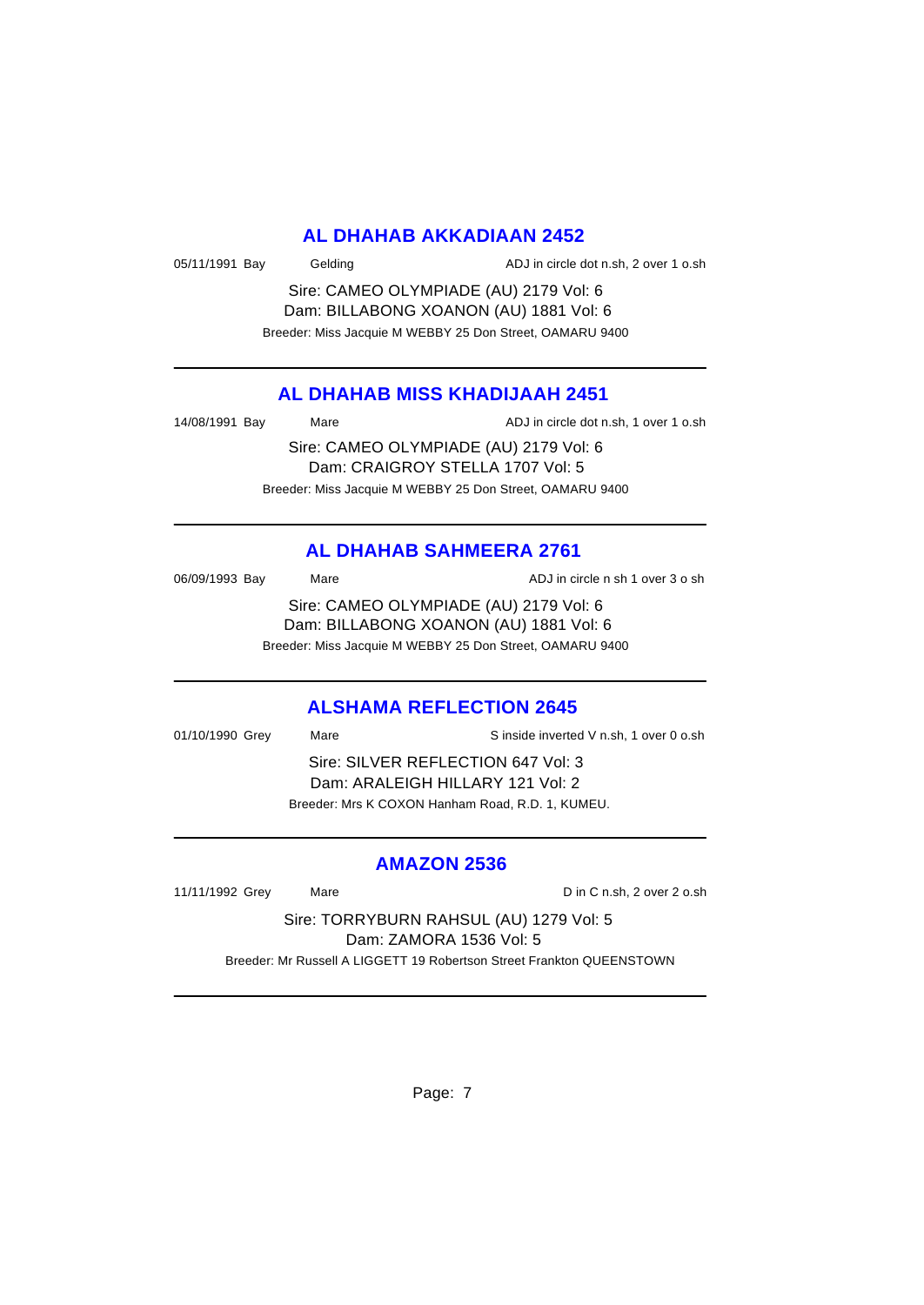### **AMBRA 2397**

07/10/1990 Grey Mare Mare HF conj. n.sh, 1 over 0 o.sh

Sire: THE AMBASSADOR (AU) 1087 Vol: 4 Dam: SILVER ANNA 757 Vol: 4

Breeder: Mr David B MARSHALL Holly Farm, Harmans Road, RD 2, LEESTON 7682

### **ANAZEH'S AQABA 2538**

26/10/1992 Chestnut Stallion A over bar over 3 n.thigh

Sire: BASHA SELIM 196 Vol: 2 Dam: KHALIFA 393 Vol: 3 Breeder: Miss J Virginia DEAN "Wentworth", Milltown RD 3 LEESTON 7683

# **ANAZEH'S INDIAN SILVER 2735**

27/11/1993 Grey Mare Mare A over bar over 4 n hind

Sire: ANWAR SADAT 1196 Vol: 4 Dam: DELLMOUNT LEALA 223 Vol: 2 Breeder: Miss J Virginia DEAN "Wentworth", Milltown RD 3 LEESTON 7683

# **ARABIAN PARK TYCOON (AU) 2672**

18/09/1984 Chestnut Stallion Dot over reverse P conj reverse J n sh 2 over 4 o sh

Sire: ARABIAN PARK EGYPTIAN MAGNETIC AU 5011AAHSB

Dam: ARABIAN PARK PERSIAN QUEEN AU 1081AAHSB Breeder: Mr P J JAMES AUSTRALIA.

Importer: Mrs Helen CHAMBERS 317 Rangiora-Leithfield, RD 7, RANGIORA 7477

# **ARABIL AZEEM (IIU) 2521**

06/12/1991 Bay Gelding Reversed L & R conj. n.sh, 1 over 1 o.sh

#### Sire: RIANDA'S EL NASRA AU 12099AAHSB Dam: KERRILYN SAMINA (AU) 2334 Vol: 7

Breeder: Mr Raymond H ADAMSON 388 Kahikatea Flat Road, RD 1, KAUKAPAKAPA 0871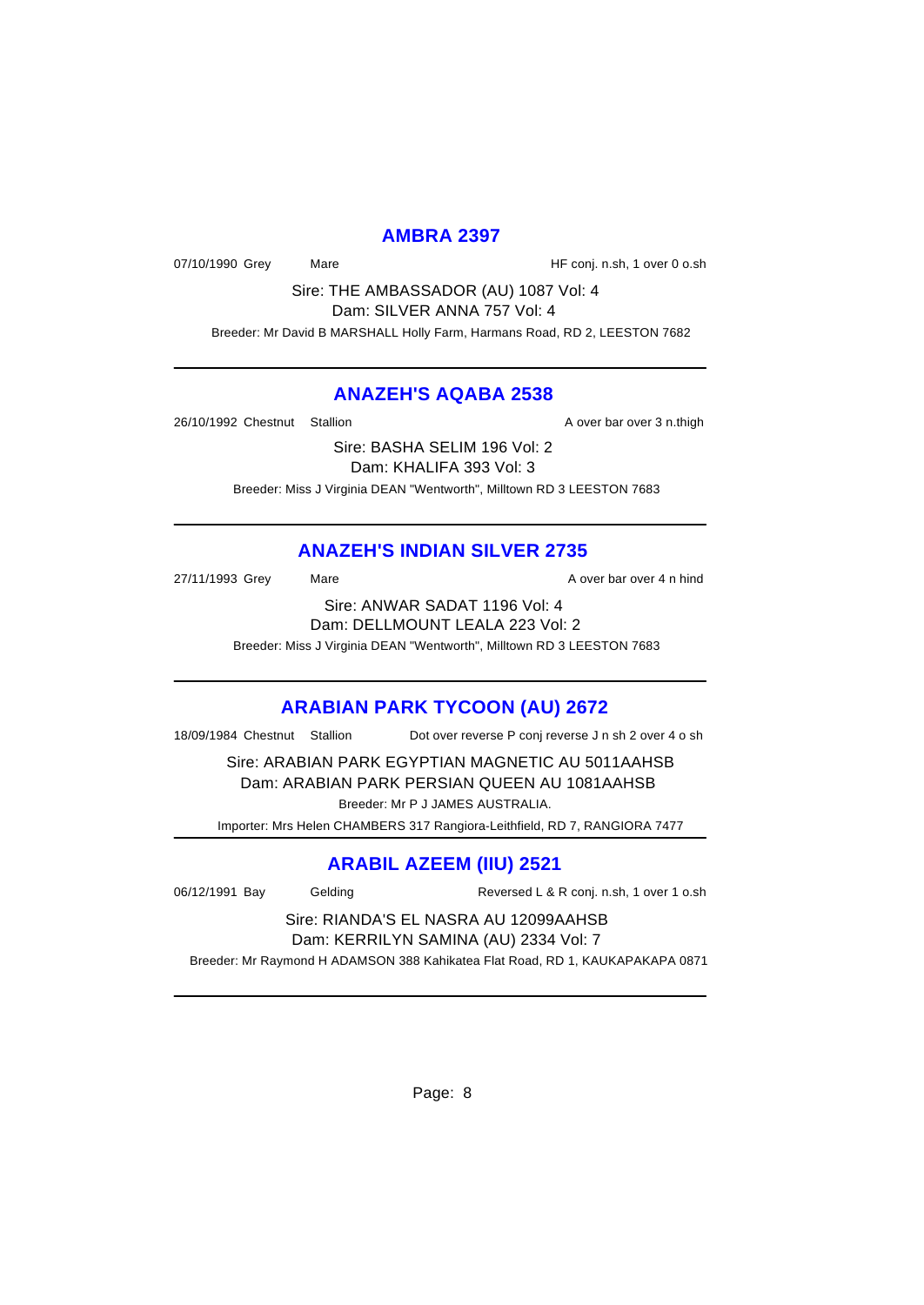### **ARABIL NAZEEFA 2469**

24/11/1991 Bay Mare Reversed L & R conj. n.sh, 2 over 1 o.sh

Sire: E`ARLIA JAIRIM (AU) 2002 Vol: 6 Dam: TARALEA ALLEGREE 1829 Vol: 6

Breeder: Mr Raymond H ADAMSON 388 Kahikatea Flat Road, RD 1, KAUKAPAKAPA 0871

### **ARABIL SHAHIDA 2336**

22/11/1990 Bay Mare Mare Reversed L & R conj. n.sh, 1 over 0 o.sh

Sire: DUNWINGERI KAHLIL (AU) 1978 Vol: 6 Dam: TARALEA ALLEGREE 1829 Vol: 6 Breeder: Mr Raymond H ADAMSON 388 Kahikatea Flat Road, RD 1, KAUKAPAKAPA 0871

### **ARABIL SURA 2676**

13/11/1992 Chestnut Mare reversed LR conj n sh 1 over 2 o sh

Sire: E`ARLIA JAIRIM (AU) 2002 Vol: 6 Dam: BRANTIA PARK QASAR (AU) 2405 Vol: 7

Breeder: Mr Raymond H ADAMSON 388 Kahikatea Flat Road, RD 1, KAUKAPAKAPA 0871

### **ARAHI AHMAJ 2477**

03/12/1991 Grey Gelding Communication B n.sh, 1 over 1 o.sh

Sire: WAIMEHA MANDATE 1193 Vol: 4 Dam: ARAHI AMIRIA 1706 Vol: 5 Breeder: ARAHI FAMILY TRUST MA Barker & KR McGrath, PO Box 174, TE AWAMUTU 3840

## **ARAHI AHMAJAA 2476**

11/11/1991 Grey Mare B n.sh, 2 over 1 o.sh

Sire: WAIMEHA MANDATE 1193 Vol: 4 Dam: NGAPA ARAHI 928 Vol: 4 Breeder: ARAHI FAMILY TRUST MA Barker & KR McGrath, PO Box 174, TE AWAMUTU 3840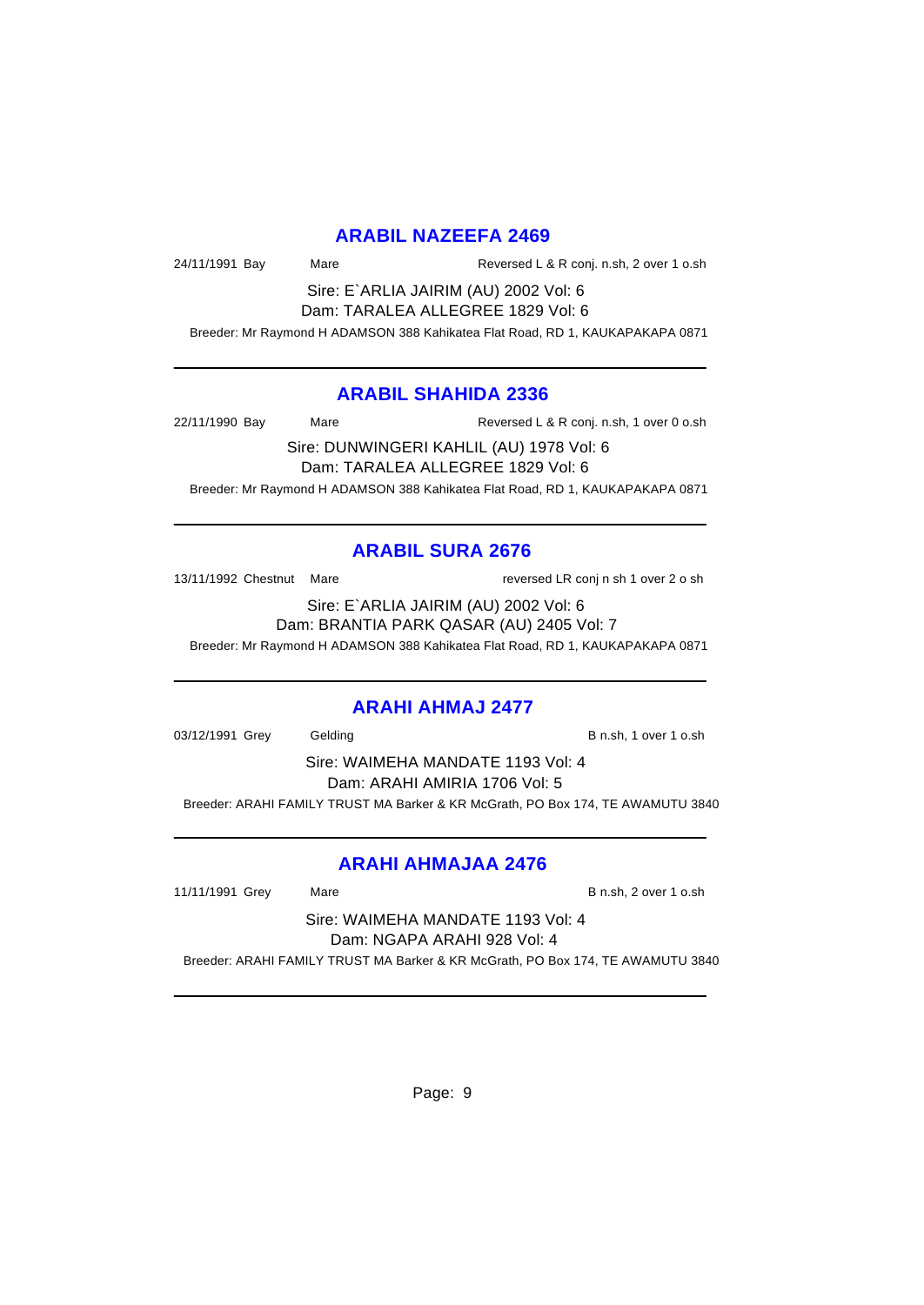### **ARAHI ALIA 2289**

30/09/1989 Grey Mare Mare B n.sh, 2 over 9 o.sh

Sire: WAIMEHA ECLIPSE 475 Vol: 3 Dam: ARAHI AMIRIA 1706 Vol: 5

Breeder: ARAHI FAMILY TRUST MA Barker & KR McGrath, PO Box 174, TE AWAMUTU 3840

### **ARANA JACQUEESE 2343**

16/09/1990 Chestnut Stallion bar in triangle conj. over 1 n.sh

Sire: SJ FLAME 1905 Vol: 6 Dam: ARALEIGH TINA 123 Vol: 2 Breeder: Mr Alan L DAVIDSON Arana Arabians R.D. 1 TAURANGA

## **ARANA JADE 2449**

12/09/1991 Grey Mare Mare Bar in Triangle conj. over 2 n.sh

Sire: NGAPA SON S31 Vol: 1 Dam: CARIAD 1207 Vol: 4

Breeder: Mr Alan L DAVIDSON Arana Arabians R.D. 1 TAURANGA

## **ARANA KAREEN 2562**

25/09/1992 Bay Mare Mare Bar in Triangle conj. over 4 o.sh

Sire: AA DARK ECHO 2267 Vol: 6 Dam: CARIAD 1207 Vol: 4 Breeder: Mr Alan L DAVIDSON Arana Arabians R.D. 1 TAURANGA

## **ARANA KATRINA 2448**

13/11/1991 Bay Mare Mare Bar in Triangle conj. over 3 n.sh

Sire: NGAPA SON S31 Vol: 1 Dam: ARALEIGH TINA 123 Vol: 2

Breeder: Mr Alan L DAVIDSON Arana Arabians R.D. 1 TAURANGA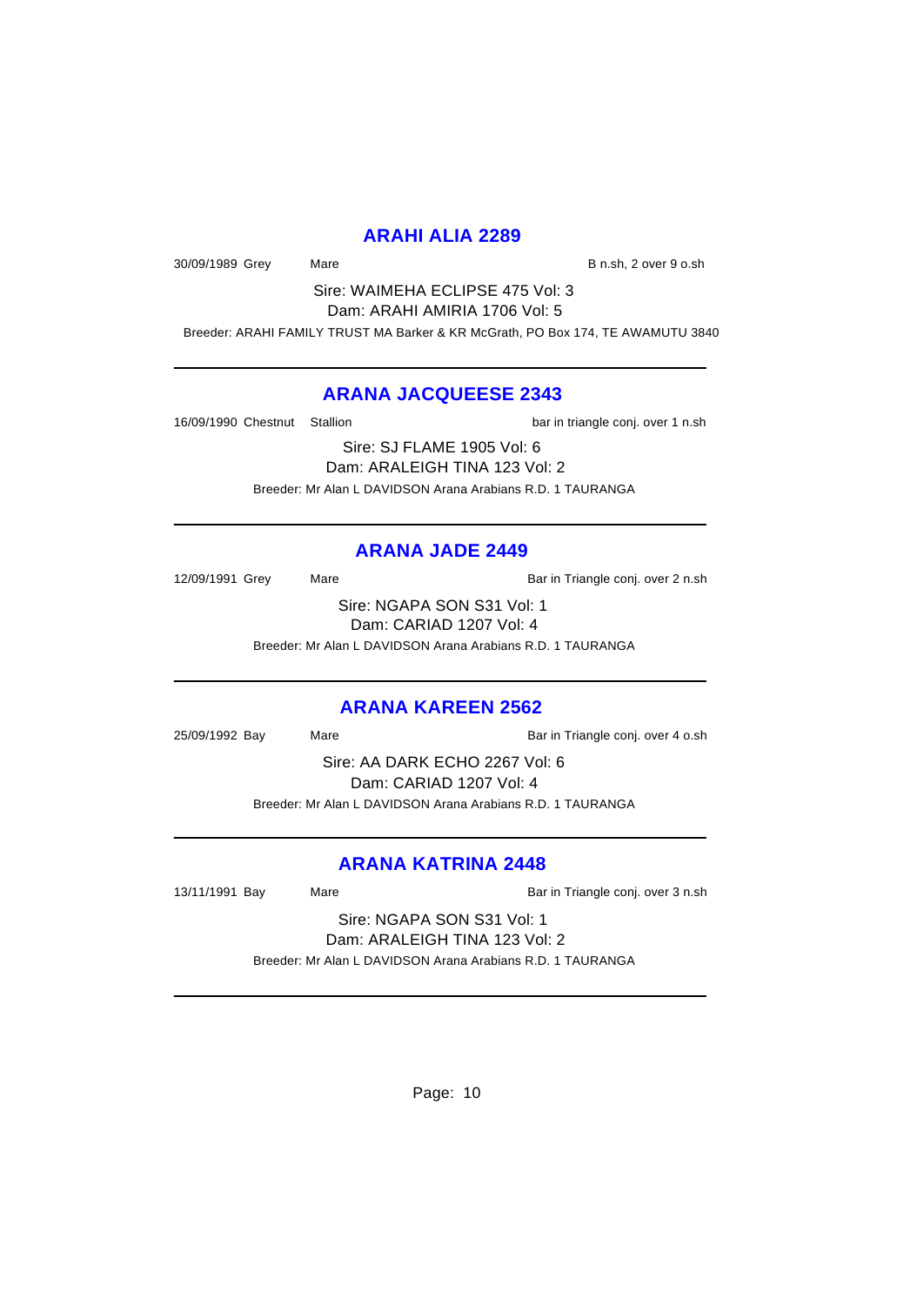### **ARANA SATU 2686**

22/11/1993 Grey Stallion Stallion bar in triangle conj over 7 n sh

Sire: RALVON LUKE (AU) 571 Vol: 3 Dam: ARALEIGH KRIZONA 518 Vol: 3 Breeder: Mr Alan L DAVIDSON Arana Arabians R.D. 1 TAURANGA

### **ARANA SHABAR 2687**

05/10/1993 Grey Mare Mare bar in triangle conj over 6 o sh Sire: RALVON LUKE (AU) 571 Vol: 3 Dam: CARIAD 1207 Vol: 4

Breeder: Mr Alan L DAVIDSON Arana Arabians R.D. 1 TAURANGA

### **ARANA SONAE 2561**

01/10/1992 Grey Mare Mare Bar in Triangle conj. over 5 n.sh Sire: NGAPA SON S31 Vol: 1 Dam: ARALEIGH KRIZONA 518 Vol: 3

Breeder: Mr Alan L DAVIDSON Arana Arabians R.D. 1 TAURANGA

### **ARANUI DOUBLE BAND 2798**

04/11/1993 Bay Stallion CSA3 n nk

Sire: ARABIAN PARK BANDERO (AU) S59 Vol: 2 Dam: SS MAHTOB 2212 Vol: 6 Breeder: Mrs Sally BRUNTON P.O. Box 264 PUKEKOHE.

## **ARDEE RAIDAR 2738**

30/10/1993 Chestnut Gelding R over D n sh 3 over 3 o sh

Sire: GABLE (AU) 1982 Vol: 6 Dam: BARELLAN RADIANT 1287 Vol: 5 Breeder: Mr Robert T DONALDSON C/- P.D.C., WAIPU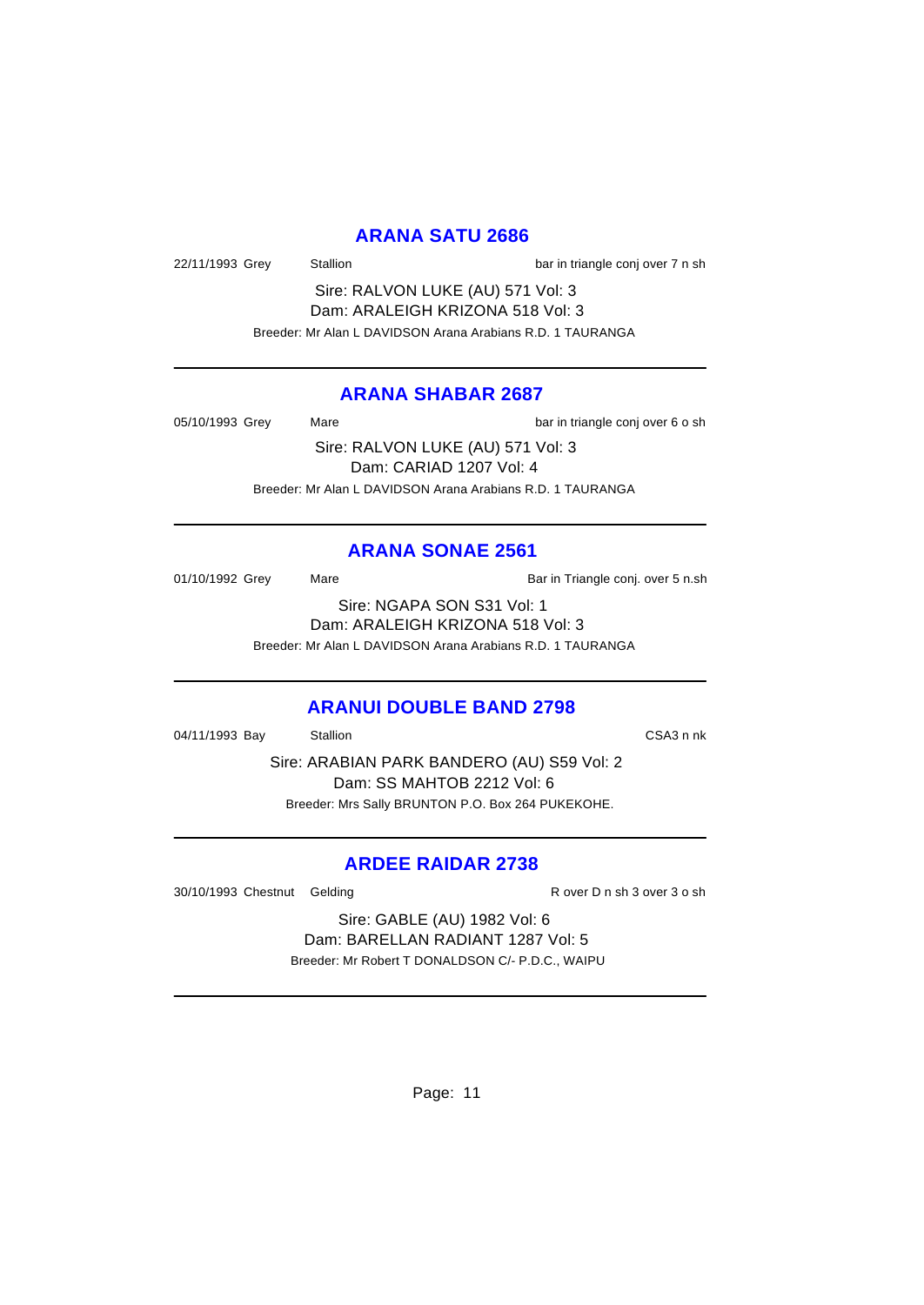### **ARDEE RENEE 2423**

29/09/1991 Chestnut Mare R over D n.sh, 1 over 2 o.sh

Sire: MARAMA SABBAH EL NEFOUS 1278 Vol: 5 Dam: BARELLAN RADIANT 1287 Vol: 5 Breeder: Mr Robert T DONALDSON C/- P.D.C., WAIPU

### **ARKAB MELITTA (AU) 2673**

26/08/1992 Grey Mare Mare 20 Sh Chique line J n sh 3 over 2 o sh Sire: MAHROUSS AU 4009AAHSB Dam: ARKAB MELODY AU 2465AAHSB Breeder: Mr R H MATHISKE Australia

Importer: Mrs Julia L NASH 77 Golden Valley Road, RD 1, WAIHI 3681

## **ASHCHENAZ 2721**

06/12/1993 Grey Stallion Stallion State State State State State State State State State State State State State State State State State State State State State State State State State State State State State State State St Sire: MALTON BEN HUR 2040 Vol: 6

Dam: AMAYZING 1699 Vol: 5

Breeder: Mr D C MITCHELL Beaumont R.D. 1, Lawrence OTAGO.

## **AYN DARA DANCING FLAME 2458**

22/01/1992 Grey Mare Mare J inside a triangle n.sh, 5 o.sh

Sire: EL RING OF FIRE 415 Vol: 3 Dam: BABA-AMIRA 747 Vol: 4 Breeder: Mr Peter C JENSEN Ayn Dara Arabians P.O. Box 30 TAUPO.

## **AYN DARA DESERT FIRE 2594**

07/11/1992 Chestnut Stallion Jinside a triangle n.sh, 7 o.sh

Sire: EL RING OF FIRE 415 Vol: 3 Dam: JAMILA 302 Vol: 2

Breeder: Mr Peter C JENSEN Ayn Dara Arabians P.O. Box 30 TAUPO.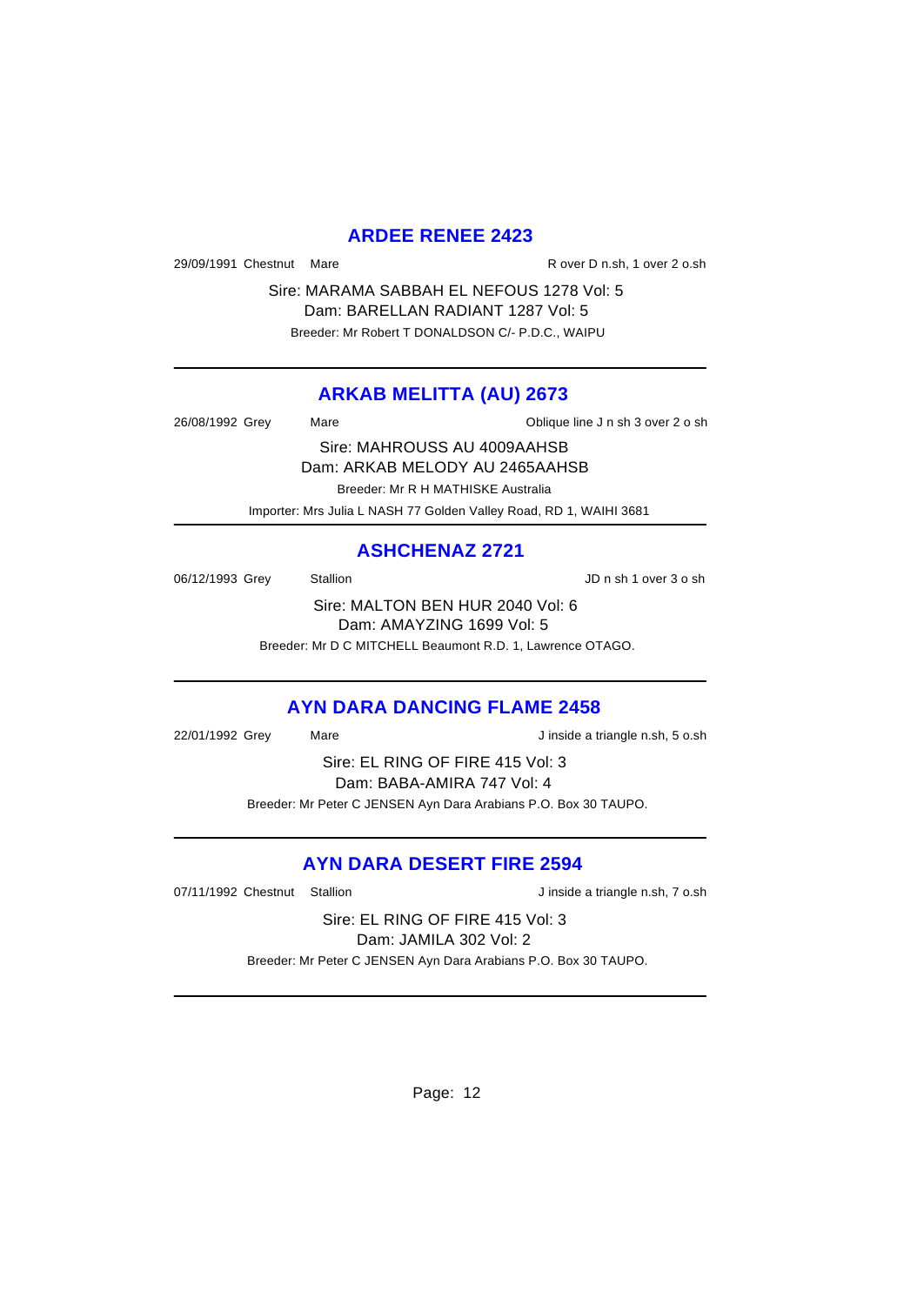### **AYN DARA IBN KHALIFA 2335**

12/11/1990 Bay Gelding Gelding J inside a triangle n.sh, 1 o.sh

Sire: SHARVEL KHALIFA (AU) 1880 Vol: 6 Dam: HOSANNA 905 Vol: 4

Breeder: Mr Peter C JENSEN Ayn Dara Arabians P.O. Box 30 TAUPO.

### **BAL CADET 2453**

02/12/1991 Chestnut Gelding inverted P R conj over 1 n.sh

Sire: GAI CADET (US) 730 Vol: 3 Dam: OTOTOA BALALAIKA 1356 Vol: 5 Breeder: Mrs Sandra R DAVY 84 Puriri Valley Road, RD 1, THAMES

# **BANDARRA 2391**

28/11/1990 Chestnut Mare CN conj. n.sh, 1 o.sh

Sire: ROYAL GOLD TREASURE (AU) S53 Vol: 2 Dam: FIVE-R GYPSY DAWN 581 Vol: 3

Breeder: Miss C R NEWBY 3558 Trafalgar Road Oakville, Ontario L6J HZ2, CANADA.

### **BELMONT CROWN IMPERIAL 2750**

18/11/1993 Bay Gelding EE conj n sh 3 over 3 o sh

Sire: EL HANIFF 1594 Vol: 5 Dam: IMPERALINA 1965 Vol: 6 Breeder: Mrs Lucy F DE KLERK 24 Oak Crescent, ASHHURST 4810

### **BINT BREEZE 2390**

07/10/1990 Grey Mare Mare CN conj. n.sh, 0 o.sh

Sire: DUNWINGERI KAHLIL (AU) 1978 Vol: 6 Dam: FIVE-R BREEZE 1349 Vol: 5 Breeder: Miss C R NEWBY 3558 Trafalgar Road Oakville, Ontario L6J HZ2, CANADA.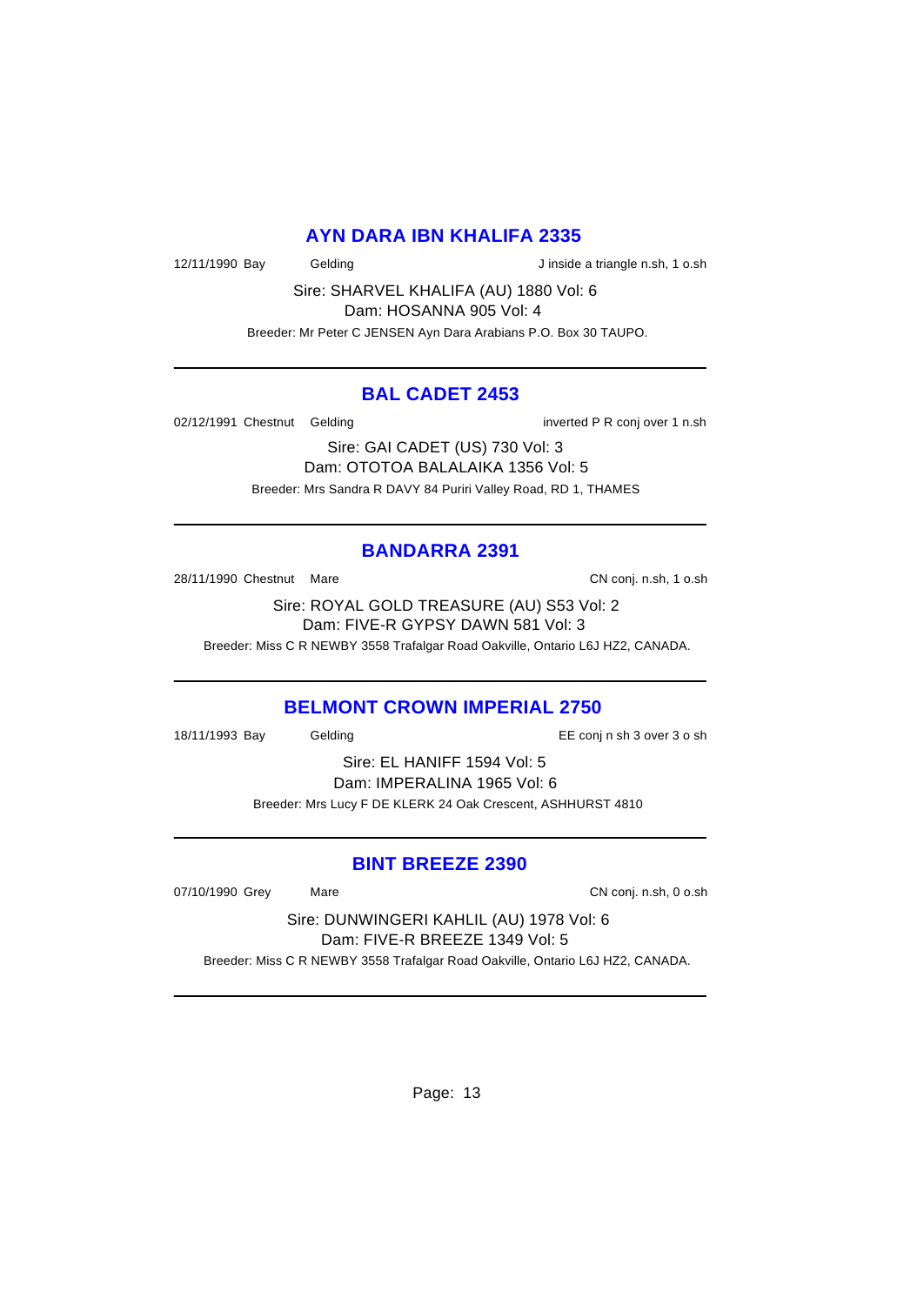### **BINT ORAH 2615**

28/10/1992 Bay Mare Mare TG n.sh, 2 over 2 o.sh

Sire: NIMROD 1854 Vol: 6 Dam: ORAH 1718 Vol: 5 Breeder: Mr T G GLIDDON Irwell R.D.3, Leeston CHRISTCHURCH.

### **BIRCHFIELD AMRAH 2318**

10/10/1990 Chestnut Stallion B over A n.sh, 2 over 0 o.sh

Sire: MILANDS ROYAL FASHION (AU) S105 Vol: 2 Dam: HADLEY RILLE 144 Vol: 2 Breeder: Miss Jane C CAMPBELL 83 Main Street BLENHEIM.

### **BISMILLAH 2635**

13/01/1993 Black Stallion Pointed B H conj. n.sh, 2 over 2 o.sh

Sire: KANDAHAR IBN KAZRA (GB) 1208 Vol: 4 Dam: TARALEA CHAUNTEL 1016 Vol: 4

Breeder: Miss T CATHEL-BLACK The Cottages Hoon Hay Valley Rd CHRISTCHURCH 3

### **BJ BERAQ 2737**

24/01/1994 Grey Gelding BJ in circle over 7 n sh

Sire: SILVER REFLECTION 647 Vol: 3 Dam: ARALEIGH MOYRA 179 Vol: 2 Breeder: Mrs B Jean BELLSHAW PO Box 289, WARKWORTH 0941

### **BJ BETSY 2706**

27/11/1993 Grey Mare Mare BJ in circle over 6 n sh

Sire: ARABESQUE AZIEZE (AU) 574 Vol: 3 Dam: JANELLE 910 Vol: 4 Breeder: Mrs B Jean BELLSHAW PO Box 289, WARKWORTH 0941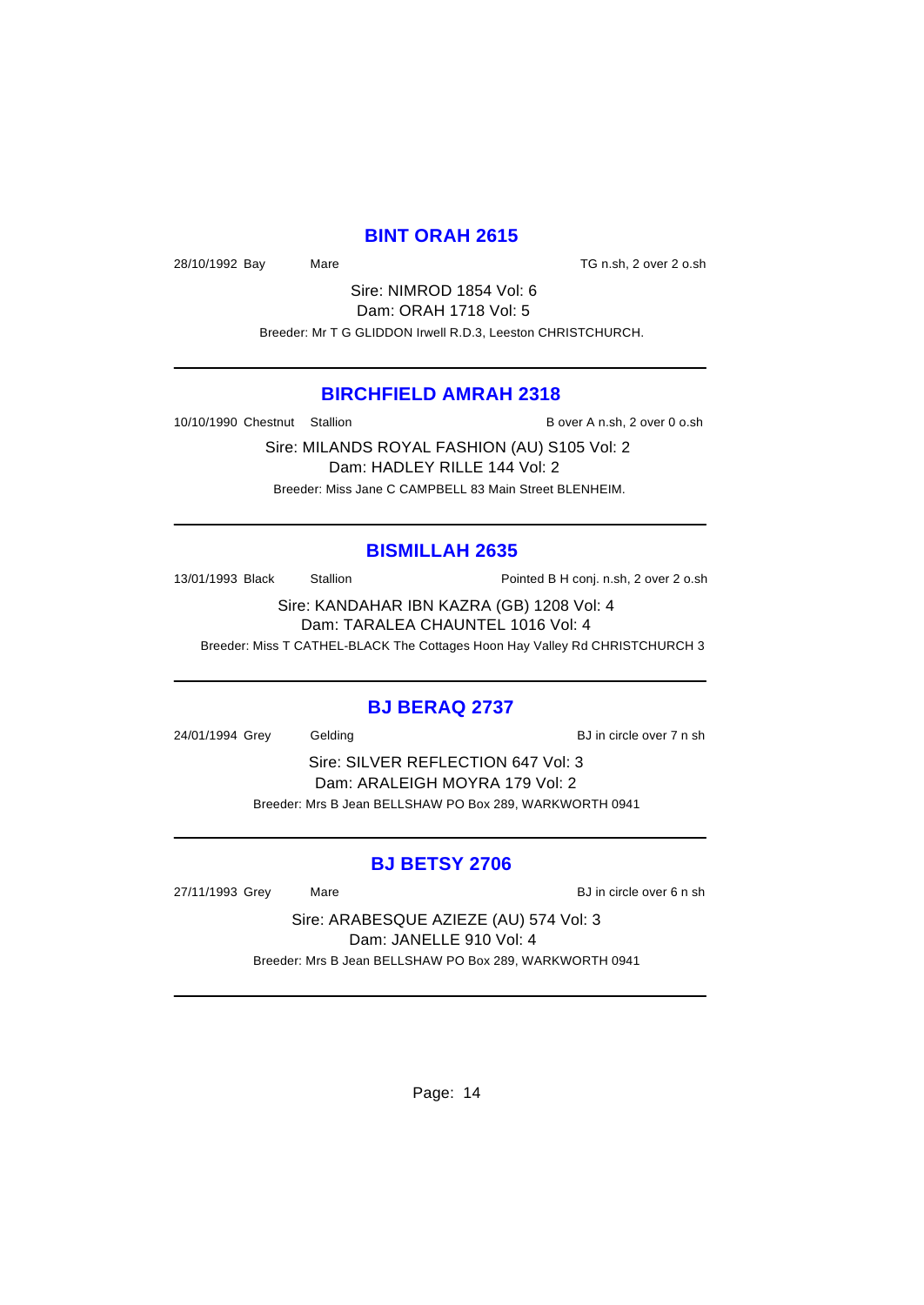## **BJ JILFALETTA 2313**

29/12/1990 Brown Mare **Bullet Community** BJ in circle over 5 n.sh

Sire: SHARVEL KHALIFA (AU) 1880 Vol: 6 Dam: RIFFALETTA 77 Vol: 2 Breeder: Mrs B Jean BELLSHAW PO Box 289, WARKWORTH 0941

## **BLUE EL KHEMOSABI 2756**

19/01/1994 Chestnut Gelding PL conj n sh 1 over 3 o sh

Sire: SHAHZAAN (AU) 2337 Vol: 7 Dam: DURDAN PRINCESS BEATRICE 2176 Vol: 6 Breeder: Mrs Phyllis ROSS 420 Dunrobin Road, RD 14C, OAMARU 9491

### **BLUE THUNDER AKEM 2564**

05/11/1992 Grey Stallion B inside sideways A n.sh, 1 over 2 o.sh

Sire: NGAPA ROA S30 Vol: 1 Dam: NGAPA CARLIA 492 Vol: 3

Breeder: Miss Wendy A LEIGH Waimaha Road RD ONGARUE

### **BLUE THUNDER CHIEF 2563**

18/10/1992 Chestnut Stallion B inside sideways A n.sh, 2 over 2 o.sh

Sire: AKA BOY 423 Vol: 3 Dam: AKA CHEZANNE 543 Vol: 3 Breeder: Miss Wendy A LEIGH Waimaha Road RD ONGARUE

## **BLUE THUNDER CLOUD 2728**

21/11/1993 Grey Mare B inside sideways A n sh 3 over 3 o sh

Sire: WAIMEHA TARKA 322 Vol: 2 Dam: ARABIAN GOLD 157 Vol: 2 Breeder: Miss Wendy A LEIGH Waimaha Road RD ONGARUE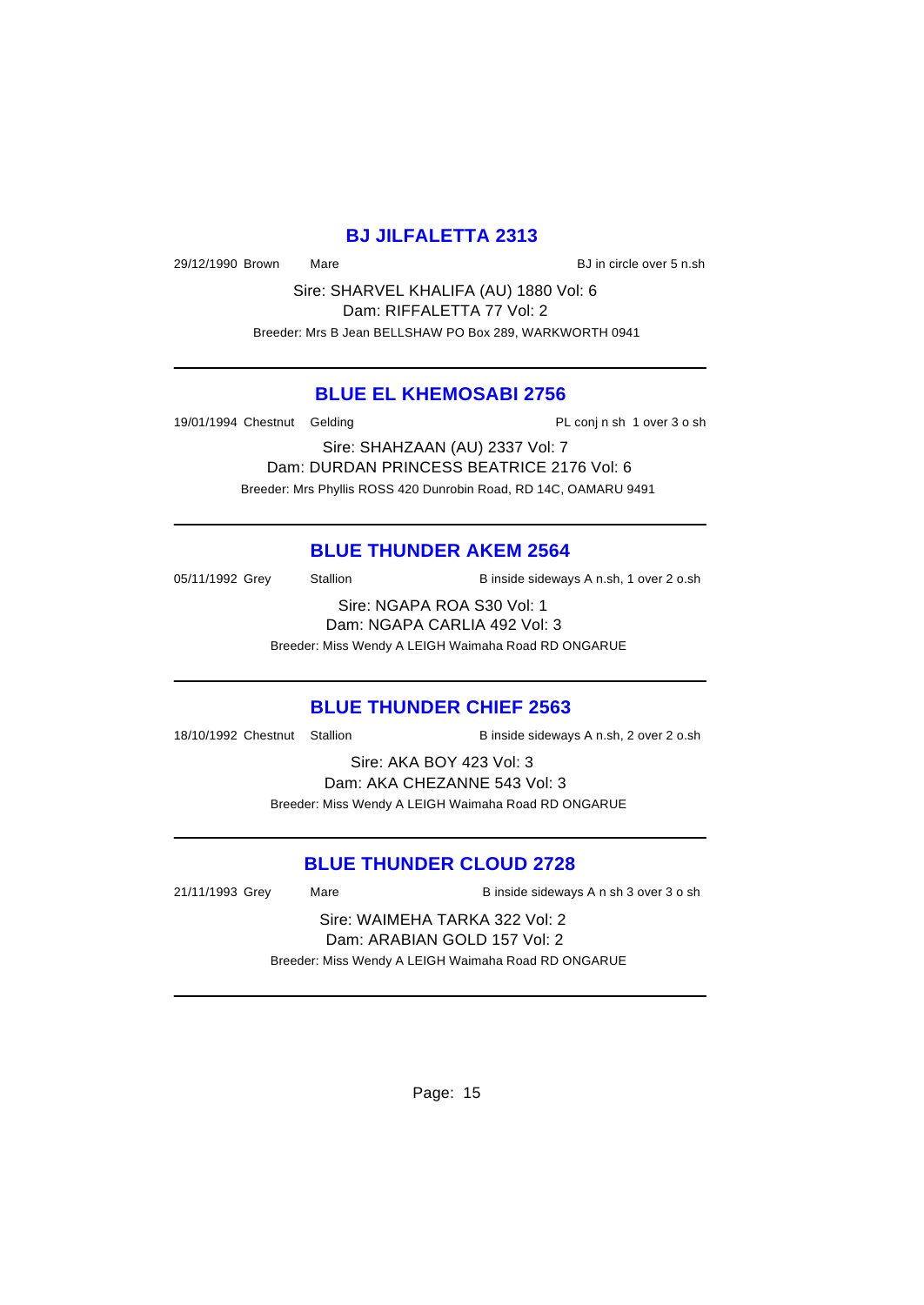### **BLUE THUNDER SHIZAM 2729**

| 17/09/1993 Grey | Mare | B inside sideways A n sh 1 over 3 o sh |
|-----------------|------|----------------------------------------|

Sire: WAIMEHA TARKA 322 Vol: 2 Dam: MAIRETAHI PAULA 1610 Vol: 5 Breeder: Miss Wendy A LEIGH Waimaha Road RD ONGARUE

### **BLUE THUNDER TRINGKIT 2730**

| 12/11/1993 Grey | Mare | B inside sideways A n sh 2 over 3 o sh              |
|-----------------|------|-----------------------------------------------------|
|                 |      | Sire: NGAPA ROA S30 Vol: 1                          |
|                 |      | Dam: AKA CHEZANNE 543 Vol: 3                        |
|                 |      | Breeder: Miss Wendy A LEIGH Waimaha Road RD ONGARUE |

# **BOLD FYRE (US) 2532**

| 09/05/1991 Grey | Stallion                                                        | Nil |
|-----------------|-----------------------------------------------------------------|-----|
|                 | Sire: SA FIREBASK US 319417US                                   |     |
|                 | Dam: HM FERKISA US 179318US                                     |     |
|                 | Breeder: Mr D BOGGS Elk River Minnesota U.S.A.                  |     |
|                 | Importer: Mr R M GUBB 188 Racecourse Road, RD 1, CAMBRIDGE 3493 |     |

### **BON ACCORD HEATHER 2777**

15/02/1994 Black Mare H n bk 3 over 3 o bk Sire: HASSAN CONMAN 1971 Vol: 6 Dam: HOULLAIN 99 Vol: 2 Breeder: Mrs Helena M PATCHETT-CARTER Grafton, RD 14, RAKAIA

### **BRAE BURN HELAWI 2666**

21/01/1992 Grey Mare LH in circle n sh 1 over 92 o sh

Sire: RICHER RED S37 Vol: 1 Dam: WAIMEHA TREENA 257 Vol: 2

Breeder: Mr Larry F HODSON Tangowahine Valley Rd R.D. 2 DARGAVILLE.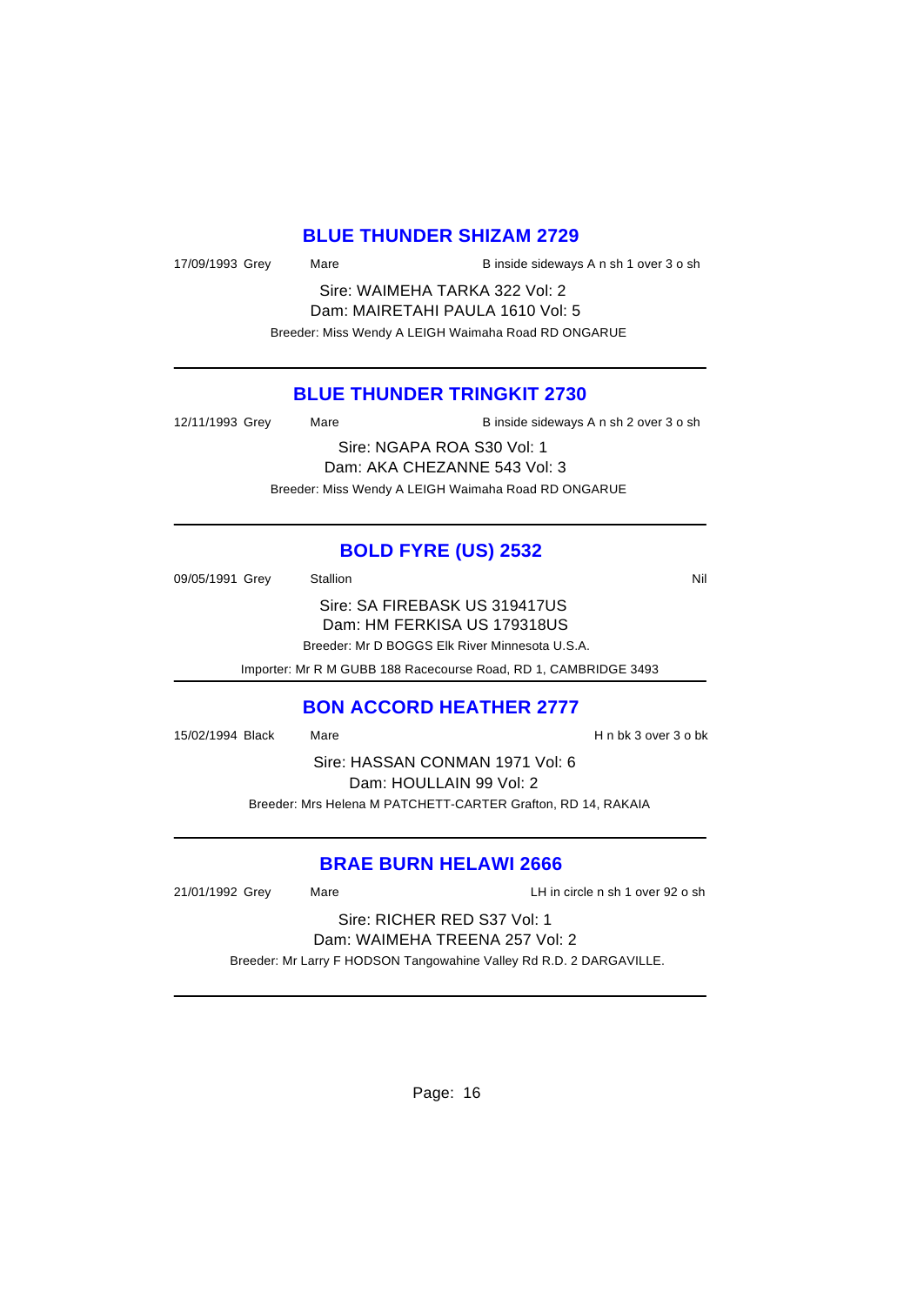### **BRAE BURN KAISI 2665**

18/09/1992 Grey Mare LH in circle n sh 2 over 92 o sh

Sire: BRAE BURN SPARTAN 2296 Vol: 7

Dam: RAQUBA 1271 Vol: 4

Breeder: Mr Larry F HODSON Tangowahine Valley Rd R.D. 2 DARGAVILLE.

### **BRAE BURN MIMRAJ 2664**

14/10/1992 Grey Mare LH in circle n sh 3 over 92 o sh

Sire: BRAE BURN SPARTAN 2296 Vol: 7 Dam: TARALEA AMIRA 1201 Vol: 4 Breeder: Mr Larry F HODSON Tangowahine Valley Rd R.D. 2 DARGAVILLE.

## **BRAE BURN SPARTAN 2296**

15/11/1989 Grey Stallion LH in Circle n.sh, 89 o.sh

Sire: LOCHABER TURK (AU) 1268 Vol: 4 Dam: WAIMEHA WAINA 242 Vol: 2

Breeder: Mr Larry F HODSON Tangowahine Valley Rd R.D. 2 DARGAVILLE.

### **BRANAGAN 2382**

28/11/1990 Grey Gelding JD n.sh, 1 over 0 o.sh

Sire: MALTON BEN HUR 2040 Vol: 6 Dam: AMAYZING 1699 Vol: 5 Breeder: Mr D C MITCHELL Beaumont R.D. 1, Lawrence OTAGO.

## **BRANTIA PARK QASAR (AU) 2405**

12/12/1988 Black Mare V over bar over J n.sh, 5 over 8 o.sh Sire: DYNASTY QATAMA AU 8468AAHSB Dam: MANTOYA MORNING STAR AU 10603AAHSB Breeder: CHONEL PTY LTD Australia.

Importer: Mr Raymond H ADAMSON 388 Kahikatea Flat Road, RD 1, KAUKAPAKAPA 0871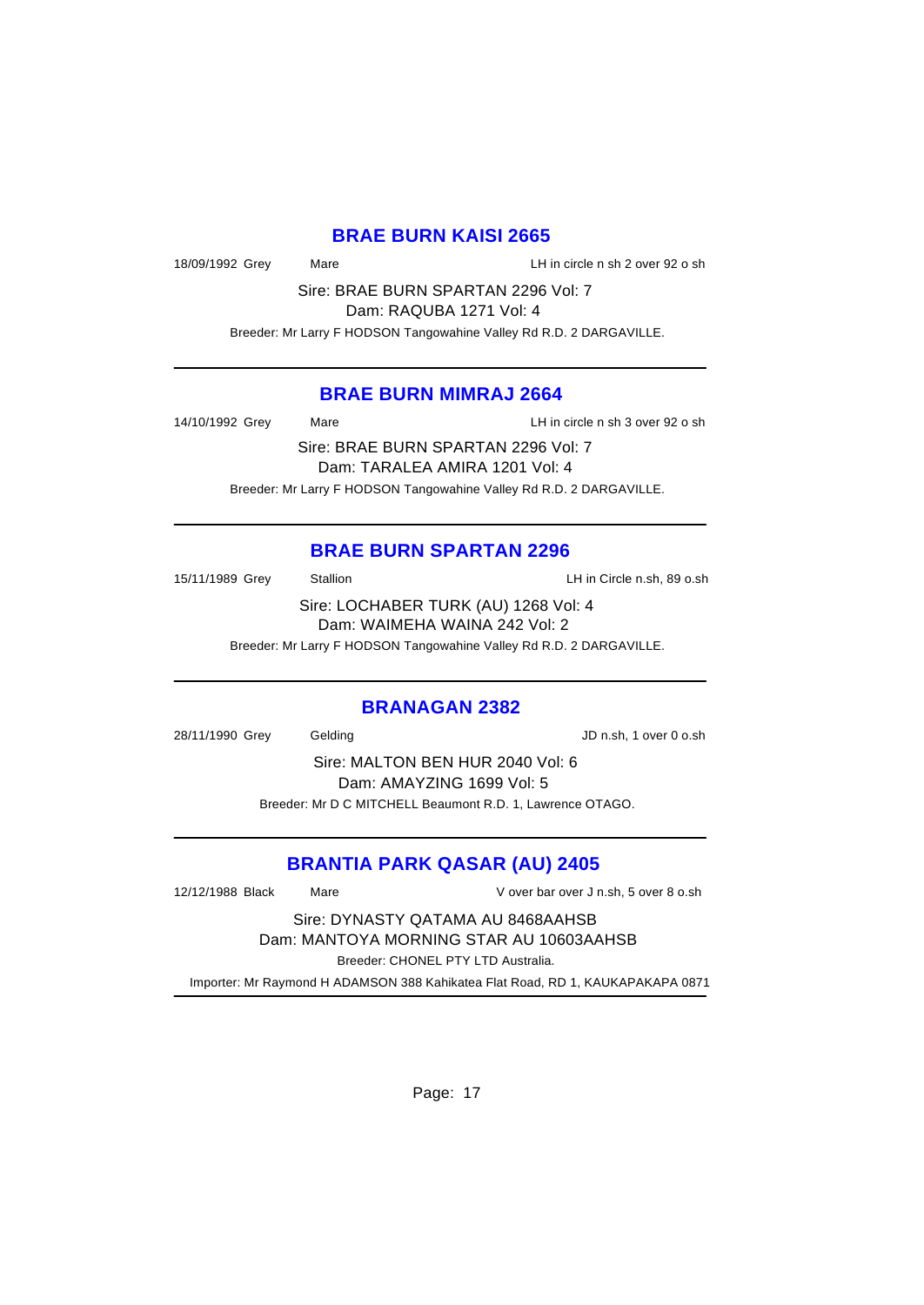### **BREMERVALE IMOGENE (AU) 2418**

28/08/1990 Chestnut Mare Script BT dot over line over 3 over 0 o.sh

Sire: BREMERVALE EXCALIBUR AU 6473AAHSB Dam: BREMERVALE PHAEDRA AU 1413AAHSB

Breeder: TOFT & BURGESS AUSTRALIA

Importer: Mrs Janice H WILSON 147 Dukes Road South, RD 2, MOSGIEL 9092

## **BREMERVALE SHALIMAR (AU) 2678**

25/08/1992 Chestnut Mare Script BT over line dot over 3 over 2 n sh

Sire: RAVE VF US 15811AAHSB

Dam: BREMERVALE'S SPANISH PRINCESS AU 5721AU

Breeder: TOFT & BURGESS AUSTRALIA

Importer: RA & JH WILSON 147 Dukes Road South, RD 2, MOSGIEL 9092

## **BRENDAAN 2517**

01/12/1991 Chestnut Gelding The State of HF conj. n.sh, 1 over 1 o.sh

Sire: NAADDEL (AU) S106 Vol: 2 Dam: SPARKLE GOLD 55 Vol: 1

Breeder: Mr David B MARSHALL Holly Farm, Harmans Road, RD 2, LEESTON 7682

### **BROGAN OF BEAUMONT 2384**

06/08/1990 Grey Gelding JD n.sh, 3 over 0 o.sh

Sire: MALTON BEN HUR 2040 Vol: 6 Dam: ARABESQUE FELICIA (AU) 148 Vol: 2 Breeder: Mr D C MITCHELL Beaumont R.D. 1, Lawrence OTAGO.

### **BRYSA 2808**

23/01/1994 Grey Gelding upturned C n bk 2 over 3 o bk

Sire: KINAPA 2010 Vol: 6 Dam: OCEAN BREEZE 1651 Vol: 5

Breeder: Mrs Belinda J SIMONS 177 Le Bons Bay Rd, RD 3, AKAROA 7583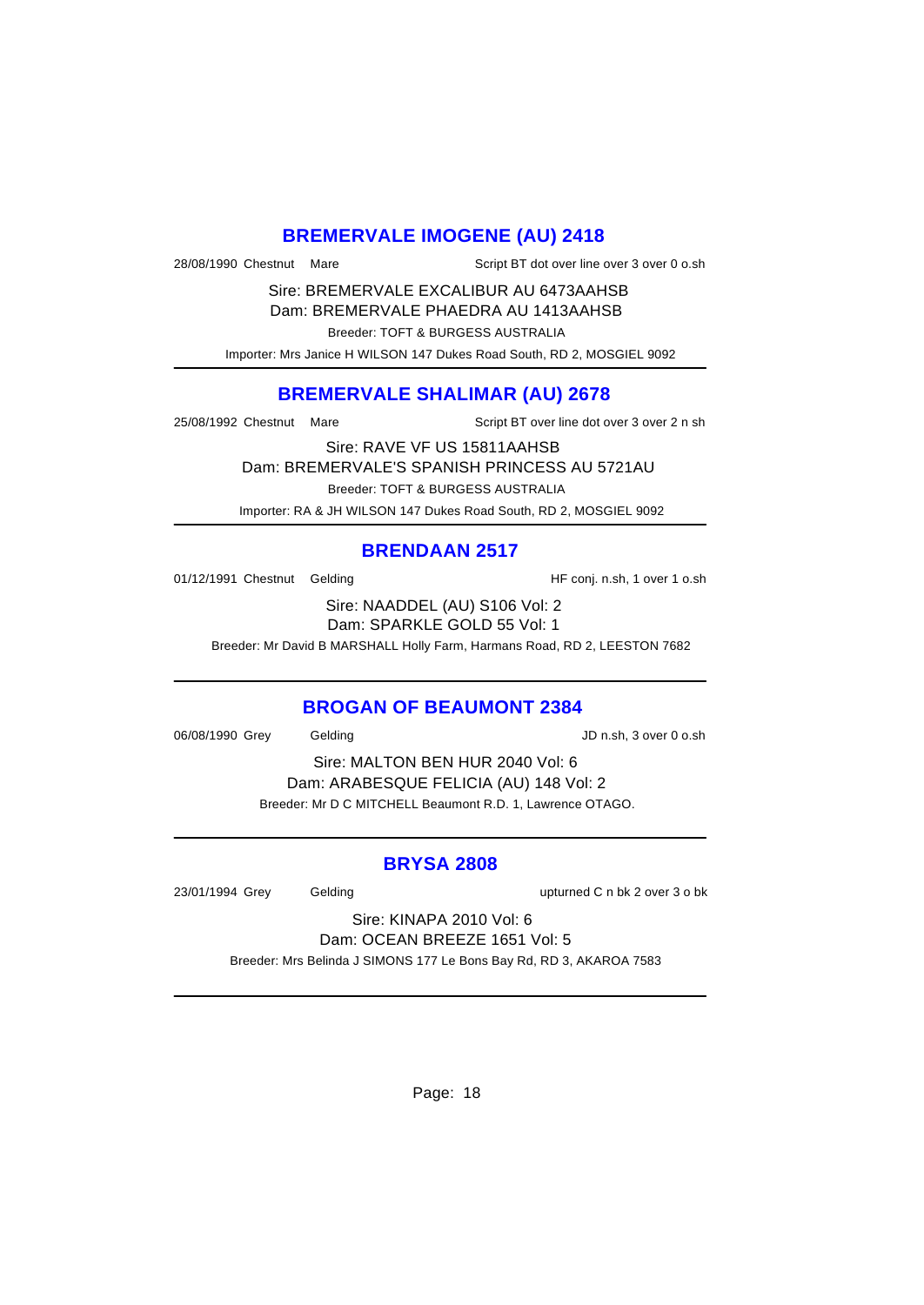### **BUSHLAND ADAL 2455**

05/11/1991 Bay Mare R on side in brackets n.sh, 2 over 1 o.sh

Sire: AQIL (AU) S5 Vol: 1 Dam: TARAPURUHI ADA 366 Vol: 3 Breeder: Mr David G ROWE 260 Kamo Road WHANGAREI

### **BUSHLAND ASSISSI 2581**

15/10/1992 Bay Mare R on side in brackets n.sh, 4 over 2 o.sh

Sire: AQIL (AU) S5 Vol: 1 Dam: WAIMEHA SABRAH 824 Vol: 4 Breeder: Mr David G ROWE 260 Kamo Road WHANGAREI

### **BUSHLAND DEE'S PRIDE 2583**

13/10/1992 Chestnut Mare R on side in brackets n.sh, 2 over 2 o.sh

Sire: SHAKLAN MAGIC (AU) 2095 Vol: 6 Dam: WAIMEHA DENA 260 Vol: 2 Breeder: Mr David G ROWE 260 Kamo Road WHANGAREI

# **BUSHLAND JOMAIN 2454**

10/10/1991 Grey Mare R on side in brackets n.sh, 1 over 1 o.sh Sire: WAIMEHA ECLIPSE 475 Vol: 3 Dam: WAIMEHA JANINE 825 Vol: 4

Breeder: Mr David G ROWE 260 Kamo Road WHANGAREI

## **BUSHLAND MAGIC ALBERTROSS 2585**

09/08/1992 Grey Gelding R on side in brackets n.sh, 1 over 2 o.sh

Sire: SHAKLAN MAGIC (AU) 2095 Vol: 6 Dam: WAIMEHA NALANI 828 Vol: 4 Breeder: Mr David G ROWE 260 Kamo Road WHANGAREI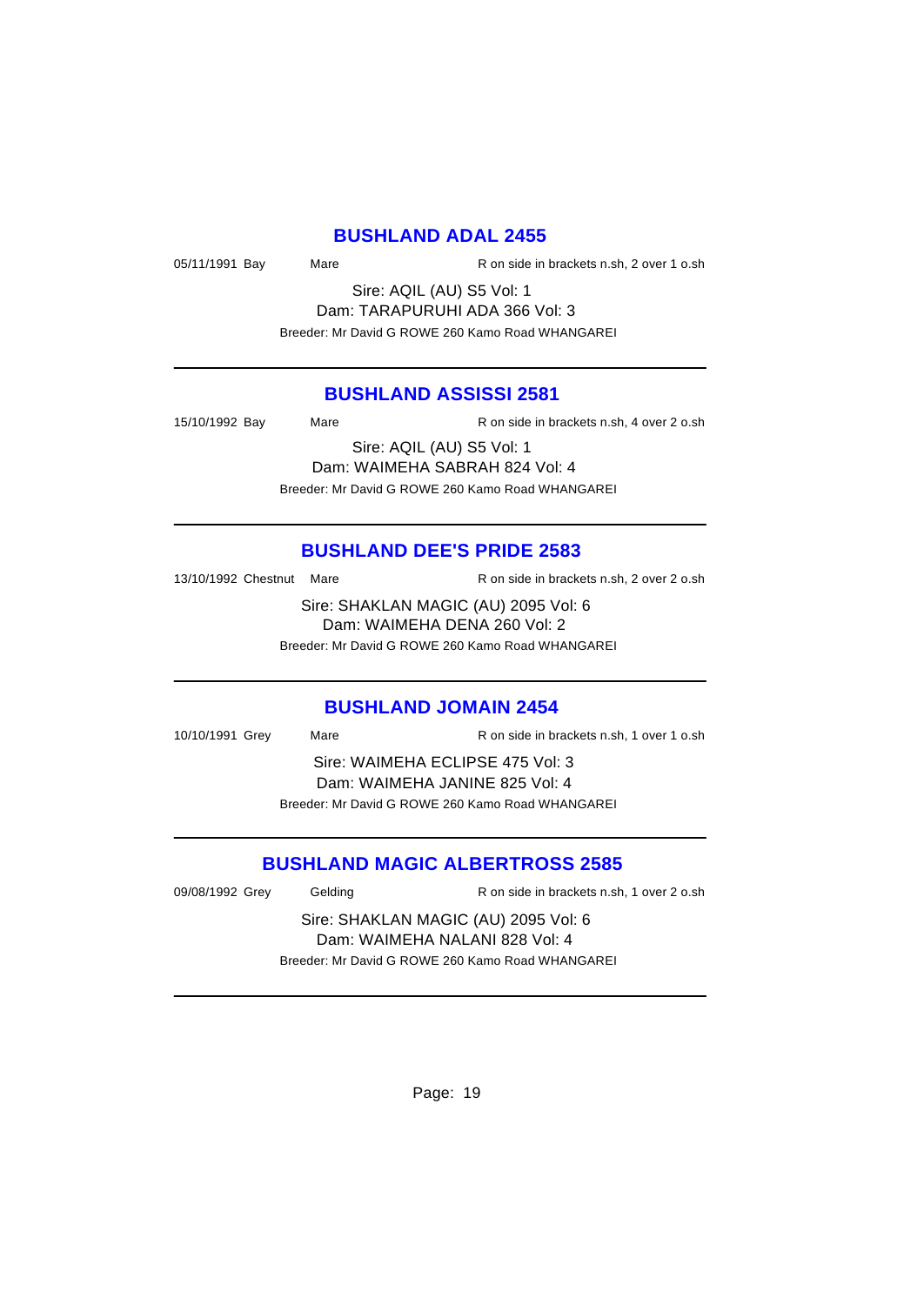#### **BUSHLAND MAGIC BANDIT 2328**

05/12/1990 Grey Gelding R on side in brackets n.sh, 3 over 0 o.sh

Sire: SHAKLAN MAGIC (AU) 2095 Vol: 6 Dam: WAIMEHA WAHIDA 1721 Vol: 5 Breeder: Mr David G ROWE 260 Kamo Road WHANGAREI

## **BUSHLAND MAGIC JACINDA 2580**

21/11/1992 Chestnut Mare R on side in brackets n.sh, 6 over 2 o.sh

Sire: SHAKLAN MAGIC (AU) 2095 Vol: 6 Dam: SAAMEN JADINA 748 Vol: 4 Breeder: Mr David G ROWE 260 Kamo Road WHANGAREI

## **BUSHLAND MAGIC JACQUETTA 2582**

18/10/1992 Chestnut Mare R on side in brackets n.sh, 5 over 2 o.sh

Sire: SHAKLAN MAGIC (AU) 2095 Vol: 6 Dam: WAIMEHA JANINE 825 Vol: 4 Breeder: Mr David G ROWE 260 Kamo Road WHANGAREI

# **BUSHLAND MAGIC NARA 2326**

18/10/1990 Grey Mare R on side in brackets n.sh, 2 over 0 o.sh

Sire: SHAKLAN MAGIC (AU) 2095 Vol: 6 Dam: WAIMEHA NALANI 828 Vol: 4 Breeder: Mr David G ROWE 260 Kamo Road WHANGAREI

## **BUSHLAND MAGIC PAL 2327**

13/10/1990 Chestnut Gelding R on side in brackets n.sh, 1 over 0 o.sh

Sire: SHAKLAN MAGIC (AU) 2095 Vol: 6 Dam: TARAPURUHI ADA 366 Vol: 3 Breeder: Mr David G ROWE 260 Kamo Road WHANGAREI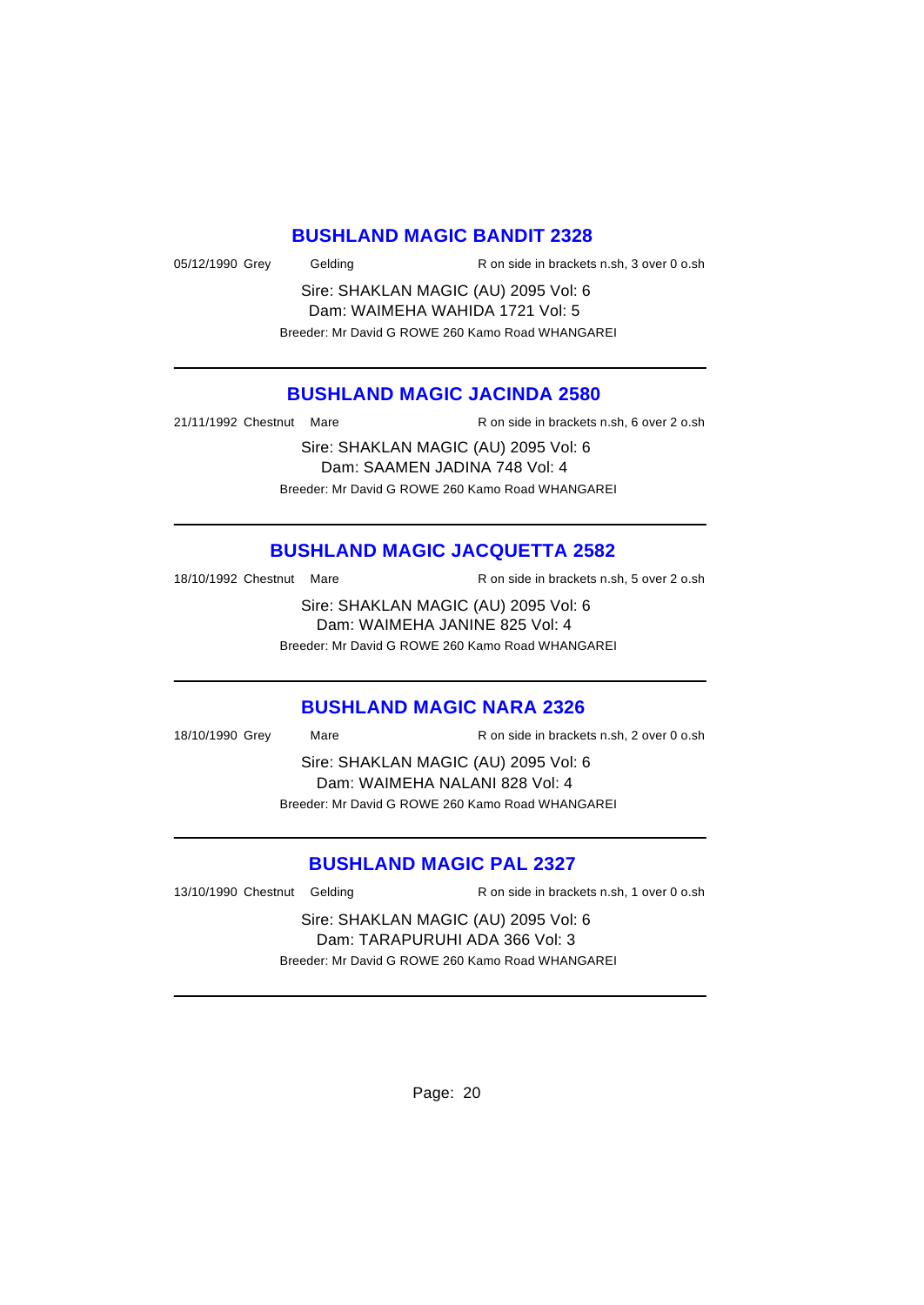### **BUSHLAND MAGIC TINA 2701**

07/10/1993 Chestnut Mare R on side in brackets n sh 1 over 3 o sh

Sire: SHAKLAN MAGIC (AU) 2095 Vol: 6 Dam: WAIMEHA DENA 260 Vol: 2 Breeder: Mr David G ROWE 260 Kamo Road WHANGAREI

### **BUSHLAND MAGIC TRINCADA 2584**

14/10/1992 Chestnut Gelding R on side in brackets n.sh, 3 over 2 o.sh

Sire: SHAKLAN MAGIC (AU) 2095 Vol: 6 Dam: LA PERLA TAMARA 2064 Vol: 6 Breeder: Mr David G ROWE 260 Kamo Road WHANGAREI

# **BUSHLAND SHAQUILLE 2739**

28/12/1993 Grey Mare Mare R on side n sh 2 over 3 o sh

Sire: SHAKLAN MAGIC (AU) 2095 Vol: 6 Dam: BILGAH OF CAPPADOCIA 925 Vol: 4 Breeder: Mr David G ROWE 260 Kamo Road WHANGAREI

## **C K SHIRAZ (AU) 2649**

26/11/1992 Chestnut Mare Circle over K n.sh, 1 over 2 o.nk

Sire: GG MAGNETISM US 287646US Dam: FAIRVIEW SHEER PERFECTION (AU) 2650 Vol: 7 Breeder: Mrs L Rosemary SHAW Okoroire Road 179, RD 2, TIRAU Importer: Mrs Beverley A MORRISSEY 89 Dyers Pass Road, Cashmere, CHRISTCHURCH

## **CAITHNESS MOONRAKER 2ND 2692**

01/12/1993 Chestnut Stallion C n sh 3 over 3 o sh

Sire: CAITHNESS SUN CHARIOT 634 Vol: 3 Dam: GOLDEN SCHERZO 145 Vol: 2 Breeder: Mrs Patricia A GRIGG c/- Mrs A Read Bells Road RD4 ASHBURTON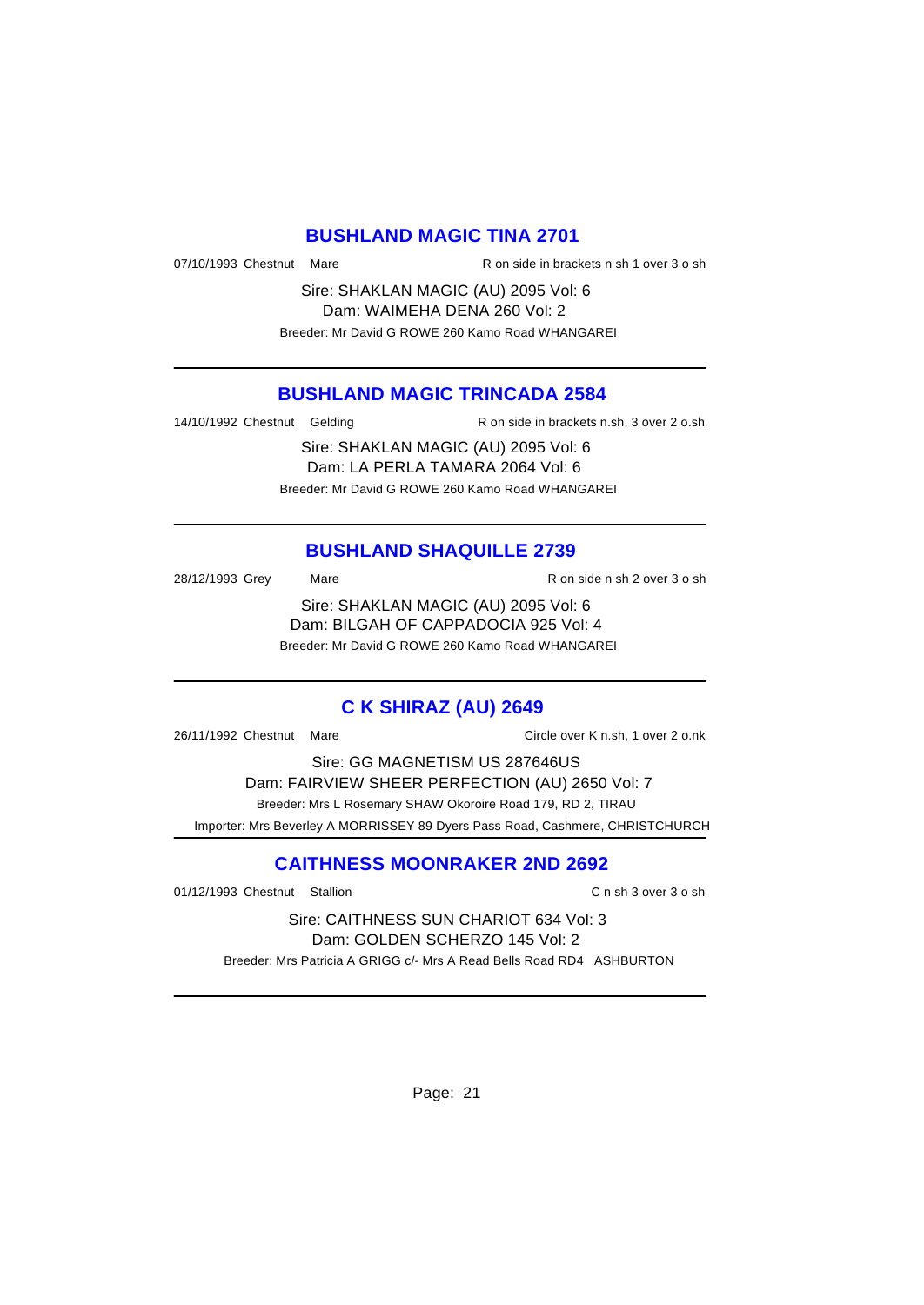### **CAITHNESS MORNING STAR 2586**

19/11/1992 Grey Stallion C o.sh, 1 over 2 n.sh

Sire: CAITHNESS SUN CHARIOT 634 Vol: 3 Dam: CAITHNESS CAPRICIOUS 465 Vol: 3 Breeder: Mrs Patricia A GRIGG c/- Mrs A Read Bells Road RD4 ASHBURTON

## **CAITHNESS SULTAN'S PRIDE 2587**

15/11/1992 Chestnut Gelding C o.sh, 2 over 2 n.sh

Sire: CAITHNESS SUN CHARIOT 634 Vol: 3 Dam: GOLDEN SCHERZO 145 Vol: 2 Breeder: Mrs Patricia A GRIGG c/- Mrs A Read Bells Road RD4 ASHBURTON

# **CAITHNESS TENERE 2736**

29/11/1993 Chestnut Stallion C n sh 1 over 3 o sh

Sire: CAITHNESS SUN CHARIOT 634 Vol: 3 Dam: CAITHNESS CAPRICIOUS 465 Vol: 3

Breeder: Mrs Patricia A GRIGG c/- Mrs A Read Bells Road RD4 ASHBURTON

## **CAMELOT CHARDONNAY 2722**

28/09/1993 Grey Gelding CA n sh 1 over 3 o sh

Sire: ROSLAND (AU) S129 Vol: 2 Dam: DELRAYE 2164 Vol: 6 Breeder: Mrs Sandy M STANWAY 1140 Newtons Road RD 5 CHRISTCHURCH 7675

## **CANDY IMPERIOUS 2693**

04/12/1993 Chestnut Gelding Lin C n sh 2 over 3 o sh

Sire: IMPETUOUS 457 Vol: 3 Dam: GAE-JANDY 1111 Vol: 4 Breeder: Ms Kim M CAWTE PO Box 510, TE PUKE 3153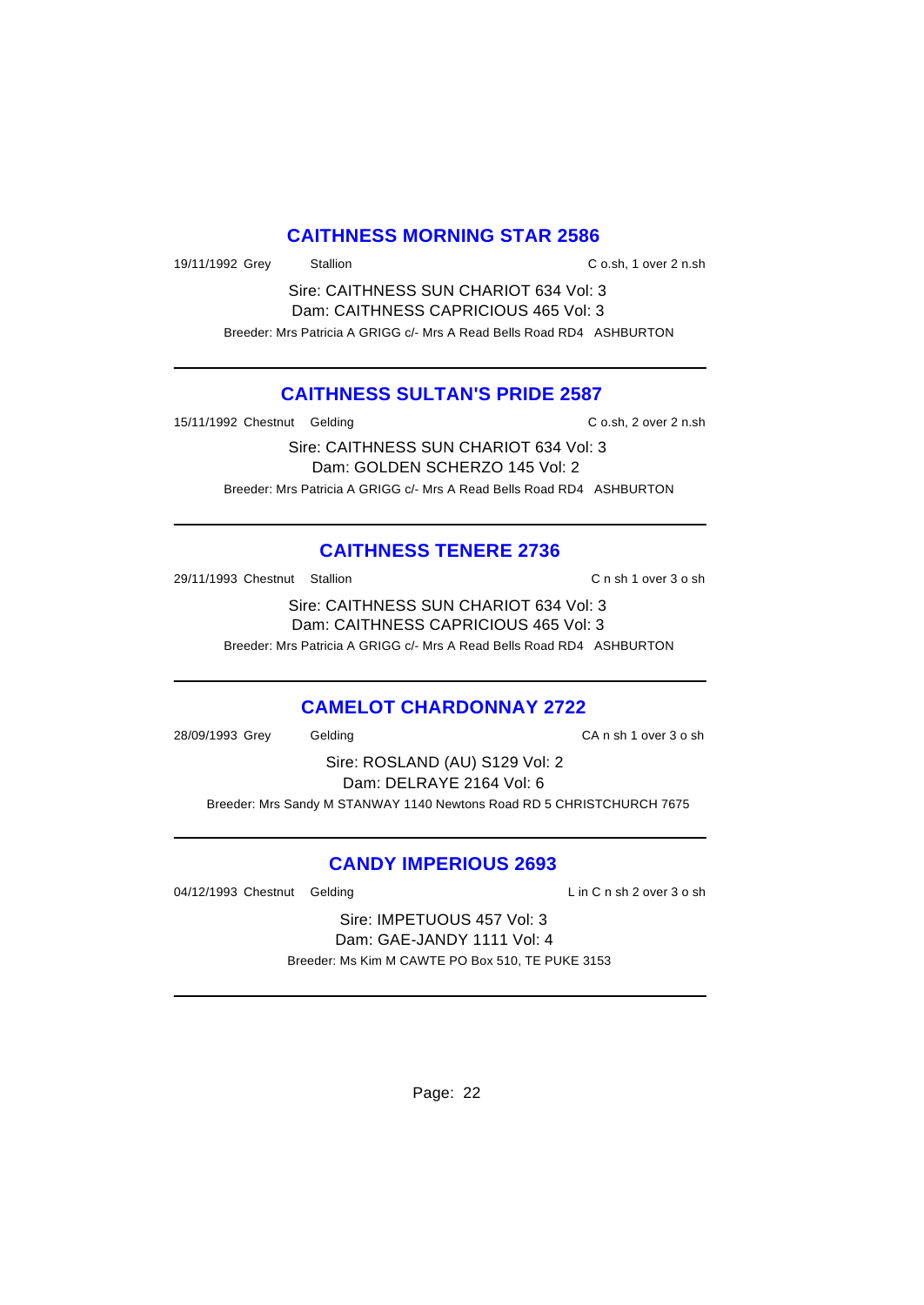# **CARBON COPY 2426**

30/10/1991 Grey Mare Mare Din C n.sh, 1 over 1 o.sh

Sire: DELLMOUNT KALLAM 549 Vol: 3 Dam: KANDITA 1508 Vol: 5

Breeder: Mrs Cindy L LIGGETT 19 Robertson Street Frankton QUEENSTOWN

### **CAROMEGA ALYSHAH 2533**

13/10/1992 Grey Mare Mare Reversed R R conj. Sire: NAADDEL (AU) S106 Vol: 2 Dam: TARALEA SHAHRIE 899 Vol: 4 Breeder: PARTNERSHIP RICHARDSON K.S. & R.D. PARTNERSHIP 354 Terrace Road R.D. 1

# **CAROMEGA SHAH 2309**

15/10/1990 Grey Stallion reversed R R conj n.sh, 1 over 0 o.sh Sire: NAADDEL (AU) S106 Vol: 2 Dam: TARALEA SHAHRIE 899 Vol: 4 Breeder: PARTNERSHIP RICHARDSON K.S. & R.D. PARTNERSHIP 354 Terrace Road R.D. 1

### **CAROMEGA SHAHARA 2765**

21/10/1993 Grey Gelding reversed R R conj n sh 1 over 3 o sh Sire: THE AMBASSADOR (AU) 1087 Vol: 4 Dam: TARALEA SHAHRIE 899 Vol: 4 Breeder: Mrs Robyn D RICHARDSON 354 Terrace Road Amberley, R.D. 1 CHRISTCHURCH.

## **CASHMERE PARK AMAUNET 2530**

06/04/1992 Bay Mare H n.bk, 2 over 1 o.bk

Sire: ARABESQUE CRYSTAL FLAME (AU) S98 Vol: 2 Dam: ARMENIA (GB) 140 Vol: 2 Breeder: Mrs Helena M PATCHETT-CARTER Grafton, RD 14, RAKAIA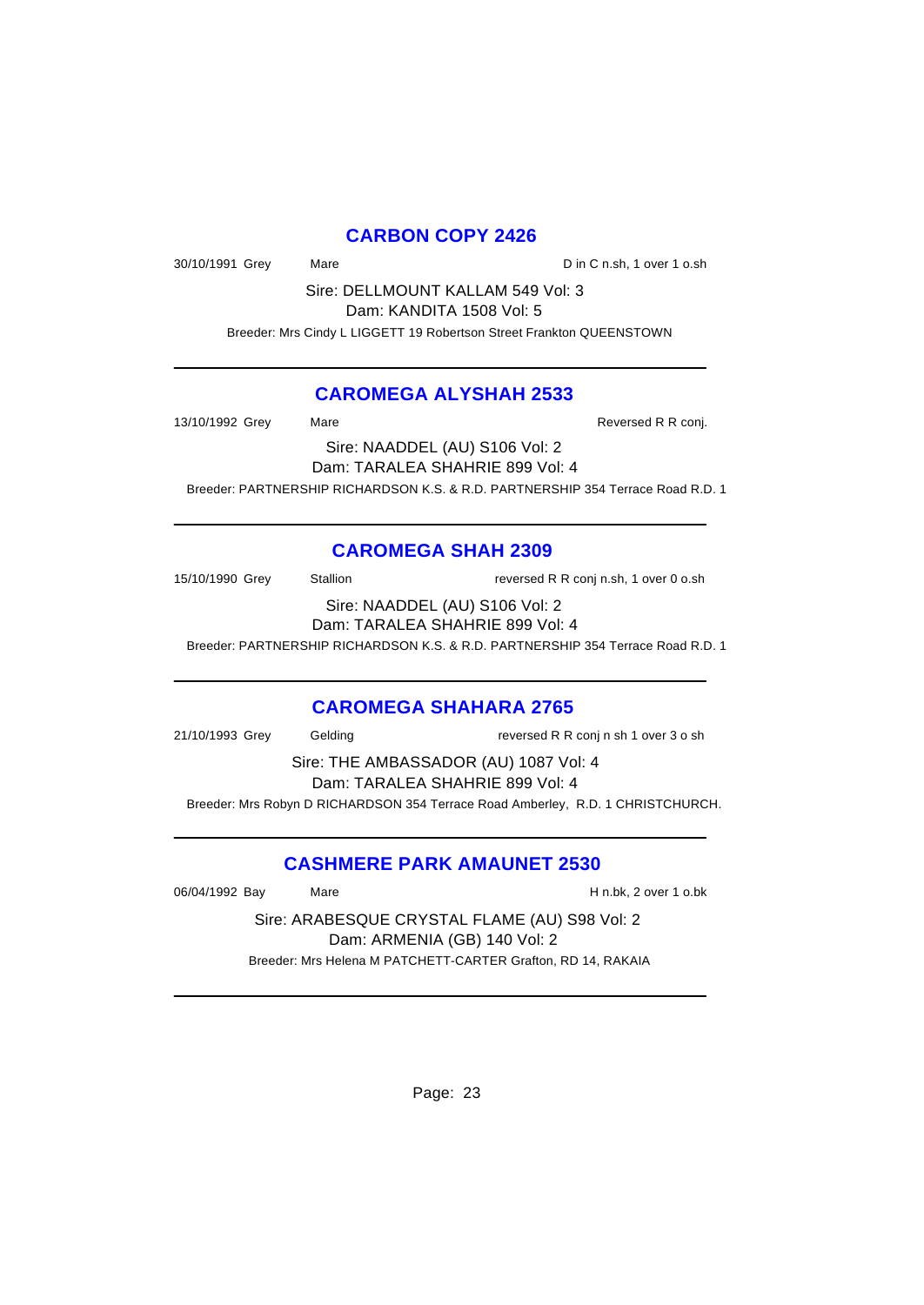### **CHATEAU SILVER ENCHANTER 2573**

21/11/1992 Grey Stallion CA conj. n.sh, 4 over 2 o.sh

Sire: SILVER REFLECTION 647 Vol: 3 Dam: WAIMEHA DEMELZA 404 Vol: 3

Breeder: Mrs Maisie M HURST 770 Blackbridge Road R.D. 1 KAUKAPAKAPA

## **CHATEAU SILVER SORCERESS 2443**

| 27/10/1991 Grey | Mare                                                                | CA conj. n.sh, 2 over 1 o.sh |
|-----------------|---------------------------------------------------------------------|------------------------------|
|                 | Sire: SILVER REFLECTION 647 Vol: 3                                  |                              |
|                 | Dam: WAIMEHA DEMELZA 404 Vol: 3                                     |                              |
|                 | Breeder: Mrs Maisie M HURST 770 Blackbridge Road R.D. 1 KAUKAPAKAPA |                              |

# **CHATEAU SIRECHO 2444**

| 05/11/1991 Grey | Stallion                           | CA conj. n.sh, 3 over 1 o.sh |
|-----------------|------------------------------------|------------------------------|
|                 | Sire: ECHOLADE (US) 2070 Vol: 6    |                              |
|                 | Dam: WHITE PINE NEFISA 1220 Vol: 4 |                              |

Breeder: Mrs Maisie M HURST 770 Blackbridge Road R.D. 1 KAUKAPAKAPA

## **CHEROX EGYPTIAN HARMONY (AU) 2659**

21/09/1992 Black Stallion Half box over CX n.sh, 4 over 2 o.sh

Sire: ARABIAN PARK EGYPTIAN MAGNETIC AU 5011AAHSB Dam: CAMPBELLTOWN HARMONIA AU 3812AAHSB Breeder: Mrs C C BLACKMAN C/- Post Office Vacy, 2421 AUSTRALIA Importer: PARTNERSHIP EVANS D.N AND G.M Finlays Road, RD 5, CHRISTCHURCH

## **CHEROX NUKHBAH (AU) 2766**

05/08/1991 Black Mare half box over CX n sh 2 over 1 o sh

Sire: CHEROX SAWAD AMIR AU 8022AU Dam: ARABIAN PARK ELITE AU 12820AU Breeder: Mrs C C BLACKMAN C/- Post Office Vacy, 2421 AUSTRALIA Importer: PARTNERSHIP EVANS D.N AND G.M Finlays Road, RD 5, CHRISTCHURCH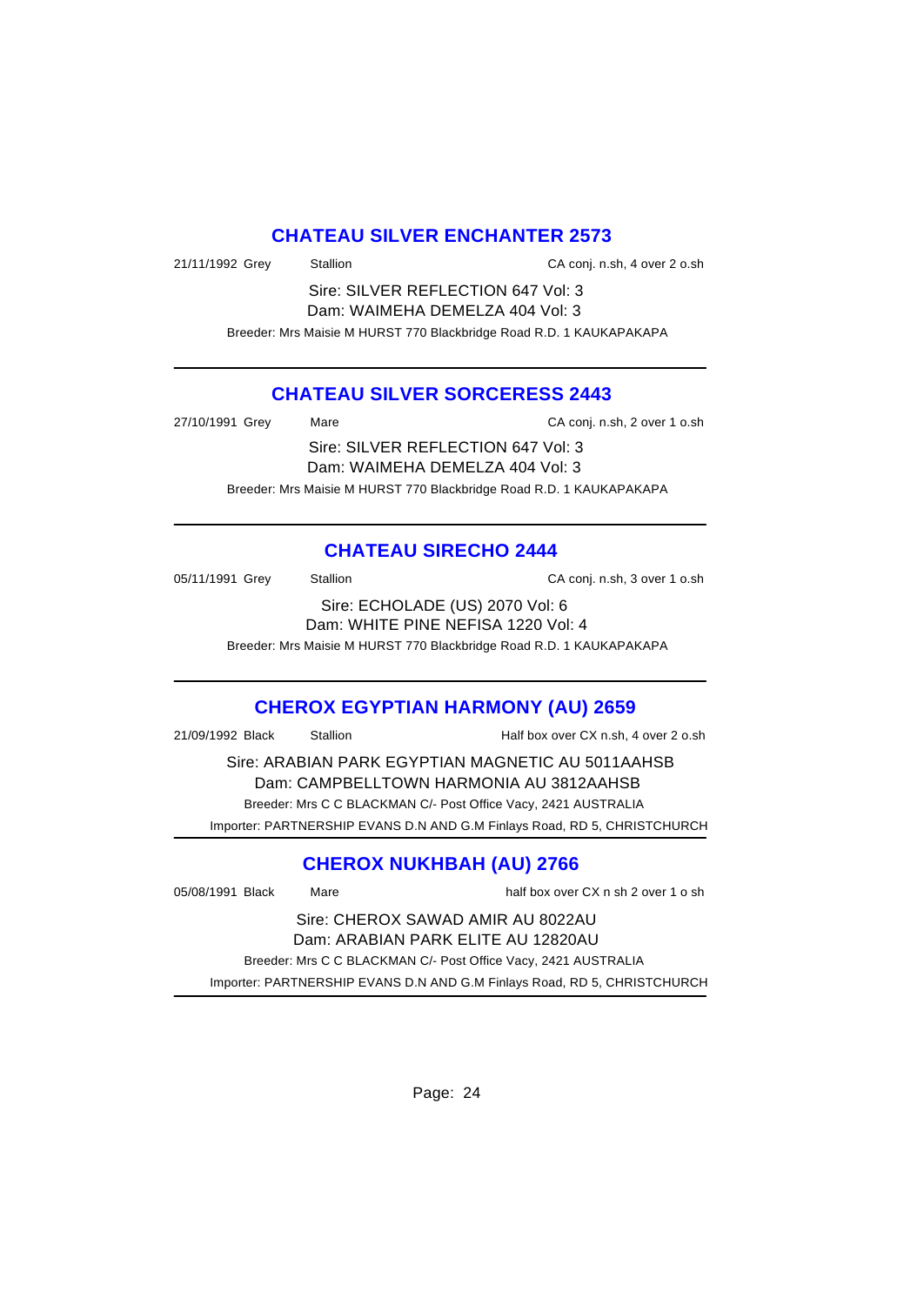## **CHEROX SARIJA (AU) 2775**

04/09/1987 Brown Mare Half Box over CX n sh 4 over 7 o sh

Sire: CHEROX SAWAD AMIR AU 8022AU Dam: ARABIAN PARK CELEBRITY AU 5450AU

 Breeder: Mrs C C BLACKMAN C/- Post Office Vacy, 2421 AUSTRALIA Importer: PARTNERSHIP EVANS D.N AND G.M Finlays Road, RD 5, CHRISTCHURCH

# **CHEROX SARITA (AU) 2776**

02/08/1990 Bay Mare Half Box over CX n sh 2 over 0 o sh

Sire: CHEROX IQTAMMA AU 11896AU Dam: CHEROX SAMEERAH AU 8637AU Breeder: Mrs C C BLACKMAN C/- Post Office Vacy, 2421 AUSTRALIA Importer: PARTNERSHIP EVANS D.N AND G.M Finlays Road, RD 5, CHRISTCHURCH

# **CK BUNDABERG 2727**

23/08/1993 Chestnut Gelding circle over K n sh 34 o nk

Sire: SHAKLAN MAGIC (AU) 2095 Vol: 6 Dam: KIRITEA COINTREAU 1653 Vol: 5 Breeder: Mrs L Rosemary SHAW Okoroire Road 179, RD 2, TIRAU

## **CK HOMEBREW 2726**

25/11/1993 Chestnut Gelding circle over K n sh 35 o nk

Sire: SHAKLAN MAGIC (AU) 2095 Vol: 6 Dam: WAIMEHA MONIQUE 1560 Vol: 5 Breeder: Mrs L Rosemary SHAW Okoroire Road 179, RD 2, TIRAU

## **CK MALBEC 2560**

19/11/1992 Chestnut Stallion Circle over K n.sh, 22 o.nk

Sire: SHAKLAN MAGIC (AU) 2095 Vol: 6 Dam: WAIMEHA MONIQUE 1560 Vol: 5 Breeder: Mrs L Rosemary SHAW Okoroire Road 179, RD 2, TIRAU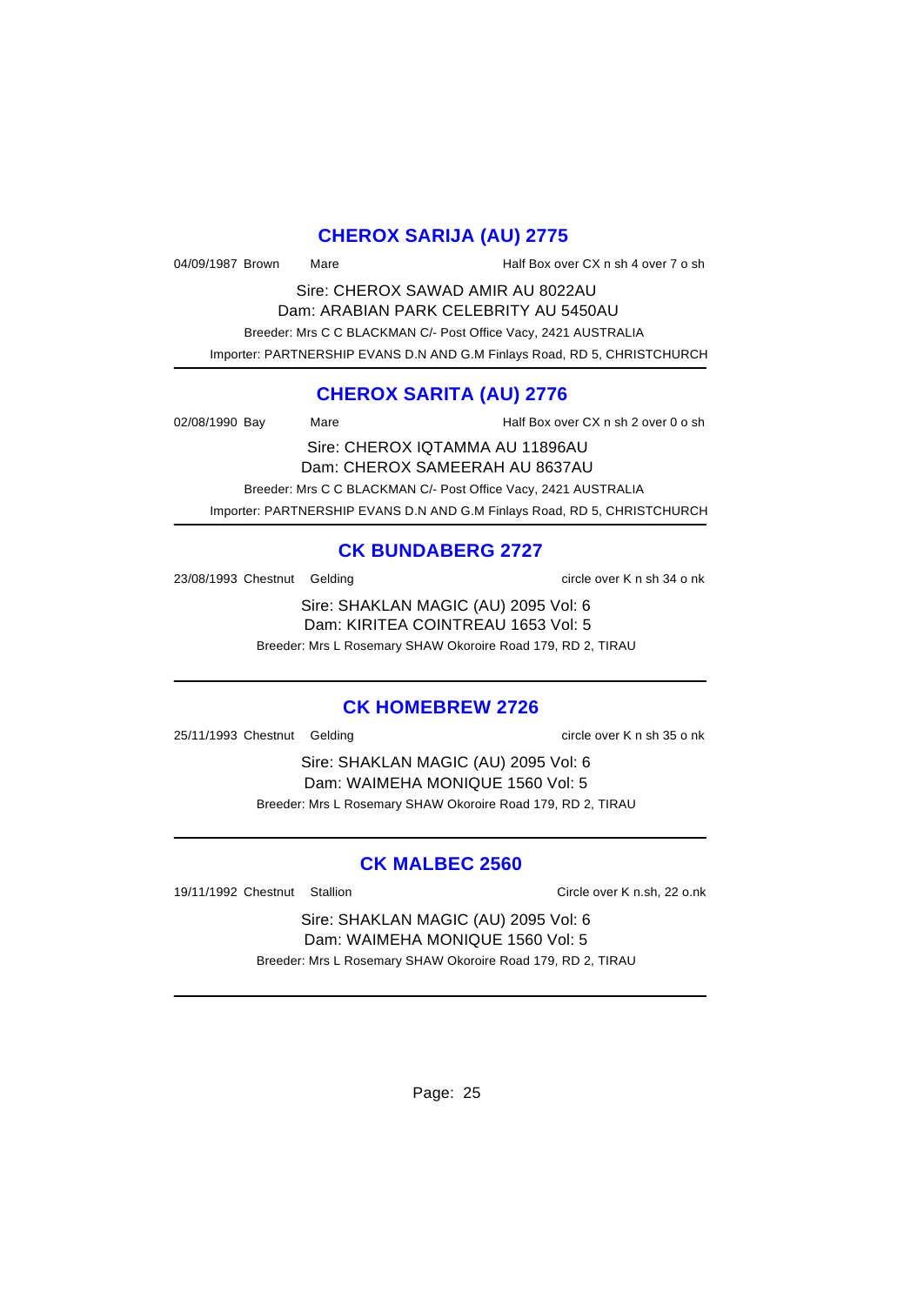## **CK WHITE CLOUD 2725**

29/08/1993 Chestnut Mare circle over K n sh 33 o nk

Sire: WAIMEHA TARKA 322 Vol: 2 Dam: HAZELDEAN BANMIRA (AU) 2096 Vol: 6 Breeder: Mrs L Rosemary SHAW Okoroire Road 179, RD 2, TIRAU

# **COOLINDA PARK XARLA (AU) 2810**

29/09/1993 Grey Mare vertical bar S vertical bar n sh 5 over 3 o sh

Sire: LINGXIU AU 9218AU Dam: GEDYE LILANI AU 15053AU

Breeder: HORE L,C,S & S.A Spring Creek Cowra NSW 2794 AUSTRALIA

Importer: Mrs Belinda J SIMONS 177 Le Bons Bay Rd, RD 3, AKAROA 7583

# **CRAIG ROYSTON DIMITY 2596**

| 14/12/1992 Grey | Mare                                                                   | CR over bar n.sh. 3 over 2 o.sh |
|-----------------|------------------------------------------------------------------------|---------------------------------|
|                 | Sire: JESMOND KAMAHL 639 Vol: 3                                        |                                 |
|                 | Dam: WAIMEHA DIMONA 2033 Vol: 6                                        |                                 |
|                 | Breeder: Mrs Barbara M MCGREGOR 57 Lichfield Road, RD 2, PUTARURU 3482 |                                 |

## **CRAIG ROYSTON LILLEHAMMAR 2753**

| 19/02/1994 Grey | Gelding                                                                | CR over bar n sh 2 over 3 o sh |
|-----------------|------------------------------------------------------------------------|--------------------------------|
|                 | Sire: WAIMEHA MARAC 409 Vol: 3                                         |                                |
|                 | Dam: WAIMEHA CAMEO 608 Vol: 3                                          |                                |
|                 | Breeder: Mrs Barbara M MCGREGOR 57 Lichfield Road, RD 2, PUTARURU 3482 |                                |
|                 |                                                                        |                                |

# **CRAIG ROYSTON MAEVA 2597**

04/11/1992 Grey Mare CR over bar n.sh, 2 over 2 o.sh

Sire: JESMOND KAMAHL 639 Vol: 3 Dam: NGAPA MAVIS 89 Vol: 2 Breeder: Mrs Barbara M MCGREGOR 57 Lichfield Road, RD 2, PUTARURU 3482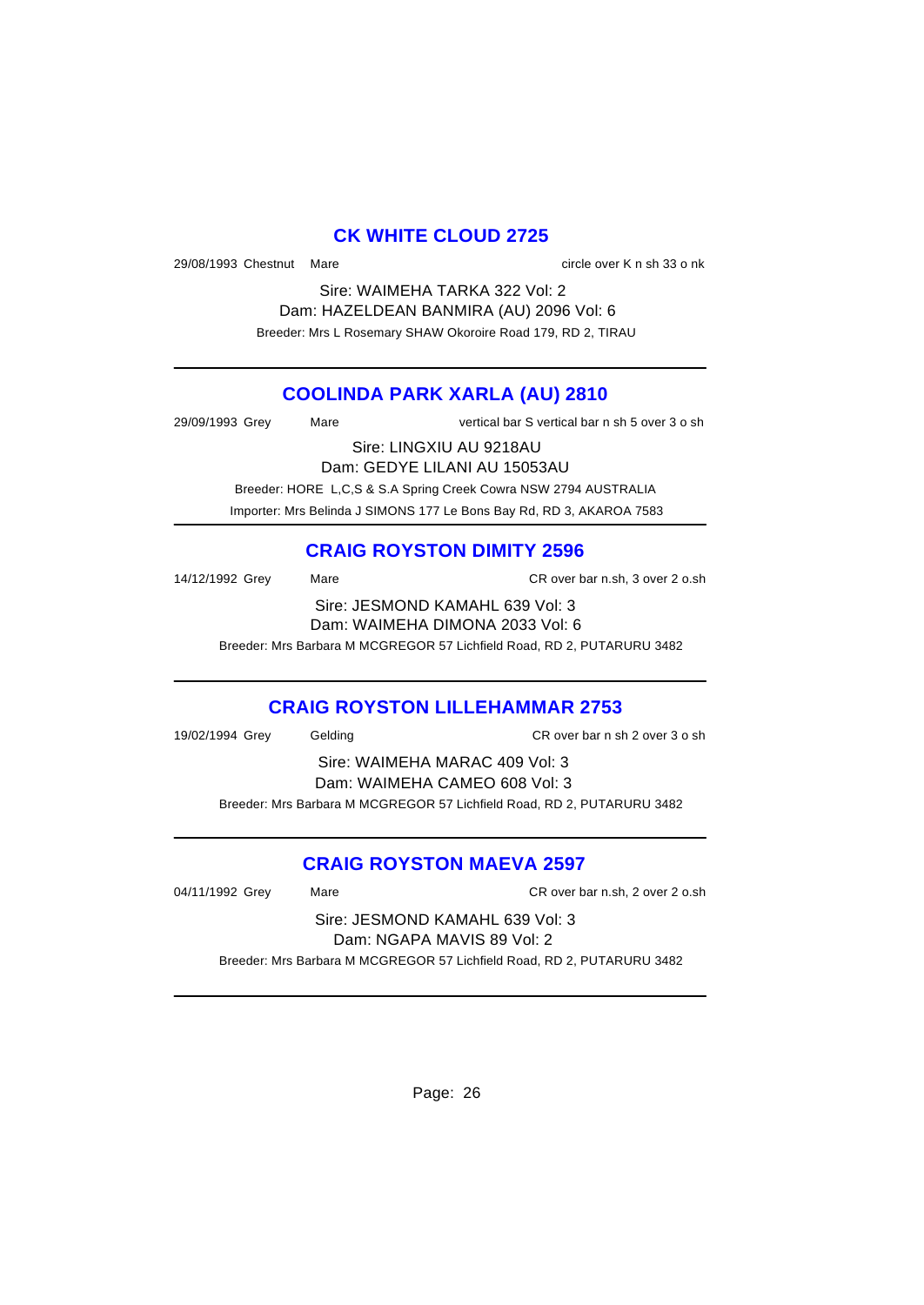### **CRAIG ROYSTON OLYMPIC FLAME 2598**

12/09/1992 Chestnut Gelding CR over bar n.sh, 1 over 2 o.sh

Sire: CAMEO OLYMPIADE (AU) 2179 Vol: 6 Dam: CRAIGROY STELLA 1707 Vol: 5 Breeder: Mrs Barbara M MCGREGOR 57 Lichfield Road, RD 2, PUTARURU 3482

### **CRAIG ROYSTON SPRINGBOK 2754**

06/11/1993 Chestnut Gelding CR over bar n sh 1 over 3 o sh

Sire: NGAPA FALCON 631 Vol: 3 Dam: CRAIGROY STELLA 1707 Vol: 5 Breeder: Mrs Barbara M MCGREGOR 57 Lichfield Road, RD 2, PUTARURU 3482

# **CRAIG ROYSTON SURETA 2503**

29/10/1991 Grey Mare CR over bar n.sh, 2 over 1 o.sh

Sire: JESMOND KAMAHL 639 Vol: 3 Dam: SURANA 58 Vol: 1

Breeder: Mrs Barbara M MCGREGOR 57 Lichfield Road, RD 2, PUTARURU 3482

# **CYDEN GOLD 2740**

22/11/1993 Chestnut Stallion upturned C over bar n sh 1 over 3 o sh

Sire: SHAKLAN MAGIC (AU) 2095 Vol: 6 Dam: SAAMEN JADINA 748 Vol: 4 Breeder: Mrs Mary TYLDEN 352B Scott Road, RD 2, MORRINSVILLE 3372

## **CYGNUS 2606**

02/11/1992 Chestnut Stallion Charles Contact Upturned C n.bk, 0 over 2 o.bk

Sire: CASHMERE PEGASUS BAY 1091 Vol: 4 Dam: CYRENIA OF BROADFIELD 1992 Vol: 6 Breeder: Mrs Belinda J SIMONS 177 Le Bons Bay Rd, RD 3, AKAROA 7583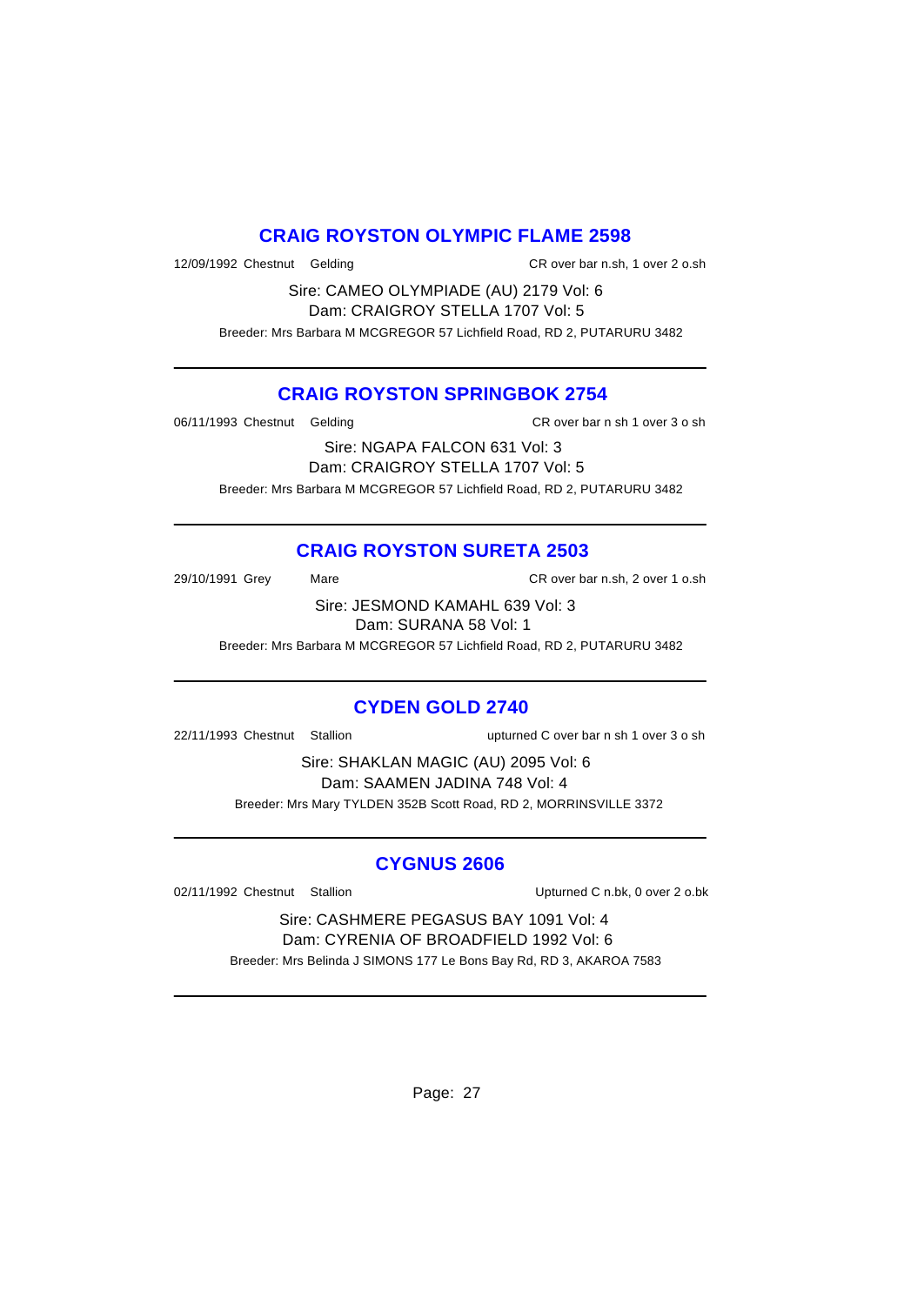### **CYRENAICA OF GRAFTON 2516**

16/12/1991 Bay Mare H n.bk, 1 over 1 o.bk

Sire: CYRASA (GB) 1281 Vol: 5 Dam: BINT KAREEMA 1317 Vol: 5 Breeder: Mrs Helena M PATCHETT-CARTER Grafton, RD 14, RAKAIA

### **DAINTREE PAGAN 2464**

12/11/1991 Grey Stallion Cross of Lorraine n.sh, 1 over 1 o.sh

Sire: SKY HAWK (GB) 254 Vol: 2 Dam: SHERWOOD ASHRIEL 1697 Vol: 5 Breeder: Mrs C O'QUINN Pesters Road, West Eyreton, R.D.1, RANGIORA.

# **DASJMAAL FA (AU) 2300**

17/10/1989 Grey Stallion Stallion HF conj. in circle n.sh, 4 over 9 o.sh

Sire: WN DASJMIR US 12621AAHSB

Dam: MALIKA AL JAMAL AU 11198AAHSB Breeder: Mr Peter G HALL Fairview Arabian Stud, 290 Cut Hill Road, NSW, AUSTRALIA

Importer: PARTNERSHIP BELL T & M L Lark Hill Arabians RD3 WAIMAUKU

## **DELIGHTS ANTAR 2755**

06/11/1993 Bay Gelding C over bar n sh 1 over 3 o sh

Sire: NGAPA JOUSSIF 493 Vol: 3 Dam: HEART`S DELIGHT 851 Vol: 4 Breeder: Mrs Linda P COTTLE 987 Ongarue Back Road, RD 6, TAUMARUNUI 3996

## **DELIGHTS AZEEM 2571**

05/11/1992 Bay Gelding C over bar n.sh, 3 over 2 o.sh

Sire: NGAPA JOUSSIF 493 Vol: 3 Dam: HEART`S DELIGHT 851 Vol: 4

Breeder: Mrs Linda P COTTLE 987 Ongarue Back Road, RD 6, TAUMARUNUI 3996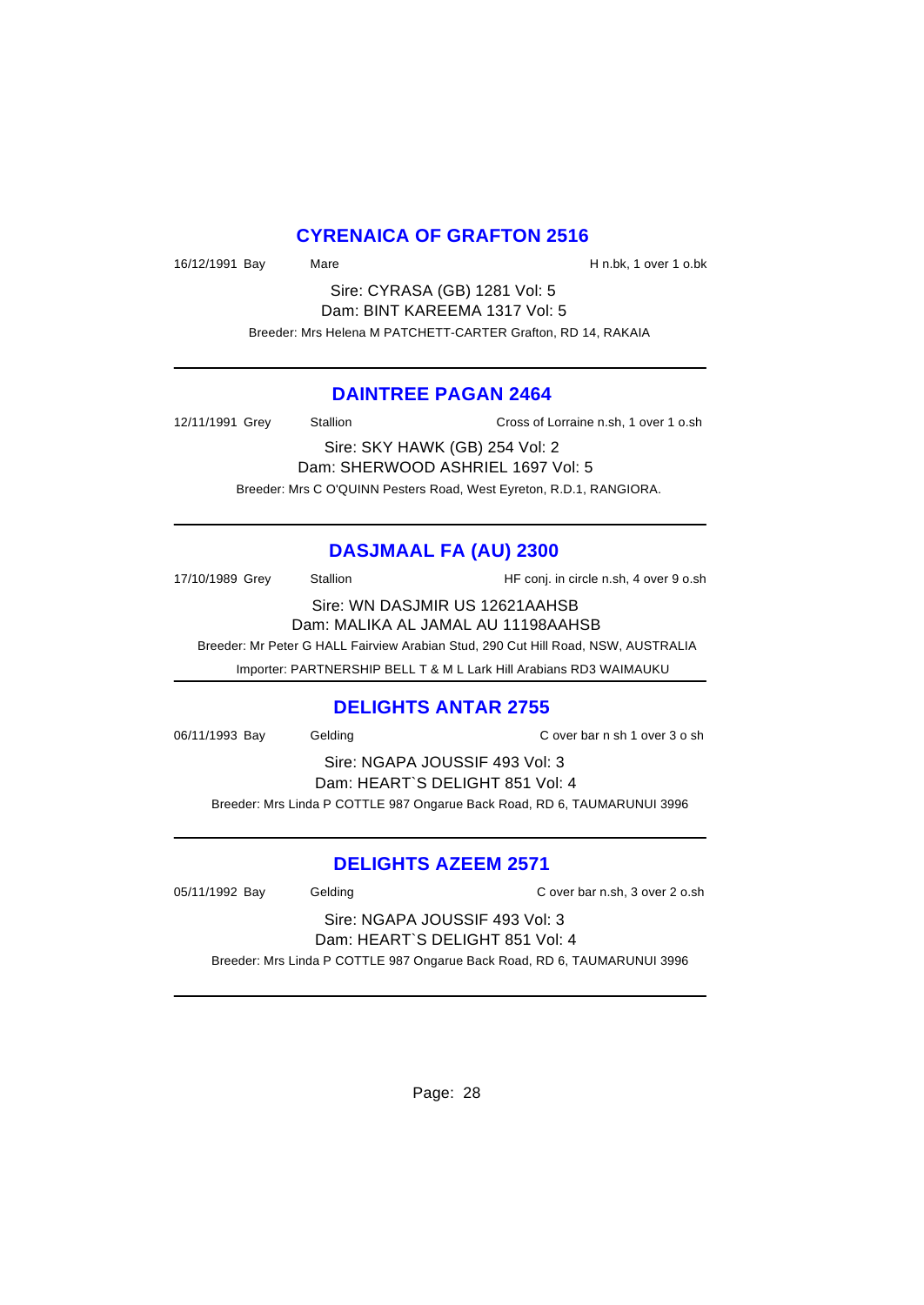### **DELL AMIRA 2805**

05/12/1993 Grey Mare Mare triangle R n sh 1 over 3 o sh

Sire: RALVON COURAGE (AU) 1784 Vol: 6

Dam: JULIET 224 Vol: 2

Breeder: PARTNERSHIP B & NJ ROSS PARTNERSHIP Dellmount Arabians, 113 Woowich

### **DELL ANGEL 2794**

27/11/1993 Chestnut Mare triangle R n sh 5 over 3 o sh

Sire: DELLMOUNT SUDANI 715 Vol: 3 Dam: DELL SULA 871 Vol: 4 Breeder: Mr Brian ROSS Dellmount Arabians, 113 Woolwich Street, RD 3, GORE

# **DELL ARIFA 2669**

14/11/1992 Grey Gelding Casset Contract Triangle R n sh 3 over 2 o sh

Sire: DELLMOUNT SUDANI 715 Vol: 3 Dam: DELL NARIYA 1848 Vol: 6

Breeder: Mr Brian ROSS Dellmount Arabians, 113 Woolwich Street, RD 3, GORE

## **DELL CHANTELLE 2486**

01/12/1991 Grey Gelding Triangle R n.sh, 3 over 1 o.sh

Sire: RALVON COURAGE (AU) 1784 Vol: 6 Dam: DELLMOUNT ADAGIO 398 Vol: 3 Breeder: PARTNERSHIP B & NJ ROSS PARTNERSHIP Dellmount Arabians, 113 Woowich

# **DELL CONSTANCE 2467**

25/10/1991 Chestnut Mare Triangle R n.sh, 1 over 1 o.sh

Sire: ILIAD S118 Vol: 2 Dam: SHALIMAR 171 Vol: 2

Breeder: Mr Brian ROSS Dellmount Arabians, 113 Woolwich Street, RD 3, GORE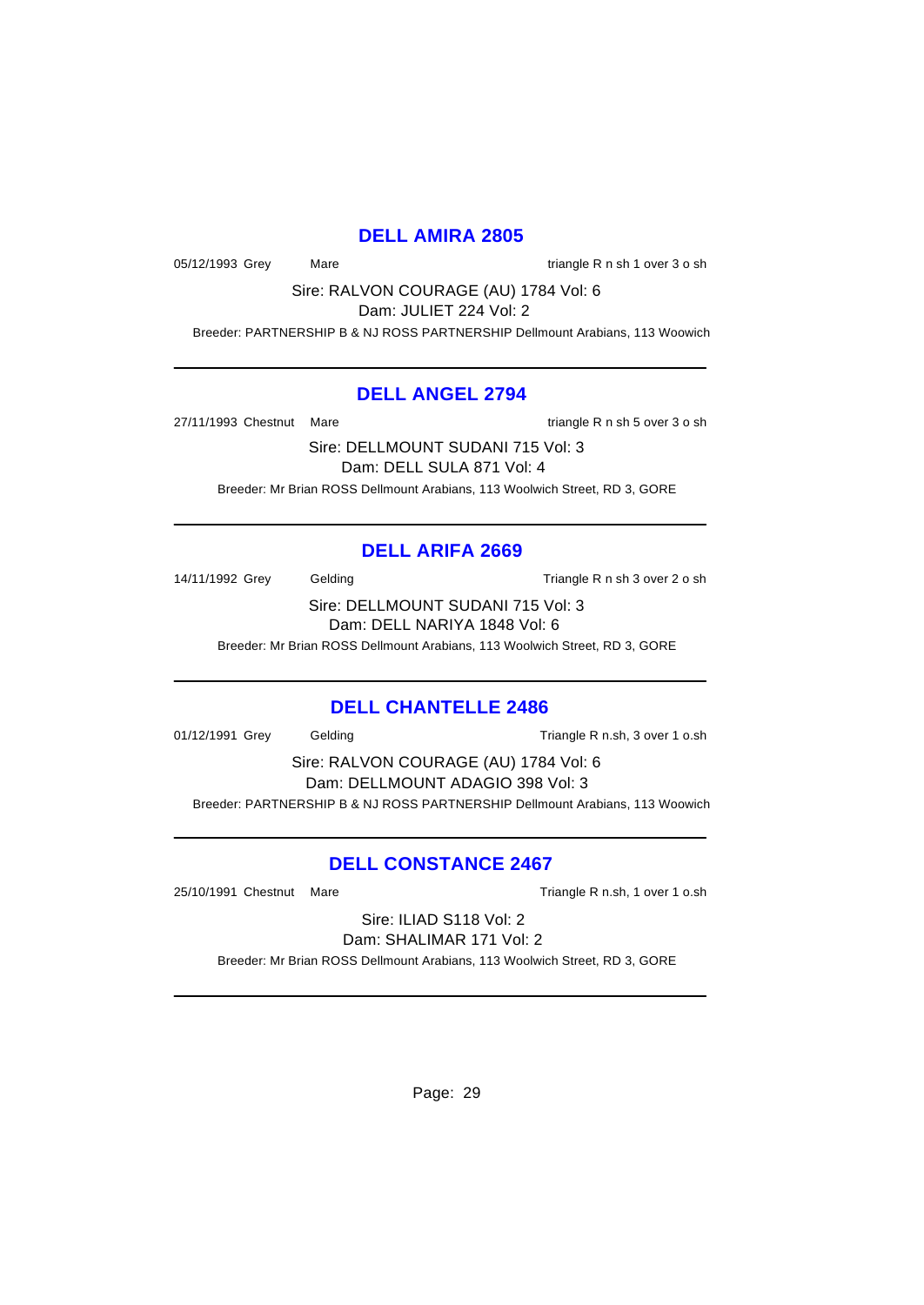### **DELL DAKEELA 2488**

20/11/1991 Chestnut Mare Triangle R n.sh, 6 over 1 o.sh

Sire: DELLMOUNT SUDANI 715 Vol: 3 Dam: DELL DAFINA 1216 Vol: 4

Breeder: Mrs Noelene J ROSS Dellmount Arabians, 113 Woolwich Street, RD 3, GORE

### **DELL DRAKKAR 2484**

11/12/1991 Grey Gelding Cassetting triangle R n.sh, 2 over 1 o.sh

Sire: RALVON COURAGE (AU) 1784 Vol: 6 Dam: JULIET 224 Vol: 2 Breeder: PARTNERSHIP B & NJ ROSS PARTNERSHIP Dellmount Arabians, 113 Woowich

## **DELL FADEEL 2487**

31/12/1991 Bay Mare Mare Triangle R n.sh, 5 over 1 o.sh

Sire: DELLMOUNT SUDANI 715 Vol: 3 Dam: DELL NADRA 1217 Vol: 4

Breeder: PARTNERSHIP B & NJ ROSS PARTNERSHIP Dellmount Arabians, 113 Woowich

### **DELL GAMAL 2791**

08/11/1993 Grey Gelding triangle R n sh 6 over 3 o sh

Sire: DELLMOUNT SUDANI 715 Vol: 3 Dam: DELLMOUNT ADAGIO 398 Vol: 3 Breeder: PARTNERSHIP B & NJ ROSS PARTNERSHIP Dellmount Arabians, 113 Woowich

## **DELL HADARI 2792**

15/12/1993 Grey Mare triangle R n sh 4 over 3 o sh

Sire: DELLMOUNT SUDANI 715 Vol: 3 Dam: DELL SALILA 1771 Vol: 5 Breeder: PARTNERSHIP B & NJ ROSS PARTNERSHIP Dellmount Arabians, 113 Woowich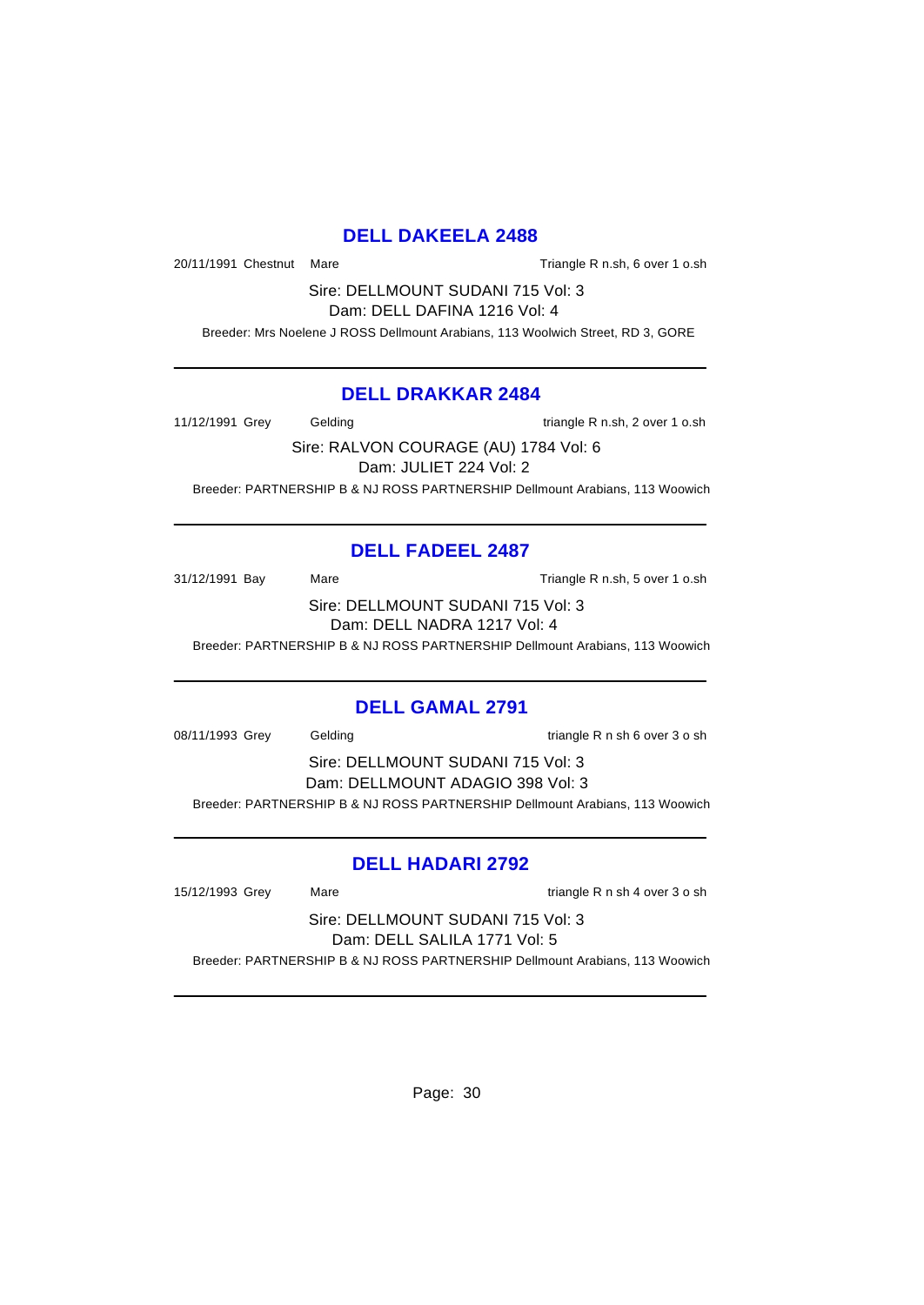### **DELL HAJEEL 2793**

13/11/1993 Grey Gelding triangle R n sh 3 over 3 o sh

Sire: DELLMOUNT SUDANI 715 Vol: 3 Dam: DELLMOUNT NAFISA 712 Vol: 3

Breeder: Mrs Noelene J ROSS Dellmount Arabians, 113 Woolwich Street, RD 3, GORE

#### **DELL HAMEES 2485**

04/11/1991 Grey Gelding Casset Controller R n.sh, 4 over 1 o.sh

Sire: DELLMOUNT SUDANI 715 Vol: 3 Dam: DELL LATIFA 869 Vol: 4 Breeder: PARTNERSHIP B & NJ ROSS PARTNERSHIP Dellmount Arabians, 113 Woowich

## **DELL HAMIL 2670**

26/01/1993 Grey Gelding Case Contract Triangle R n sh 5 over 2 o sh

Sire: DELLMOUNT SUDANI 715 Vol: 3 Dam: DELL NADRA 1217 Vol: 4

Breeder: PARTNERSHIP B & NJ ROSS PARTNERSHIP Dellmount Arabians, 113 Woowich

### **DELL JADARA 2667**

09/10/1992 Bay Mare Triangle R n sh 2 over 2 o sh

Sire: TOCCARA'S TRADITION (AU) 2249 Vol: 6 Dam: DELL SALILA 1771 Vol: 5 Breeder: PARTNERSHIP B & NJ ROSS PARTNERSHIP Dellmount Arabians, 113 Woowich

## **DELL JADEEB 2402**

15/11/1990 Grey Mare Triangle R n.sh, 1 over 90 o.sh

Sire: DELLMOUNT SUDANI 715 Vol: 3 Dam: DELL TOSCA 923 Vol: 4

Breeder: PARTNERSHIP B & NJ ROSS PARTNERSHIP Dellmount Arabians, 113 Woowich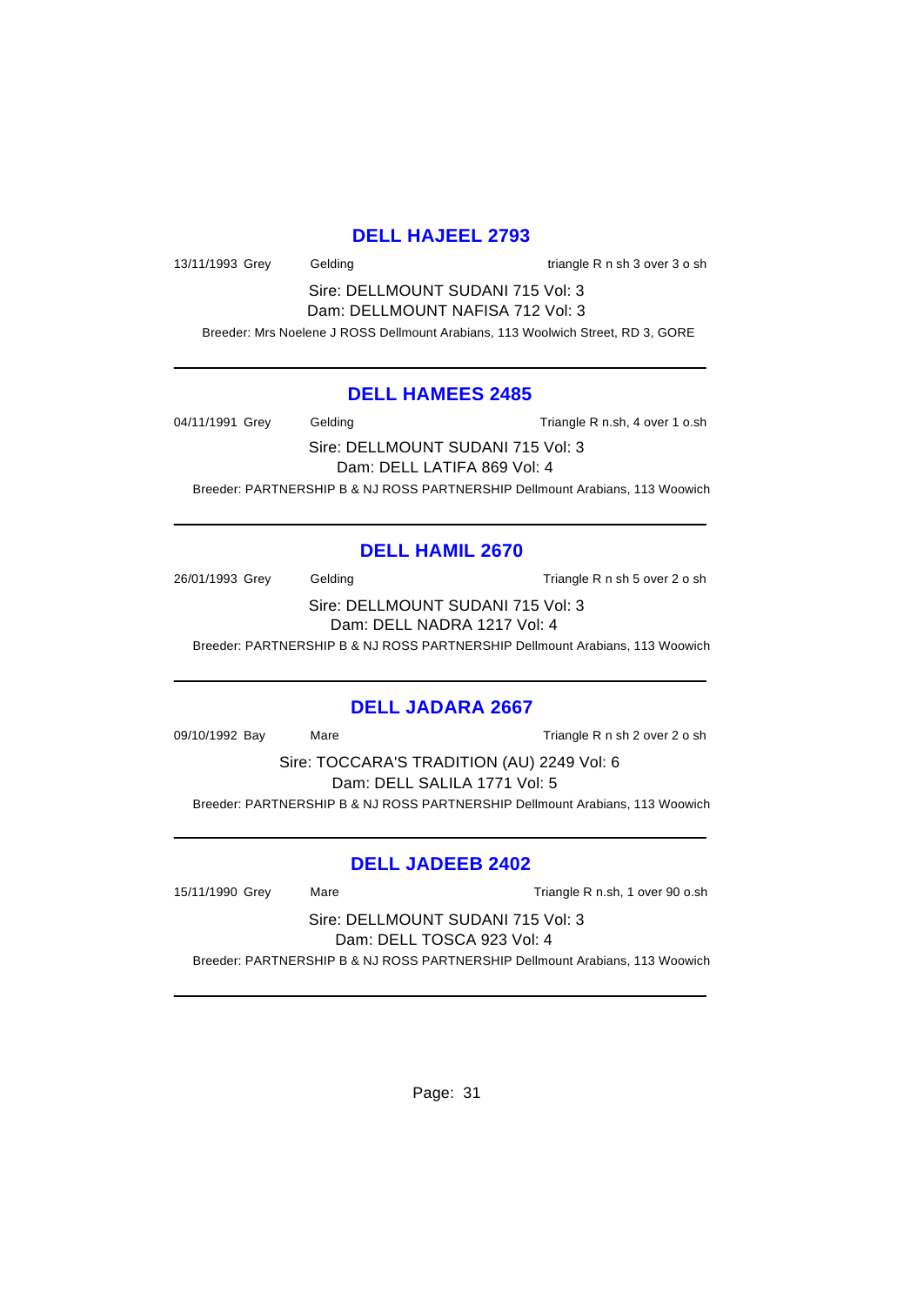## **DELL KADEEN 2795**

12/11/1993 Bay Stallion Stallion triangle R n sh 2 over 3 o sh

Sire: DELLMOUNT SUDANI 715 Vol: 3 Dam: DELL NARIYA 1848 Vol: 6

Breeder: Mr Brian ROSS Dellmount Arabians, 113 Woolwich Street, RD 3, GORE

### **DELL MEDINA 2668**

17/11/1992 Grey Mare Mare Triangle R n sh 1 over 2 o sh

Sire: DELLMOUNT SUDANI 715 Vol: 3 Dam: DELLMOUNT ADAGIO 398 Vol: 3

Breeder: PARTNERSHIP B & NJ ROSS PARTNERSHIP Dellmount Arabians, 113 Woowich

### **DELL MUBALA 2403**

26/11/1990 Bay Stallion Stallion Triangle R n.sh, 2 over 90 o.sh

Sire: DELLMOUNT SUDANI 715 Vol: 3 Dam: DELL NADRA 1217 Vol: 4

Breeder: PARTNERSHIP B & NJ ROSS PARTNERSHIP Dellmount Arabians, 113 Woowich

### **DELL NAJAH 2671**

14/12/1992 Chestnut Gelding Triangle R n sh 4 over 2 o sh

Sire: DELLMOUNT SUDANI 715 Vol: 3 Dam: DELL DAFINA 1216 Vol: 4 Breeder: Mrs Noelene J ROSS Dellmount Arabians, 113 Woolwich Street, RD 3, GORE

### **DELL ROYAL SILVER 2371**

05/12/1990 Grey Mare Mare Triangle R n.sh, 4 over 0 o.sh

Sire: RALVON COURAGE (AU) 1784 Vol: 6 Dam: DELLMOUNT ADAGIO 398 Vol: 3

Breeder: PARTNERSHIP B & NJ ROSS PARTNERSHIP Dellmount Arabians, 113 Woowich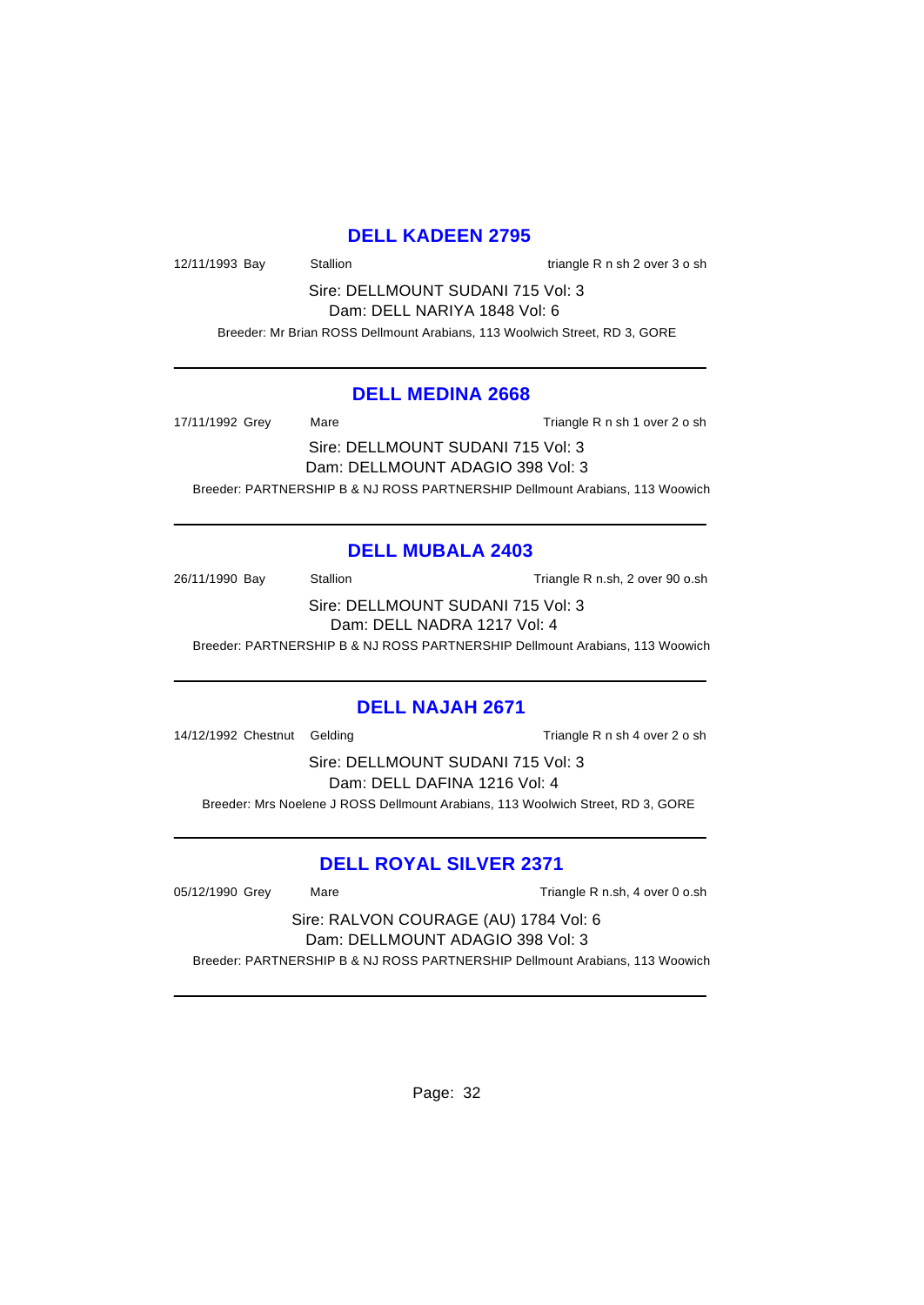### **DELL SAKANI 2401**

22/12/1990 Grey Stallion Stallion Triangle R n.sh, 3 over 90 o.sh

Sire: DELLMOUNT SUDANI 715 Vol: 3 Dam: DELL SALILA 1771 Vol: 5

Breeder: PARTNERSHIP B & NJ ROSS PARTNERSHIP Dellmount Arabians, 113 Woowich

### **DELL SHANNARA 2369**

10/12/1990 Chestnut Mare **Triangle R n.sh, 5 over 0 o.sh** 

Sire: RALVON COURAGE (AU) 1784 Vol: 6 Dam: JULIET 224 Vol: 2 Breeder: PARTNERSHIP B & NJ ROSS PARTNERSHIP Dellmount Arabians, 113 Woowich

## **DELL TISHRIN AMANA 2680**

27/11/1992 Grey Stallion Stallion Stallion Triangle R n sh 6 over 2 o sh

Sire: RALVON COURAGE (AU) 1784 Vol: 6 Dam: JULIET 224 Vol: 2

Breeder: PARTNERSHIP B & NJ ROSS PARTNERSHIP Dellmount Arabians, 113 Woowich

## **DESERT STAR'S KARDITION 2804**

25/10/1993 Bay Stallion DS conj o sh 1 over 3 n sh

Sire: TOCCARA'S TRADITION (AU) 2249 Vol: 6 Dam: CASSINI 553 Vol: 3 Breeder: Mrs Angela M O'CONNOR 599 Birch Hill Road, RD 3, RANGIORA 7473

## **DIAMOND DUKE 2295**

23/02/1990 Grey Gelding Diamond M over bar n.sh, 3 over 89 o.sh

# Sire: NGAPA KING S25 Vol: 1 Dam: HILAND ROSE 193 Vol: 2

Breeder: Mr N C MACDONALD c/- Mrs J Jensen P.O. Box 177 WAVERLEY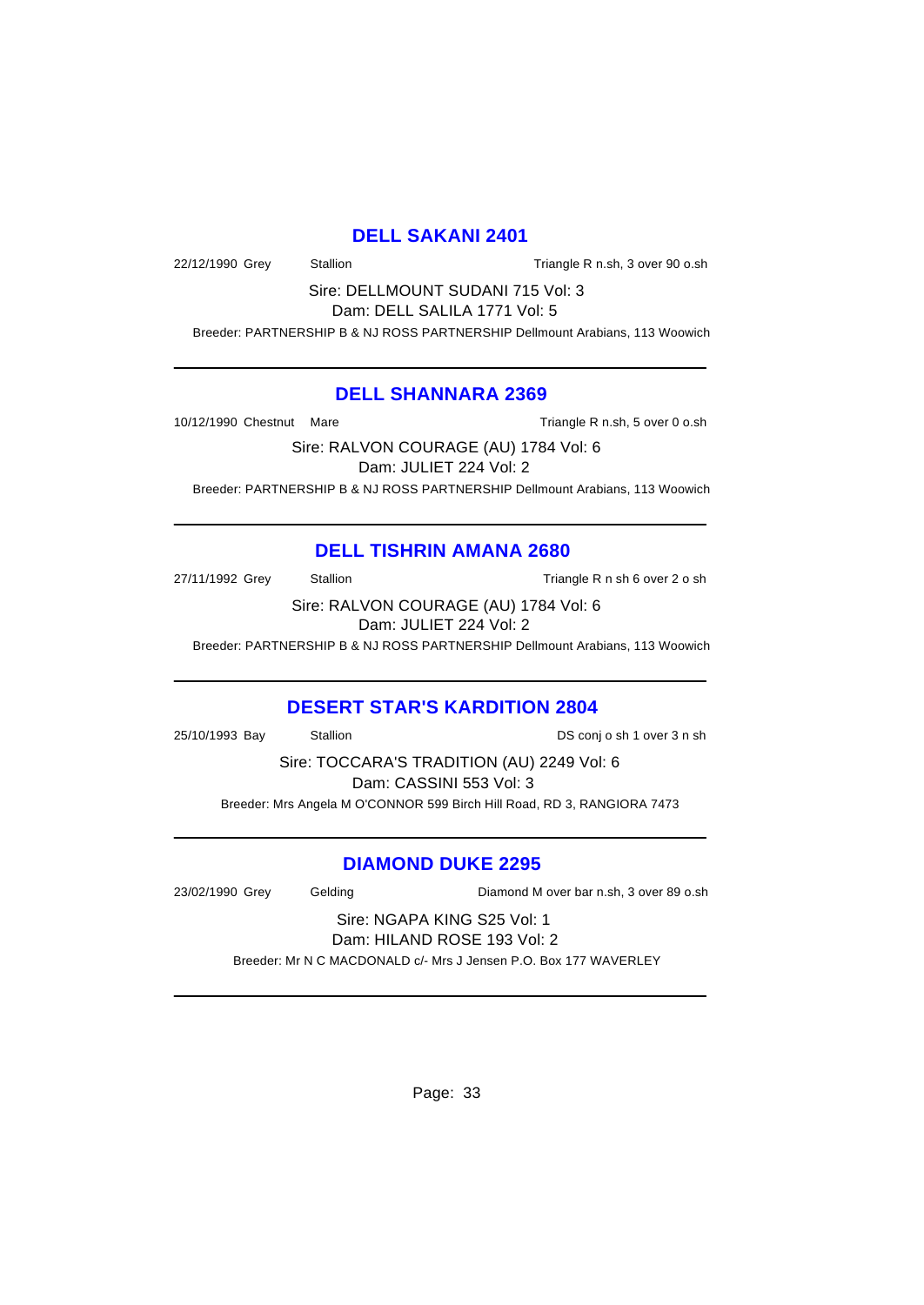#### **DIAMOND KING 2294**

23/10/1989 Grey Stallion Diamond M over bar n.sh, 1 over 89 o.sh

Sire: NGAPA KING S25 Vol: 1 Dam: HILAND QUEEN 113 Vol: 2

Breeder: Mr N C MACDONALD c/- Mrs J Jensen P.O. Box 177 WAVERLEY

### **DIAMOND PARK PARIS 2633**

03/02/1993 Chestnut Mare **Diamond inside Square over 3 o.sh** 

Sire: PUKETAHU MAZADA 490 Vol: 3 Dam: WAIMEHA MAREE 1186 Vol: 4 Breeder: Mrs Sallie Y BARBER 72 Battersea Road, RD 1, GREYTOWN

### **DIAMOND PRINCE 2293**

23/01/1990 Brown Gelding Diamond M over bar n.sh, 2 over 89 o.sh

Sire: NGAPA KING S25 Vol: 1 Dam: RACCA 218 Vol: 2

Breeder: Mr N C MACDONALD c/- Mrs J Jensen P.O. Box 177 WAVERLEY

### **DONEGAL MOONLIGHT SHADOW 2694**

26/10/1993 Grey Mare HD conj n sh 1 over 3 o sh

Sire: ROSLAND (AU) S129 Vol: 2 Dam: FATIHA 880 Vol: 4 Breeder: Mrs Anne E HUTCHINSON 71 Rushbrook Road RD 1 WHANGAREI 0185

### **DONEGAL NICHOLAS ARCADIA 2422**

11/11/1991 Chestnut Gelding The State of HD conj. n.sh, 1 over 1 o.sh

Sire: ROSLAND (AU) S129 Vol: 2 Dam: FATIHA 880 Vol: 4

Breeder: Mrs Anne E HUTCHINSON 71 Rushbrook Road RD 1 WHANGAREI 0185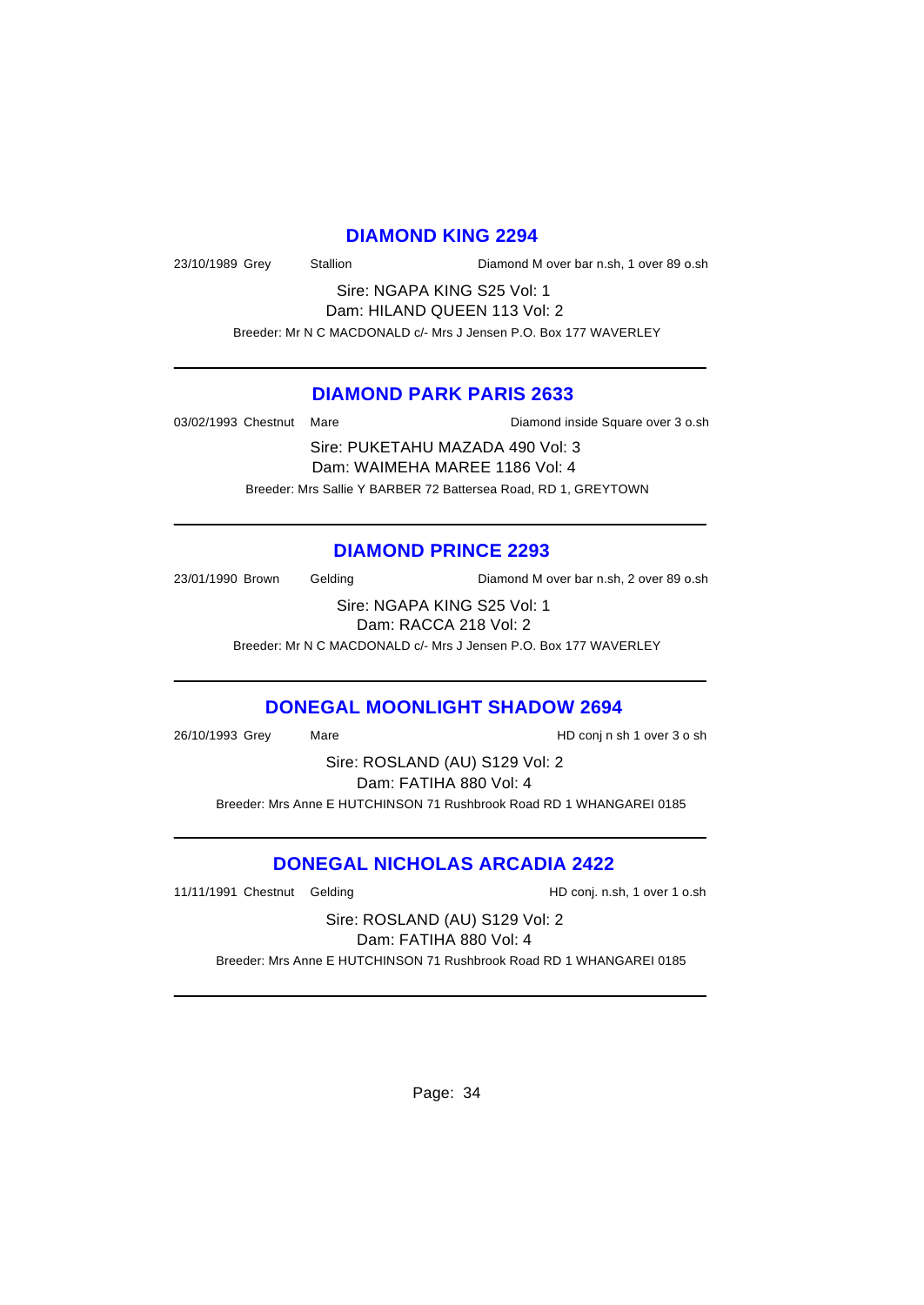### **DURDAN ABIRAM 2459**

11/11/1991 Chestnut Stallion AD conj. n.sh, 1 over 1 o.sh

Sire: DELLMOUNT SANTEA S81 Vol: 2

Dam: CYMBAL 150 Vol: 2

Breeder: Mr C.C.L "Leo" OLDHAM 4 Dame Street Waikouaiti OTAGO.

### **DURDAN CYMBAL 2541**

12/03/1993 Chestnut Mare **AD** conj. n.sh, 1 over 2 o.sh

Sire: DELLMOUNT SANTEA S81 Vol: 2 Dam: CYMBAL 150 Vol: 2 Breeder: Mr C.C.L "Leo" OLDHAM 4 Dame Street Waikouaiti OTAGO.

## **DURDAN ZANOBIA 2404**

08/11/1990 Grey Mare Mare AD conj. n.sh, 1 over 0 o.sh

Sire: DELLMOUNT SANTEA S81 Vol: 2 Dam: CYMBAL 150 Vol: 2

Breeder: Mr C.C.L "Leo" OLDHAM 4 Dame Street Waikouaiti OTAGO.

## **DYNAMIT'S LAST 2298**

09/09/1989 Grey Gelding SV over bar n.sh, 89 o.sh

Sire: DYNAMIT (NL) 238 Vol: 2 Dam: OTHRINA 170 Vol: 2

Breeder: Mrs Maeve J MCLELLAN 42 Mauku Road, RD 26, Kohuratahi, STRATFORD 4396

# **EARTH WIND AND FIRE (AU) 2524**

| 24/08/1991 Grey                   | Stallion | Bar S bar n.sh, 2 over 1 o.sh                                        |
|-----------------------------------|----------|----------------------------------------------------------------------|
| Sire: CREME DYNASTY US 7608AAHSB  |          |                                                                      |
| Dam: GEDYE LASTELLA AU 10924AAHSB |          |                                                                      |
|                                   |          | Breeder: HORE L,C,S & S.A Spring Creek Cowra NSW 2794 AUSTRALIA      |
|                                   |          | Importer: Mrs Belinda J SIMONS 177 Le Bons Bay Rd, RD 3, AKAROA 7583 |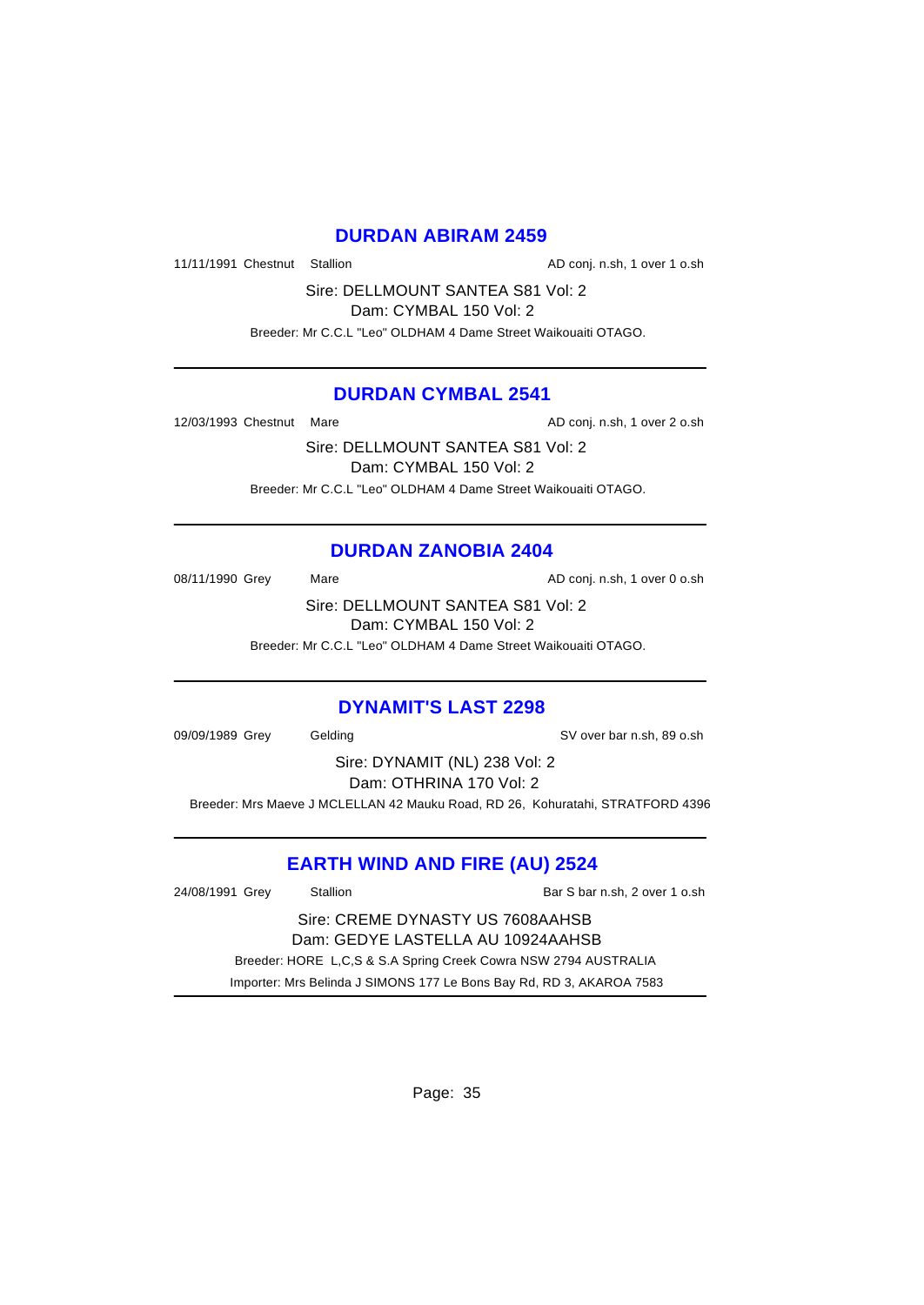# **EASTWINDS AXIOM (AU) 2767**

14/01/1991 Chestnut Stallion lazy G 90 n sh 6 over 0 o sh

Sire: SIMEON SA'AR GB 4182AAHSB Dam: AMIRA BINT ESPERANZA AU 11199AU Breeder: PARTNERSHIP BRADNEY AND TANCRED Australia Importer: PARTNERSHIP EVANS D.N AND G.M Finlays Road, RD 5, CHRISTCHURCH

## **EL AKHIRA 2601**

27/11/1992 Grey Mare Inverted A over A n.sh, 1 over 2 o.sh

Sire: SILVER REFLECTION 647 Vol: 3 Dam: GYDA 610 Vol: 3 Breeder: Ms Gillian X AYLIFFE 71 Ingram Road, RD 3, DRURY 2579

# **EL ESHKAR MESHARIM BINT MASHENKA 2349**

| 5/11/1990 Grev | Maı |
|----------------|-----|

15/11/1990 Grey Mare EE conj. n.sh, 1 over 0 o.sh

Sire: SARACEN KARIM (CA) S119 Vol: 2 Dam: MASHENKA 520 Vol: 3

Breeder: Mrs D M WATSON Homebush Road, Courtnay, R.D. 1, CHRISTCHURCH.

### **EL ESHKAR NAZIKA 2604**

29/09/1992 Grey Mare EE conj. n.sh, 1 over 2 o.sh

Sire: SARACEN KARIM (CA) S119 Vol: 2 Dam: NAIBARA KAMALA 2145 Vol: 6 Breeder: Mrs Lucy F DE KLERK 24 Oak Crescent, ASHHURST 4810

## **EL ESHKAR ORSHANAH 2752**

08/11/1993 Bay Mare EE conj n sh 2 over 3 o sh

Sire: EL ESHKAR MEZARIM 2234 Vol: 6 Dam: OFARIM 1994 Vol: 6 Breeder: Mrs Lucy F DE KLERK 24 Oak Crescent, ASHHURST 4810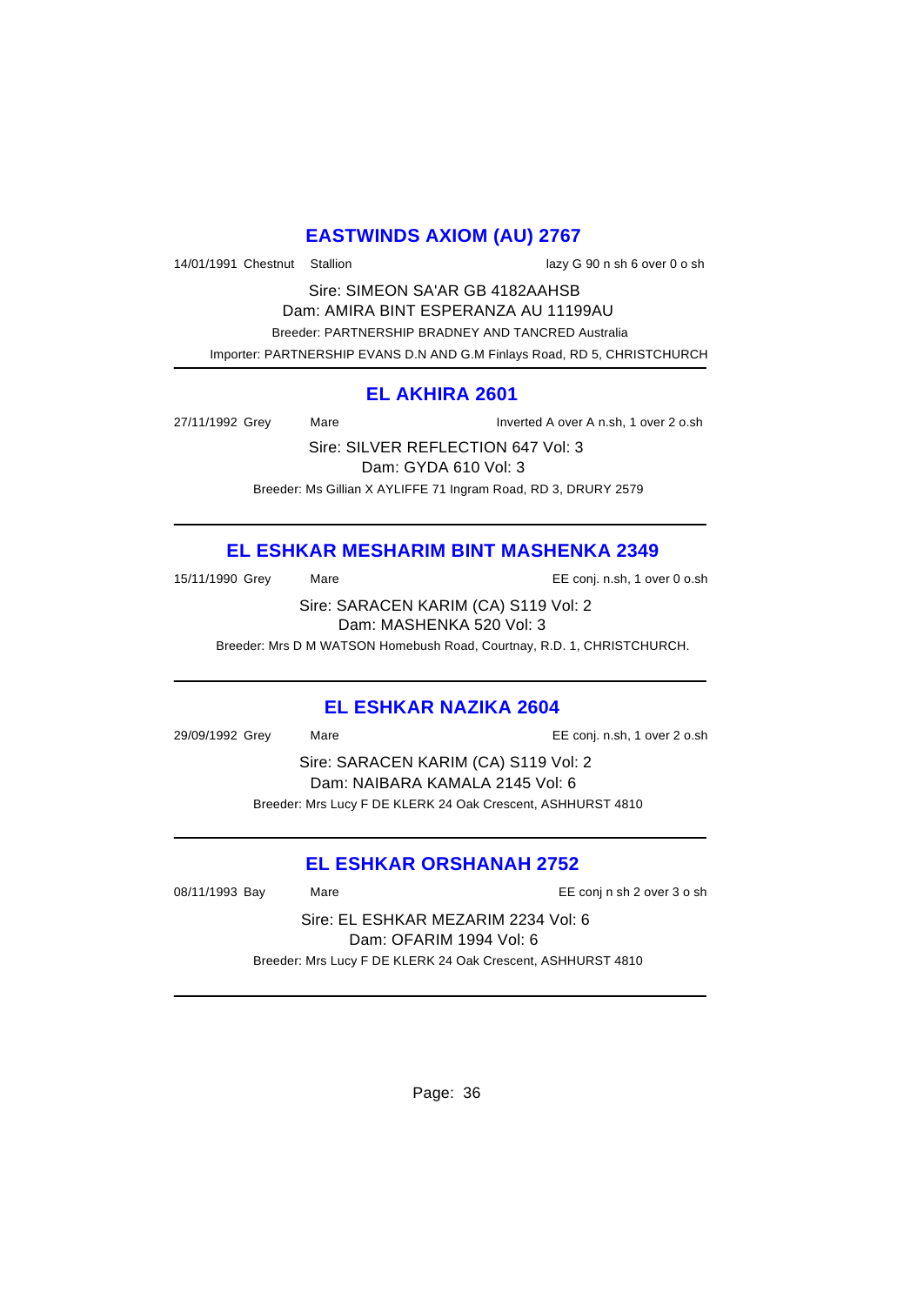# **EL ESHKAR SHARAYAH 2751**

27/10/1993 Chestnut Mare EE conj n sh 1 over 3 o sh

Sire: EL HANIFF 1594 Vol: 5 Dam: NAIBARA KAMALA 2145 Vol: 6 Breeder: Mrs Lucy F DE KLERK 24 Oak Crescent, ASHHURST 4810

# **EL KHEIR SHADESSA 2797**

01/10/1993 Chestnut Mare **EX n** sh 53 o sh

Sire: HY-WYNNE SHAKA (US) 1286 Vol: 5 Dam: EL FIRE GODESS 536 Vol: 3 Breeder: Mr Allan W SKINNER El Kheir Stud Ltd, 77 Gearon Rd, RD 1, WAIUKU 2681

# **EL KHEIR SHAKANA 2347**

02/01/1991 Chestnut Mare **EK n.sh, 50 o.sh** 

Sire: HY-WYNNE SHAKA (US) 1286 Vol: 5 Dam: EL DIAMOND SPARKLE 74 Vol: 2

Breeder: Mr Allan W SKINNER El Kheir Stud Ltd, 77 Gearon Rd, RD 1, WAIUKU 2681

# **EL KHEIR SHAKARA 2461**

01/12/1991 Chestnut Mare **EX n.sh, 51 o.sh** 

Sire: HY-WYNNE SHAKA (US) 1286 Vol: 5 Dam: EL GOLDEN SPARKLE 75 Vol: 2 Breeder: Mr Allan W SKINNER El Kheir Stud Ltd, 77 Gearon Rd, RD 1, WAIUKU 2681

# **EL KHEIR SHAKENE 2620**

27/11/1992 Chestnut Mare EK n.sh, 52 o.sh

Sire: HY-WYNNE SHAKA (US) 1286 Vol: 5 Dam: EL DIAMOND SPARKLE 74 Vol: 2 Breeder: Mr Allan W SKINNER El Kheir Stud Ltd, 77 Gearon Rd, RD 1, WAIUKU 2681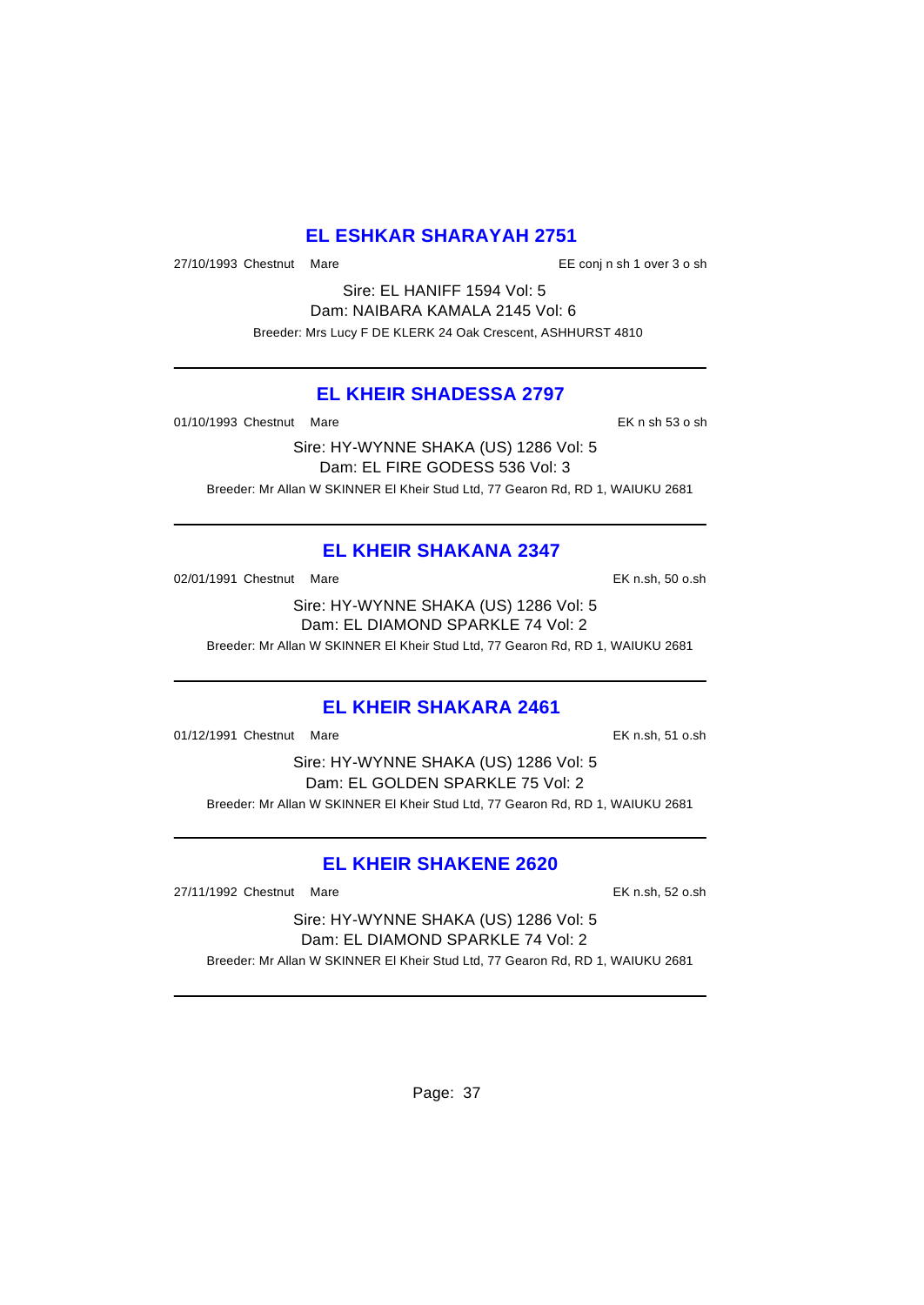# **EL-KHIDEV KASSALA 2291**

26/10/1989 Grey Mare Mare KM n.sh, 2 over 9 o.sh

Sire: ARABESQUE EL BEKAA (AU) S131 Vol: 2 Dam: CASSANDRA 1878 Vol: 6

Breeder: Mrs K M MCLENNAN Lee Canal Road R.D. 1, Outram OTAGO.

# **EL-KHIDEV RAMEKAA 2290**

25/09/1989 Chestnut Mare **KM** n.sh, 1 over 9 o.sh

Sire: ARABESQUE EL BEKAA (AU) S131 Vol: 2 Dam: RAMAH (AU) 147 Vol: 2 Breeder: Mrs K M MCLENNAN Lee Canal Road R.D. 1, Outram OTAGO.

# **ELVIRA 2501**

10/01/1992 Grey Mare Mare Din diamond n.sh, 1 over 1 o.sh

Sire: NGAPA TANI 1801 Vol: 6 Dam: WAITI ALVITA 1606 Vol: 5 Breeder: D J MACLEOD Robinson Road Coatesville Auckland

#### **ENCHANTMENT 2537**

27/11/1992 Grey Mare Mare Din C n.sh, 3 over 2 o.sh

Sire: DELLMOUNT KALLAM 549 Vol: 3 Dam: KARESS 1822 Vol: 6

Breeder: Mrs Cindy L LIGGETT 19 Robertson Street Frankton QUEENSTOWN

# **EURALEA ALISHAH 2745**

04/11/1993 Chestnut Mare bar in square conj n sh 2 over 3 o sh

Sire: NAADDEL (AU) S106 Vol: 2 Dam: DAHRAH 2255 Vol: 6

Breeder: Miss Lee S COX 201/35 Palm Avenue, Surfers Paradise, QLD 4217, AUSTRALIA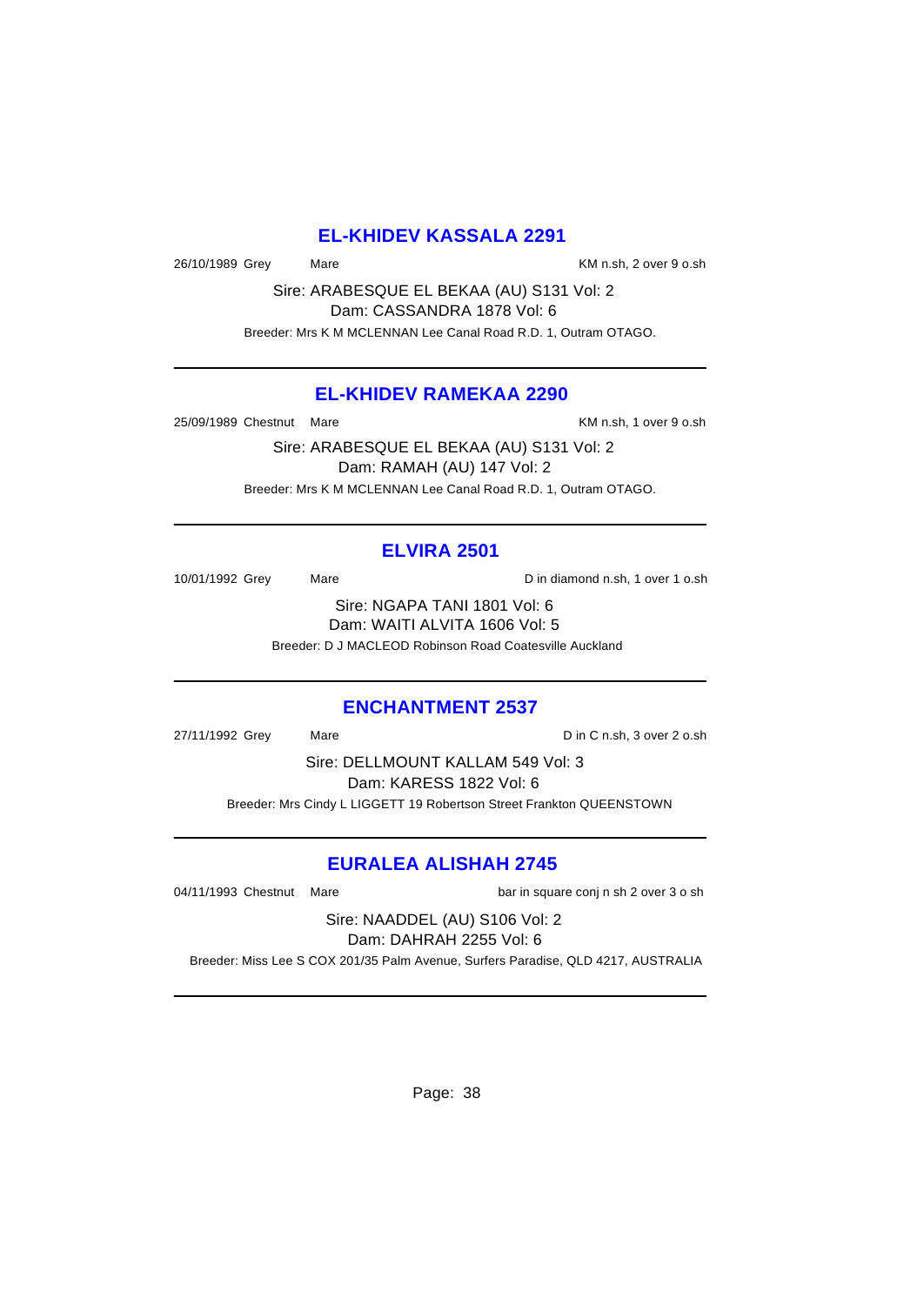# **EURALEA JOICO 2744**

28/10/1993 Chestnut Gelding bar in square conj n sh 1 over 3 o sh

Sire: NAADDEL (AU) S106 Vol: 2 Dam: NAZARITE 505 Vol: 3

Breeder: Miss Lee S COX 201/35 Palm Avenue, Surfers Paradise, QLD 4217, AUSTRALIA

#### **EUROPA 2807**

23/11/1993 Grey Mare upturned C n bk 0 over 3 o bk

Sire: KINAPA 2010 Vol: 6

Dam: OCEANIA 449 Vol: 3

Breeder: Mrs Belinda J SIMONS 177 Le Bons Bay Rd, RD 3, AKAROA 7583

# **FAIRVIEW KAPTIVATION (AU) 2651**

01/11/1992 Bay Stallion Stallion HF conj. in circle n.sh, 5 over 2 o.sh

Sire: AMIR EL SHAKLAN GB 5017AAHSB Dam: KREOLUKA GB 7080AAHSB

Breeder: Mr Peter G HALL Fairview Arabian Stud, 290 Cut Hill Road, NSW, AUSTRALIA

Importer: Mrs L Rosemary SHAW Okoroire Road 179, RD 2, TIRAU

# **FAIRVIEW SHEER PERFECTION (AU) 2650**

10/09/1979 Grey Mare HF conj. in circle n.sh, 4 over 9 o.nk

Sire: ARABIAN PARK EGYPTIAN PRINCE AU 2769AAHSB Dam: SHEER MAGIC BG 4250AAHSB

 Breeder: Mr Peter G HALL Fairview Arabian Stud, 290 Cut Hill Road, NSW, AUSTRALIA Importer: Mrs L Rosemary SHAW Okoroire Road 179, RD 2, TIRAU

# **FERN HILL CIRRUS 2339**

26/09/1990 Grey Stallion Stallion Stallion f thru H n.sh, 1 over 0 o.sh

Sire: WAIMEHA ECLIPSE 475 Vol: 3 Dam: ARALEIGH SWIRLINA 314 Vol: 2

Breeder: Miss Rebecca H GLOVER 118 Glenbrook Station Rd, RD 1, WAIUKU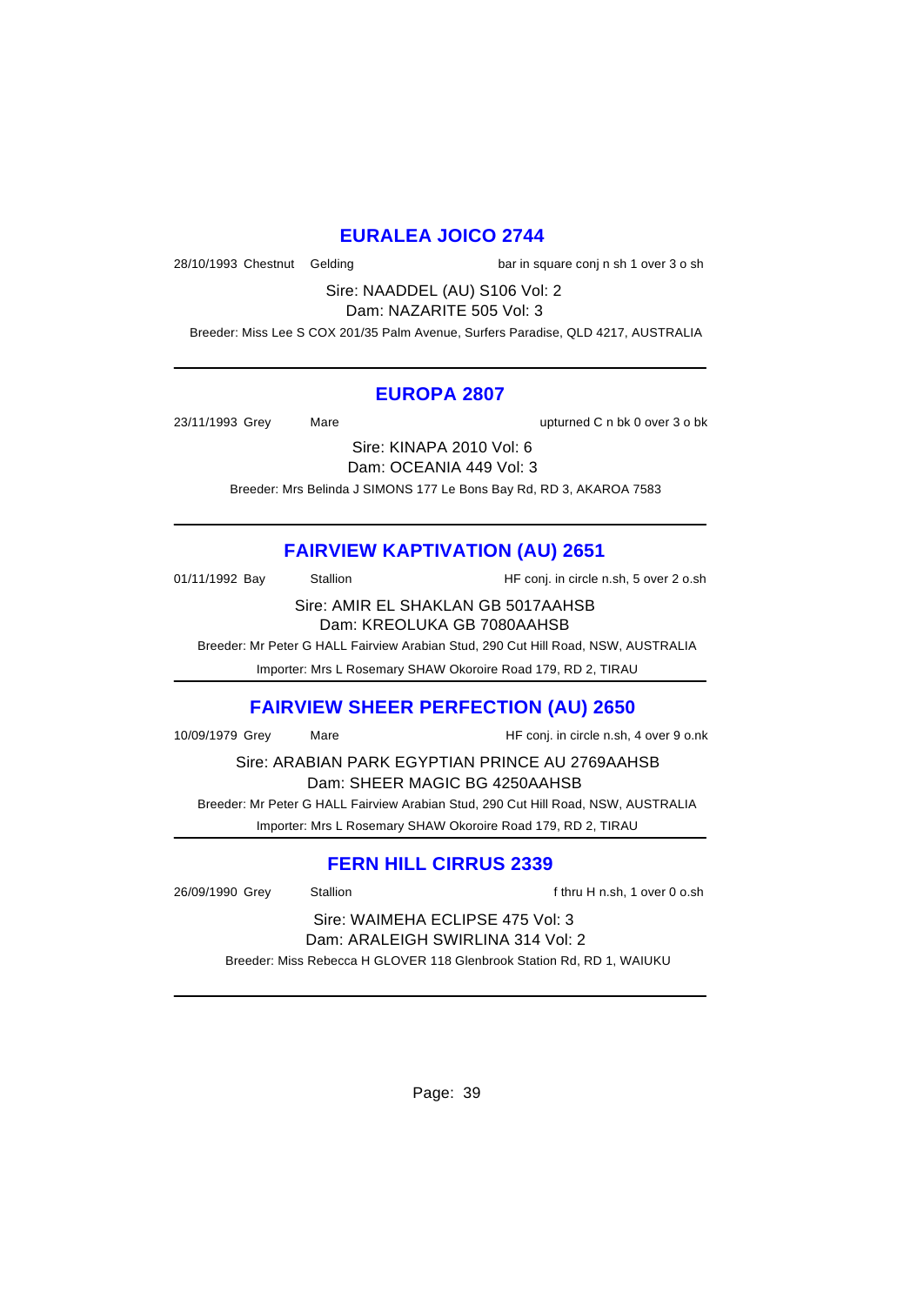#### **FERN HILL SOLARIS 2663**

06/12/1992 Grey Gelding Gelding f thru H n sh 1 over 2 o sh

Sire: WAIMEHA ECLIPSE 475 Vol: 3 Dam: ARALEIGH SWIRLINA 314 Vol: 2 Breeder: Miss Rebecca H GLOVER 118 Glenbrook Station Rd, RD 1, WAIUKU

# **FESTIVE FIELDS BARTHOLOMEW 2325**

28/12/1990 Chestnut Stallion FF n.sh, 1 over 0 o.sh

Sire: DELLMOUNT SUDANI 715 Vol: 3 Dam: DELL LUFINA 917 Vol: 4 Breeder: Mr Michael J GOODWIN Riversdale R.D. 6 GORE.

# **FESTIVE FIELDS DORINADA 2577**

02/12/1992 Grey Mare Mare FF n.sh, 1 over 2 o.sh

Sire: ILIAD S118 Vol: 2 Dam: DELL ADORINA 2273 Vol: 6

Breeder: Mr Michael J GOODWIN Riversdale R.D. 6 GORE.

#### **FIDDAH AMIRA 2297**

15/11/1989 Grey Mare Hoofprint n.sh, 1 over 9 o.sh Sire: SILVER REFLECTION 647 Vol: 3 Dam: LARK AMETHYST 1417 Vol: 5 Breeder: Mr P. JOHNSON Taiapa Road, R.D. 1, MURIWAI.

# **FOUR WINDS ASHID 2415**

11/11/1990 Chestnut Gelding Cross with Arrow n.sh, 2 over 0 o.sh

Sire: ROYAL GOLD TREASURE (AU) S53 Vol: 2 Dam: A`FAK 1427 Vol: 5 Breeder: Mrs V M CALDWELL P.O. Box 22 HAWERA.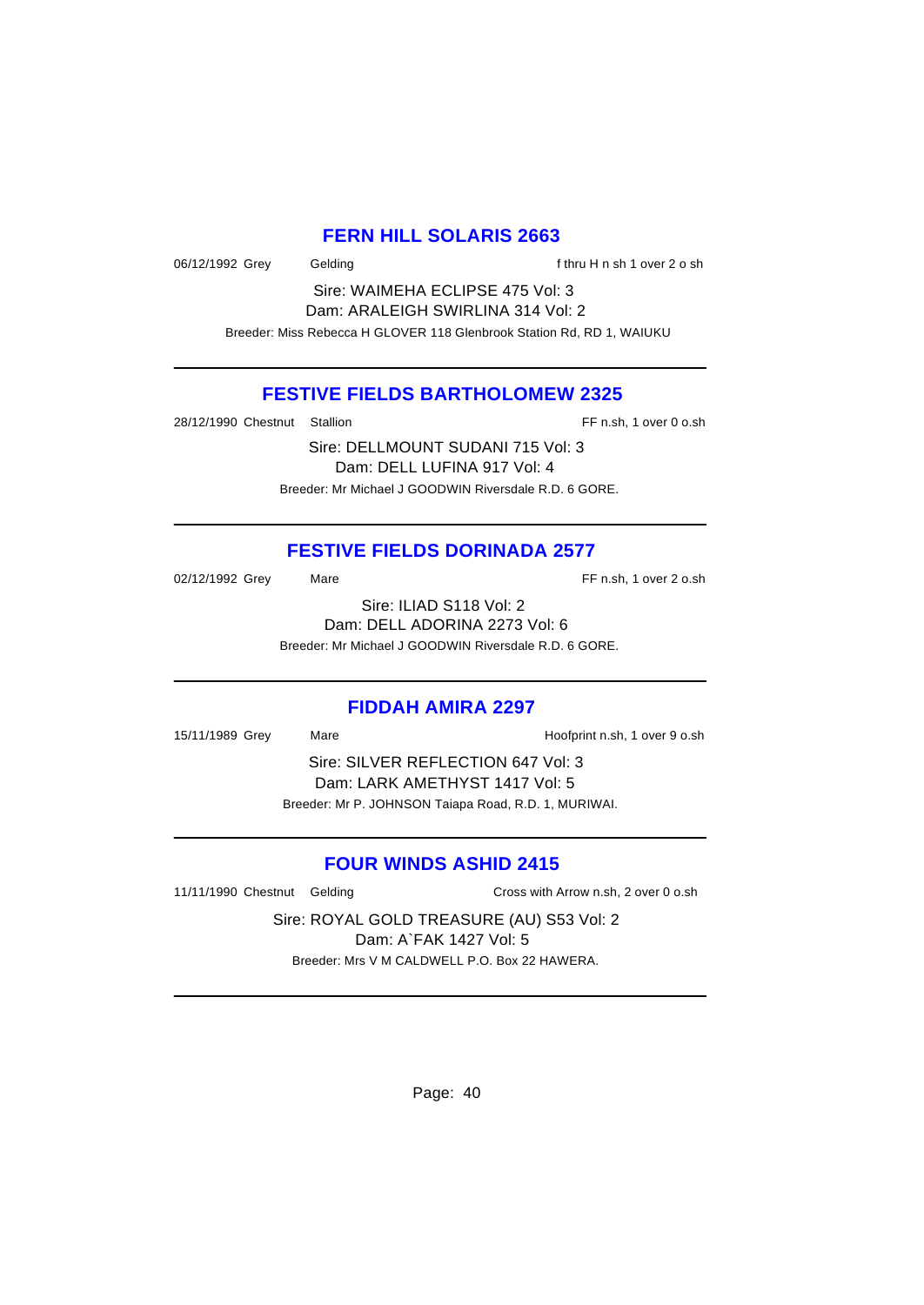#### **FOUR WINDS AZAHI 2414**

04/11/1990 Grey Stallion Cross with Arrow n.sh, 3 over 0 o.sh

Sire: WAIMEHA ECLIPSE 475 Vol: 3 Dam: FOUR WINDS AZAHRA 1977 Vol: 6 Breeder: Mrs V M CALDWELL P.O. Box 22 HAWERA.

#### **FOUR WINDS SUDAHMA (IIU) 2413**

11/06/1990 Chestnut Mare Cross with Arrow n.sh, 1 over 0 o.sh

Sire: AL KARIM SIRHALIMA AU 2021AAHSB Dam: DUNWINGERI SUWARI (AU) 2224 Vol: 6 Breeder: Mrs V M CALDWELL P.O. Box 22 HAWERA.

# **GAI SHAKLANA (IIU) 2525**

05/10/1988 Grey Mare Mare C heart K over 1 over 8 n.sh Sire: GAI GENERAL US 2165 US Dam: SAABA AU 10461AAHSB Breeder: Mrs C A EDWARDS Australia.

#### **GALAXY BAKAAL 2695**

15/09/1993 Bay Gelding G over S conj o sh 1 over 3 o sh Sire: GALAXY NAAMISHKA 1816 Vol: 6 Dam: DELLMOUNT TIFLA 711 Vol: 3 Breeder: Mrs Sheryll E SANDFORD 368B Churchill East Road RD 2 TE KAUWHATA 3782

#### **GALAXY IZLARM 2450**

07/01/1992 Chestnut Gelding G over S conj. n.sh, 2 over 1 o.sh

#### Sire: GALAXY NAAMISHKA 1816 Vol: 6 Dam: DELLMOUNT TIFLA 711 Vol: 3

Breeder: Mrs Sheryll E SANDFORD 368B Churchill East Road RD 2 TE KAUWHATA 3782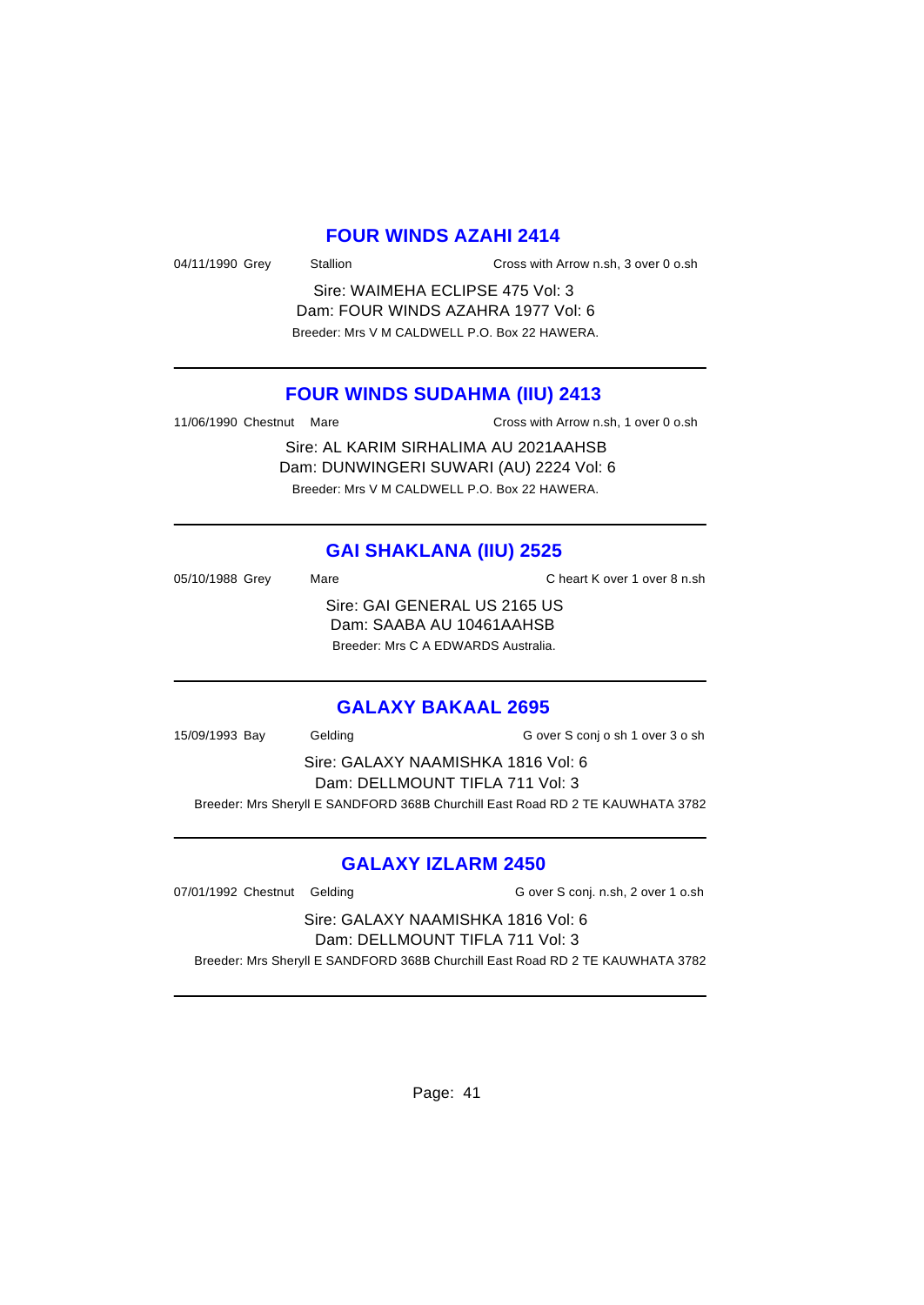## **GAMAL 2430**

15/12/1991 Grey Gelding Gelding SS n.sh, 2 over 1 o.nk

Sire: SERADON 329 Vol: 2 Dam: SAPPHIRE 789 Vol: 4 Breeder: Mr W SCORGIE "Avalee" R.D. 2, Outram OTAGO.

# **GARABALDI 2550**

15/12/1992 Grey Stallion Stallion SS n.sh, 2 over 92 o.nk

Sire: SABI DRIFT S101 Vol: 2 Dam: SAPPHIRE 789 Vol: 4 Breeder: Mr W SCORGIE "Avalee" R.D. 2, Outram OTAGO.

#### **GDYNIA 2323**

09/11/1990 Bay Mare Mare H n.bk, 2 over 0 o.bk

Sire: NAADDEL (AU) S106 Vol: 2 Dam: CYRENIA OF BROADFIELD 1992 Vol: 6 Breeder: Mrs Helena M PATCHETT-CARTER Grafton, RD 14, RAKAIA

#### **GEBELA SASHA 2363**

25/12/1990 Bay Mare Nare November 25/12/1990 Bay Mare

Sire: AQIL (AU) S5 Vol: 1 Dam: BILGAH OF CAPPADOCIA 925 Vol: 4 Breeder: Mr S M NEILSON McIvor Road Manawahe, R.D., MATATA.

# **GEBELA SHAMAN 2460**

20/09/1991 Bay Gelding Gelding N over Coronet n.sh, 1 o.sh

Sire: AQIL (AU) S5 Vol: 1 Dam: WAIMEHA SABRAH 824 Vol: 4

Breeder: Mr S M NEILSON McIvor Road Manawahe, R.D., MATATA.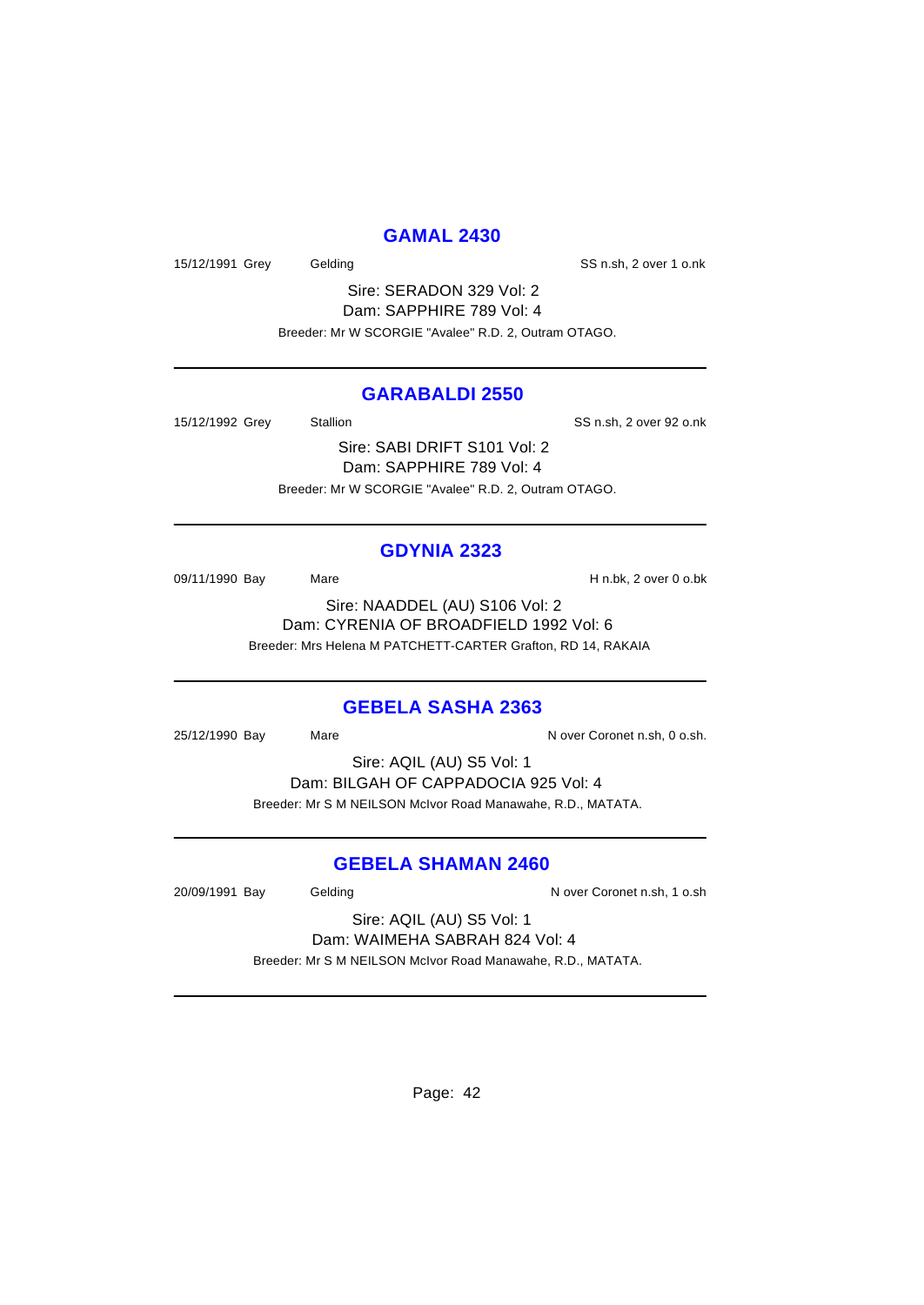# **GILZAHA 2513**

25/12/1991 Chestnut Mare 2012 2012 2020 2020 21:00:00 22:00:00 21:00:00 21:00:00 21:00:00 21:00:00 21:00:00 21:00:00 21:00:00 21:00:00 21:00:00 21:00:00 21:00:00 21:00:00 21:00:00 21:00:00 21:00:00 21:00:00 21:00:00 21:00:

Sire: WAIMEHA ECLIPSE 475 Vol: 3 Dam: HILAND PRINCESS 192 Vol: 2 Breeder: Mrs Lynda M GUY 2070 River Road, RD 1, HAMILTON 3281

#### **GLENMARIS CAIRO 2307**

02/12/1990 Grey Gelding Gelding Conj. n.sh

Sire: ARABIAN PARK BANDERO (AU) S59 Vol: 2 Dam: NGAPA ISIS 495 Vol: 3 Breeder: Mrs Dale V JOHNSON Awaiti R.D. 2 PAEROA.

# **GLENVAR CENSATIONAL 2338**

20/01/1990 Bay Stallion Stallion X in Circle n.sh, 1 over 90 o.sh

Sire: ARABIAN PARK BANDERO (AU) S59 Vol: 2 Dam: GLENVAR AQUITAINE 573 Vol: 3

Breeder: Mr Kevin CHOLMONDELEY SMITH 279 Airfield Road, RD 2, PAPAKURA 2582

#### **GLENVAR CHANEL 2351**

26/10/1988 Chestnut Mare X in Circle n.sh, 1 over 8 o.sh

Sire: ARABIAN PARK BANDERO (AU) S59 Vol: 2 Dam: GLENVAR AQUITAINE 573 Vol: 3 Breeder: Mr Kevin CHOLMONDELEY SMITH 279 Airfield Road, RD 2, PAPAKURA 2582

# **GLITTER 2719**

15/12/1993 Grey Mare SS n sh 1 over 3 o nk

Sire: SABI DRIFT S101 Vol: 2 Dam: SAPPHIRE 789 Vol: 4 Breeder: Mr W SCORGIE "Avalee" R.D. 2, Outram OTAGO.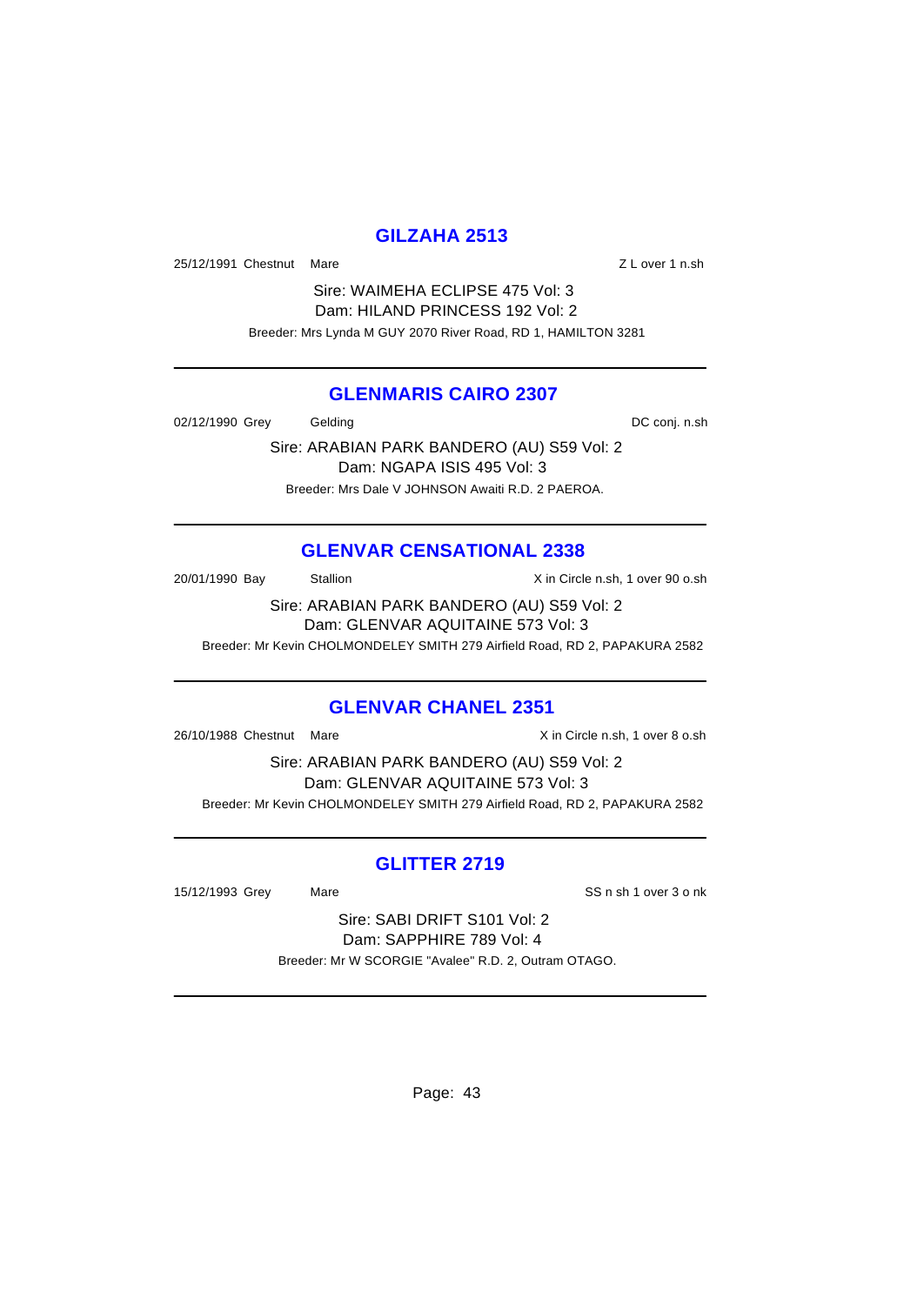# **GOLDEN SHELTER AZ HAZIM BAHRI 2762**

17/09/1993 Chestnut Stallion GS n sh 4 over 3 o sh

Sire: ARALEIGH AZARDA 1929 Vol: 6 Dam: MARCELLE BAHRI 1463 Vol: 5 Breeder: Mrs Jenny KLEMRA 389 Hursthouse Road, RD 9, INGLEWOOD 4389

# **GOLDEN SHELTER AZ JUHAYNA 2319**

20/10/1990 Chestnut Mare GS n.sh, 1 over 0 o.sh

Sire: ARALEIGH AZARDA 1929 Vol: 6 Dam: WAIMEHA FARRAH 601 Vol: 3 Breeder: Mrs Jenny KLEMRA 389 Hursthouse Road, RD 9, INGLEWOOD 4389

# **GOLDEN SHELTER MELAAH EL NEFOUS 2773**

07/09/1993 Grey Mare Mare GS n sh 1 over 3 o sh

Sire: ARALEIGH AZARDA 1929 Vol: 6 Dam: GOLDEN SHELTER NAJMA EL NEFOUS 1175 Vol: 4 Breeder: Mrs Jenny KLEMRA 389 Hursthouse Road, RD 9, INGLEWOOD 4389

#### **GREY WAVE 2570**

15/10/1992 Grey Gelding C over bar n.sh, 1 over 2 o.sh

Sire: NGAPA JOUSSIF 493 Vol: 3 Dam: NGAPA ESTELLE 159 Vol: 2 Breeder: Mrs Linda P COTTLE 987 Ongarue Back Road, RD 6, TAUMARUNUI 3996

# **GS AZ AL BANDAR 2427**

06/11/1991 Grey Gelding GS n.sh, 2 over 1 o.sh

Sire: ARALEIGH AZARDA 1929 Vol: 6 Dam: WAIMEHA FARRAH 601 Vol: 3 Breeder: Mrs Jenny KLEMRA 389 Hursthouse Road, RD 9, INGLEWOOD 4389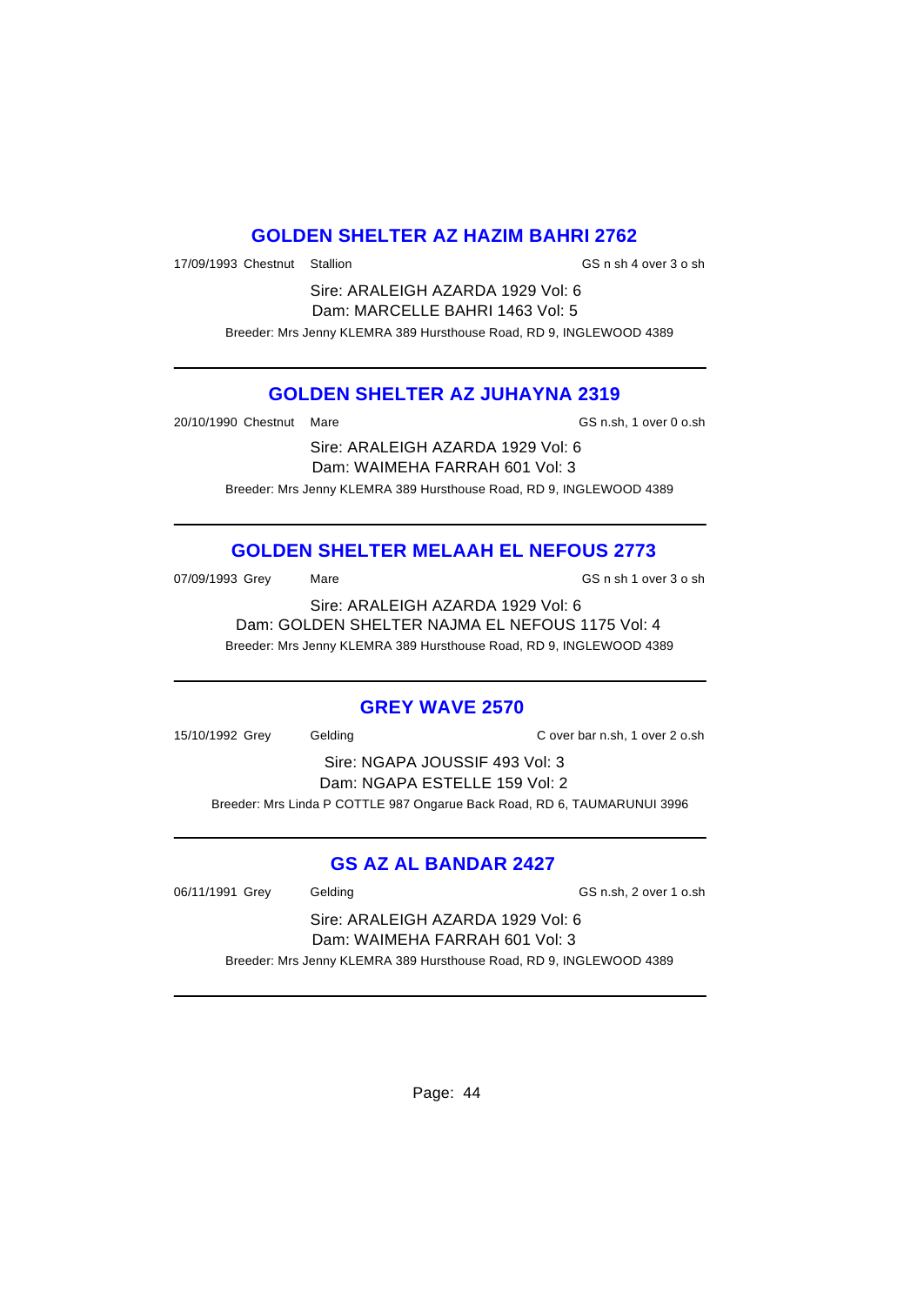#### **GS NAJARDA EL NEFOUS 2626**

20/08/1992 Grey Mare GS n.sh, 2 over 2 o.sh

Sire: ARALEIGH AZARDA 1929 Vol: 6 Dam: GOLDEN SHELTER NAJMA EL NEFOUS 1175 Vol: 4 Breeder: Mrs Jenny KLEMRA 389 Hursthouse Road, RD 9, INGLEWOOD 4389

#### **HAFID SHEREEF 2306**

16/09/1990 Grey Stallion Inverted A over A n.sh, 1 over 0 o.sh

Sire: SALMAN (GB) 251 Vol: 2 Dam: GYDA 610 Vol: 3 Breeder: Ms Gillian X AYLIFFE 71 Ingram Road, RD 3, DRURY 2579

#### **HAMPSHIRE PARKS SHALOM 2732**

08/11/1993 Chestnut Stallion CMF conj n sh 10 over 3 o sh

Sire: ECHOLADE (US) 2070 Vol: 6 Dam: CARISSIMUS 1602 Vol: 5 Breeder: Mrs Carroll P FUGETT 2 Olson Street, RD 6, INGLEWOOD

# **HAMPSHIRE PARKS ZOE 2733**

27/11/1993 Chestnut Mare CMF conj n sh 11 over 3 o sh

Sire: ECHOLADE (US) 2070 Vol: 6 Dam: MARAMA CEYLAN SAMIRA 947 Vol: 4 Breeder: Mrs Carroll P FUGETT 2 Olson Street, RD 6, INGLEWOOD

# **HASSANAH OF CASHMERE PARK 2778**

30/09/1993 Grey Mare H n bk 0 over 3 o bk

Sire: HASSAN CONMAN 1971 Vol: 6 Dam: BINT IBN GROJEC 1376 Vol: 5 Breeder: Mrs Helena M PATCHETT-CARTER Grafton, RD 14, RAKAIA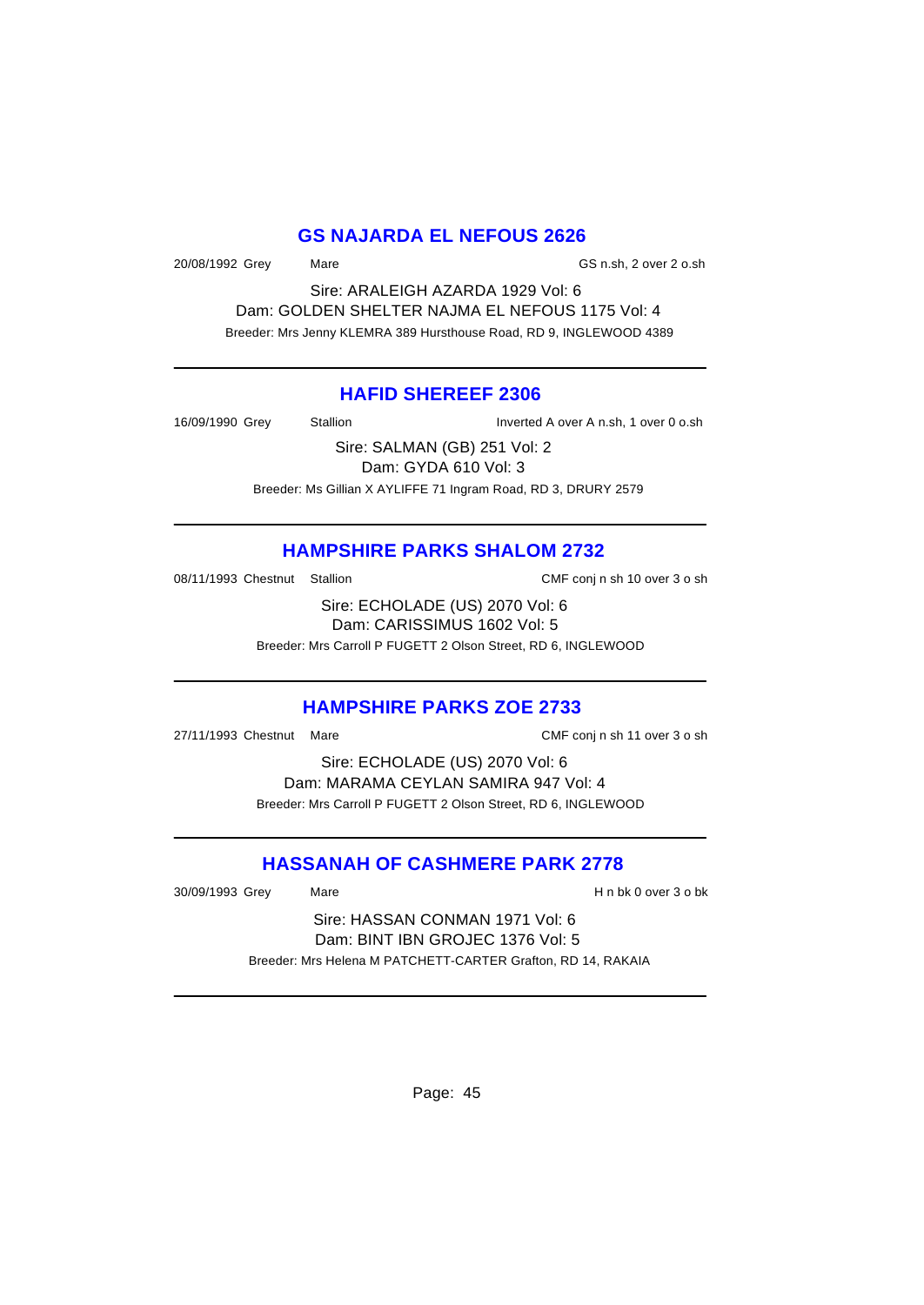# **HERITAGE 2718**

08/12/1993 Grey Gelding Din C n sh 3 over 3 o sh

Sire: TOCCARA'S TRADITION (AU) 2249 Vol: 6 Dam: KISMET 2121 Vol: 6

Breeder: Mrs Cindy L LIGGETT 19 Robertson Street Frankton QUEENSTOWN

#### **HESKETH BERLIN 2416**

10/12/1990 Chestnut Stallion Reversed L & H conj. n.sh, 1 over 0 o.sh

Sire: ROYAL GOLD TREASURE (AU) S53 Vol: 2 Dam: TWIN PEAKS FRAULEIN 1618 Vol: 5 Breeder: Mr D WAKELING Kohi Road RD 1 WAVERLEY

# **HESTBANK ARINKA 2305**

09/11/1989 Chestnut Mare **H** bar conj. n.sh, 2 over 9 o.sh

Sire: MILANDS ROYAL FASHION (AU) S105 Vol: 2 Dam: CASSINI 553 Vol: 3 Breeder: Mr D L PALLESEN 20 Greer Cres Tawa WELLINGTON.

#### **HESTBANK ENZAHI 2522**

22/11/1990 Grey Gelding Gelding H bar conj. n.sh, 1 over 0 o.sh

Sire: MILANDS ROYAL FASHION (AU) S105 Vol: 2 Dam: ZARAH 1020 Vol: 4 Breeder: Mrs D R PALLESEN 121 Nile Street NELSON.

# **HFA DELATRAZ 2780**

07/11/1993 Grey Stallion Stallion State State State State State State State State State State State State State State State State State State State State State State State State State State State State State State State St

Sire: KANDAHAR IBN KAZRA (GB) 1208 Vol: 4

Dam: SARINA 649 Vol: 3

Breeder: Mr David B MARSHALL Holly Farm, Harmans Road, RD 2, LEESTON 7682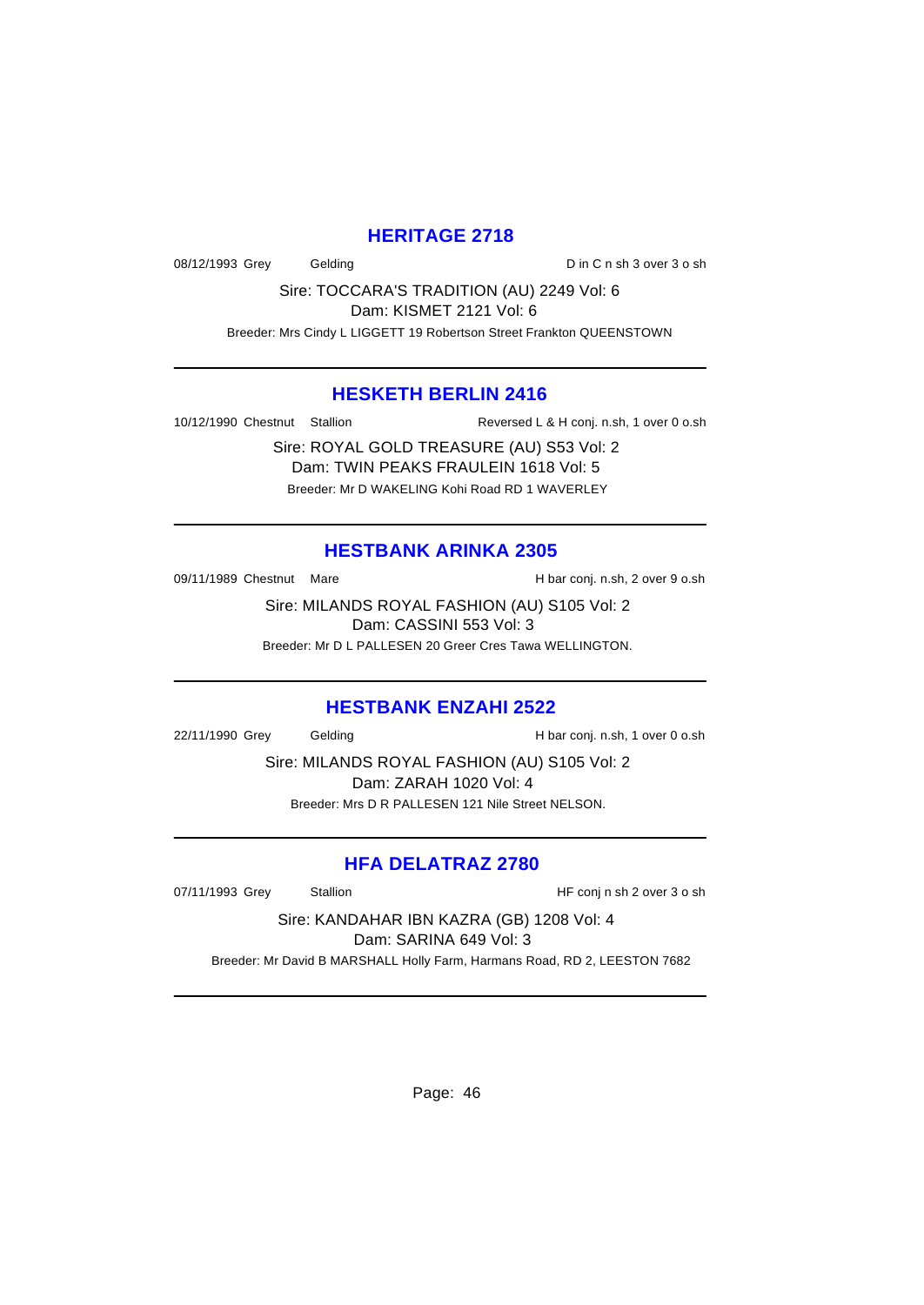#### **HFA KAZINAH 2642**

12/11/1992 Grey Mare Mare HF conj. n.sh, 4 over 2 o.sh

Sire: KANDAHAR IBN KAZRA (GB) 1208 Vol: 4

Dam: SARINA 649 Vol: 3

Breeder: Mr David B MARSHALL Holly Farm, Harmans Road, RD 2, LEESTON 7682

# **HFA KAZRIANNA 2643**

02/11/1992 Grey Mare Mare HF conj. n.sh, 3 over 2 o.sh

Sire: KANDAHAR IBN KAZRA (GB) 1208 Vol: 4 Dam: SILVER ANNA 757 Vol: 4 Breeder: Mr David B MARSHALL Holly Farm, Harmans Road, RD 2, LEESTON 7682

# **HFA NAATANIAH 2783**

30/09/1993 Grey Mare Mare HF conj n sh 6 over 3 o sh

Sire: NAADDEL (AU) S106 Vol: 2 Dam: KHALA 1674 Vol: 5

Breeder: Mr David B MARSHALL Holly Farm, Harmans Road, RD 2, LEESTON 7682

# **HFA SAAMIRAH 2640**

20/09/1992 Grey Mare Mare HF conj. n.sh, 2 over 2 o.sh

Sire: NAADDEL (AU) S106 Vol: 2 Dam: SHAALTARAH 849 Vol: 4 Breeder: Mr David B MARSHALL Holly Farm, Harmans Road, RD 2, LEESTON 7682

# **HFA SHAAZIRAH 2779**

19/09/1993 Chestnut Mare **HF** conj n sh 1 over 3 o sh

Sire: KANDAHAR IBN KAZRA (GB) 1208 Vol: 4 Dam: SHAALTARAH 849 Vol: 4 Breeder: Mr David B MARSHALL Holly Farm, Harmans Road, RD 2, LEESTON 7682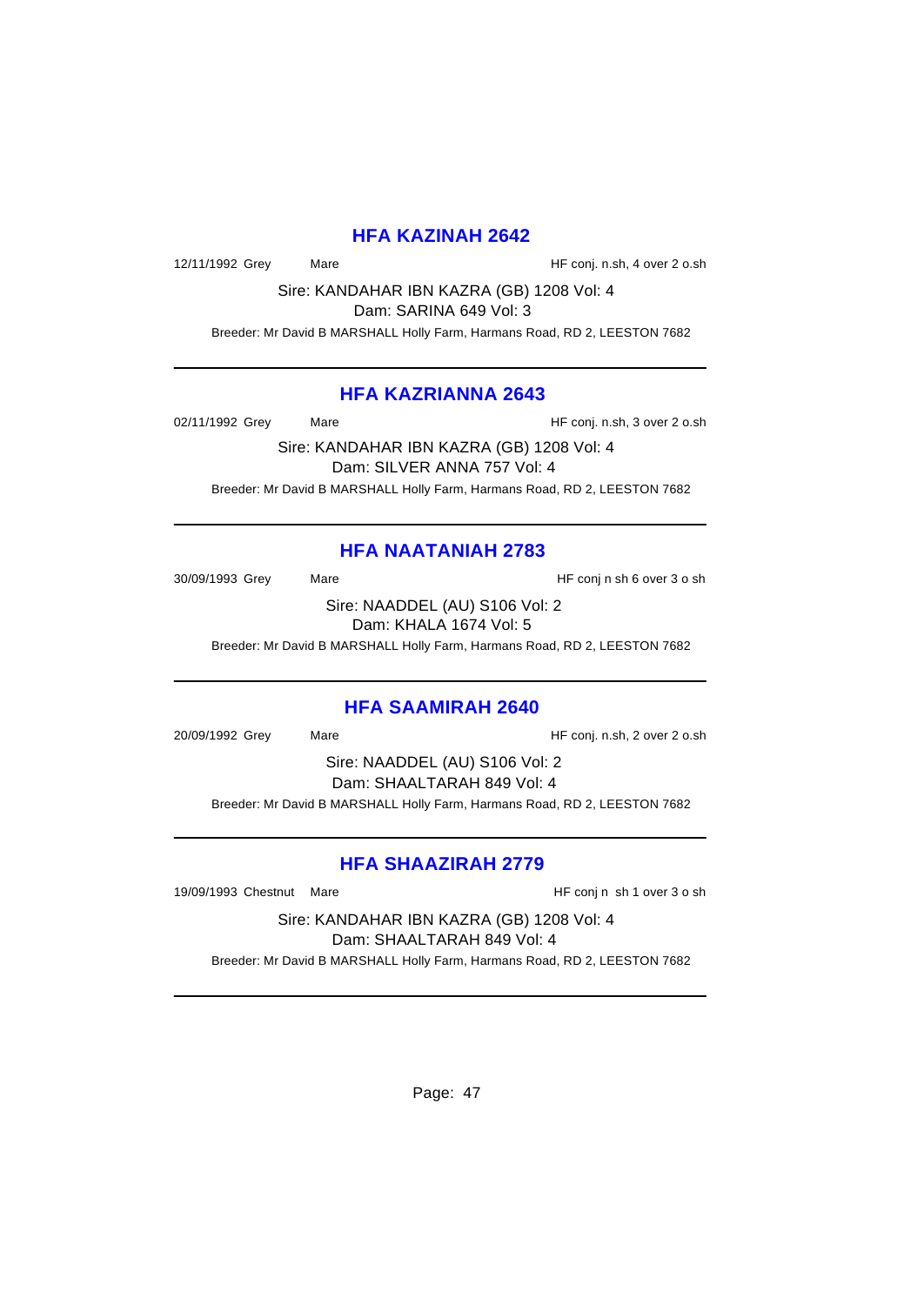#### **HFA SILVER IMAGE 2641**

22/11/1992 Grey Mare Mare HF conj. n.sh, 8 over 2 o.sh

Sire: NAADDEL (AU) S106 Vol: 2 Dam: SILVER SATIN 2051 Vol: 6

Breeder: Mr David B MARSHALL Holly Farm, Harmans Road, RD 2, LEESTON 7682

# **HFA SILVER KAALIRAH 2781**

16/10/1993 Grey Mare Mare HF conj n sh 4 over 3 o sh

Sire: SARACEN KARIM (CA) S119 Vol: 2 Dam: NAAZIRI 504 Vol: 3 Breeder: Mr David B MARSHALL Holly Farm, Harmans Road, RD 2, LEESTON 7682

# **HFA SILVER KARIAL 2644**

12/01/1993 Grey Mare Mare HF conj. n.sh, 6 over 2 o.sh

Sire: SARACEN KARIM (CA) S119 Vol: 2 Dam: GOLD KANIAL 2049 Vol: 6

Breeder: Mr David B MARSHALL Holly Farm, Harmans Road, RD 2, LEESTON 7682

# **HFA SILVER TAANI 2639**

14/10/1992 Grey Mare Mare HF conj. n.sh, 5 over 2 o.sh

Sire: IBN NAADDEL 753 Vol: 4 Dam: SILVER FLAME 542 Vol: 3 Breeder: Mr David B MARSHALL Holly Farm, Harmans Road, RD 2, LEESTON 7682

# **HP EL SHADDAI 2317**

23/10/1990 Chestnut Stallion CMF conj. n.sh, 8 over 0 o.sh

Sire: ECHOLADE (US) 2070 Vol: 6 Dam: KAYLOF AIDA 421 Vol: 3 Breeder: Mrs Carroll P FUGETT 2 Olson Street, RD 6, INGLEWOOD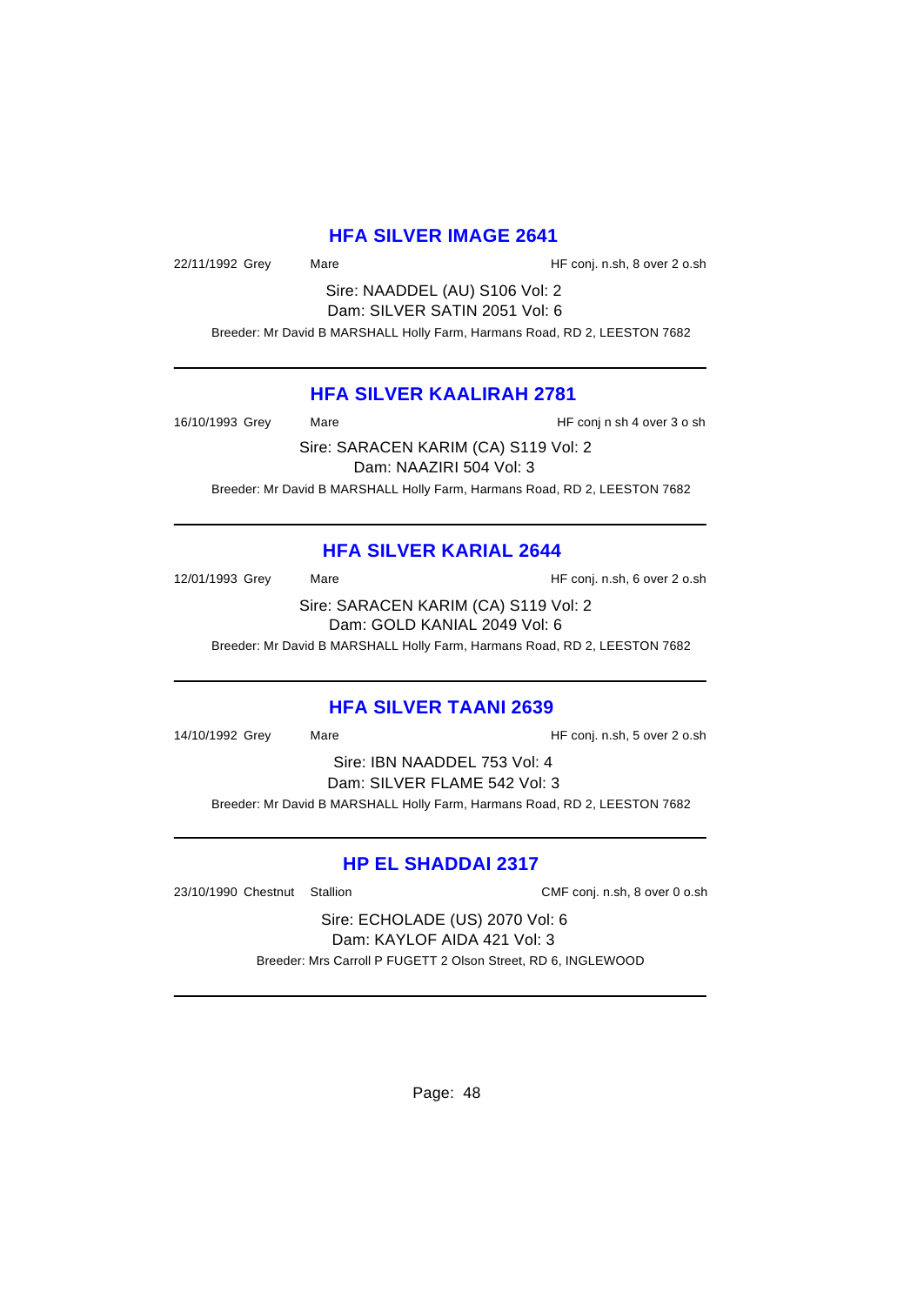#### **HP GADEL 2593**

13/11/1992 Bay Mare CMF conj. n.sh, 9 over 2 o.sh

Sire: ECHOLADE (US) 2070 Vol: 6 Dam: BINT NASSABA 110 Vol: 2 Breeder: Mrs Carroll P FUGETT 2 Olson Street, RD 6, INGLEWOOD

#### **HP SHEKINAH 2316**

16/10/1990 Chestnut Mare CMF conj. n.sh, 7 over 0 o.sh

Sire: ECHOLADE (US) 2070 Vol: 6 Dam: BINT NASSABA 110 Vol: 2 Breeder: Mrs Carroll P FUGETT 2 Olson Street, RD 6, INGLEWOOD

# **HURWORTH ZAZALI 2362**

01/01/1991 Grey Stallion Stallion MX conj. n.sh, 1 over 0 o.sh

Sire: KATATAHI 1028 Vol: 4 Dam: KARISMA 1229 Vol: 4

Breeder: Mrs K A MAXWELL 540 Carrington Road, R.D. 1, NEW PLYMOUTH.

#### **IK KARIM 2411**

01/10/1990 Grey Stallion Stallion Stallion State State State State State State State State State State State State State State State State State State State State State State State State State State State State State State

Sire: IBN KARIM 758 Vol: 4 Dam: KADIRAH 1744 Vol: 5 Breeder: Mr A R CAMERON R.D. 11 FOXTON.

# **IK SARAKARIM 2412**

07/10/1990 Grey Mare Mare IX n.sh, 2 over 0 o.sh

Sire: IBN KARIM 758 Vol: 4 Dam: SARADIRAH 1743 Vol: 5 Breeder: Mr A R CAMERON R.D. 11 FOXTON.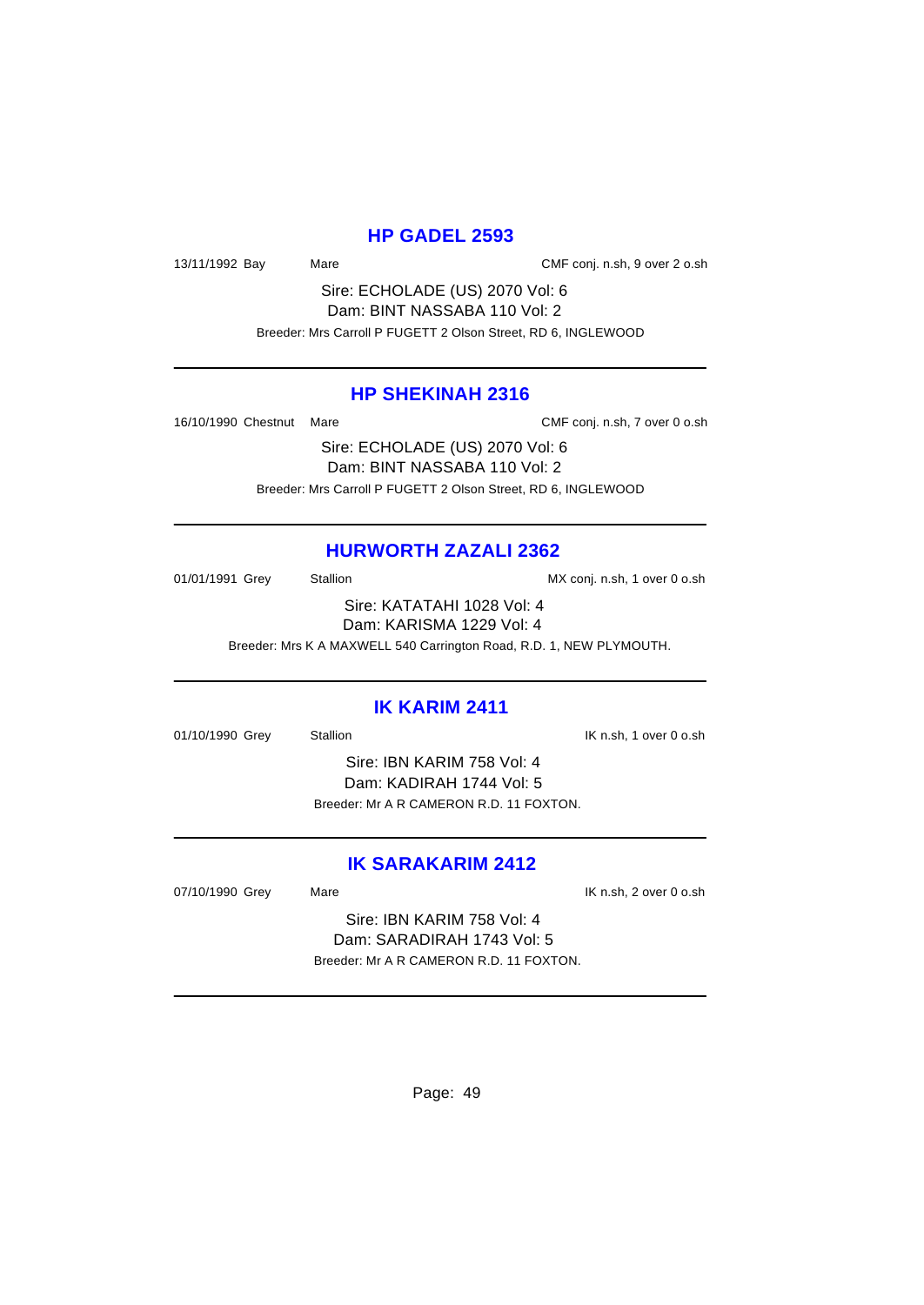#### **ILLUSION 2551**

19/11/1992 Grey Stallion Stallion SS n.sh, 1 over 92 o.nk

Sire: SABI DRIFT S101 Vol: 2 Dam: TE QUILLA 1337 Vol: 5 Breeder: Mr W SCORGIE "Avalee" R.D. 2, Outram OTAGO.

# **IMMACULATE CHARDONNAY 2616**

25/11/1992 Chestnut Gelding and an analysis of the An Oval n.sh, 1 over 2 o.sh

Sire: SHAKLAN MAGIC (AU) 2095 Vol: 6 Dam: KIRITEA CHABLIS 2068 Vol: 6 Breeder: Mrs L ORMISTON Te Uku Store Private Bag HAMILTON.

#### **ISPHAN 2429**

27/10/1991 Bay Gelding Gelding SS n.sh, 3 over 1 o.nk

Sire: SERADON 329 Vol: 2 Dam: TE QUILLA 1337 Vol: 5 Breeder: Mr W SCORGIE "Avalee" R.D. 2, Outram OTAGO.

#### **IZMIR 2442**

24/10/1991 Bay Gelding Gelding J over 5 n.sh

Sire: SIMEON SHOMER (AU) 2090 Vol: 6 Dam: SEETHA 1446 Vol: 5 Breeder: Miss Beverley A JONES c/- S Spratt 107 Mateku Rd, RD 9 TE PUKE 3189

#### **JA APPLAUSE 2315**

10/08/1990 Chestnut Gelding and AR over bar n.sh, 1 over 0 o.sh

Sire: ECHOLADE (US) 2070 Vol: 6 Dam: JANDY 455 Vol: 3

Breeder: Mrs Angela ROGERS 47 Ludbrook Road, Pakaraka, RD 2, KAIKOHE 0472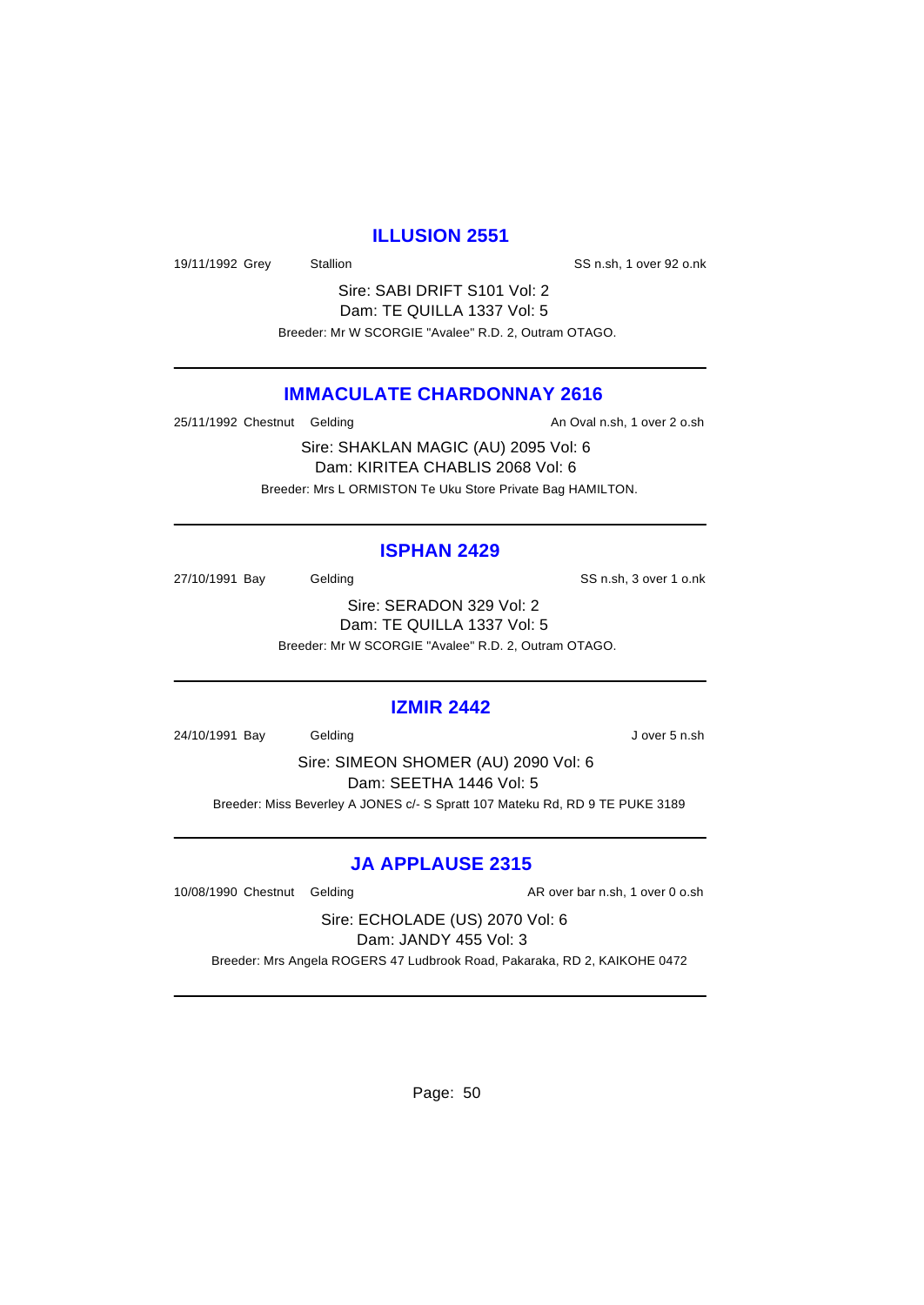#### **JA GAI IMAGE 2314**

13/09/1990 Grey Gelding Casset Controller and AR over bar n.sh, 2 over 0 o.sh

Sire: GAI CADET (US) 730 Vol: 3 Dam: PENDELL SHAMERA 965 Vol: 4

Breeder: Mrs Angela ROGERS 47 Ludbrook Road, Pakaraka, RD 2, KAIKOHE 0472

# **JA GAI JALEAH 2700**

11/09/1993 Grey Mare Mare AR over bar n sh 1 over 3 o sh

Sire: GAI CADET (US) 730 Vol: 3 Dam: JANDY 455 Vol: 3 Breeder: Mrs Angela ROGERS 47 Ludbrook Road, Pakaraka, RD 2, KAIKOHE 0472

# **JA GAI SERENADE 2699**

14/10/1993 Grey Mare Mare AR over bar n sh 2 over 3 o sh

Sire: GAI CADET (US) 730 Vol: 3 Dam: PENDELL SHAMERA 965 Vol: 4

Breeder: Mrs Angela ROGERS 47 Ludbrook Road, Pakaraka, RD 2, KAIKOHE 0472

#### **JA GAI SIENNA 2447**

11/10/1991 Grey Mare Mare AR over bar n.sh, 2 over 1 o.sh

Sire: GAI CADET (US) 730 Vol: 3 Dam: PENDELL SHAMERA 965 Vol: 4

Breeder: Mrs Angela ROGERS 47 Ludbrook Road, Pakaraka, RD 2, KAIKOHE 0472

# **JA KALEEKA 2446**

24/08/1991 Grey Mare AR over bar n.sh, 1 over 1 o.sh

Sire: ECHOLADE (US) 2070 Vol: 6 Dam: AA KATRINA 1047 Vol: 4

Breeder: Mrs Angela ROGERS 47 Ludbrook Road, Pakaraka, RD 2, KAIKOHE 0472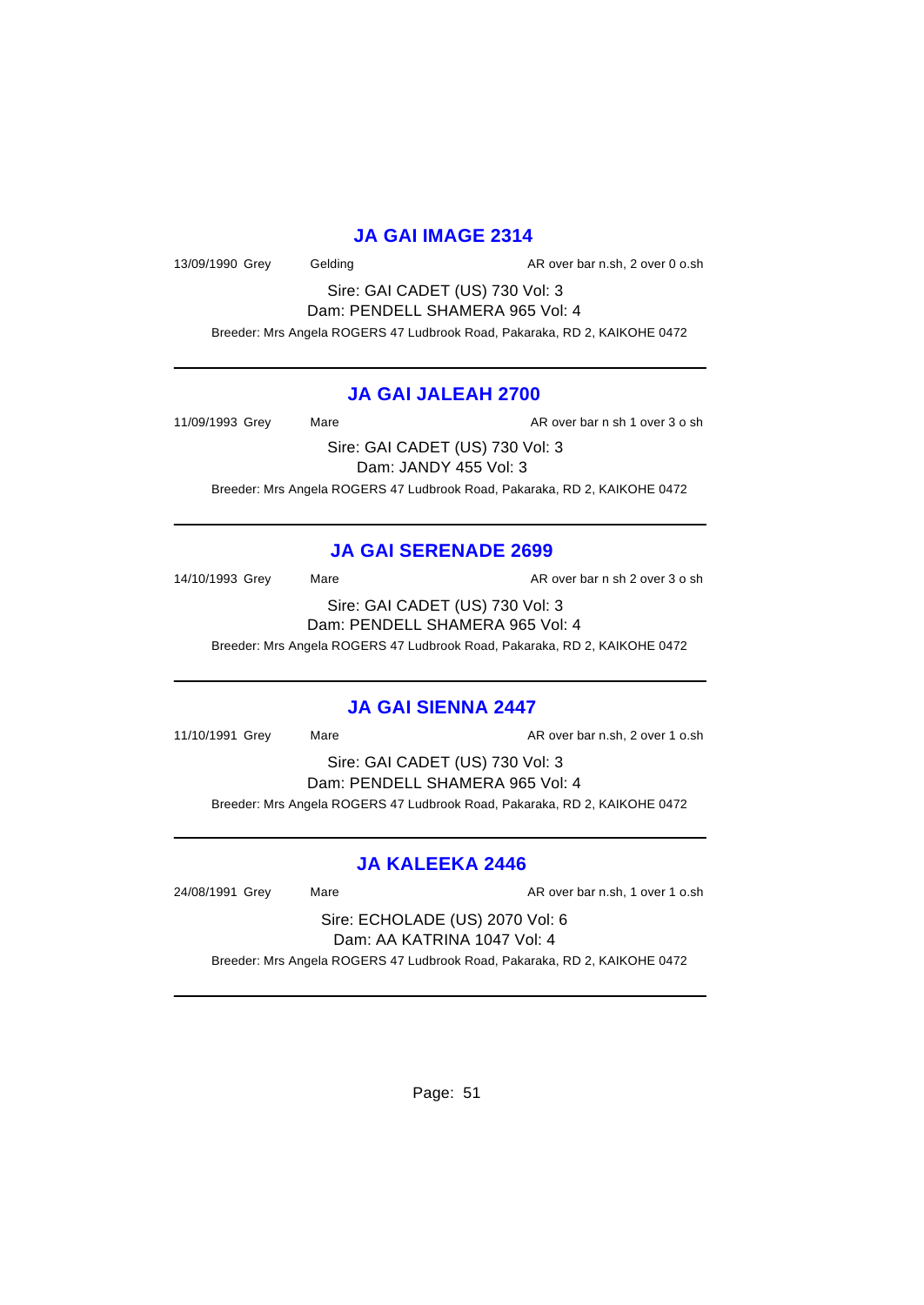# **JAQUI 2549**

05/12/1992 Chestnut Mare SS n.sh, 4 over 92 o.nk

Sire: SABI DRIFT S101 Vol: 2 Dam: VALOR 232 Vol: 2 Breeder: Mr W SCORGIE "Avalee" R.D. 2, Outram OTAGO.

#### **JAYEN DIAMOND PRIDE 2714**

08/11/1993 Grey Stallion Stallion State State State State State State State State State State State State State

Sire: WAIMEHA DETONATOR 1893 Vol: 6 Dam: HILAND PRIDE 361 Vol: 3 Breeder: Mr Jack HANNAM 653 Inland Road R.D. 2 HELENSVILLE 1250

# **JAYEN YAHABEBE 2468**

09/10/1991 Grey Mare Mare JN n.sh, 1 over 1 o.sh Sire: WAIMEHA DETONATOR 1893 Vol: 6

Dam: HILAND PRIDE 361 Vol: 3

Breeder: Mr Jack HANNAM 653 Inland Road R.D. 2 HELENSVILLE 1250

# **JAYTEE MIRAGE (AU) 2553**

19/08/1990 Bay Gelding Script JT n.sh, 1 over 0 o.sh

Sire: ARABIAN PARK EGYPTIAN MAGNETIC AU 5011AAHSB Dam: ARABIAN PARK REFLECTION AU 8110AAHSB Breeder: PARTNERSHIP YOUNG W & H AUSTRALIA Importer: Mr Alan L DAVIDSON Arana Arabians R.D. 1 TAURANGA

# **JOUSSITA 2578**

25/10/1992 Chestnut Mare C over bar n.sh, 2 over 2 o.sh

Sire: NGAPA JOUSSIF 493 Vol: 3 Dam: SHERRY 97 Vol: 2

Breeder: Mrs Linda P COTTLE 987 Ongarue Back Road, RD 6, TAUMARUNUI 3996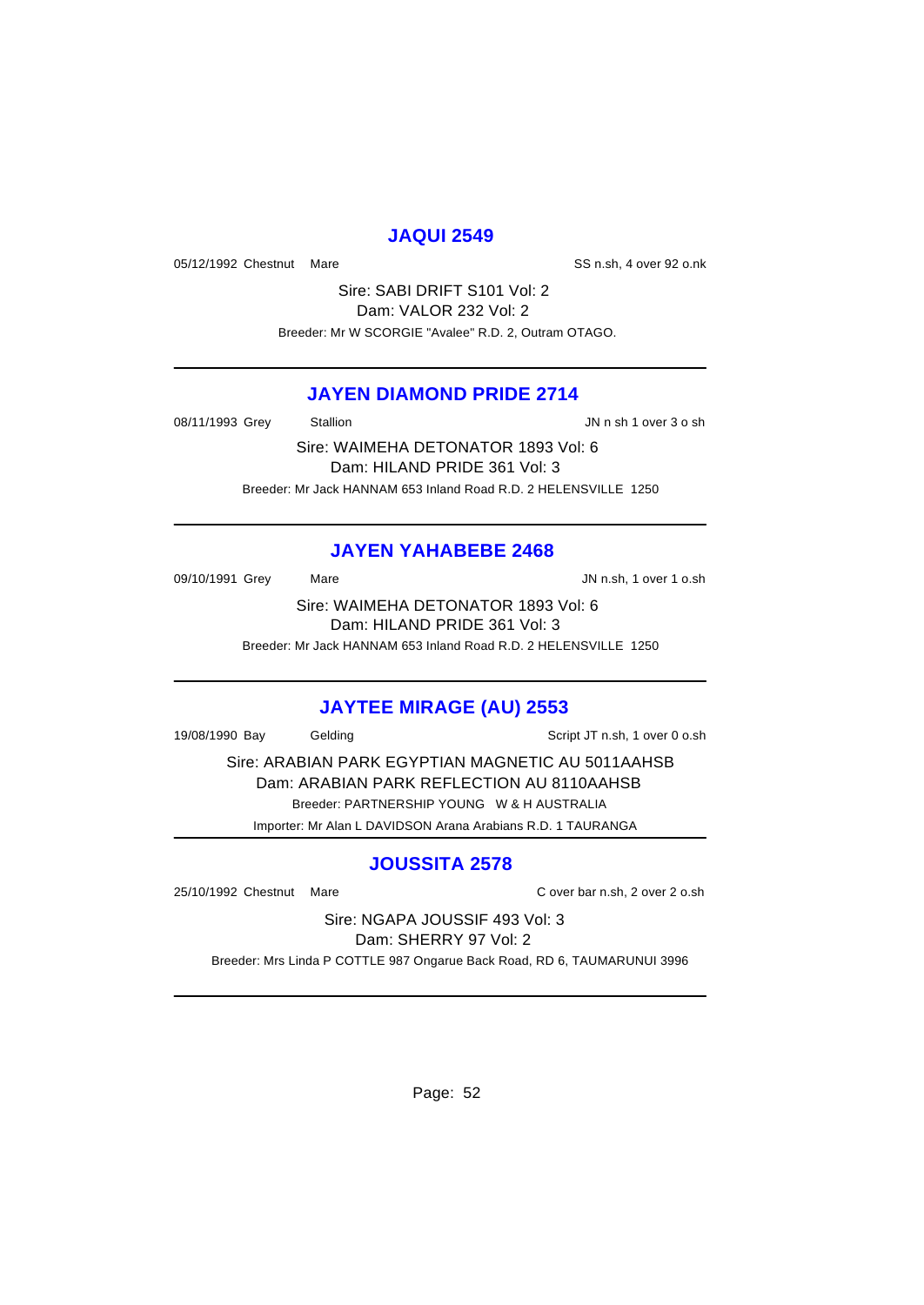# **KANBRA 2535**

10/11/1992 Grey Mare Mare Din C n.sh, 1 over 2 o.sh

Sire: DELLMOUNT KALLAM 549 Vol: 3

Dam: KARIMBA 580 Vol: 3

Breeder: Mrs Cindy L LIGGETT 19 Robertson Street Frankton QUEENSTOWN

# **KARAMEA ALIHA 2703**

25/10/1993 Grey Mare Mare AR conj n sh 43 over 3 o sh

Sire: EL KHEIR GALAL 1690 Vol: 5 Dam: KARAMEA FARAH 464 Vol: 3 Breeder: Mrs Alison B STEWARD Waikare Road, RD 3, KAWAKAWA 0283

# **KARAMEA AMAHLIA 2702**

18/09/1993 Chestnut Mare **AR** conj n sh 42 over 3 o sh

Sire: EL KHEIR GALAL 1690 Vol: 5 Dam: ARALEIGH KRISTO 311 Vol: 2 Breeder: Mrs Alison B STEWARD Waikare Road, RD 3, KAWAKAWA 0283

# **KARAMEA BAY SHADOW 2474**

03/10/1991 Bay Gelding Casset Conj. n.sh, 37 over 1 o.sh

Sire: EL KHEIR GALAL 1690 Vol: 5 Dam: KARAMEA MIRA 1950 Vol: 6 Breeder: Mrs Alison B STEWARD Waikare Road, RD 3, KAWAKAWA 0283

# **KARAMEA DELILAH 2472**

21/10/1991 Grey Mare Mare AR conj. n.sh, 38 over 1 o.sh

Sire: EL KHEIR GALAL 1690 Vol: 5 Dam: KARAMEA FARAH 464 Vol: 3 Breeder: Mrs Alison B STEWARD Waikare Road, RD 3, KAWAKAWA 0283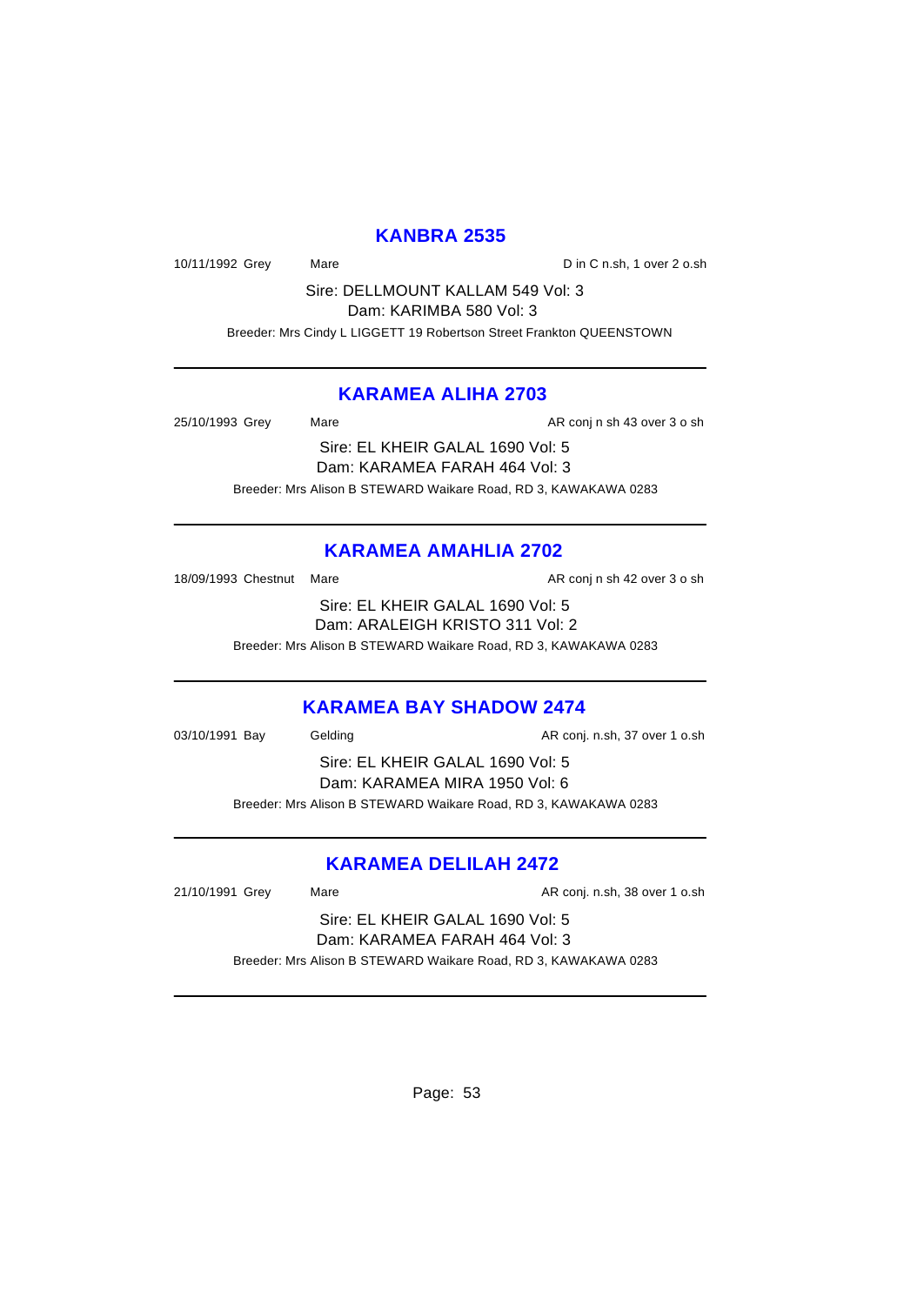# **KARAMEA DRUSILLA 2471**

20/09/1991 Grey Mare Mare AR conj. n.sh, 36 over 1 o.sh

Sire: ARALEIGH KAVANNA 371 Vol: 3 Dam: ARALEIGH KRISTO 311 Vol: 2 Breeder: Mrs Alison B STEWARD Waikare Road, RD 3, KAWAKAWA 0283

# **KARAMEA KAZAHNI 2599**

26/10/1992 Grey Gelding Cash Care AR conj. n.sh, 41 over 2 o.sh Sire: EL KHEIR GALAL 1690 Vol: 5 Dam: KARAMEA GAZELLE 439 Vol: 3 Breeder: Mrs Alison B STEWARD Waikare Road, RD 3, KAWAKAWA 0283

# **KARAMEA LAYLA 2341**

29/11/1990 Grey Mare Mare AR conj. n.sh, 35 over 0 o.sh Sire: EL KHEIR GALAL 1690 Vol: 5 Dam: KARAMEA GAZELLE 439 Vol: 3

Breeder: Mrs Alison B STEWARD Waikare Road, RD 3, KAWAKAWA 0283

#### **KARAMEA MALA 2704**

31/10/1993 Chestnut Mare **AR conj n** sh 44 over 3 o sh

Sire: EL KHEIR GALAL 1690 Vol: 5 Dam: KARAMEA MIRA 1950 Vol: 6 Breeder: Mrs Alison B STEWARD Waikare Road, RD 3, KAWAKAWA 0283

#### **KARAMEA MAREEKAH 2600**

28/09/1992 Grey Mare Mare AR conj. n.sh, 40 over 2 o.sh

Sire: ARALEIGH KAVANNA 371 Vol: 3 Dam: KARAMEA EVITA 1432 Vol: 5 Breeder: Mrs Alison B STEWARD Waikare Road, RD 3, KAWAKAWA 0283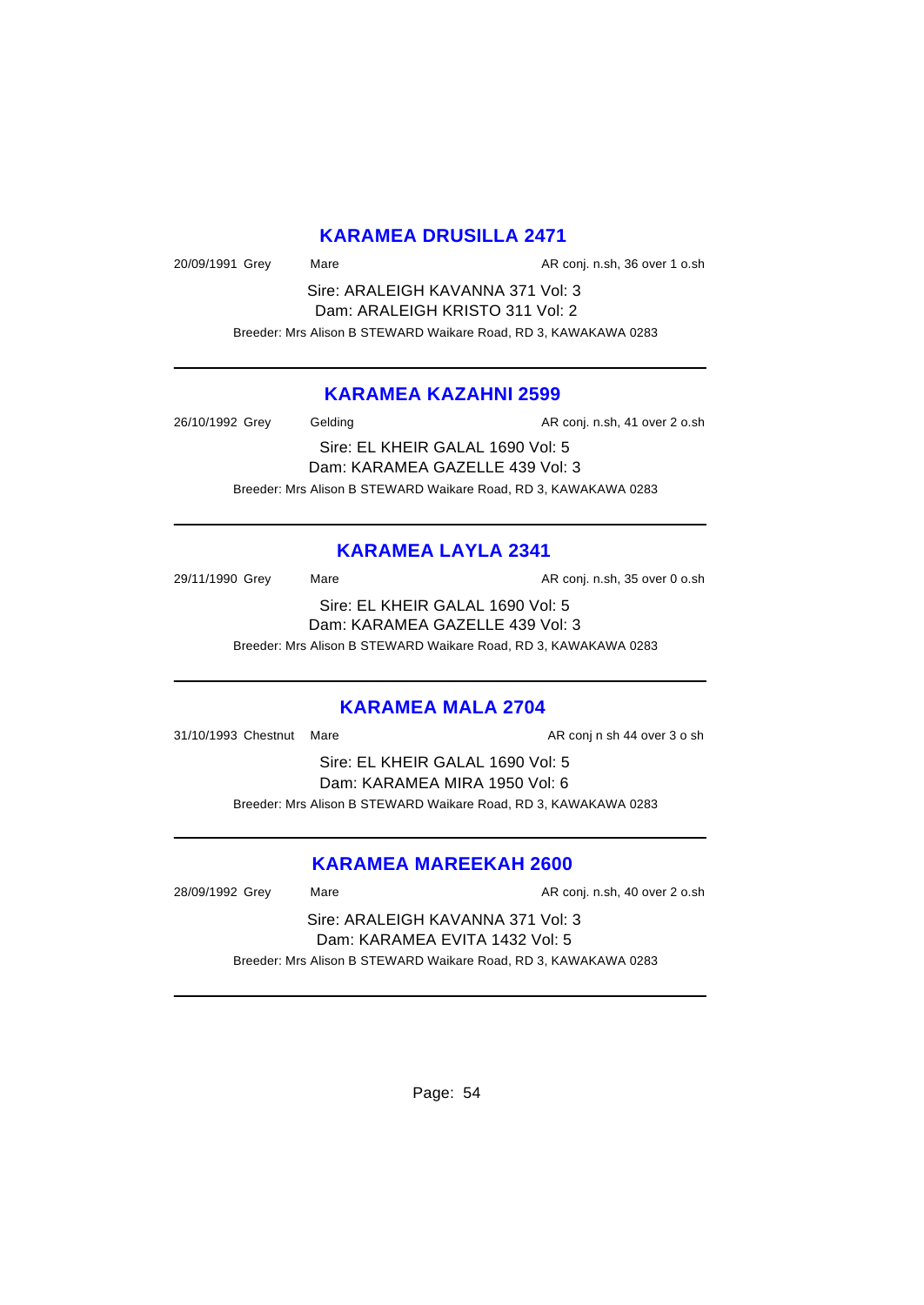# **KARAMEA MASQUERADE 2342**

30/10/1990 Grey Gelding Gelding AR conj. n.sh, 34 over 0 o.sh

Sire: ARALEIGH KAVANNA 371 Vol: 3 Dam: KARAMEA EVITA 1432 Vol: 5

Breeder: Mrs Alison B STEWARD Waikare Road, RD 3, KAWAKAWA 0283

# **KARAMEA MIRAGE 2473**

01/12/1991 Grey Gelding Casset Conj. n.sh, 39 over 1 o.sh Sire: ARALEIGH KAVANNA 371 Vol: 3 Dam: KARAMEA SARITA 1431 Vol: 5 Breeder: Mrs Alison B STEWARD Waikare Road, RD 3, KAWAKAWA 0283

# **KASHAN 2432**

01/10/1991 Grey Stallion Stallion Stallion Inverted A W conj. n.sh, 1 over 1 o.sh Sire: ECHOLADE (US) 2070 Vol: 6

Dam: WEE WINDELLA 1134 Vol: 4

Breeder: Mrs Julia L NASH 77 Golden Valley Road, RD 1, WAIHI 3681

# **KASTANAH 2420**

23/09/1991 Grey Gelding Inverted A over A n.sh, 1 over 1 o.sh

Sire: SALMAN (GB) 251 Vol: 2 Dam: GYDA 610 Vol: 3 Breeder: Ms Gillian X AYLIFFE 71 Ingram Road, RD 3, DRURY 2579

# **KATALINA 2716**

26/12/1993 Grey Mare Mare Din C n sh 4 over 3 o sh

Sire: DELLMOUNT KALLAM 549 Vol: 3 Dam: KARIMBA 580 Vol: 3

Breeder: Mrs Cindy L LIGGETT 19 Robertson Street Frankton QUEENSTOWN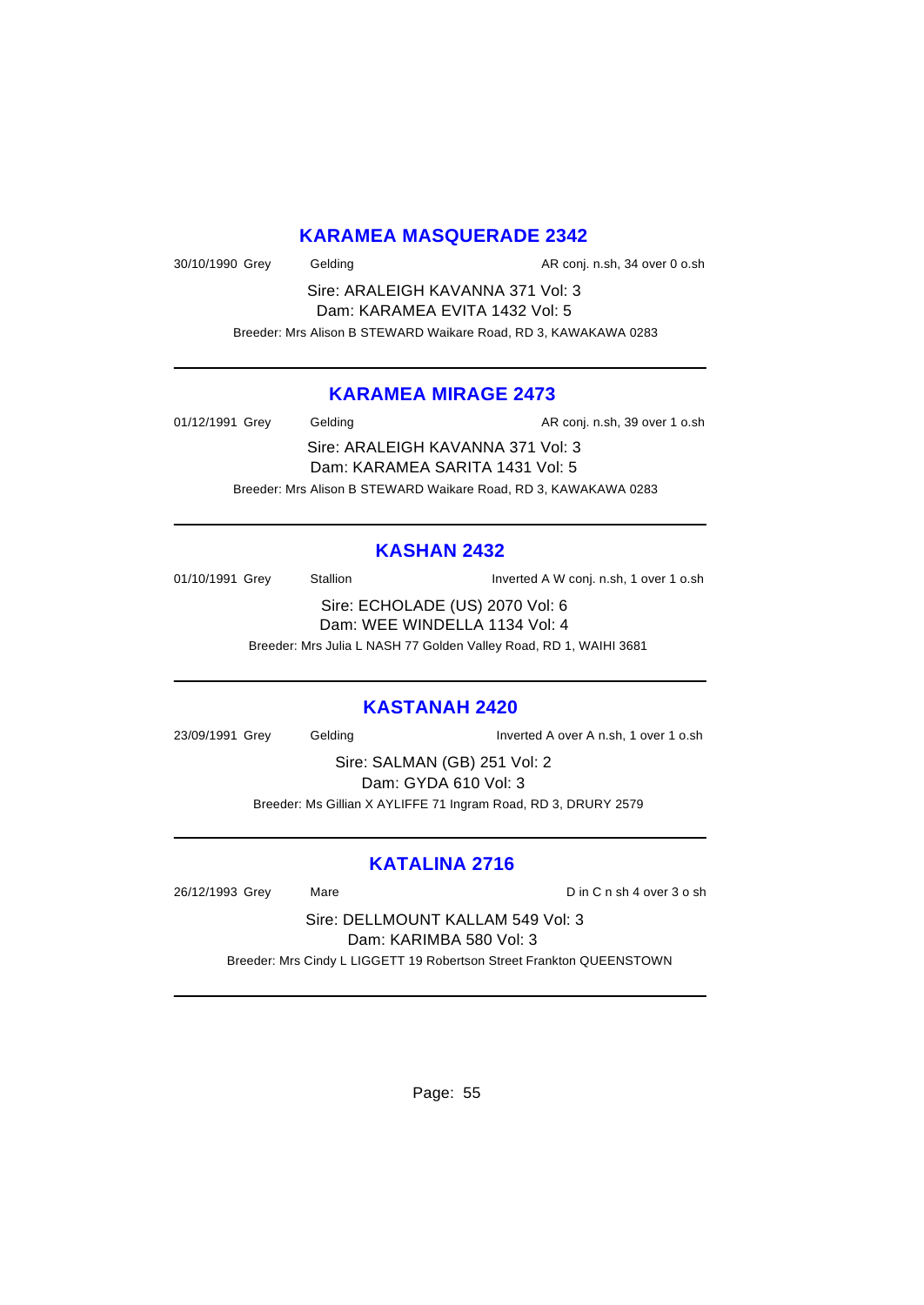# **KAZARIYA 2531**

19/11/1991 Grey Mare VM n.sh, 1 over 91 o.sh

Sire: KANDAHAR IBN KAZRA (GB) 1208 Vol: 4 Dam: DELL MIRIYA 1362 Vol: 5 Breeder: Miss Jan M NORRISS 1A Dyers Pass Road CHRISTCHURCH. 8002

# **KAZMERE ARAAZI 2609**

20/11/1992 Grey Gelding MK conj. n.sh, 2 over 2 o.sh

Sire: NAADDEL (AU) S106 Vol: 2 Dam: DELL LUFINA 917 Vol: 4 Breeder: Mrs Maree MILLIKEN Ivey Road, RD 6, CHRISTCHURCH

# **KAZMERE KAYISHA 2608**

24/12/1992 Black Mare Mare MK conj. n.sh, 1 over 2 o.sh

Sire: NAADDEL (AU) S106 Vol: 2 Dam: SILVER FERN FALIMA 1129 Vol: 4 Breeder: Mrs Maree MILLIKEN Ivey Road, RD 6, CHRISTCHURCH

#### **KAZMERE NARDINAH 2786**

04/12/1993 Chestnut Mare MK conj n sh 1 over 3 o sh

Sire: NAADDEL (AU) S106 Vol: 2 Dam: DELL LUFINA 917 Vol: 4 Breeder: Mrs Maree MILLIKEN Ivey Road, RD 6, CHRISTCHURCH

# **KAZMERE SHAKAA DEREGISTERED 2785**

14/11/1993 Grey Mare Mare MK conj n sh 2 over 3 o sh

Sire: NAADDEL (AU) S106 Vol: 2 Dam: SS SHOUCA 2379 Vol: 7 Breeder: Mrs Maree MILLIKEN Ivey Road, RD 6, CHRISTCHURCH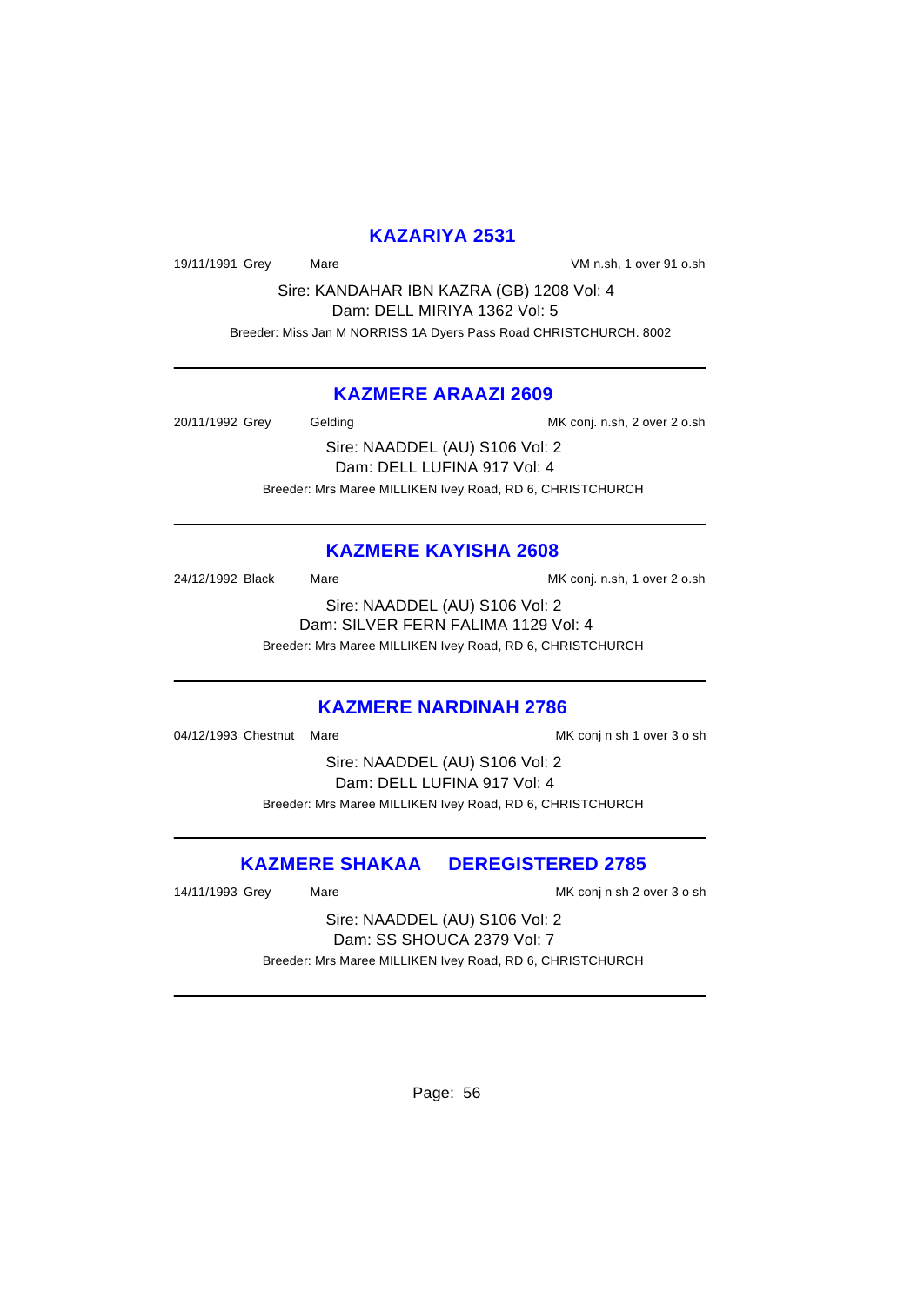#### **KAZRAN 2614**

07/10/1992 Grey Mare Mare TG n.sh, 1 over 2 o.sh

Sire: KANDAHAR IBN KAZRA (GB) 1208 Vol: 4 Dam: KAHRAN 1935 Vol: 6 Breeder: Mr T G GLIDDON Irwell R.D.3, Leeston CHRISTCHURCH.

#### **KAZRINA 2518**

02/10/1991 Grey Mare Mare HF conj. n.sh, 2 over 1 o.sh

Sire: KANDAHAR IBN KAZRA (GB) 1208 Vol: 4 Dam: SARINA 649 Vol: 3 Breeder: Mr David B MARSHALL Holly Farm, Harmans Road, RD 2, LEESTON 7682

# **KEESHA 2559**

29/10/1992 Chestnut Mare **J** over 6 n.sh

Sire: SIMEON SHOMER (AU) 2090 Vol: 6 Dam: SEETHA 1446 Vol: 5

Breeder: Miss Beverley A JONES c/- S Spratt 107 Mateku Rd, RD 9 TE PUKE 3189

#### **KERRILYN SAMINA (AU) 2334**

23/08/1988 Bay Mare K in horseshoe over 1 over 8 n.sh

Sire: SIMEON SAMUEL DE 6934AU Dam: STAUNTON MINTAFA AU 2596AAHSB Breeder: PARTNERSHIP BRADFORD C & J 38 Wearing Road, North Maclean QUEENSLAND Importer: Mr Raymond H ADAMSON 388 Kahikatea Flat Road, RD 1, KAUKAPAKAPA 0871

# **KHALDIN 2636**

22/11/1992 Grey Gelding Gelding HF conj. n.sh, 7 over 2 o.sh

Sire: SARACEN KARIM (CA) S119 Vol: 2 Dam: KILLALA 155 Vol: 2

Breeder: Mr David B MARSHALL Holly Farm, Harmans Road, RD 2, LEESTON 7682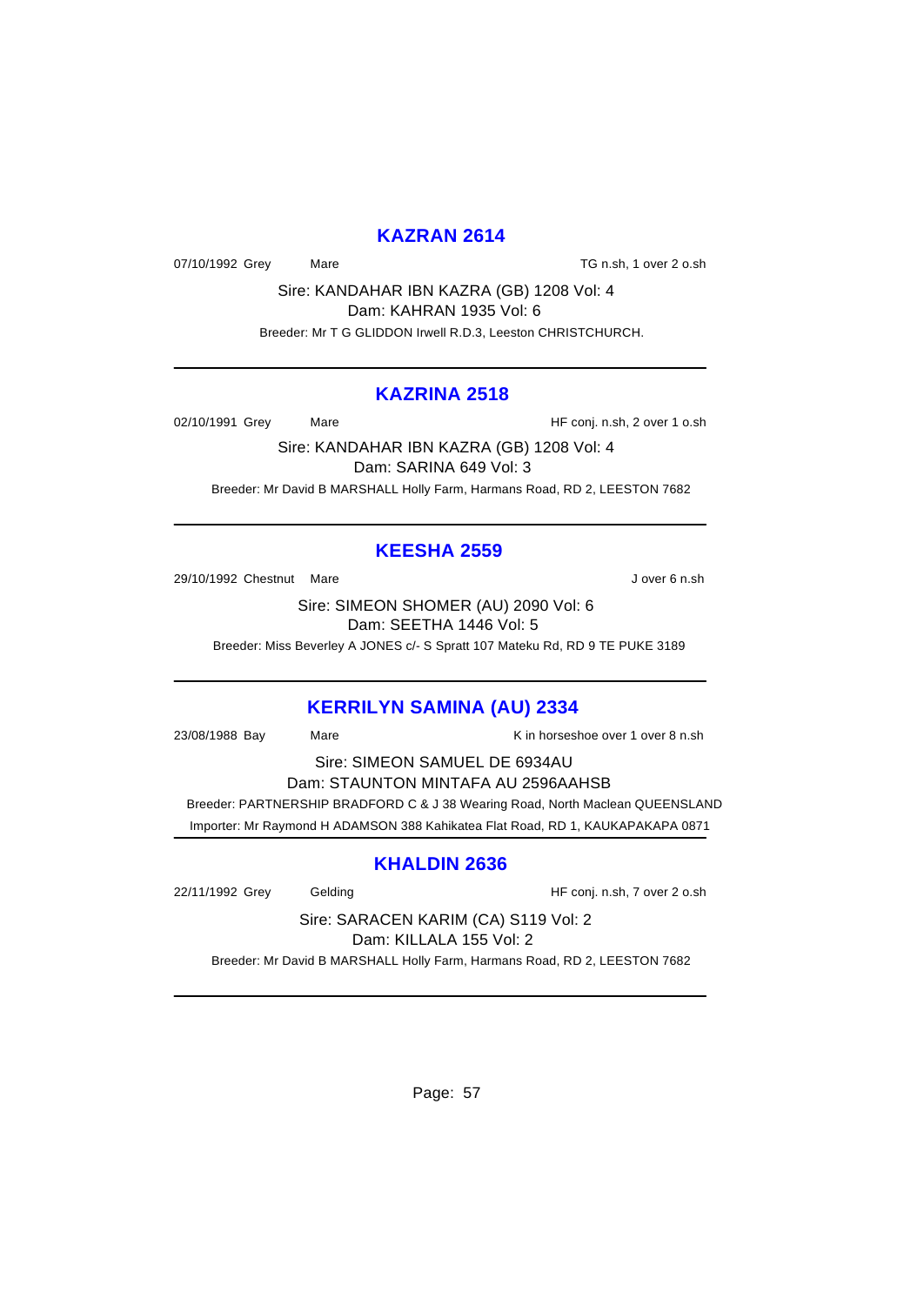# **KHALIA 2723**

19/10/1993 Grey Mare Mare bar M conj over 1 n sh

Sire: SILVER REFLECTION 647 Vol: 3 Dam: ZARISTA 1109 Vol: 4 Breeder: Mrs Kay SHAND R.D. 1 Tangiteroria NORTHLAND.

#### **KHIRAJ I ALAM 2428**

19/12/1991 Bay Mare W over bar n.sh, 1 over 1 o.sh

Sire: EL NAZEER 575 Vol: 3 Dam: PURIRI ANAHERA 2036 Vol: 6 Breeder: Mrs W H BROADWAY Smythes Road R.D., Leeston CHRISTCHURCH.

#### **KI'SHON BRITTANY BLUE 2409**

10/01/1991 Grey Mare Mare DW n.sh 7 over 0 o.sh Sire: EL NAZEER 575 Vol: 3

Dam: DELLMOUNT SHAHREEM 544 Vol: 3 Breeder: Mrs Veronica STEVENSON 9 Tekapo Street Glenwood TIMARU 7910

#### **KIRITEA CHIVAS REGAL 2435**

10/09/1991 Grey Mare Circle over K n.sh, 9 1 o.nk

Sire: WAIMEHA TARKA 322 Vol: 2 Dam: HAZELDEAN BANMIRA (AU) 2096 Vol: 6 Breeder: Mrs L Rosemary SHAW Okoroire Road 179, RD 2, TIRAU

# **KITFORD TAJHEIL 2388**

18/12/1990 Black Gelding Cast Conjecture Reversed F & K conj. n.sh.

Sire: DUNWINGERI KAHLIL (AU) 1978 Vol: 6 Dam: TRINKET 1632 Vol: 5 Breeder: Mrs J TURNER Lower Norfolk Road, R.D. 8, INGLEWOOD.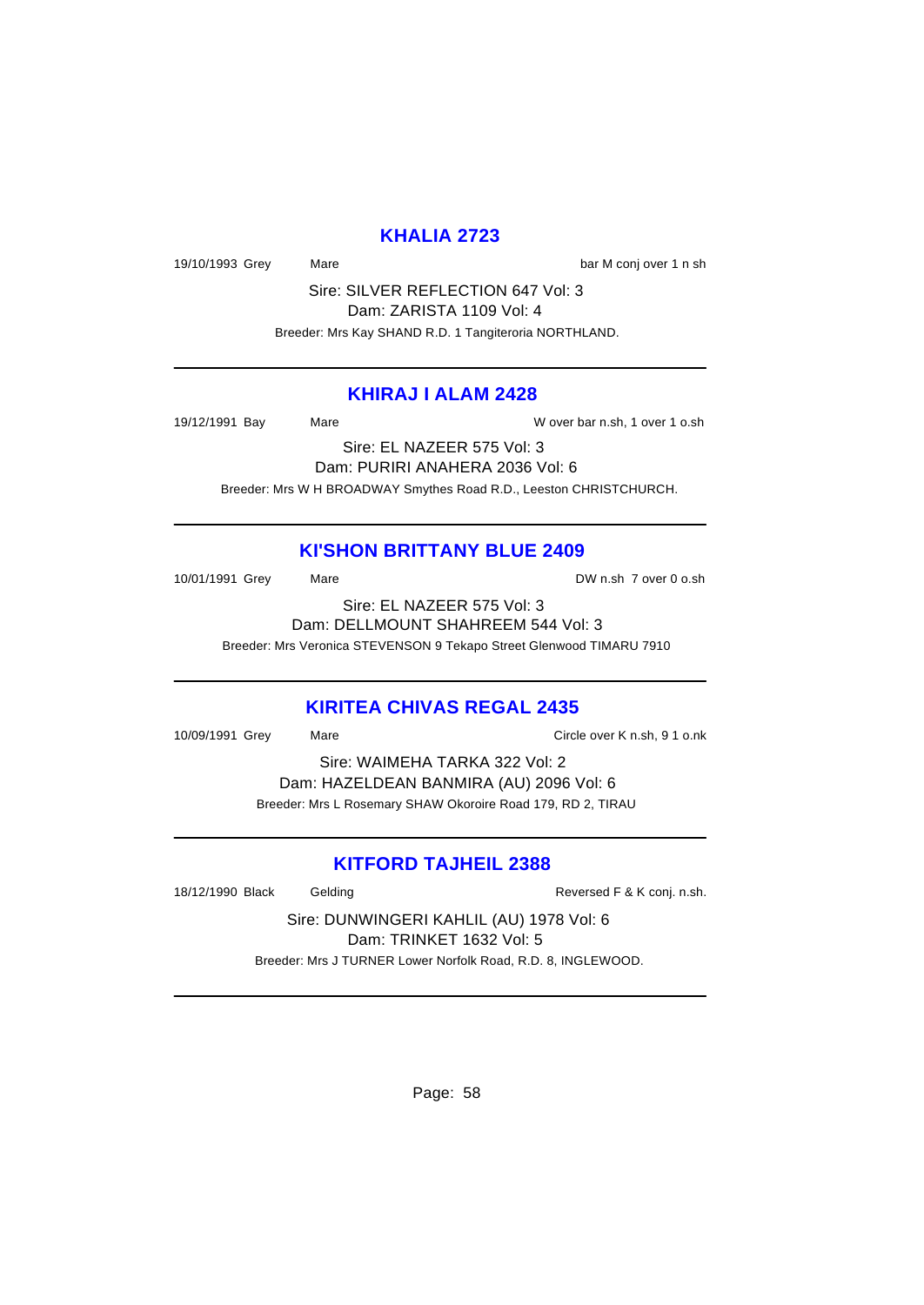#### **LANDON FARELLA 2287**

20/10/1989 Chestnut Mare Lin Square Box n.sh, 3 over 9 o.sh

Sire: SHALIMAR SHAZAHN 1804 Vol: 6 Dam: DELL NAMISH 1106 Vol: 4 Breeder: Mr Allan J MILMINE Landon Creek, 1 HRD, OAMARU

#### **LANDON FARESSA 2789**

01/11/1993 Chestnut Mare **L** in square n sh 5 over 3 o sh

Sire: SHALIMAR SHAZAHN 1804 Vol: 6 Dam: DELL NAMISH 1106 Vol: 4 Breeder: Mr Allan J MILMINE Landon Creek, 1 HRD, OAMARU

# **LANDON HASSAN 2292**

01/09/1989 Chestnut Gelding Lin Square Box n.sh, 2 over 9 o.sh

Sire: SHALIMAR SHAZAHN 1804 Vol: 6 Dam: HESTBANK PHEBE 1731 Vol: 5

Breeder: Mr Allan J MILMINE Landon Creek, 1 HRD, OAMARU

#### **LANDON KATISHE 2507**

01/10/1991 Chestnut Mare Lin Square Box n.sh, 2 over 1 o.sh

Sire: KANDAHAR IBN KAZRA (GB) 1208 Vol: 4 Dam: HESTBANK PHEBE 1731 Vol: 5 Breeder: Mr Allan J MILMINE Landon Creek, 1 HRD, OAMARU

# **LANDON KAZRINKA 2653**

14/10/1992 Chestnut Mare Lin Square Box n.sh, 1 over 2 o.sh

Sire: KANDAHAR IBN KAZRA (GB) 1208 Vol: 4 Dam: SHERWOOD A`ISHA 678 Vol: 3 Breeder: Mr Allan J MILMINE Landon Creek, 1 HRD, OAMARU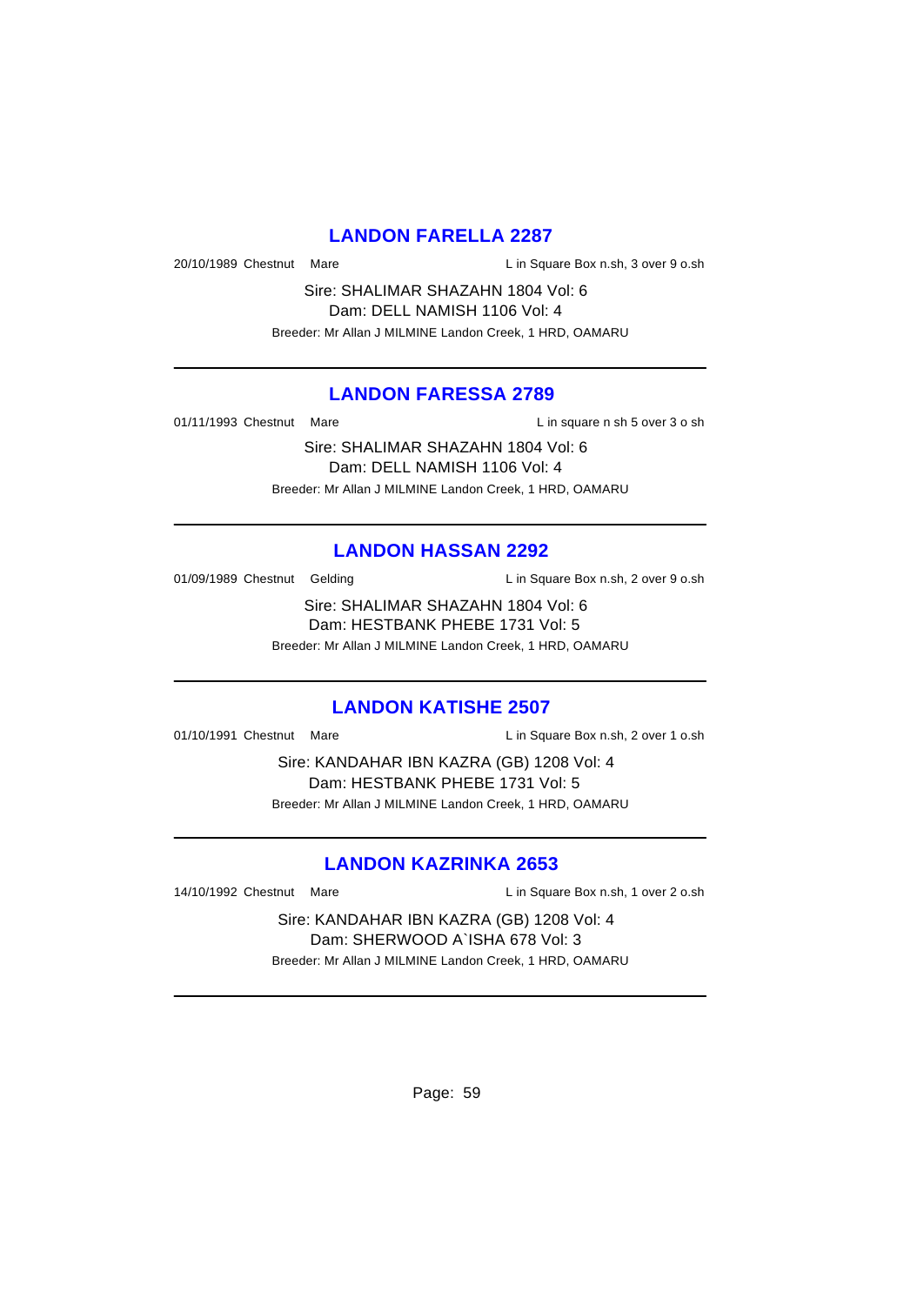#### **LANDON SHA'ISHA 2790**

30/11/1993 Chestnut Mare **L** in square n sh 1 over 3 o sh

Sire: SHALIMAR SHAZAHN 1804 Vol: 6 Dam: SHERWOOD A`ISHA 678 Vol: 3 Breeder: Mr Allan J MILMINE Landon Creek, 1 HRD, OAMARU

# **LANDON SHAHDAHN 2652**

24/09/1992 Chestnut Stallion Lin Square Box n.sh, 4 over 2 o.sh

Sire: SHALIMAR SHAZAHN 1804 Vol: 6 Dam: DELL NAMISH 1106 Vol: 4 Breeder: Mr Allan J MILMINE Landon Creek, 1 HRD, OAMARU

#### **LARK HAZIZ 2499**

24/12/1991 Grey Gelding LH conj. n.sh, 13 o.sh

Sire: ARABESQUE AZIEZE (AU) 574 Vol: 3 Dam: AA JULIET 1453 Vol: 5 Breeder: Mrs M L BELL Woodhill Park Road R.D. 3 WAIMAUKU.

#### **LARK LATIFA 2497**

07/12/1991 Grey Mare Mare LH conj. n.sh, 11 o.sh

Sire: ARABESQUE AZIEZE (AU) 574 Vol: 3 Dam: NAARAI 385 Vol: 3 Breeder: PARTNERSHIP BELL T & M L Lark Hill Arabians RD3 WAIMAUKU

# **LARK SAHAAR 2498**

22/12/1991 Grey Mare LH conj. n.sh, 12 o.sh

Sire: ARABESQUE AZIEZE (AU) 574 Vol: 3 Dam: ASTRID 390 Vol: 3 Breeder: Mr T BELL 108 Woodhill Park Road R.D. 3 WAIMAUKU.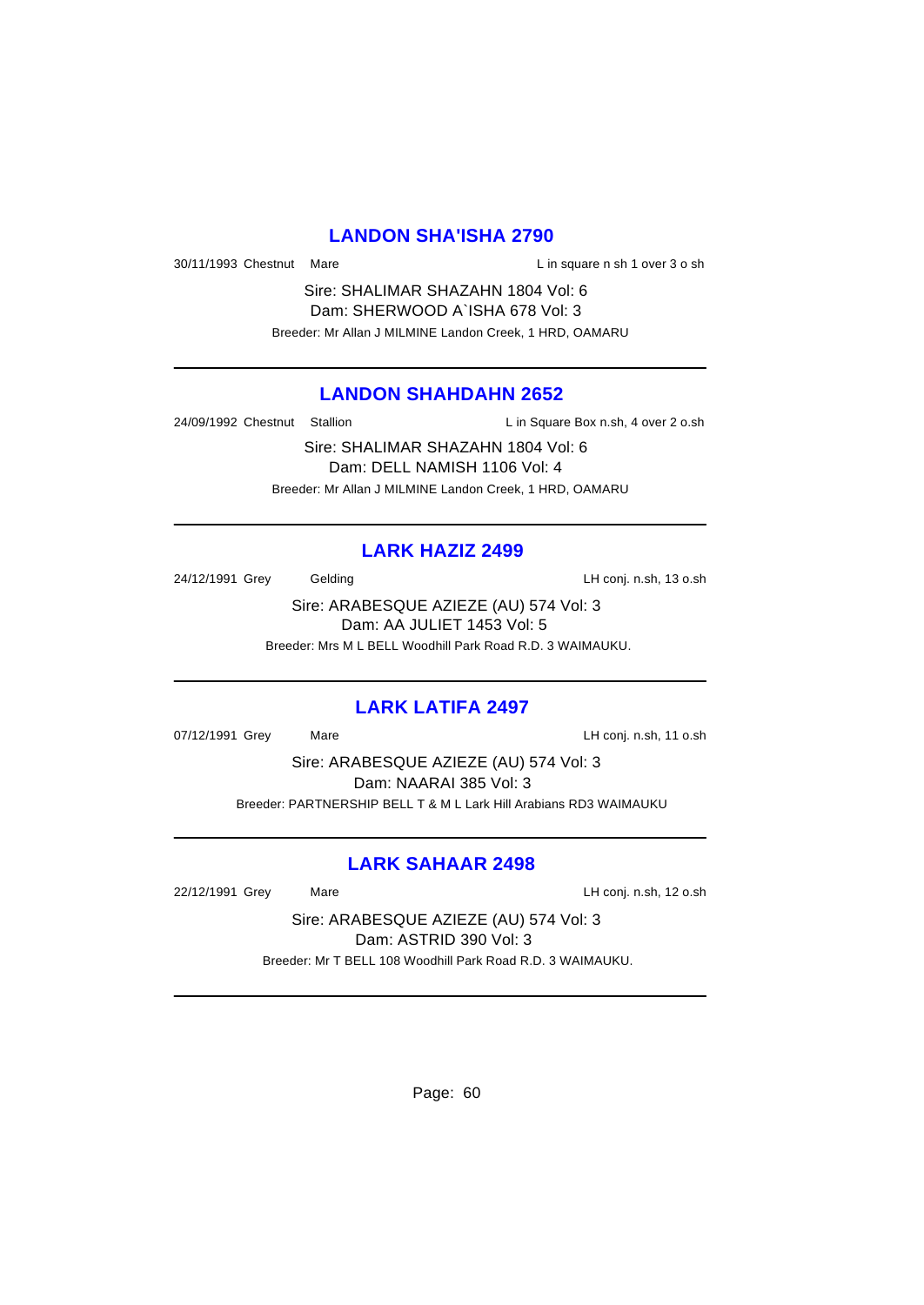# **LARK SAQIL 2787**

18/10/1993 Chestnut Mare **LH** conj n sh 16 o sh

Sire: DASJMAAL FA (AU) 2300 Vol: 7 Dam: NAARAI 385 Vol: 3 Breeder: PARTNERSHIP BELL T & M L Lark Hill Arabians RD3 WAIMAUKU

# **LARK SAYYIB 2661**

02/12/1992 Grey Gelding Constant Conj. n.sh, 14 o.sh

Sire: DASJMAAL FA (AU) 2300 Vol: 7 Dam: SAPPHIRE MAGIC BELLE 1852 Vol: 6 Breeder: PARTNERSHIP BELL T & M L Lark Hill Arabians RD3 WAIMAUKU

# **LARK TABAAL 2660**

04/02/1993 Grey Stallion Stallion CH Conj. n.sh, 15 o.sh Sire: DASJMAAL FA (AU) 2300 Vol: 7

Dam: ASTRID 390 Vol: 3

Breeder: Mr T BELL 108 Woodhill Park Road R.D. 3 WAIMAUKU.

# **LARK YAQUN 2788**

30/12/1993 Bay Mare LH conj n sh 17 o sh Sire: DASJMAAL FA (AU) 2300 Vol: 7 Dam: AA JULIET 1453 Vol: 5 Breeder: Mrs M L BELL Woodhill Park Road R.D. 3 WAIMAUKU.

# **LOTUS GHAZALI 2595**

23/09/1992 Grey Gelding FH conj. n.sh, 1 over 2 o.sh Sire: ARALEIGH AZARDA 1929 Vol: 6 Dam: SUNNYBANK AKALYA 1780 Vol: 6 Breeder: Mrs Fiona M HENCHMAN 130 Upper Weld Road RD 4 NEW PLYMOUTH 4374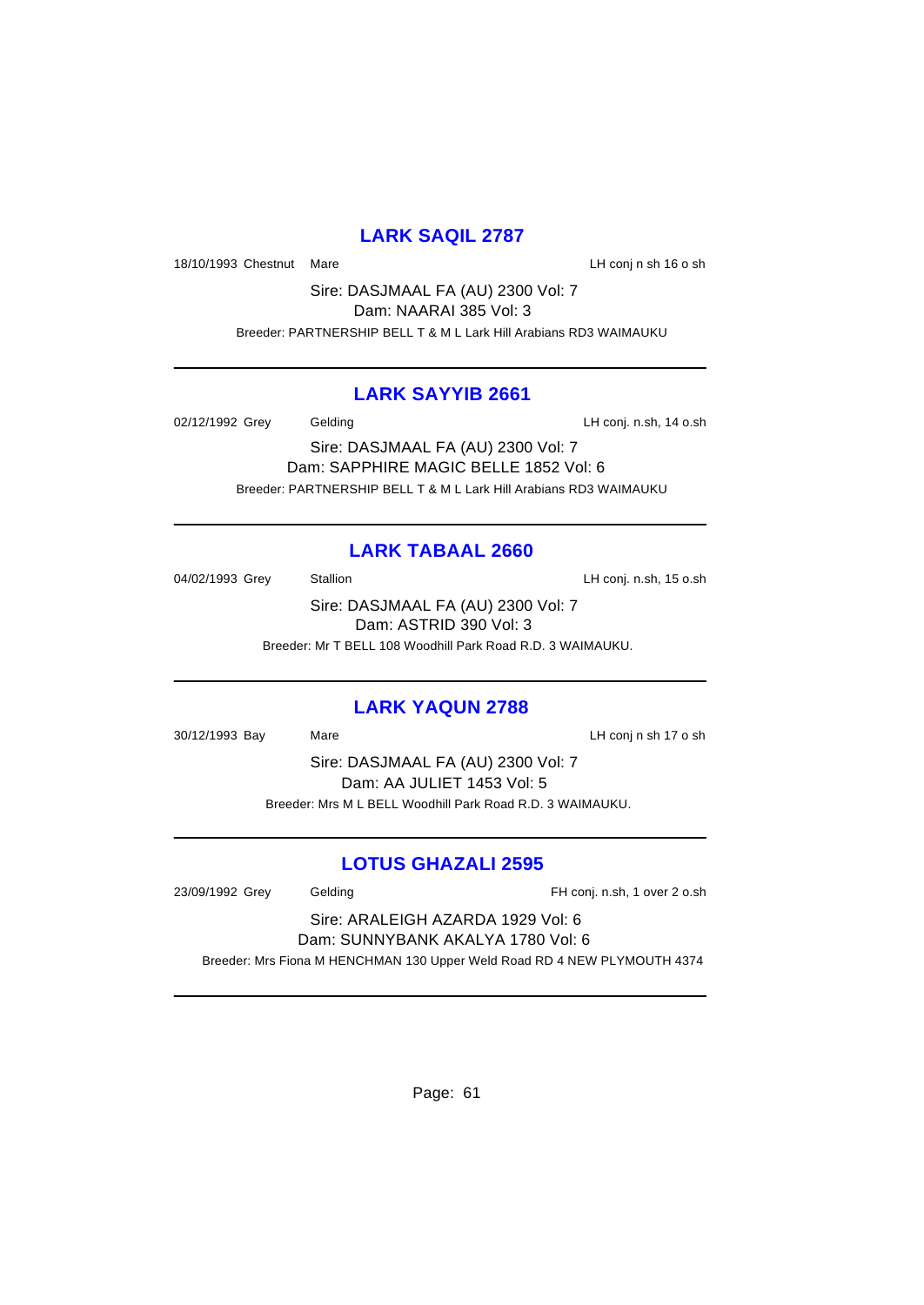# **MAF-UE DESILEE (AU) 2529**

18/09/1986 Bay Mare Mare Lazy G Pl n.sh, 3 over 6 o.sh

Sire: DESTINE AU 8045AAHSB Dam: MAF-UE LADY GWENDOLINE AU 7972AAHSB Breeder: T & P COOMBER Australia Importer: Miss Jacquie M WEBBY 25 Don Street, OAMARU 9400

#### **MAGIC-ELLE 2466**

01/02/1992 Brown Mare Mare DJ conj. n.sh.

Sire: SHAKLAN MAGIC (AU) 2095 Vol: 6 Dam: AA MICHELLE 1040 Vol: 4 Breeder: Mrs D Janine MCGOWAN 65 Maungarangi Rd RD 4 TE PUKE.

# **MAKAHIWI ANDROMEDA 2548**

03/11/1991 Bay Gelding Gelding Square A n.sh, 5 over 1 o.sh Sire: LOCHABER TURK (AU) 1268 Vol: 4 Dam: WAIMEHA MODESTY 1067 Vol: 4 Breeder: Mr C Struan DUNCAN 31C Mear Road, RD 4, TAUMARUNUI 3994

#### **MAKAHIWI BANSHEE 2545**

20/02/1992 Grey Mare Square A n.sh, 1 over 1 o.sh Sire: LOCHABER TURK (AU) 1268 Vol: 4 Dam: LOCHABER PAISHA (AU) 1269 Vol: 4 Breeder: Mr C Struan DUNCAN 31C Mear Road, RD 4, TAUMARUNUI 3994

# **MAKAHIWI BAY SWIRL 2610**

11/12/1992 Bay Stallion Stallion Supervice Square A n.sh, 5 over 2 o.sh

Sire: RICHER RED S37 Vol: 1 Dam: MAKAHIWI KAHEELA 1082 Vol: 4 Breeder: Mrs P. R. DUNCAN R.D. 3 TAUMARUNUI.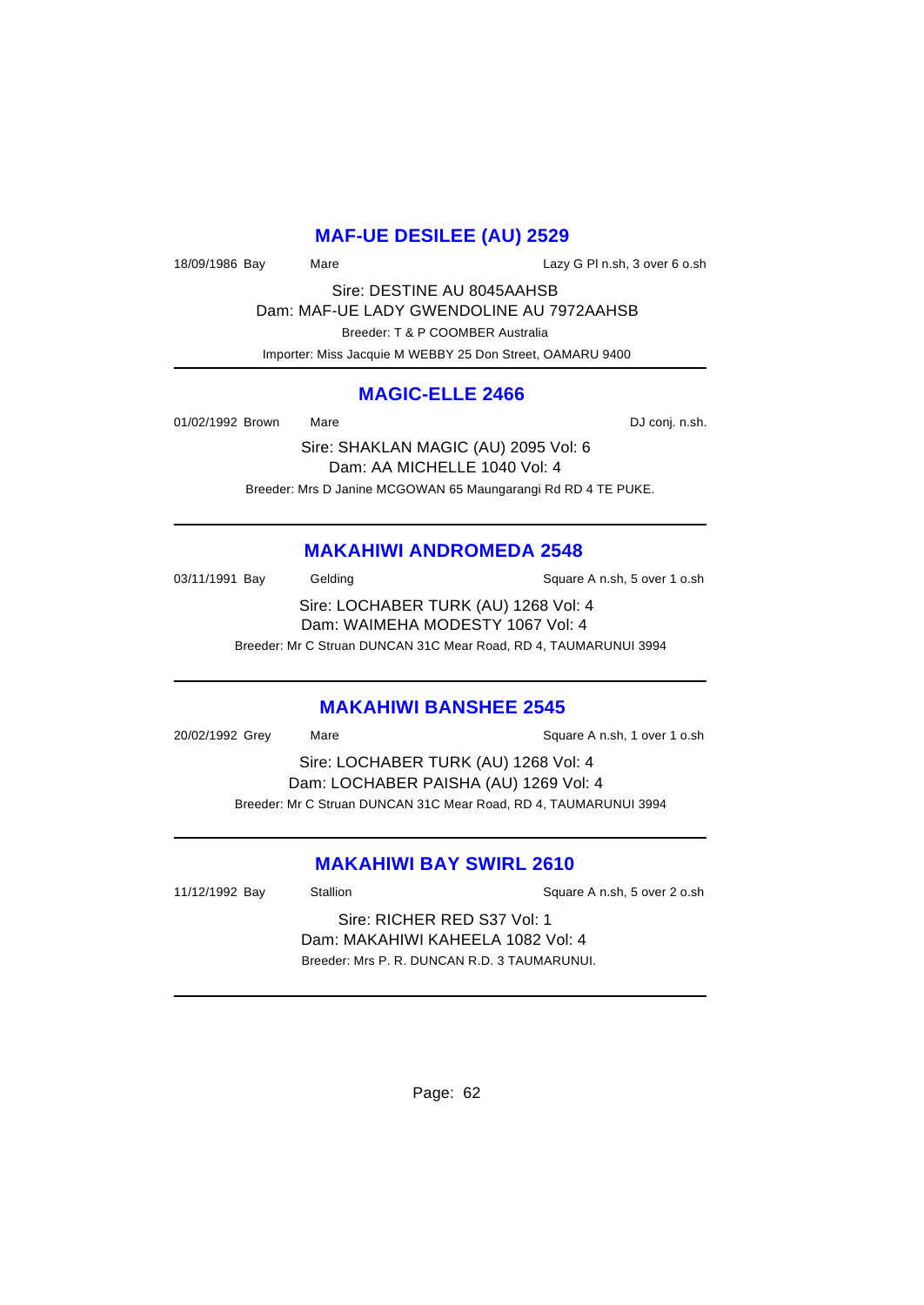#### **MAKAHIWI CZARINKA 2543**

20/12/1991 Grey Mare Square A n.sh, 8 over 1 o.sh

Sire: LOCHABER TURK (AU) 1268 Vol: 4 Dam: MAKAHIWI PRINCESS ROYAL 1644 Vol: 5 Breeder: Mr C Struan DUNCAN 31C Mear Road, RD 4, TAUMARUNUI 3994

#### **MAKAHIWI ISHMAEL 2612**

10/11/1992 Grey Stallion Stallion Square A n.sh, 6 over 2 o.sh

Sire: RICHER RED S37 Vol: 1 Dam: WAIMEHA MODESTY 1067 Vol: 4 Breeder: Mr C Struan DUNCAN 31C Mear Road, RD 4, TAUMARUNUI 3994

#### **MAKAHIWI KRISTEN 2544**

05/02/1992 Bay Mare Mare Square A n.sh, 2 over 1 o.sh Sire: LOCHABER TURK (AU) 1268 Vol: 4 Dam: KRIS 677 Vol: 3

Breeder: Mr C Struan DUNCAN 31C Mear Road, RD 4, TAUMARUNUI 3994

#### **MAKAHIWI PASHA SHEREEF 2611**

24/02/1993 Grey Stallion Stallion State A n.sh, 2 over 2 o.sh

Sire: RICHER RED S37 Vol: 1 Dam: LOCHABER PAISHA (AU) 1269 Vol: 4 Breeder: Mr C Struan DUNCAN 31C Mear Road, RD 4, TAUMARUNUI 3994

# **MAKAHIWI SALOME 2613**

05/02/1993 Chestnut Mare Square A n.sh, 4 over 2 o.sh

Sire: RICHER RED S37 Vol: 1 Dam: WAIMEHA DELIA 407 Vol: 3 Breeder: Mr C Struan DUNCAN 31C Mear Road, RD 4, TAUMARUNUI 3994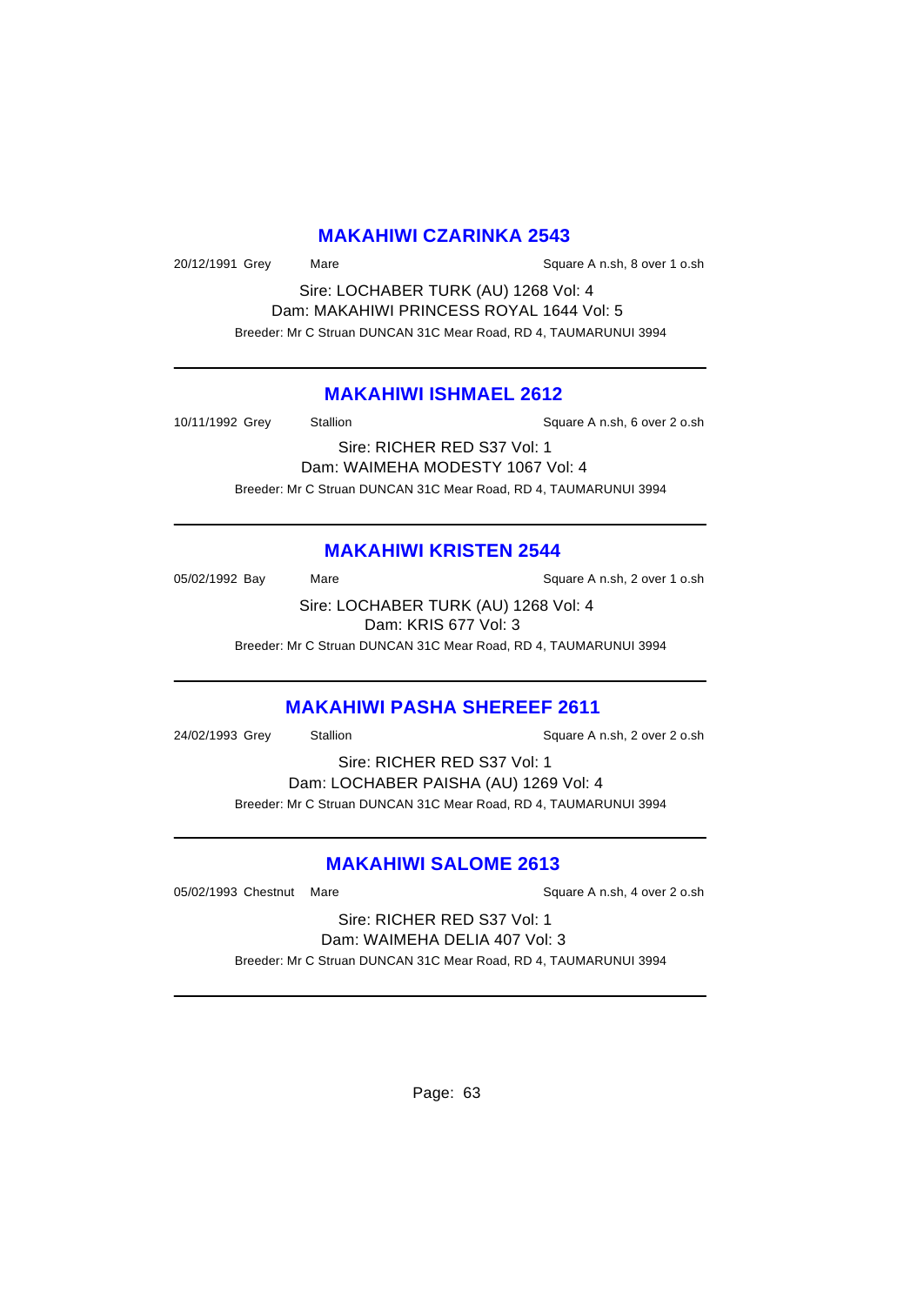#### **MAKAHIWI SHIRL 2547**

15/11/1991 Grey Mare Mare Square A n.sh, 4 over 1 o.sh

Sire: LOCHABER TURK (AU) 1268 Vol: 4 Dam: WAIMEHA DELIA 407 Vol: 3 Breeder: Mr C Struan DUNCAN 31C Mear Road, RD 4, TAUMARUNUI 3994

#### **MAKAHIWI WAIANA 2546**

| 01/03/1992 Grey | Mare                          | Square A n.sh, 6 over 1 o.sh |
|-----------------|-------------------------------|------------------------------|
|                 | Sire: RICHER RED S37 Vol: 1   |                              |
|                 | Dam: WAIMEHA WAINA 242 Vol: 2 |                              |

Breeder: Mr C Struan DUNCAN 31C Mear Road, RD 4, TAUMARUNUI 3994

#### **MALTON DOVE 2569**

12/09/1992 Grey Mare EW conj n.sh, 1 over 2 o.sh Sire: DANIDAH (AU) 2181 Vol: 6 Dam: OPAL 954 Vol: 4

Breeder: Mrs Barbara P WILSON PO Box 34, Mossburn, SOUTHLAND 9747

#### **MALTON JACOB 2332**

18/11/1990 Grey Gelding Cash Conj. n.sh, 3 over 0 o.sh

Sire: TOUCH OF MAGIC (AU) S103 Vol: 2 Dam: NAATINA 380 Vol: 3 Breeder: Mr E W WILSON Mimihau R.D. 2 WYNDHAM.

#### **MALTON MAGIC 2330**

10/04/1990 Grey Gelding EW conj n.sh, 1 over 0 o.sh

Sire: TOUCH OF MAGIC (AU) S103 Vol: 2 Dam: MALTON NAABOUKA 1825 Vol: 6 Breeder: Mrs Barbara P WILSON PO Box 34, Mossburn, SOUTHLAND 9747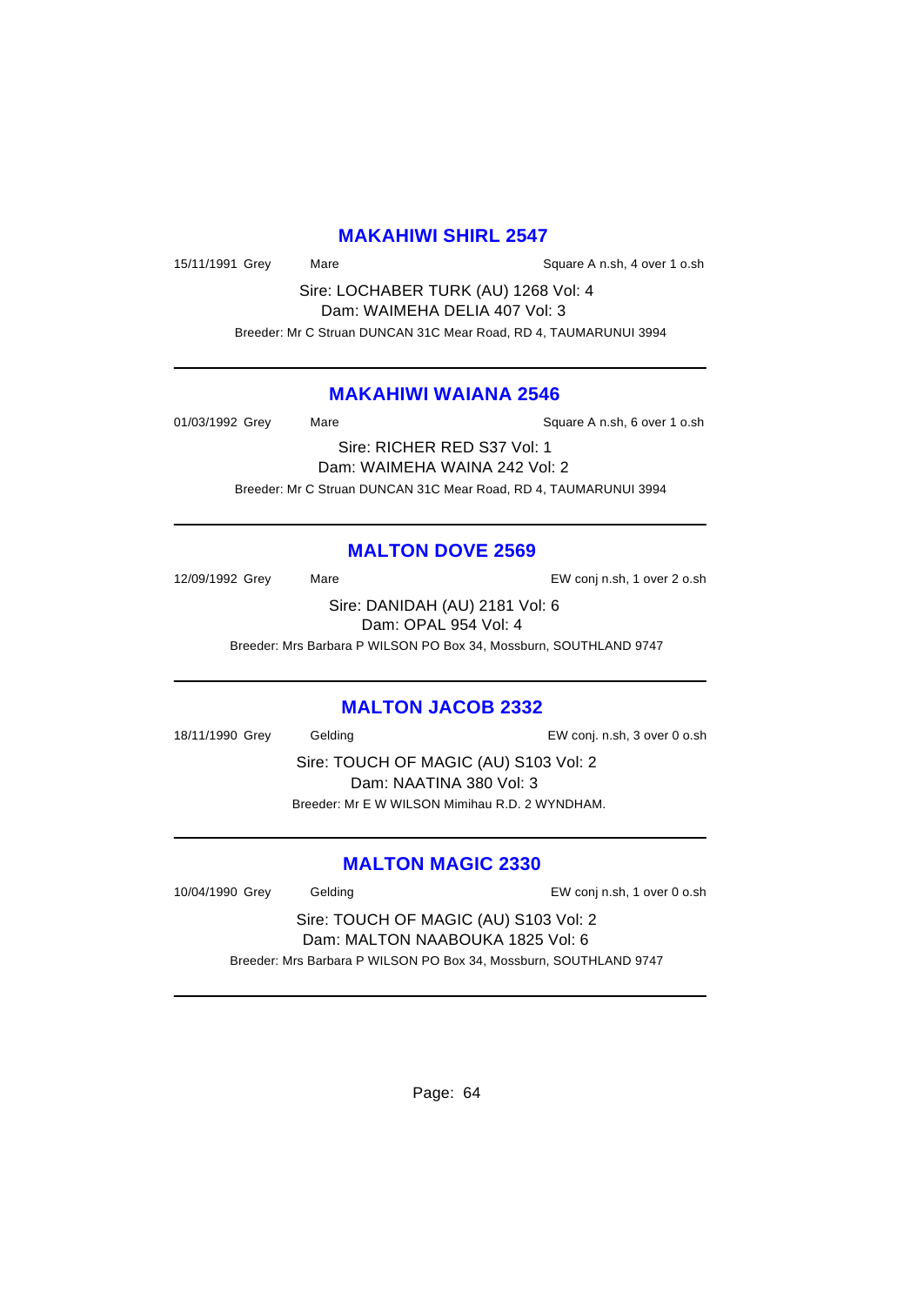# **MALTON MERRYLEGS 2568**

23/11/1992 Grey Mare EW conj. n.sh, 2 over 2 o.sh

Sire: MALTON MASADA 1541 Vol: 5 Dam: HAEREMAI 694 Vol: 3

Breeder: Mrs Barbara P WILSON PO Box 34, Mossburn, SOUTHLAND 9747

#### **MALTON MING 2688**

03/11/1993 Grey Mare Mare EW conj n sh 1 over 3 o sh

Sire: MALTON MASADA 1541 Vol: 5 Dam: ZING 692 Vol: 3 Breeder: Mr E W WILSON Mimihau R.D. 2 WYNDHAM.

#### **MALTON MINKA 2436**

19/10/1991 Grey Mare EW conj n.sh, 1 over 1 o.sh Sire: MALTON MASADA 1541 Vol: 5 Dam: HAEREMAI 694 Vol: 3

Breeder: Mrs Barbara P WILSON PO Box 34, Mossburn, SOUTHLAND 9747

#### **MALTON SPINDRIFT 2331**

17/08/1990 Grey Gelding EW conj n.sh, 2 over 0 o.sh

Sire: MALTON MASADA 1541 Vol: 5 Dam: HAEREMAI 694 Vol: 3 Breeder: Mrs Barbara P WILSON PO Box 34, Mossburn, SOUTHLAND 9747

# **MANAIA SYROS 2424**

16/10/1991 Grey Gelding M With A conj. n.sh, 1 over 1 o.sh Sire: WAIMEHA ECLIPSE 475 Vol: 3 Dam: AA KAMA 1045 Vol: 4 Breeder: Donald & Gae WALTON 86 Omaha Valley Road RD 5 WARKWORTH 0985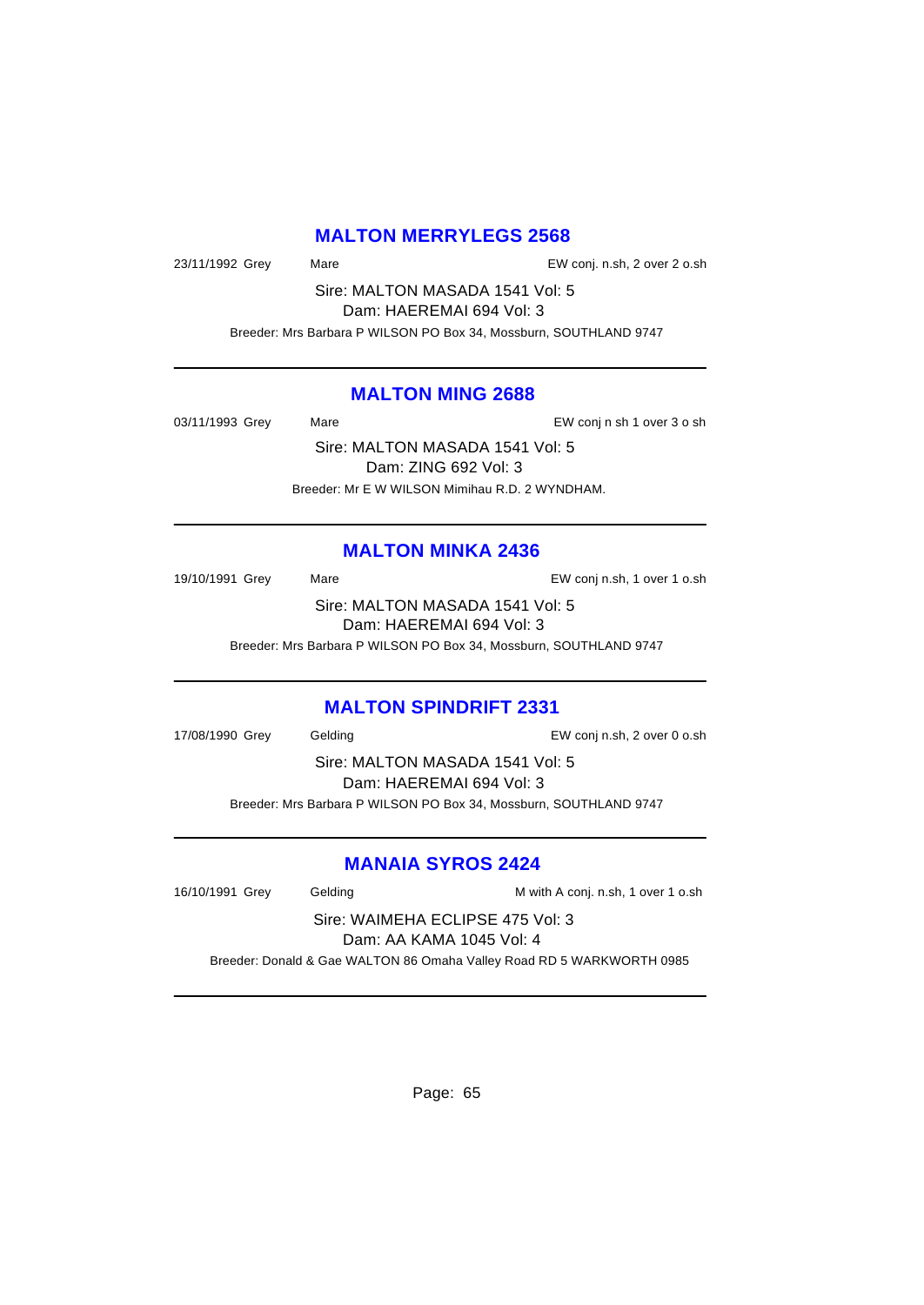#### **MANTON MISHAAL (AU) 2681**

26/09/1987 Bay Mare MST n sh 4 over 7 o sh

Sire: ARABIAN PARK TYCOON (AU) 2672 Vol: 7

Dam: FINVOLA AU 1347AU Breeder: P & M CLOSE Australia

Importer: Mrs C. TAYLOR-PATEL

# **MANTON MUSHONI (AU) 2674**

18/10/1984 Bay Mare Mare Manuel MST n sh 1 over 4 o sh

Sire: MUSTAFA DE 1583AAHSB Dam: ARKAB EMMA AU 5964AAHSB

Breeder: P & M CLOSE Australia

Importer: Mrs Julia L NASH 77 Golden Valley Road, RD 1, WAIHI 3681

# **MARYHA O' THE WIND 2566**

02/02/1993 Chestnut Mare **H** n.bk, 2 over 2 o.bk

Sire: TOUCH OF MAGIC (AU) S103 Vol: 2 Dam: HOULLAIN 99 Vol: 2

Breeder: Mrs Helena M PATCHETT-CARTER Grafton, RD 14, RAKAIA

#### **MAZRENGO 2782**

01/11/1993 Grey Gelding Gelding HF conj n sh 5 over 3 o sh

Sire: KANDAHAR IBN KAZRA (GB) 1208 Vol: 4 Dam: WHITESTONE CRYSTAL PRINCESS 652 Vol: 3 Breeder: Mr David B MARSHALL Holly Farm, Harmans Road, RD 2, LEESTON 7682

#### **MEA 2380**

28/10/1990 Grey Mare J over 41 n.sh

Sire: SIMEON SHOMER (AU) 2090 Vol: 6 Dam: SEETHA 1446 Vol: 5 Breeder: Miss Beverley A JONES c/- S Spratt 107 Mateku Rd, RD 9 TE PUKE 3189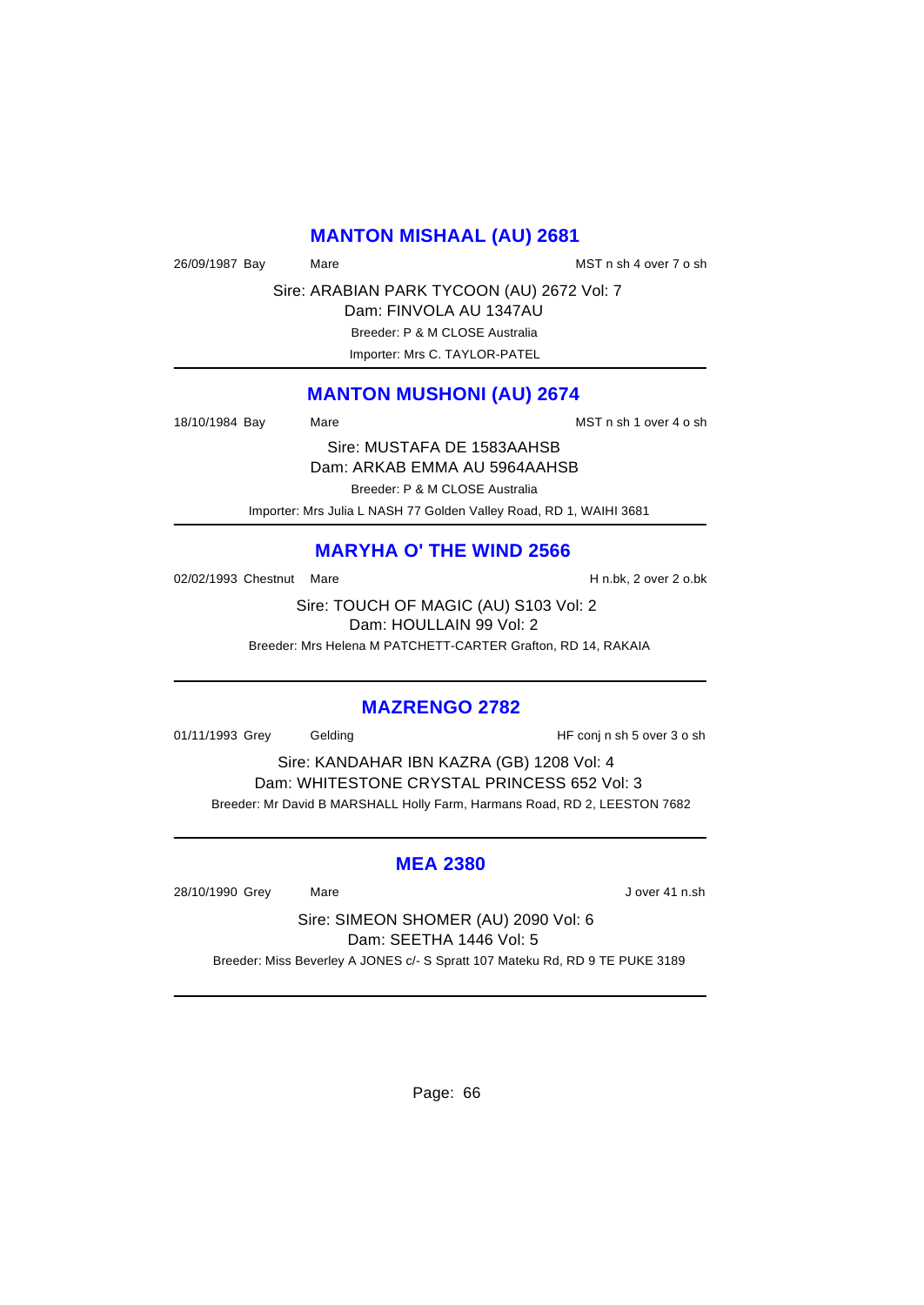# **MELODY 2431**

03/01/1992 Chestnut Mare **SS n.sh, 1** over 1 o.nk

Sire: SERADON 329 Vol: 2 Dam: JINX 1426 Vol: 5 Breeder: Mr W SCORGIE "Avalee" R.D. 2, Outram OTAGO.

#### **MERAAYAH 2634**

15/11/1992 Chestnut Mare **Pointed B H conj.** n.sh, 1 over 2 o.sh

Sire: DELLMOUNT KALLAM 549 Vol: 3 Dam: JIBBAH 1821 Vol: 6 Breeder: Miss T CATHEL-BLACK The Cottages Hoon Hay Valley Rd CHRISTCHURCH 3

# **MERLIN 2383**

31/10/1990 Grey Gelding Gelding JD n.sh, 2 over 0 o.sh

Sire: MALTON MASADA 1541 Vol: 5 Dam: ZING 692 Vol: 3

Breeder: Mrs J A MITCHELL Beaumont, R.D. 1, Lawrence, OTAGO.

# **MIN BARRA IBN NAVADA (AU) 2286**

17/10/1989 Chestnut Stallion BGX over 1 over 9 n.sh

Sire: COOLMUNDA NAVADA AU 8649AAHSB Dam: FIRESONG AU 7045AAHSB Breeder: Miss C D GUNN 12 Harriet Place, NEW PLYMOUTH. Importer: Miss C D GUNN 12 Harriet Place, NEW PLYMOUTH.

# **MIZRAIM MYRRHA 2734**

07/11/1993 Grey Mare Mare JJ n sh 4 over 3 o sh

Sire: WAIMEHA TARKA 322 Vol: 2 Dam: NGAPA CARLIA 492 Vol: 3

Breeder: Mrs Jeanette M MOORE 478 Hangawera Road, RD 5, MORRINSVILLE 3375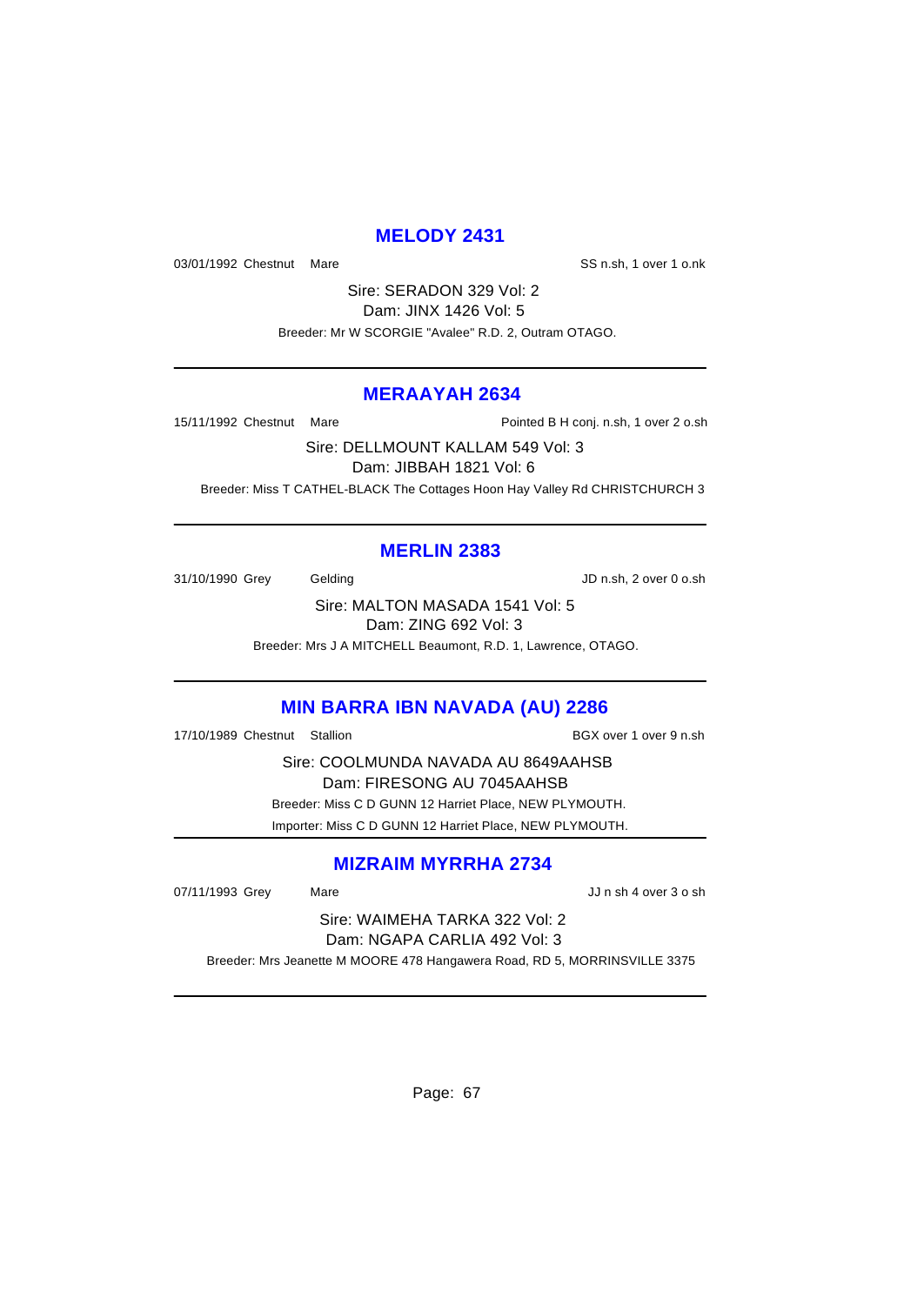## **MOMENT 2552**

28/12/1992 Grey Mare SS n.sh, 5 over 92 o.nk

Sire: SERADON 329 Vol: 2 Dam: JINX 1426 Vol: 5 Breeder: Mr W SCORGIE "Avalee" R.D. 2, Outram OTAGO.

# **MOUNTAIN VIEW PRIDE 2421**

08/12/1988 Chestnut Stallion 7R n.sh, 2 over 8 o.sh

Sire: PUKETAHU MAZADA 490 Vol: 3 Dam: WAIMEHA PRIDE DEREGISTERED 78 Vol: 2 Breeder: Mr S BOWICK Tangiutu Road R.D. 3 TE KUITI.

#### **NAIBARA CRYSTAL GOLD 2684**

16/11/1993 Chestnut Mare bar over inverted horseshoe n sh 1 over 3 o sh

Sire: SHERWOOD TAMMUZ 2279 Vol: 6 Dam: MOANA 1703 Vol: 5

Breeder: Mrs Lyn O DICKSON Silverdale Farm, 201 Rakaia Selwyn Rd RD 2, LEESTON

#### **NAIBARA SILVER BLAZE 2713**

06/12/1993 Grey Gelding bar over inverted horseshoe n sh 3 over 3 o sh

Sire: IBN NAADDEL 753 Vol: 4

Dam: SILVER FERN FALIMA 1129 Vol: 4

Breeder: Mrs Lyn O DICKSON Silverdale Farm, 201 Rakaia Selwyn Rd RD 2, LEESTON

#### **NAIBARA SILVER MIST 2623**

12/12/1992 Grey Mare Bar over inverted horseshoe n.sh, 1 over 2 o.sh

Sire: DELLMOUNT IBN PILGRIM 716 Vol: 3 Dam: HEPETEMA 374 Vol: 3

Breeder: Mrs Lyn O DICKSON Silverdale Farm, 201 Rakaia Selwyn Rd RD 2, LEESTON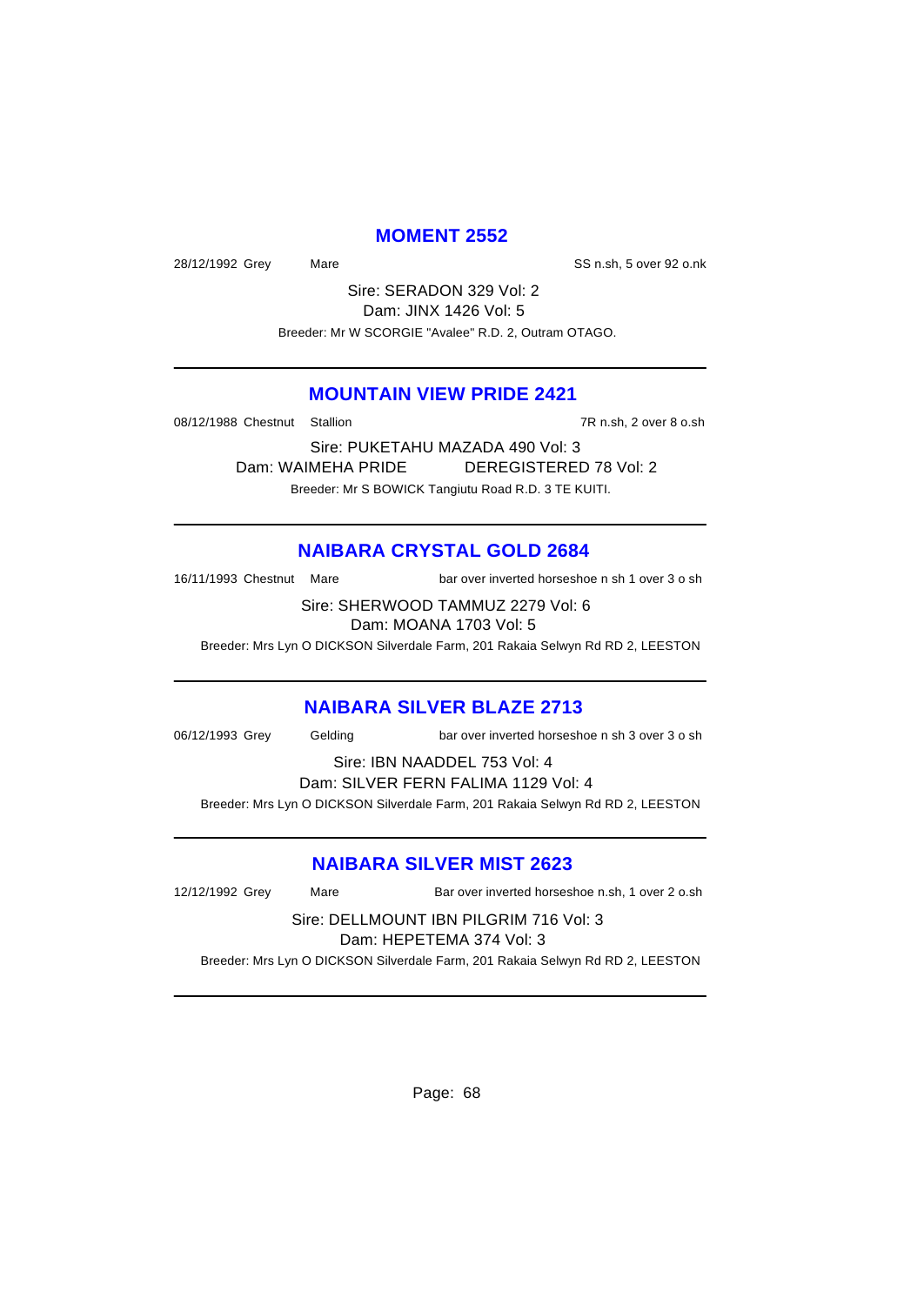# **NAIBARA VISTA 2622**

23/11/1992 Chestnut Mare Bar over inverted horseshoe n.sh, 2 over 2 o.sh

Sire: WIND DRIFT RUDOLPH 1336 Vol: 5

Dam: MOANA 1703 Vol: 5

Breeder: Mrs Lyn O DICKSON Silverdale Farm, 201 Rakaia Selwyn Rd RD 2, LEESTON

# **NAIBARA ZAYAN 2365**

07/11/1990 Grey Mare Bar over inverted horseshoe n.sh, 1 over 0 o.sh

Sire: EL NAZEER 575 Vol: 3

Dam: HEPETEMA 374 Vol: 3

Breeder: Mrs Lyn O DICKSON Silverdale Farm, 201 Rakaia Selwyn Rd RD 2, LEESTON

# **NEVASKA COQUETTE 2682**

14/04/1986 Grey Mare Mare N in circle n sh 2 over 6 o sh

Sire: ARALEIGH DESERT PRYDE S64 Vol: 2 Dam: BINT EL SAHER 142 Vol: 2

Breeder: Ms G D VIEL 59 Sunnyvale Road Massey AUCKLAND.

#### **NEVASKA GEZIRA 2301**

23/01/1986 Grey Mare Mare Nin Circle n.sh, 1 over 5 o.sh

Sire: ARALEIGH DESERT PRYDE S64 Vol: 2 Dam: PLATEAU MINK 1023 Vol: 4 Breeder: Ms G D VIEL 59 Sunnyvale Road Massey AUCKLAND.

# **NEVASKA IBN FIREDANCE 2685**

12/12/1993 Chestnut Gelding NL conj n sh 3 over 3 o sh

Sire: INDIAN FIRE DANCE (AU) S56 Vol: 2 Dam: CRYSTAL 1868 Vol: 6 Breeder: Ms G D VIEL 59 Sunnyvale Road Massey AUCKLAND.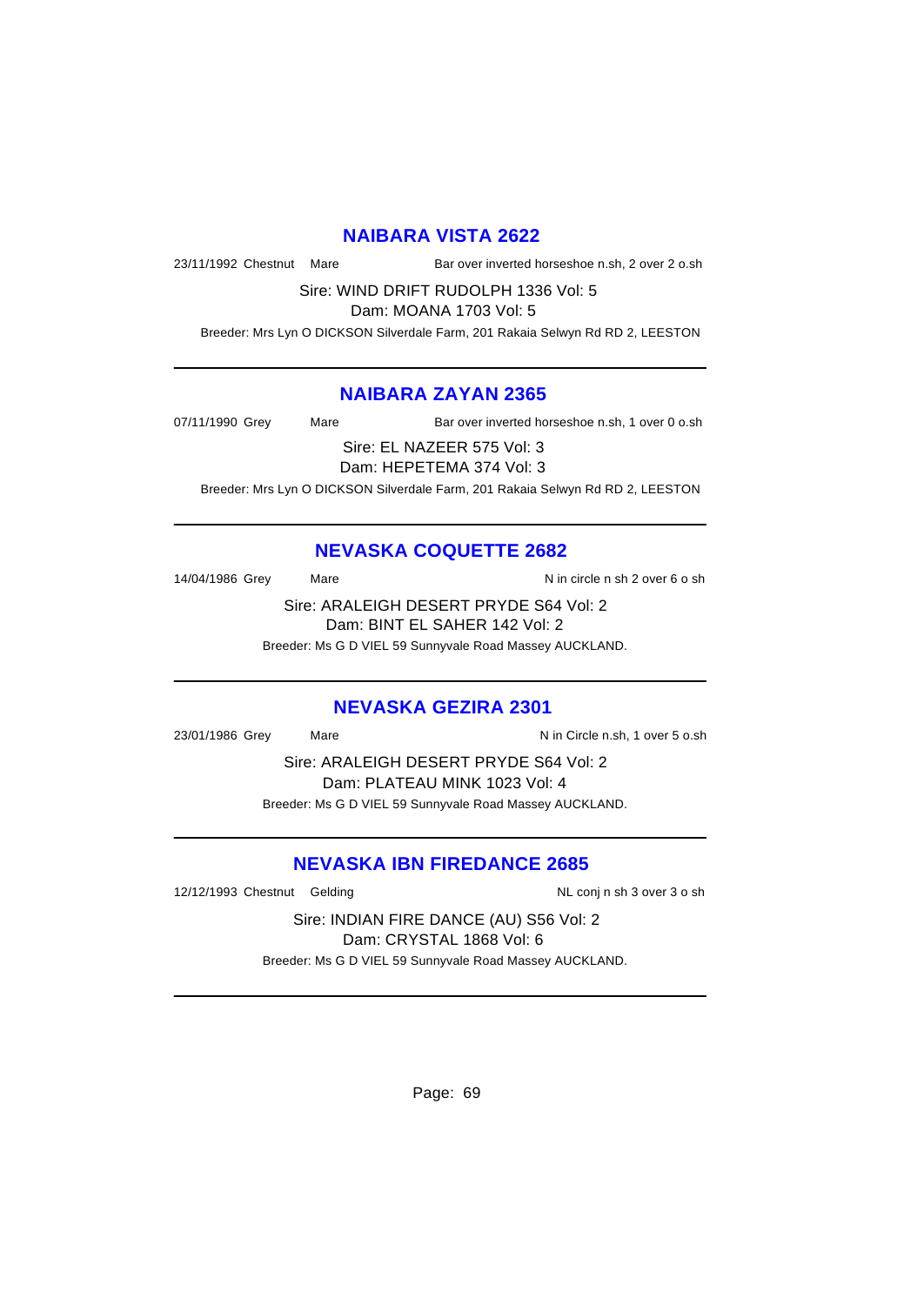#### **NEVASKA INDIAN GEM 2617**

16/10/1992 Bay Mare Number 2 o sh NL conj n sh 1 over 2 o sh

Sire: INDIAN FIRE DANCE (AU) S56 Vol: 2 Dam: KILLIBINBIN LILA (AU) 2004 Vol: 6 Breeder: Ms G D VIEL 59 Sunnyvale Road Massey AUCKLAND.

# **NEVASKA INDIAN OBERON 2683**

29/10/1991 Chestnut Gelding Nine and N in circle n sh 2 over 1 o sh

Sire: INDIAN FIRE DANCE (AU) S56 Vol: 2 Dam: BINT EL SAHER 142 Vol: 2 Breeder: Ms G D VIEL 59 Sunnyvale Road Massey AUCKLAND.

#### **NEVASKA JOELENE 2348**

19/11/1990 Grey Mare Mare N in Circle n.sh, 2 over 0 o.sh

Sire: INDIAN FIRE DANCE (AU) S56 Vol: 2 Dam: PLATEAU MINK 1023 Vol: 4

Breeder: Ms G D VIEL 59 Sunnyvale Road Massey AUCKLAND.

#### **NEVASKA KALIMOON 2302**

16/01/1987 Grey Gelding Communication N in Circle n.sh, 1 over 6 o.sh

Sire: ARALEIGH DESERT PRYDE S64 Vol: 2 Dam: PLATEAU MINK 1023 Vol: 4 Breeder: Ms G D VIEL 59 Sunnyvale Road Massey AUCKLAND.

#### **NEVASKA PEARL 2303**

23/12/1987 Grey Mare Mare Nin Circle n.sh, 1 over 7 o.sh

Sire: ARALEIGH DESERT PRYDE S64 Vol: 2 Dam: PLATEAU MINK 1023 Vol: 4 Breeder: Ms G D VIEL 59 Sunnyvale Road Massey AUCKLAND.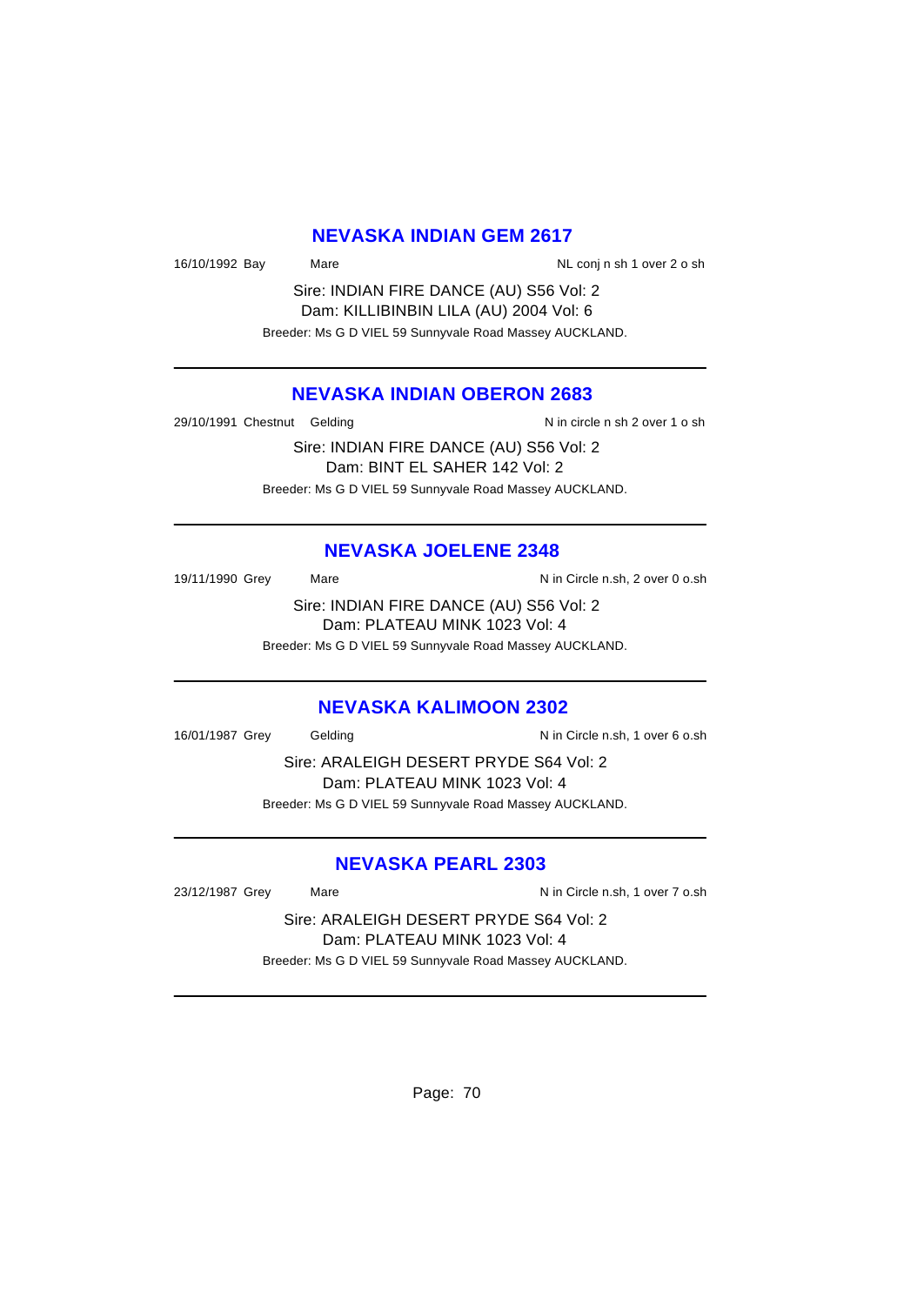#### **NEVASKA SUNLIGHT 2304**

05/10/1989 Chestnut Mare  $N$  in Circle n.sh, 1 over 9 o.sh

Sire: INDIAN FIRE DANCE (AU) S56 Vol: 2 Dam: PLATEAU MINK 1023 Vol: 4 Breeder: Ms G D VIEL 59 Sunnyvale Road Massey AUCKLAND.

#### **NGODEVWA EL-AN-RA 2763**

14/10/1993 Chestnut Gelding and DVA n sh 1 over 3 o sh

Sire: WAIMEHA ECLIPSE 475 Vol: 3 Dam: FIVE-R CAPRICE 1155 Vol: 4 Breeder: Mrs Anthea R ADAMS 8 Whiriwhiri Road, RD 2, WAIUKU 2682

# **OCEAN SPLASH 2605**

26/11/1992 Grey Gelding Upturned C n.bk, 1 over 2 o.bk

Sire: KINAPA 2010 Vol: 6 Dam: OCEANIA 449 Vol: 3

Breeder: Mrs Belinda J SIMONS 177 Le Bons Bay Rd, RD 3, AKAROA 7583

#### **OFAQIM 2462**

23/02/1992 Bay Gelding EE conj. n.sh, 1 over 1 o.sh

Sire: ARABESQUE CRYSTAL FLAME (AU) S98 Vol: 2 Dam: OFARIM 1994 Vol: 6 Breeder: Mrs Lucy F DE KLERK 24 Oak Crescent, ASHHURST 4810

# **OMAR SEQUOIA 2690**

06/11/1993 Chestnut Mare **O in diamond n** sh 5 o sh

Sire: LARK RAFII 2220 Vol: 6 Dam: WEE WINDELLA 1134 Vol: 4 Breeder: Mrs GILL BOOTH 100 Montrose Road RD 3 KERIKERI 0293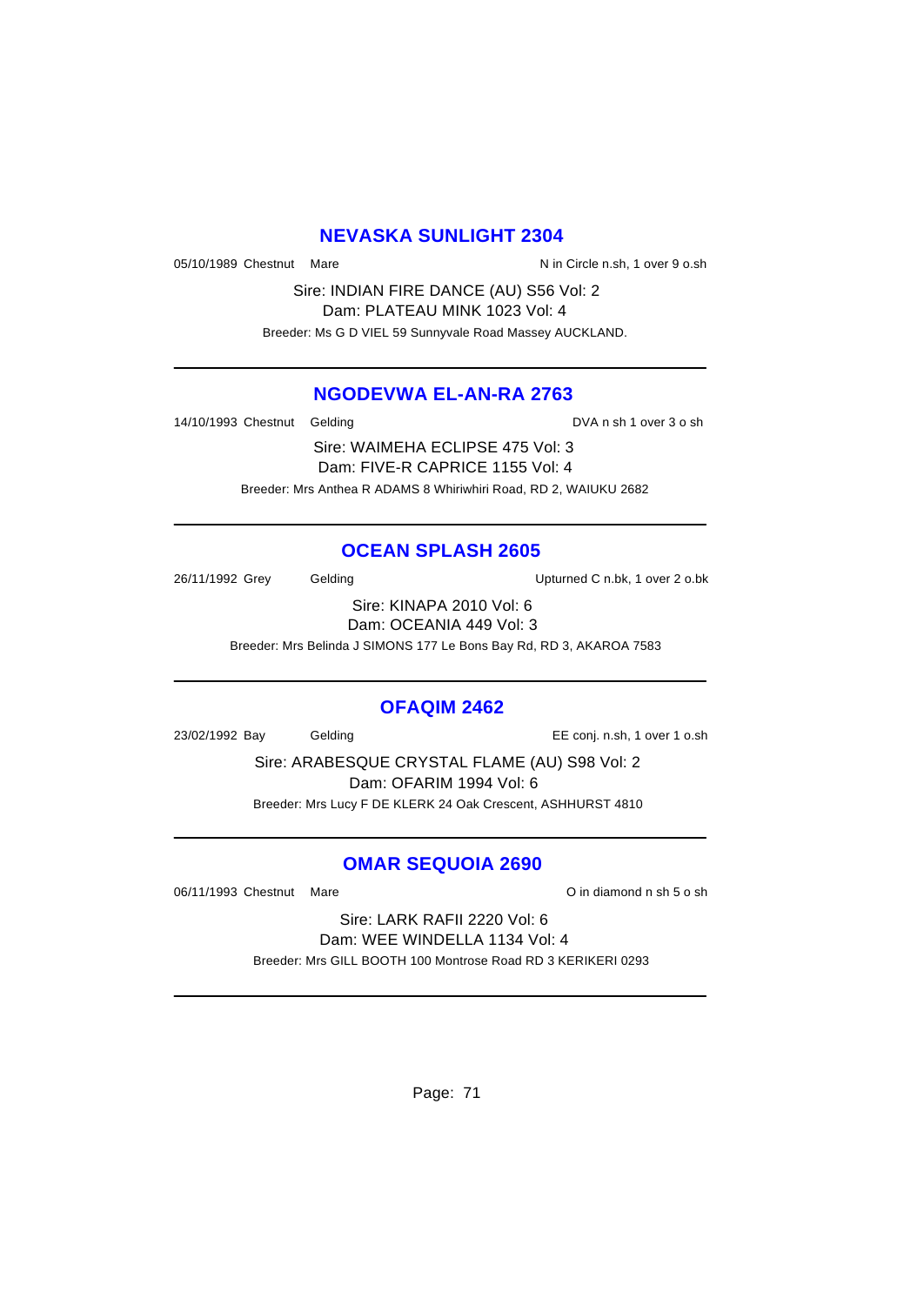#### **OMAR SHAR KHAN 2689**

17/09/1993 Bay Gelding Communication C in diamond n sh 4 o sh

Sire: LARK RAFII 2220 Vol: 6 Dam: WAITAKERE SILKA 2043 Vol: 6 Breeder: Mrs GILL BOOTH 100 Montrose Road RD 3 KERIKERI 0293

# **OVERDALE ALEXANDER 2385**

26/10/1990 Grey Gelding Circle over bar conj. n.sh, 1 over 0 o.sh Sire: JESMOND KAMAHL 639 Vol: 3 Dam: NGAPA EARLIA 357 Vol: 3 Breeder: Miss J BEECHING C/- C.W. Wilton, Awaiti Road, R.D. 3, EDGECUMBE.

# **PENDELL SHAMBA 2299**

19/09/1987 Grey Gelding 2M n.sh, 1 over 7 o.sh Sire: JESMOND KAMAHL 639 Vol: 3 Dam: SHERANI 133 Vol: 2 Breeder: Mrs M Jane HAYES PO Box 18, Kaeo 0448, NORTHLAND

#### **PENDELL SOLMA 2677**

01/12/1992 Grey Gelding 2M n sh 1 over 2 o sh

Sire: RIBLAH 381 Vol: 3 Dam: SHERANI 133 Vol: 2 Breeder: Mrs M Jane HAYES PO Box 18, Kaeo 0448, NORTHLAND

# **PHOENIX OF CASHMERE PARK 2796**

09/11/1993 Chestnut Stallion **H** over 3 n sh

Sire: CASHMERE PEGASUS BAY 1091 Vol: 4 Dam: CYRENIA OF BROADFIELD 1992 Vol: 6 Breeder: Mrs Helena M PATCHETT-CARTER Grafton, RD 14, RAKAIA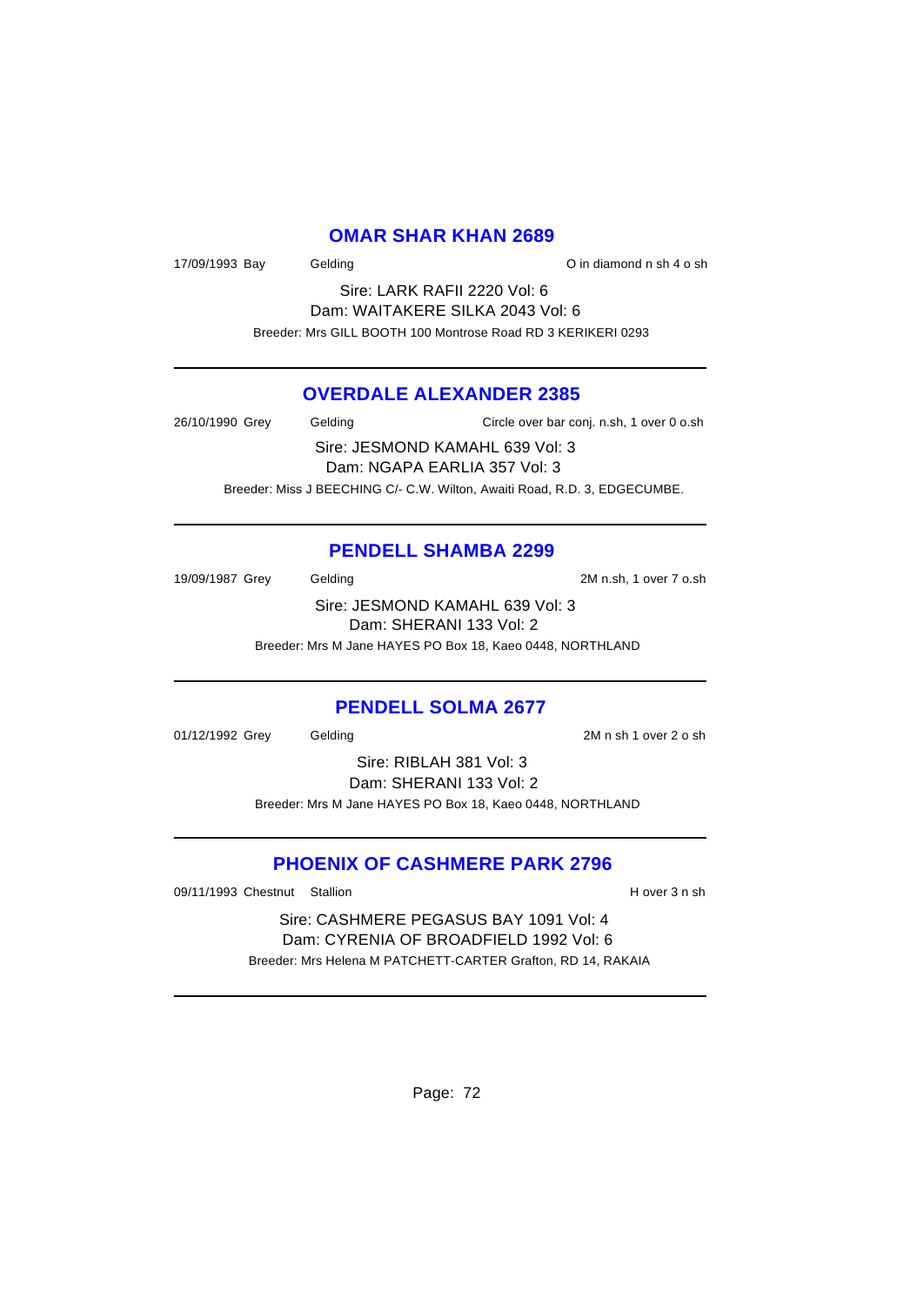#### **PINE PARK MEDINA 2576**

10/11/1989 Chestnut Mare PP n.sh, 1 over 9 o.sh

Sire: NGAPA LIGHT 309 Vol: 2 Dam: NGAPA MOONLIGHT 307 Vol: 2 Breeder: Mr Ron J KNOX PO Box 3, PAHIATUA 4941

# **PINE PARK MUSHIR 2575**

19/11/1990 Chestnut Gelding **PP n.sh, 1** over 0 o.sh

Sire: NGAPA LIGHT 309 Vol: 2 Dam: NGAPA MOONLIGHT 307 Vol: 2 Breeder: Mr Ron J KNOX PO Box 3, PAHIATUA 4941

# **PINE PARK VANGUARD 2574**

05/11/1990 Chestnut Gelding **PP n.sh, Upside Down 5 over 0 o.sh** 

Sire: NGAPA LIGHT 309 Vol: 2 Dam: ARABIAN PARK VANDHY (AU) 100 Vol: 2 Breeder: Mr Ron J KNOX PO Box 3, PAHIATUA 4941

# **PINELEE OPAL 2434**

12/12/1991 Grey Mare Mare P n.sh, 1 over 1 o.nk

Sire: SERADON 329 Vol: 2 Dam: TAMARINSK 1729 Vol: 5 Breeder: Mr Graeme M BAIN "Pinelee" No 1 RD Middlemarch Otago

# **POUKEKEWA CHORIZAHNE 2691**

01/11/1993 Grey Mare **Mare** Pin flying V n sh 2 over 4 o sh

Sire: POUKEKEWA AMAAHL 2180 Vol: 6 Dam: HILAND ROSE 193 Vol: 2 Breeder: Mrs June R BAZELEY 1633 Otaraoa Road R D 43 WAITARA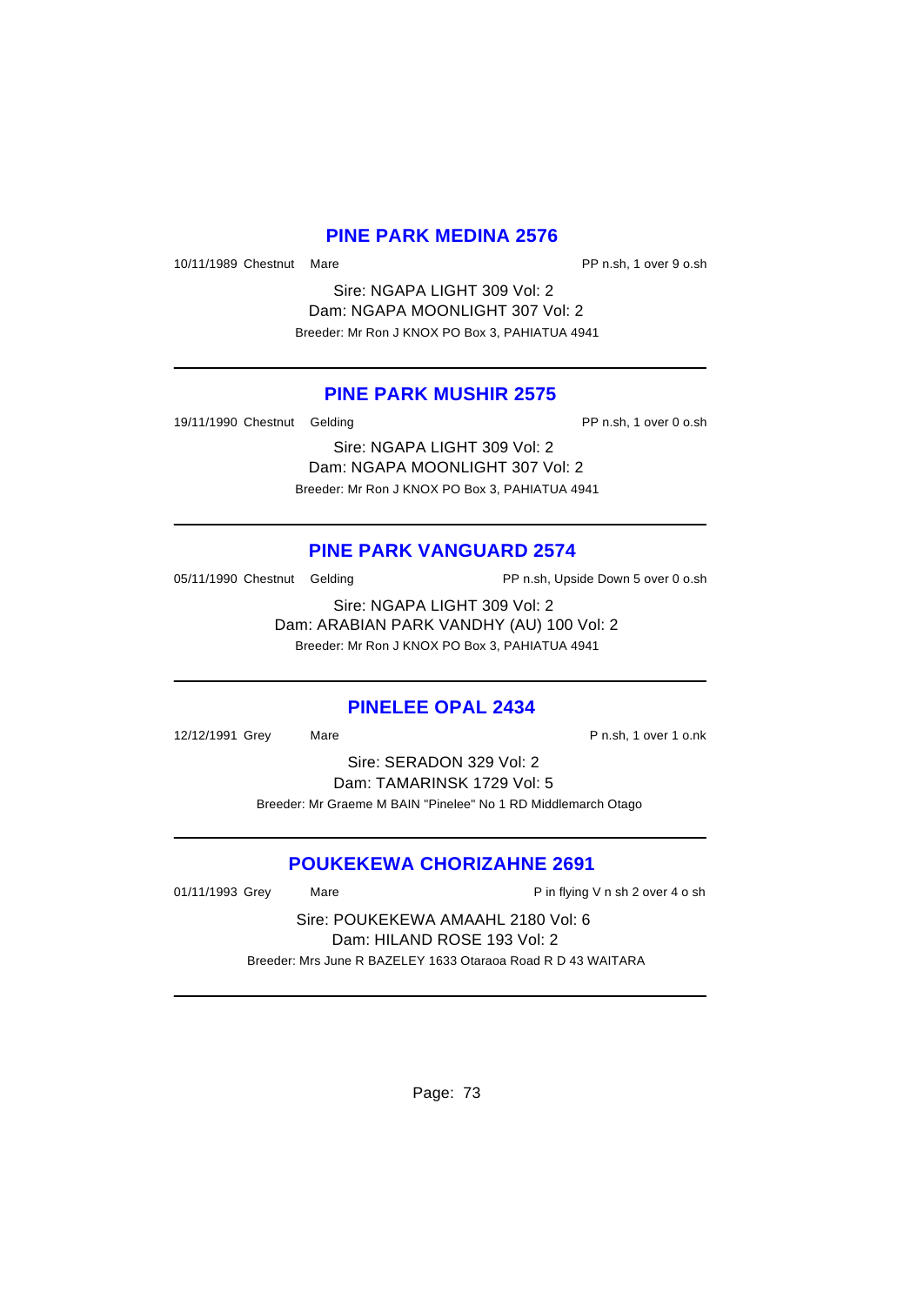#### **POUKEKEWA G'MAHLI 2741**

28/11/1993 Grey Gelding Pin flying V n sh 1 over 4 o sh

Sire: POUKEKEWA AMAAHL 2180 Vol: 6 Dam: FOUR WINDS GAYZA 1776 Vol: 6 Breeder: Mr Clayton G BAZELEY 1429 Mokau Road, RD 47, URENUI 4378

# **POUKEKEWA IMPERIAL LIGHT 2478**

17/11/1991 Chestnut Gelding **P** in flying V n.sh, 1 over 2 o.sh

Sire: SILVER IMPERIAL 979 Vol: 4 Dam: POUKEKEWA SHULAHDNI 1685 Vol: 5 Breeder: Mrs June R BAZELEY 1633 Otaraoa Road R D 43 WAITARA

# **POUKEKEWA JASHAHL 2607**

 $01/01/1993$  Grey Mare  $P$  in flying V n.sh, 1 over 3 o.sh

Sire: ARABESQUE AZIEZE (AU) 574 Vol: 3 Dam: WAIMEHA MALLENIE 832 Vol: 4 Breeder: Mr Clayton G BAZELEY 1429 Mokau Road, RD 47, URENUI 4378

#### **PUKETOI AZHRICANN 2619**

21/11/1992 Chestnut Gelding PA shaped in a circle over 92 n.sh

Sire: SHARABI 285 Vol: 2 Dam: MYSTINA 523 Vol: 3 Breeder: Mrs Eunice M ALGIE 21 Bevan Steet, WOODVILLE 4920

# **PUKETOI HASSAN 2618**

01/12/1992 Bay Gelding PA shaped in a circle over 92 n.sh, 2 o.sh

Sire: SHARABI 285 Vol: 2 Dam: TARAPURUHI SILVERLING 253 Vol: 2

Breeder: Mrs Eunice M ALGIE 21 Bevan Steet, WOODVILLE 4920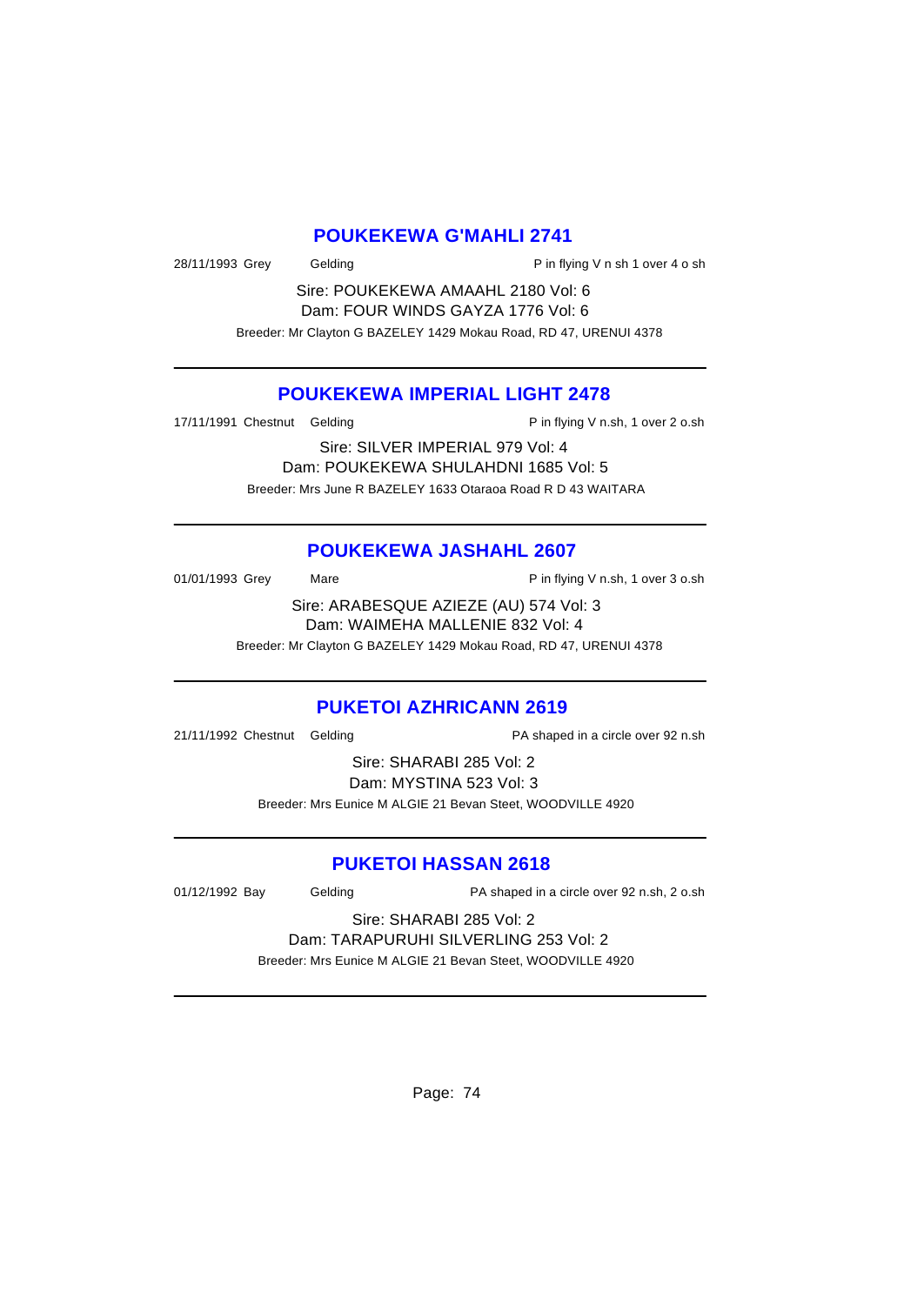#### **PUKETOI NADINA 2465**

23/12/1991 Grey Mare PA shaped in a circle n.sh, 1 over 91 o.sh

Sire: NGAPA JOUSSIF 493 Vol: 3 Dam: RACCA 218 Vol: 2

Breeder: Mrs Eunice M ALGIE 21 Bevan Steet, WOODVILLE 4920

# **PUKETOI SHAHZADA 2345**

26/02/1991 Bay Gelding Casset and Ranged in a circle n.sh, 1 o.sh

Sire: SHARABI 285 Vol: 2 Dam: TARAPURUHI SILVERLING 253 Vol: 2 Breeder: Mrs Eunice M ALGIE 21 Bevan Steet, WOODVILLE 4920

#### **PUKETOI SHARNA 2346**

17/11/1990 Chestnut Mare **PA** shaped in a circle over 0 n.sh

Sire: SHARABI 285 Vol: 2 Dam: MYSTINA 523 Vol: 3

Breeder: Mrs Eunice M ALGIE 21 Bevan Steet, WOODVILLE 4920

# **PYLON NIKITA 2433**

08/10/1991 Grey Mare Mare t with two legs n.sh, 1 over 1 o.sh

Sire: HARI KUMAR 1652 Vol: 5 Dam: FANTASY 1277 Vol: 5 Breeder: Mr Gary J FOSTER 197 Oxford Street ASHHURST

#### **QUASSA 2496**

30/12/1991 Chestnut Stallion K over Bar over L n.sh, 1 over 1 o.sh

Sire: DESERT SHADOW (GB) 448 Vol: 3 Dam: HOULLAIN 99 Vol: 2 Breeder: Mrs Karan LAWRENCE 5K RD, OAMARU 9494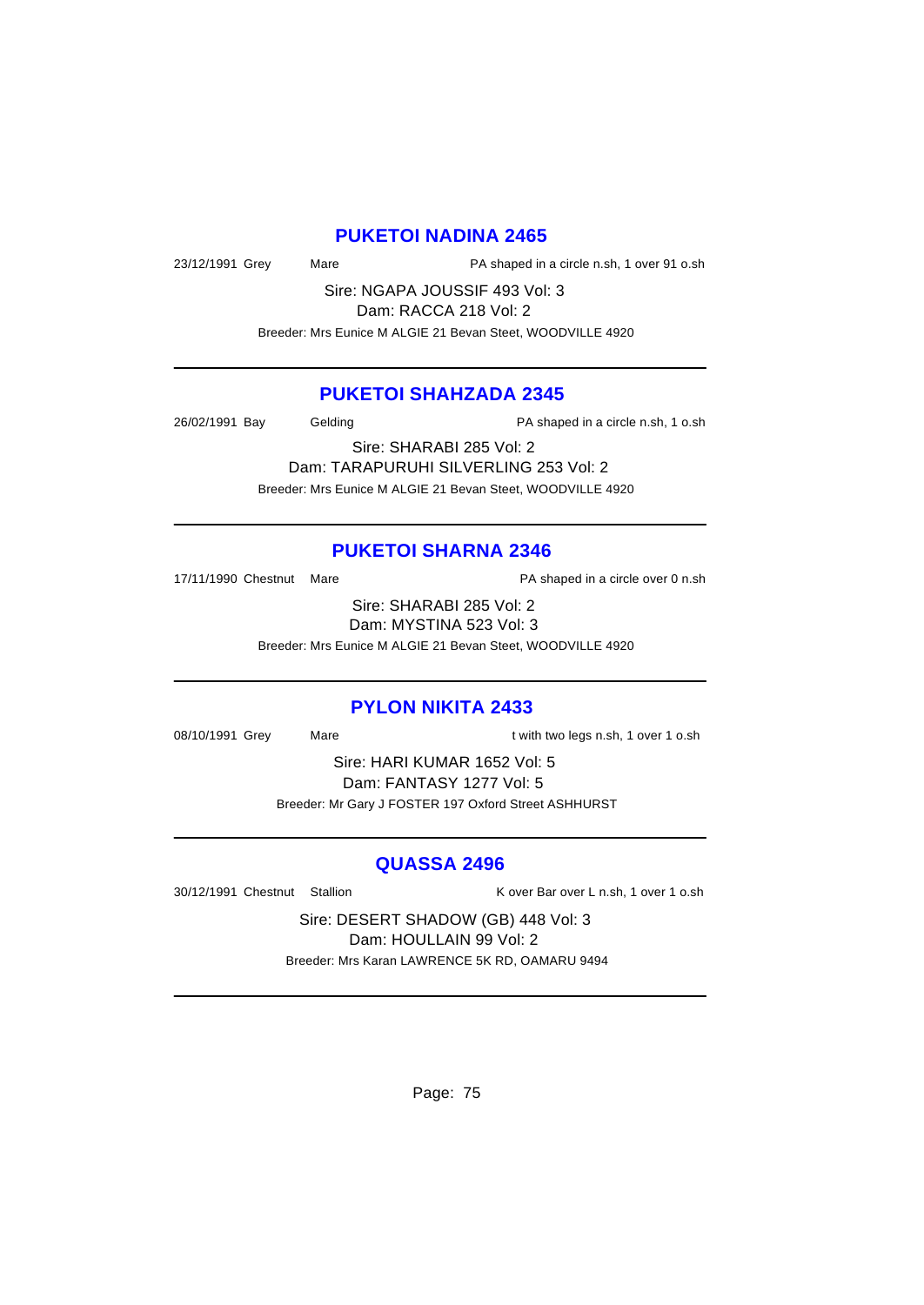# **RADEMON ANSAYRII SABIK 2425**

08/09/1991 Chestnut Mare **RL n.sh, 0 over 1 o.sh** 

Sire: ARALEIGH AZARDA 1929 Vol: 6 Dam: HAMPSHIRE PARKS ANSAYRII NAUFALI 2001 Vol: 6 Breeder: Mrs June HILL 59 Alfred Road RD1 NEW PLYMOUTH

# **RADEMON KHADIJA 2308**

26/09/1990 Bay Mare RL n.sh, 1 over 0 o.sh

Sire: ARALEIGH AZARDA 1929 Vol: 6 Dam: KHALIFA 393 Vol: 3 Breeder: Mrs June HILL 59 Alfred Road RD1 NEW PLYMOUTH

# **RAYJAN DEAKIN 2799**

12/11/1993 Bay Gelding Case Contract R n sh 1 over 3 o sh

Sire: BREMERVALE DASJENDI (AU) 2191 Vol: 6 Dam: BREMERVALE TEQUILA (AU) 2057 Vol: 6 Breeder: RA & JH WILSON 147 Dukes Road South, RD 2, MOSGIEL 9092

# **RAYJAN DYNASTY 2500**

14/01/1992 Bay Stallion R n.sh, 1 over 1 o.sh

Sire: BREMERVALE DASJENDI (AU) 2191 Vol: 6 Dam: BREMERVALE TEQUILA (AU) 2057 Vol: 6 Breeder: RA & JH WILSON 147 Dukes Road South, RD 2, MOSGIEL 9092

# **RELKO APOLLO 2312**

27/10/1990 Chestnut Gelding Loop on side n.sh, 2 over 0 o.sh

Sire: CYDEN SUN 1343 Vol: 5 Dam: FRANGIPANI 135 Vol: 2

Breeder: Mrs Kim A ORLANDO-REEP Pepepe Valley R.D. 2 HUNTLY.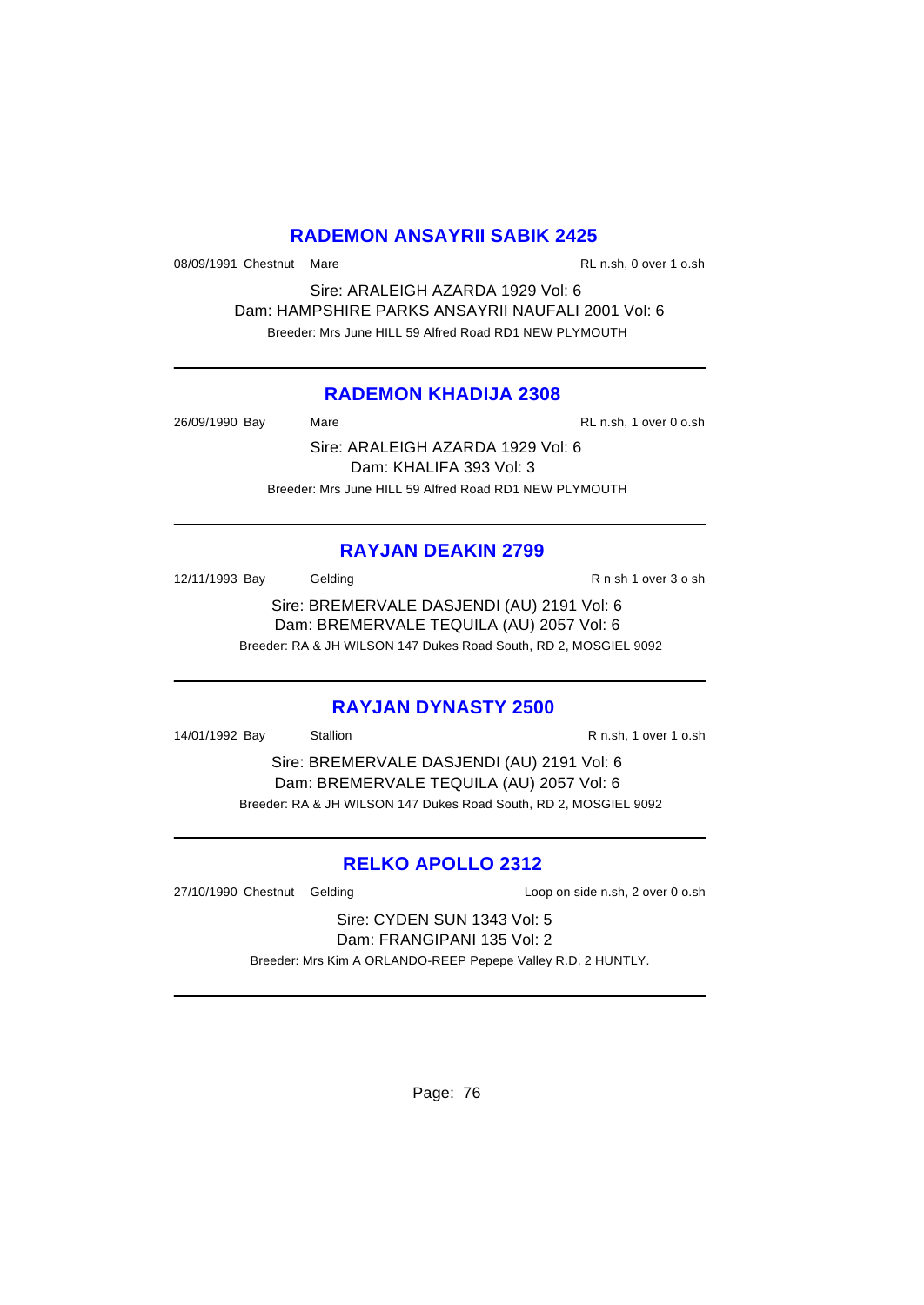# **RELKO MONSOON 2311**

11/11/1990 Chestnut Mare Loop on side n.sh, 1 over 0 o.sh

Sire: WAIMEHA ECLIPSE 475 Vol: 3 Dam: WAIMEHA DAVINA 473 Vol: 3 Breeder: Mrs Kim A ORLANDO-REEP Pepepe Valley R.D. 2 HUNTLY.

#### **ROSEWOOD KASPIAN 2350**

22/11/1990 Brown Gelding reversed F R conj. n.sh, 1 over 0 o.sh

Sire: KANDAHAR IBN KAZRA (GB) 1208 Vol: 4 Dam: SHERWOOD ATHENE 1698 Vol: 5 Breeder: Mrs Helen CHAMBERS 317 Rangiora-Leithfield, RD 7, RANGIORA 7477

# **ROSEWOOD RHIANNON 2748**

21/09/1993 Bay Mare reversed F R conj n sh 3 over 3 o sh

Sire: KANDAHAR IBN KAZRA (GB) 1208 Vol: 4 Dam: SHERWOOD ATHENE 1698 Vol: 5

Breeder: Mrs Helen CHAMBERS 317 Rangiora-Leithfield, RD 7, RANGIORA 7477

#### **ROSEWOOD SUMMER RAIN 2746**

16/11/1993 Chestnut Mare reversed F R conj n sh 5 over 3 o sh

Sire: DELLMOUNT IBN PILGRIM 716 Vol: 3 Dam: EZRAIN 127 Vol: 2 Breeder: Mrs Helen CHAMBERS 317 Rangiora-Leithfield, RD 7, RANGIORA 7477

# **ROSEWOOD USEK 2747**

21/09/1993 Grey Gelding reversed F R conj n sh 1 over 3 o sh

#### Sire: KHALI MALEK 1871 Vol: 6 Dam: E`ARLIA USIYA (AU) 572 Vol: 3

Breeder: Mrs Helen CHAMBERS 317 Rangiora-Leithfield, RD 7, RANGIORA 7477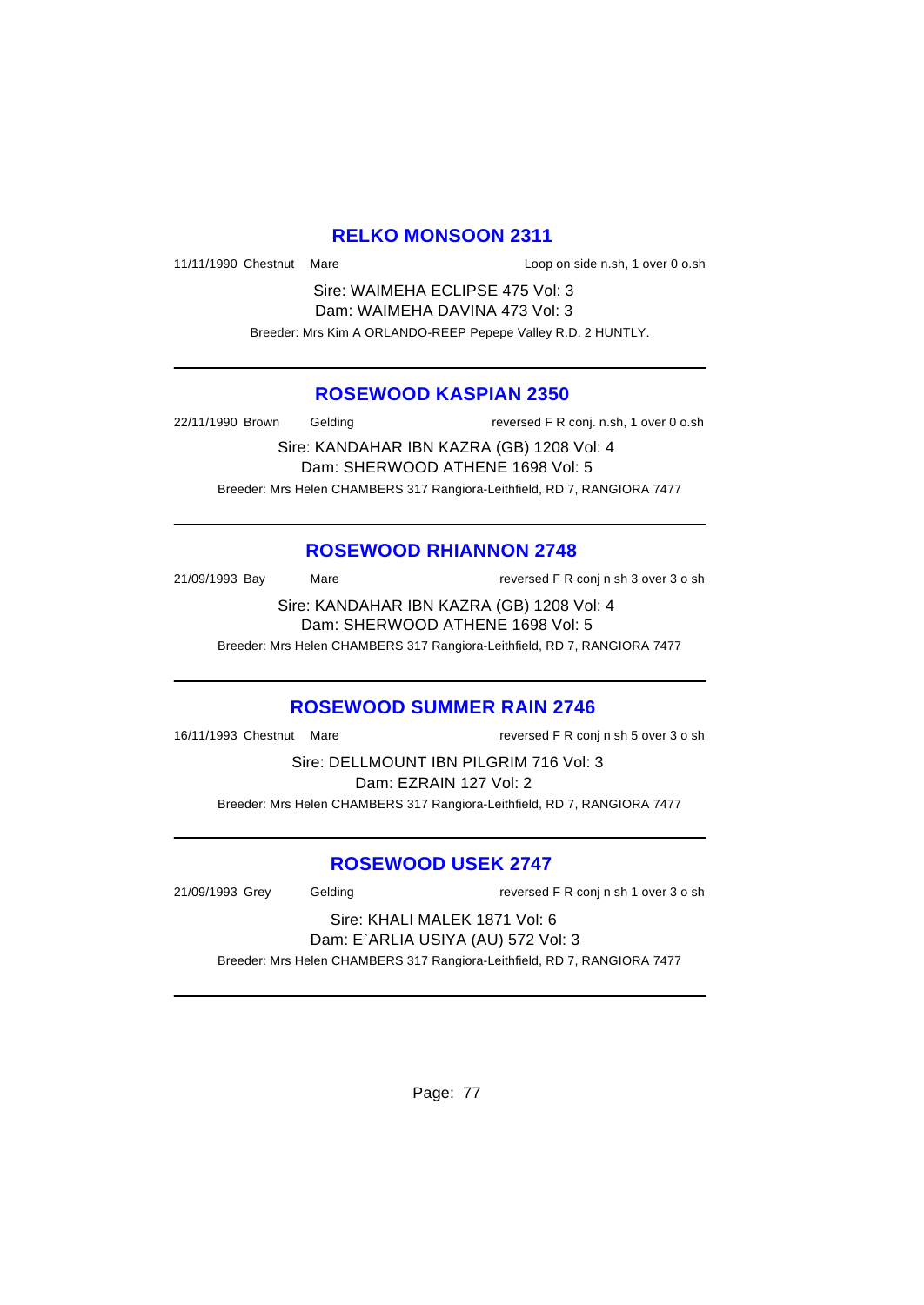# **RR OMAR SHEREEF 2769**

31/10/1993 Chestnut Gelding RR n sh 3 over 7 o sh

Sire: ABNER S73 Vol: 2 Dam: TAHIRA NASMAH 2178 Vol: 6 Breeder: Mrs Raewyn M ROBERTSON PO Box 121, DARGAVILLE 0340

# **RR SHALOM ALEICHEM 2603**

14/09/1992 Chestnut Gelding RR n.sh, 1 over 2 o.sh

Sire: AA DARK ECHO 2267 Vol: 6 Dam: TAHIRA NASMAH 2178 Vol: 6 Breeder: Mrs Raewyn M ROBERTSON PO Box 121, DARGAVILLE 0340

# **RULA 2712**

27/10/1993 Grey Mare Mare J over 7 n sh

Sire: SIMEON SHOMER (AU) 2090 Vol: 6 Dam: SEETHA 1446 Vol: 5

Breeder: Miss Beverley A JONES c/- S Spratt 107 Mateku Rd, RD 9 TE PUKE 3189

# **RV SHAKA MAGIC 2572**

10/11/1992 Chestnut Gelding Reversed R v conj. n.sh, 2 over 2 o.sh

Sire: SHAKLAN MAGIC (AU) 2095 Vol: 6 Dam: WANDARRI SHUELLE (AU) 2003 Vol: 6 Breeder: Mrs D M RYBURN P.O. Box 32 TE KAUWHATA.

# **RYVALE ESGAIPADE 2381**

05/11/1990 Brown Gelding Reversed R v conj. n.sh, 1 over 0 o.sh

Sire: GAI CADET (US) 730 Vol: 3 Dam: WANDARRI SHUELLE (AU) 2003 Vol: 6 Breeder: Mrs D M RYBURN P.O. Box 32 TE KAUWHATA.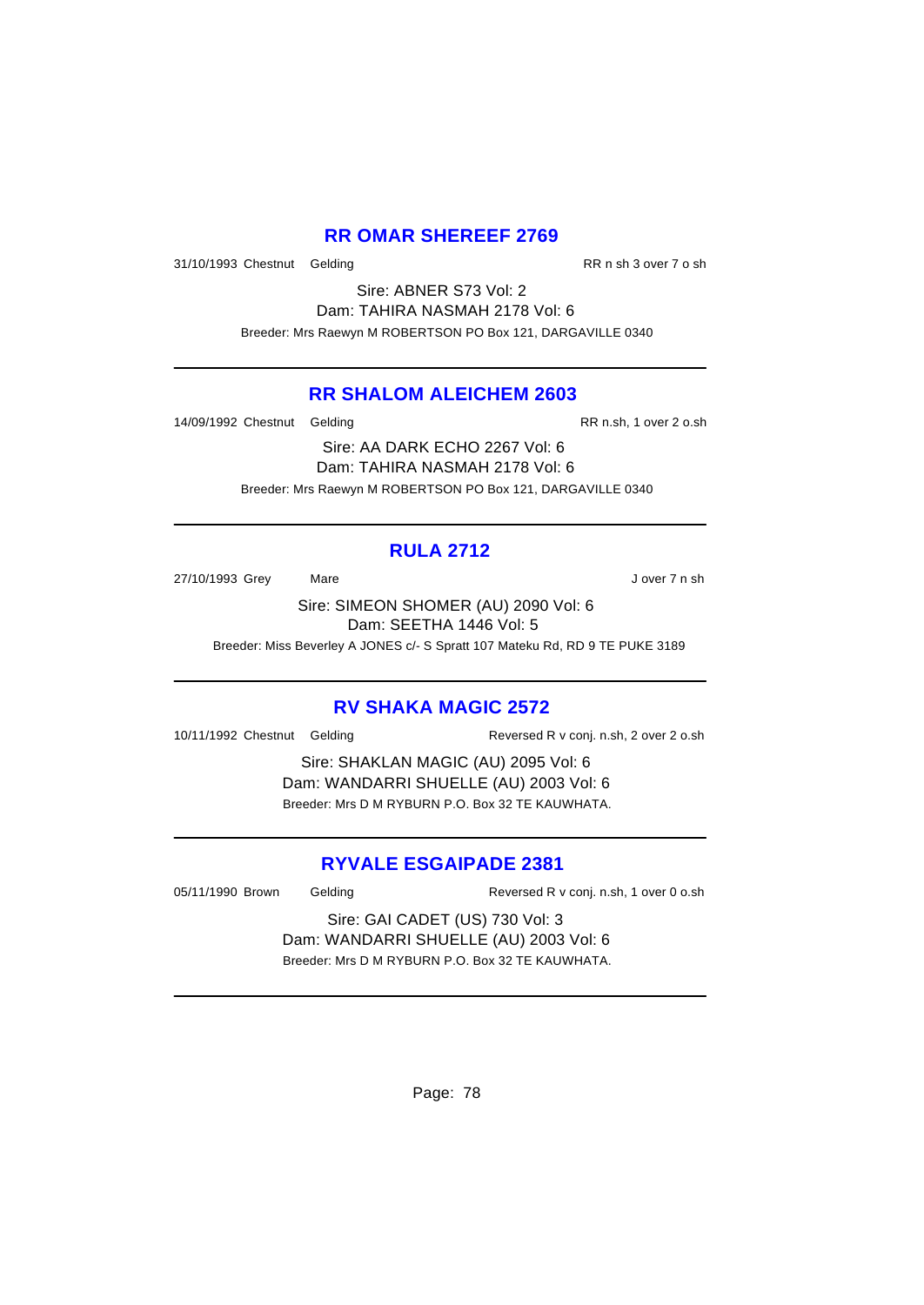# **SALIB 2457**

27/11/1991 Grey Stallion Stallion State State State State State State State State State State State State State

Sire: WAIMEHA ECLIPSE 475 Vol: 3 Dam: SERANA 419 Vol: 3

Breeder: Mrs E Anne SPARKS 1199 Churchill Road, RD 1, TUAKAU 2696

#### **SHAD'D SILVER 2567**

03/01/1993 Grey Mare Mare H n.bk, 1 over 2 o.bk

Sire: CYRASA (GB) 1281 Vol: 5 Dam: BINT KAREEMA 1317 Vol: 5 Breeder: Mrs Helena M PATCHETT-CARTER Grafton, RD 14, RAKAIA

# **SHAHZAAN (AU) 2337**

10/09/1988 Grey Stallion U over bar over W n.sh, 1 over 8 o.sh

Sire: SHALIMAR PASHA AU 4967AAHSB Dam: AETHRA AU 1835AAHSB Breeder: Mrs C UPJOHN AUSTRALIA.

Importer: Mrs Phyllis ROSS 420 Dunrobin Road, RD 14C, OAMARU 9491

#### **SHALIMAR KALINA 2322**

07/10/1990 Bay Mare Mare W on side n.sh, 0 over 4 o.sh

Sire: SABRE 648 Vol: 3

Dam: TARALEA RASHEIKA (AU) 737 Vol: 4 Breeder: Mr Graeme J THOMPSON Fairton RD 2 ASHBURTON 7772

# **SHAMAL JULINA 2621**

10/11/1992 Grey Mare Mare JR conj. in Circle over 2 n.sh

Sire: JESMOND KAMAHL 639 Vol: 3 Dam: WAIMEHA JUVENA 1070 Vol: 4 Breeder: Mrs Jennifer A HEARN 4 Alexander Street, KATIKATI 3129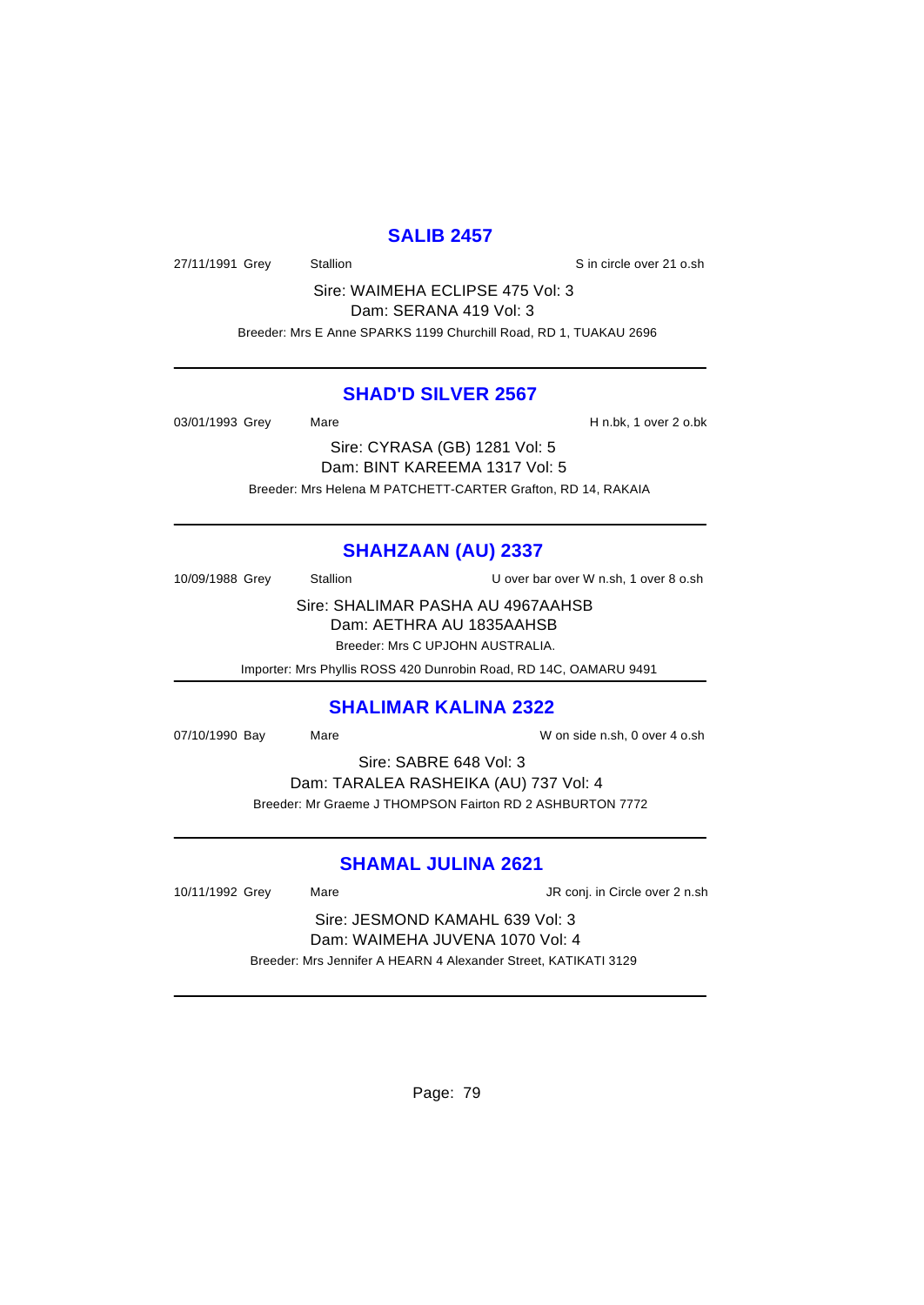#### **SHERRAK 2408**

14/12/1990 Grey Gelding Cash A under half circle n.sh, 2 over 0 o.sh

Sire: NGAPA JOUSSIF 493 Vol: 3 Dam: SHERRY 97 Vol: 2 Breeder: Mrs Christine J LORD P.O. Box 796 MASTERTON.

# **SHERWOOD ANDREAS 2396**

16/02/1991 Grey Gelding Gelding HB conj. n.sh, 4 over 0 o.sh

Sire: JABAL S16 Vol: 1 Dam: SHERWOOD A`ISHA 678 Vol: 3 Breeder: Miss Helen A BRAY 174 O'Hallorans Road, RD 1, OXFORD 7495

# **SHERWOOD JEZEIL 2656**

08/11/1992 Chestnut Gelding The State of HB conj. n.sh, 2 over 2 o.sh

Sire: SKY HAWK (GB) 254 Vol: 2 Dam: DORCAS 300 Vol: 2

Breeder: Miss Helen A BRAY 174 O'Hallorans Road, RD 1, OXFORD 7495

# **SHERWOOD JOSHUA 2515**

04/11/1991 Grey Gelding Gelding HB conj. n.sh, 2 over 1 o.sh

Sire: SKY HAWK (GB) 254 Vol: 2 Dam: DORCAS 300 Vol: 2 Breeder: Miss Helen A BRAY 174 O'Hallorans Road, RD 1, OXFORD 7495

#### **SHERWOOD JOSIAH 2394**

10/11/1990 Chestnut Mare **HB** conj. n.sh, 2 over 0 o.sh

Sire: SKY HAWK (GB) 254 Vol: 2 Dam: DORCAS 300 Vol: 2 Breeder: Miss Helen A BRAY 174 O'Hallorans Road, RD 1, OXFORD 7495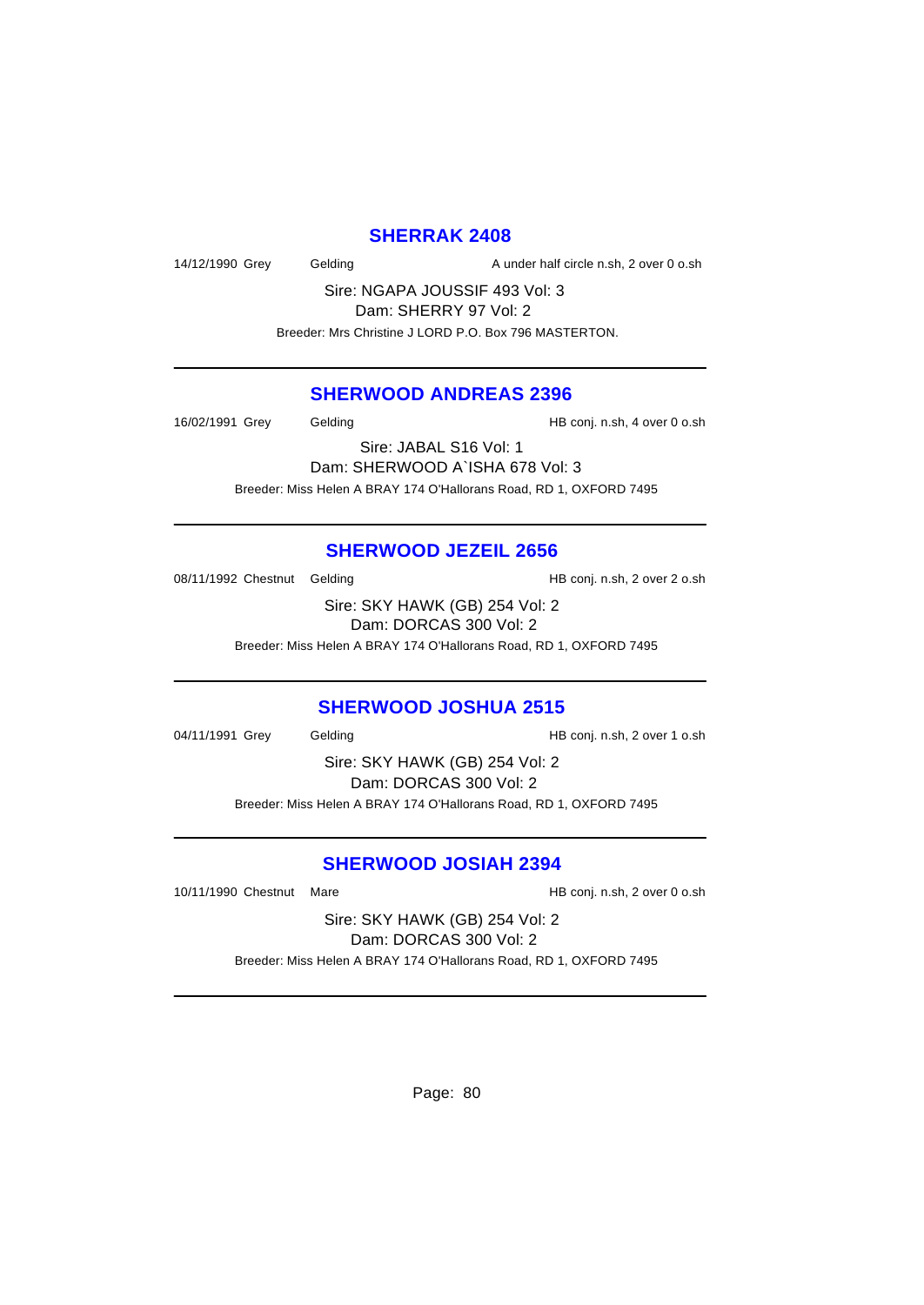#### **SHERWOOD SASKIA 2514**

09/10/1991 Bay Mare Mare HB conj. n.sh, 3 over 1 o.sh

Sire: SKY HAWK (GB) 254 Vol: 2 Dam: FARAWAY VE'ERA (AU) 1604 Vol: 5 Breeder: Miss Helen A BRAY 174 O'Hallorans Road, RD 1, OXFORD 7495

#### **SHERWOOD SHAHIN 2768**

14/10/1993 Bay Stallion Stallion Stallion HB conj n sh 1 over 3 o sh

Sire: SKY HAWK (GB) 254 Vol: 2 Dam: FARAWAY VE'ERA (AU) 1604 Vol: 5 Breeder: Miss Helen A BRAY 174 O'Hallorans Road, RD 1, OXFORD 7495

# **SHERWOOD SHEVA 2393**

01/11/1990 Bay Mare Mare HB conj. n.sh, 1 over 0 o.sh

Sire: SKY HAWK (GB) 254 Vol: 2 Dam: FARAWAY VE'ERA (AU) 1604 Vol: 5 Breeder: Miss Helen A BRAY 174 O'Hallorans Road, RD 1, OXFORD 7495

# **SHERWOOD TAJAR 2655**

25/10/1992 Chestnut Gelding HB conj. n.sh, 1 over 2 o.sh

Sire: SKY HAWK (GB) 254 Vol: 2 Dam: ANATOLIA 342 Vol: 3 Breeder: Miss Helen A BRAY 174 O'Hallorans Road, RD 1, OXFORD 7495

#### **SHERWOOD TIMMON 2395**

27/11/1990 Chestnut Gelding extending HB conj. n.sh, 3 over 0 o.sh

Sire: SKY HAWK (GB) 254 Vol: 2 Dam: ANATOLIA 342 Vol: 3

Breeder: Miss Helen A BRAY 174 O'Hallorans Road, RD 1, OXFORD 7495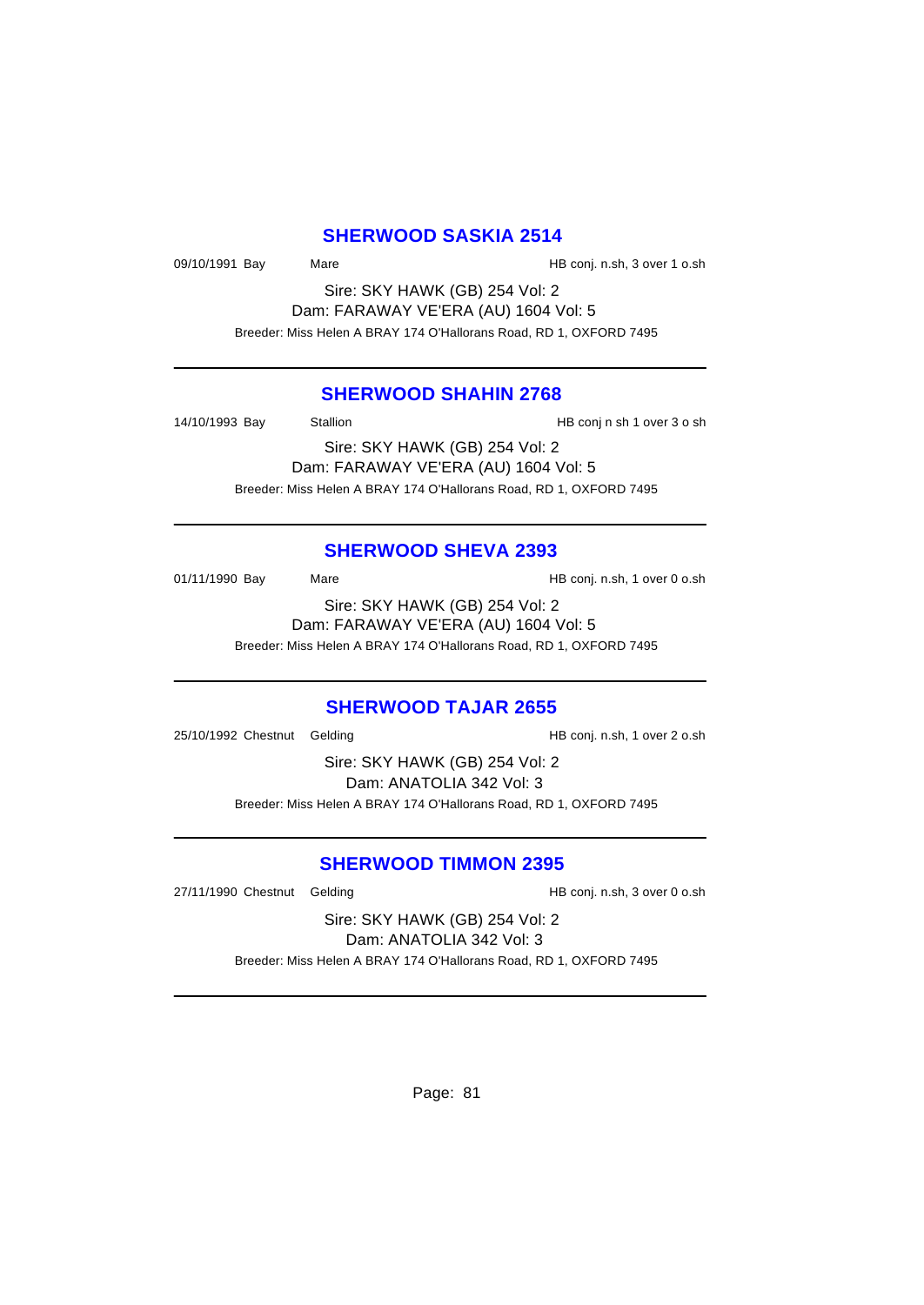#### **SHIMA'ID 2809**

09/12/1993 Grey Gelding Construction of the Upturned C n bk 1 over 3 o bk

Sire: KINAPA 2010 Vol: 6 Dam: OCEANID 1477 Vol: 5

Breeder: Mrs Belinda J SIMONS 177 Le Bons Bay Rd, RD 3, AKAROA 7583

#### **SILVER MELODY 2398**

12/10/1990 Grey Mare Mare HF conj. n.sh, 2 over 0 o.sh

Sire: KANDAHAR IBN KAZRA (GB) 1208 Vol: 4 Dam: SILVER LADY 50 Vol: 1 Breeder: Mr David B MARSHALL Holly Farm, Harmans Road, RD 2, LEESTON 7682

# **SILVER NAAZIRAH 2399**

05/10/1990 Grey Mare Mare HF conj. n.sh, 3 over 0 o.sh

Sire: SARACEN KARIM (CA) S119 Vol: 2 Dam: NAAZIRI 504 Vol: 3

Breeder: Mr David B MARSHALL Holly Farm, Harmans Road, RD 2, LEESTON 7682

# **SILVER SALOME 2288**

09/11/1989 Chestnut Mare A under half circle n.sh, 2 over 9 o.sh

Sire: NGAPA JOUSSIF 493 Vol: 3 Dam: SILVER SAALA 52 Vol: 1 Breeder: Mrs Christine J LORD P.O. Box 796 MASTERTON.

#### **SILVER ZAREEM 2519**

11/11/1991 Grey Gelding Gelding HF conj. n.sh, 3 over 1 o.sh

Sire: SARACEN KARIM (CA) S119 Vol: 2 Dam: SILVER LADY 50 Vol: 1

Breeder: Mr David B MARSHALL Holly Farm, Harmans Road, RD 2, LEESTON 7682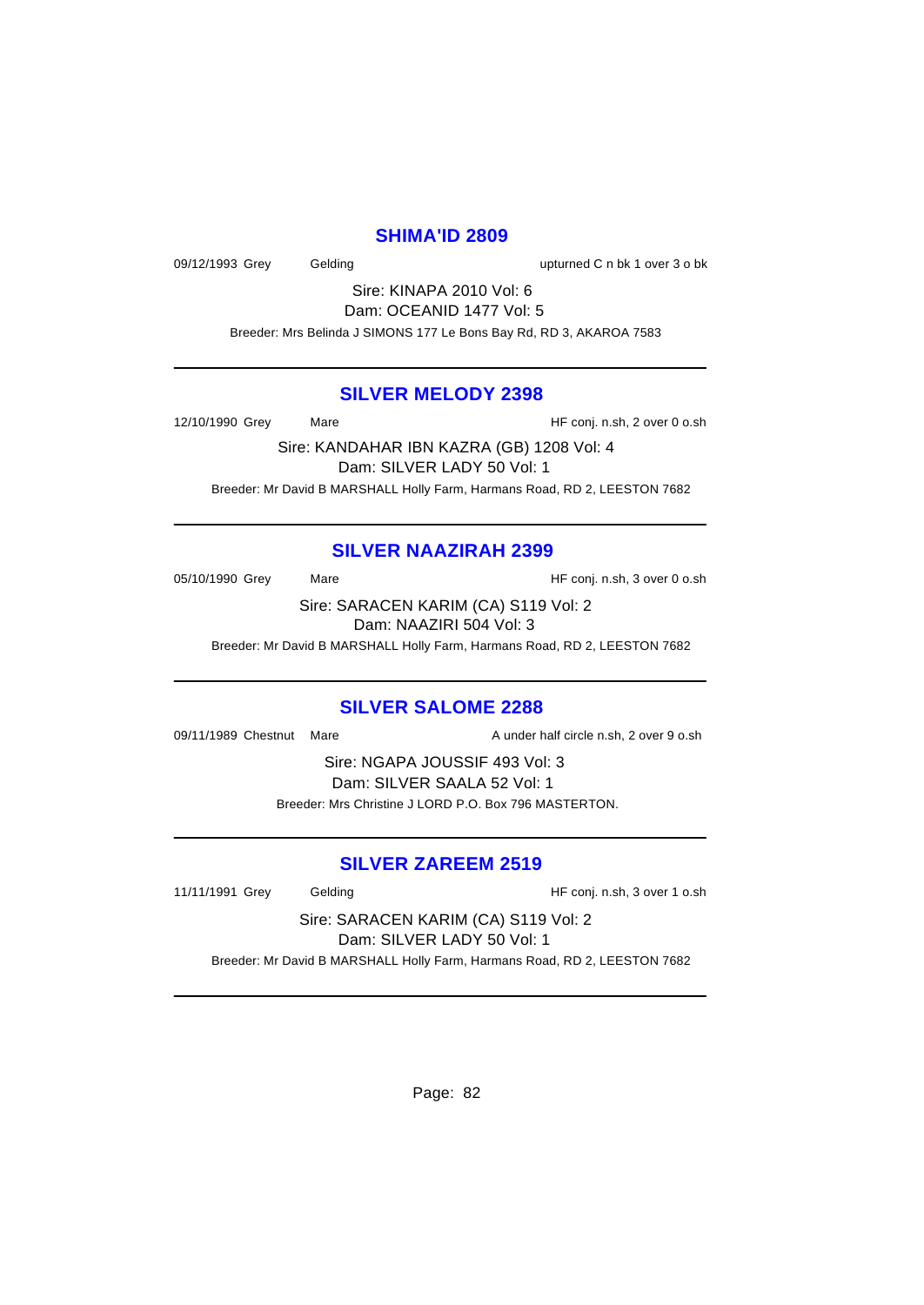# **SILVIA OF BROADFIELD 2324**

13/08/1990 Grey Mare Mare H n.bk, 1 over 0 o.bk

Sire: EL HANIFF 1594 Vol: 5 Dam: BINT KAREEMA 1317 Vol: 5 Breeder: Mrs Helena M PATCHETT-CARTER Grafton, RD 14, RAKAIA

#### **SIMEON SADIR (AU) 2528**

| 11/09/1991 Bay | Stallion                         | Triangle over lazy P n.sh, 4 over 1 o.sh                                   |
|----------------|----------------------------------|----------------------------------------------------------------------------|
|                | Sire: IMPERIAL MADAAR US 13541US |                                                                            |
|                |                                  | Dam: SIMEON SHIRLI AU 3616AAHSB                                            |
|                |                                  | Breeder: SIMON & RICHMOND AUSTRALIA.                                       |
|                |                                  | Importer: Mr David B MARSHALL Holly Farm, Harmans Road, RD 2, LEESTON 7682 |

# **SIMEON SHAANAN (AU) 2662**

22/09/1991 Grey Stallion Stallion Triangle over lazy P n sh 5 over 1 o sh

Sire: ASFOUR DE 10068AU

Dam: RAMSES MALAKA US 4327AU

Breeder: Mrs M RICHMOND 44 Bulkara Road, Bellevue Hill, NSW 2023, AUSTRALIA

Importer: Mr Alan L DAVIDSON Arana Arabians R.D. 1 TAURANGA

#### **SIR JASPER EMMADALE 2407**

23/11/1986 Chestnut Gelding Reversed RB conj. n.sh, 16 over 6 o.sh

Sire: MARAMA SABBAH EL NEFOUS 1278 Vol: 5

Dam: JESSIE 294 Vol: 2

Breeder: Mr Allan T RUDOLPH Ruapekapeka Road R.D. 2 HIKURANGI.

# **SJ DAKOTA 2705**

13/11/1993 Bay Stallion Stallion State State State State State State State State State State State State State

Sire: AA DARK ECHO 2267 Vol: 6 Dam: SAYIDAH 746 Vol: 4 Breeder: Miss S MURDOCH 33 Muricata Ave MT MAUNGANUI.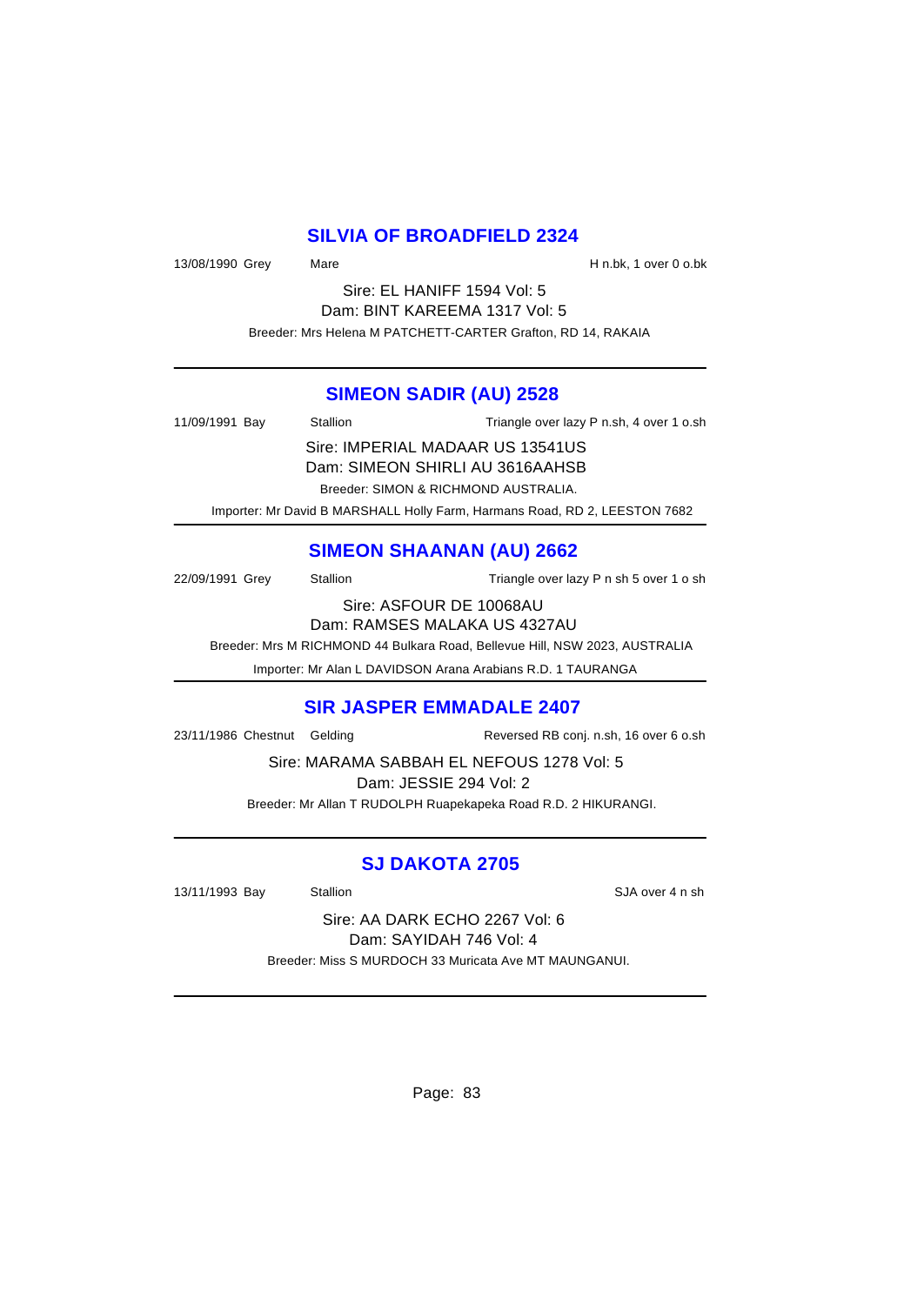# **SJ JASMINE 2364**

12/10/1990 Chestnut Mare SJA over 3 o.sh

Sire: SJ FLAME 1905 Vol: 6 Dam: SAYIDAH 746 Vol: 4 Breeder: Miss S MURDOCH 33 Muricata Ave MT MAUNGANUI.

# **SON VAL SHEIKA (AU) 2675**

30/10/1991 Chestnut Mare Sin V n sh 3 over 1 o sh

Dam: MANTON MUSHONI (AU) 2674 Vol: 7 Breeder: Mr R M VON LANGENBURG P.O. Box 170 POKENO. Importer: Mr R M VON LANGENBURG P.O. Box 170 POKENO.

# **SONG OF INDIA 2565**

19/12/1992 Chestnut Stallion **H** n.bk, 0 over 2 o.bk

Sire: ARABESQUE CRYSTAL FLAME (AU) S98 Vol: 2 Dam: SOUTH PACIFIC ISLAY MIST 1031 Vol: 4 Breeder: Mrs Helena M PATCHETT-CARTER Grafton, RD 14, RAKAIA

# **SOUTH WINDS DAUGHTER OF DARKNESS 2373**

18/12/1990 Grey Mare Mare A in U n.sh, 1 over 0 o.sh

Sire: JABAL S16 Vol: 1 Dam: ANOUK BINT REPARTEE 1224 Vol: 4 Breeder: Mr A SANGSTER P.O. Box 76 Ward MARLBOROUGH.

# **SOUTH WINDS MOON JEWEL 2372**

12/10/1990 Chestnut Mare **A in U n.sh, 6 over 0 o.sh** 

Sire: JABAL S16 Vol: 1 Dam: SOUTH PACIFIC CRYSTAL MOON 277 Vol: 2 Breeder: Mr A SANGSTER P.O. Box 76 Ward MARLBOROUGH.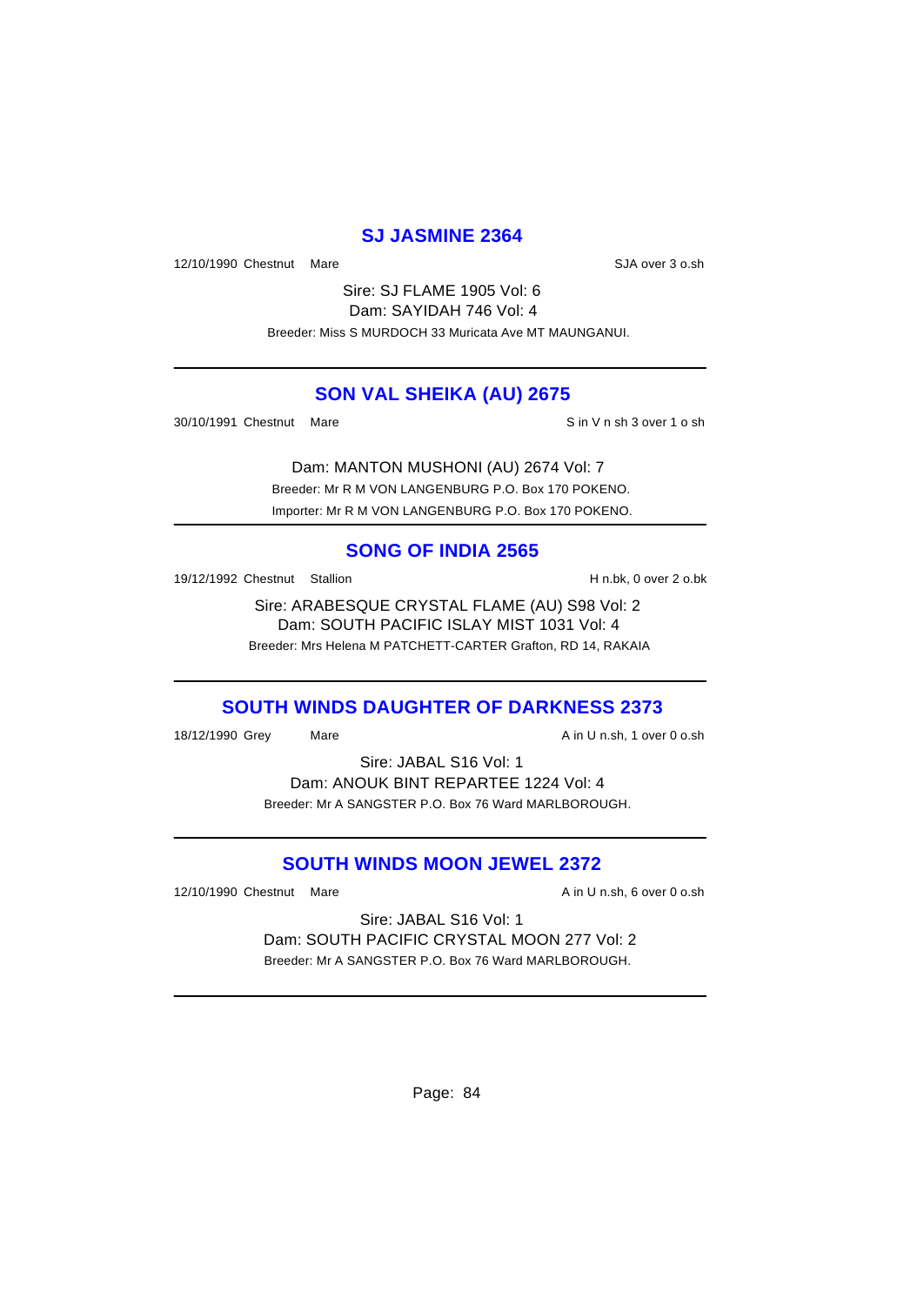# **SS BARZANI 2440**

16/10/1991 Bay Mare Mare Share Sthru W over 57 n.sh

Sire: SIMEON SHOMER (AU) 2090 Vol: 6 Dam: BELRANI 1926 Vol: 6 Breeder: Mrs Suzanne W SPRATT Maketu Road R.D. 9 TE PUKE.

#### **SS BELAAMI 2555**

11/12/1992 Chestnut Gelding Sthru W over 66 n.sh

Sire: SIMEON SHOMER (AU) 2090 Vol: 6 Dam: BELRANI 1926 Vol: 6 Breeder: Mrs Suzanne W SPRATT Maketu Road R.D. 9 TE PUKE.

# **SS BESHARA DEREGISTERED 2456**

08/10/1991 Chestnut Mare S thru W over 58 n.sh

Sire: SIMEON SHOMER (AU) 2090 Vol: 6 Dam: IBANEZ 292 Vol: 2

Breeder: Mrs Suzanne W SPRATT Maketu Road R.D. 9 TE PUKE.

#### **SS DIBA 2441**

22/10/1991 Chestnut Mare Sthru W over 55 n.sh

Sire: SIMEON SHOMER (AU) 2090 Vol: 6 Dam: FARRAH 559 Vol: 3 Breeder: Mrs Suzanne W SPRATT Maketu Road R.D. 9 TE PUKE.

# **SS EMIR 2375**

01/12/1990 Chestnut Gelding Sthru W over 49 n.sh

Sire: SIMEON SHOMER (AU) 2090 Vol: 6 Dam: HELAWI 198 Vol: 2

Breeder: Mrs Suzanne W SPRATT Maketu Road R.D. 9 TE PUKE.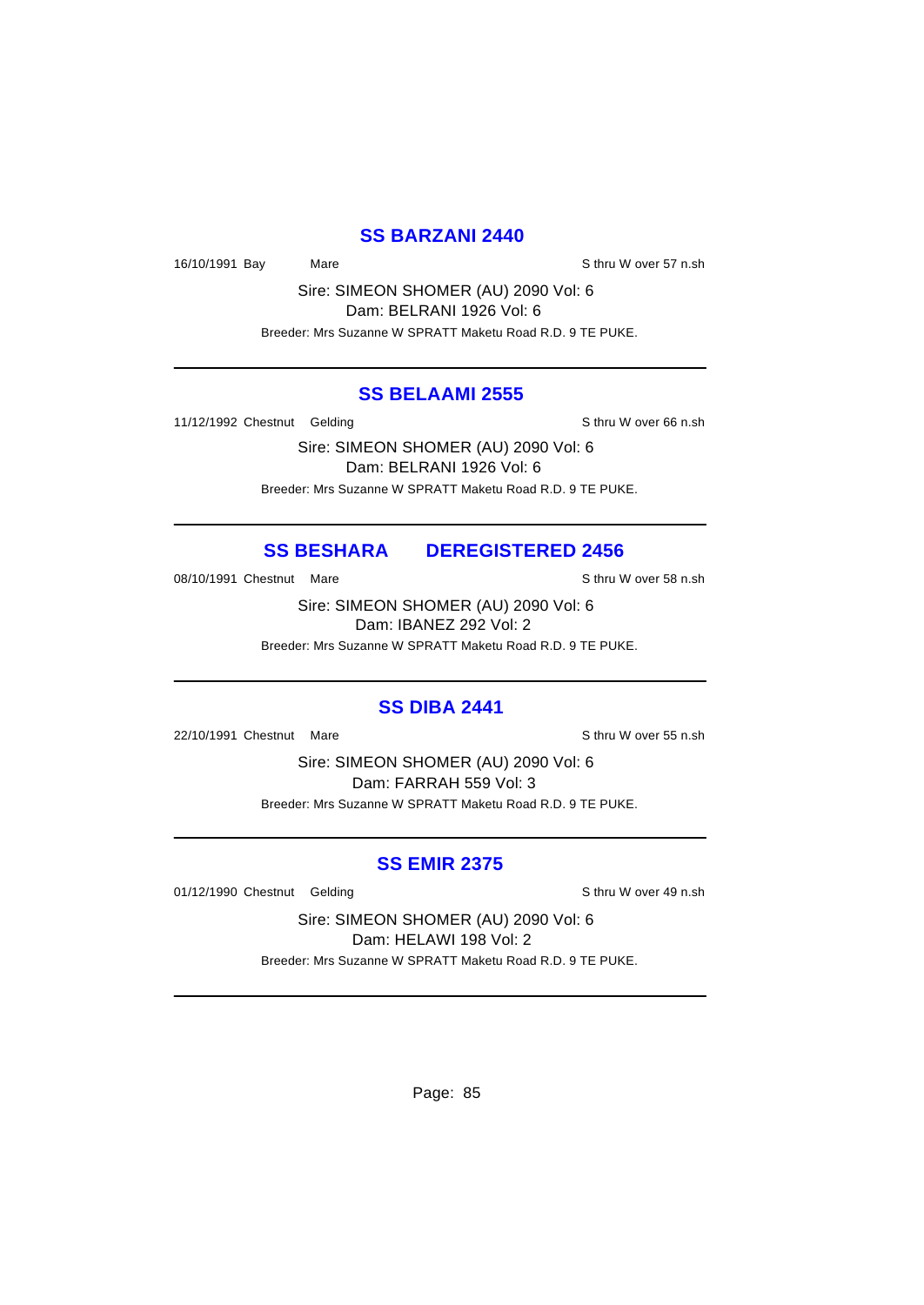#### **SS FARSI DEREGISTERED 2406**

13/02/1991 Grey Gelding School Charles Sthru W over 48 n.sh

Sire: SIMEON SHOMER (AU) 2090 Vol: 6 Dam: TARALEA ALIYA 666 Vol: 3 Breeder: Mrs Suzanne W SPRATT Maketu Road R.D. 9 TE PUKE.

#### **SS HAJJI 2377**

02/10/1990 Bay Gelding Gelding Sthru W over 52 n.sh

Sire: SIMEON SHOMER (AU) 2090 Vol: 6 Dam: KANTARA 1206 Vol: 4 Breeder: Mrs Suzanne W SPRATT Maketu Road R.D. 9 TE PUKE.

# **SS JALAAL 2438**

27/10/1991 Bay Gelding Gelding Sthru W over 59 n.sh

Sire: SIMEON SHOMER (AU) 2090 Vol: 6 Dam: KALINKA 420 Vol: 3 Breeder: Mrs Suzanne W SPRATT Maketu Road R.D. 9 TE PUKE.

#### **SS JAMAL 2376**

20/10/1990 Chestnut Gelding Sthru W over 53 n.sh

Sire: SIMEON SHOMER (AU) 2090 Vol: 6 Dam: ALIA 1788 Vol: 6 Breeder: Mrs Suzanne W SPRATT Maketu Road R.D. 9 TE PUKE.

# **SS JIHMI 2710**

01/12/1993 Chestnut Gelding Sthru W over 67 n sh

Sire: SIMEON SHOMER (AU) 2090 Vol: 6 Dam: KALINKA 420 Vol: 3 Breeder: Mrs Suzanne W SPRATT Maketu Road R.D. 9 TE PUKE.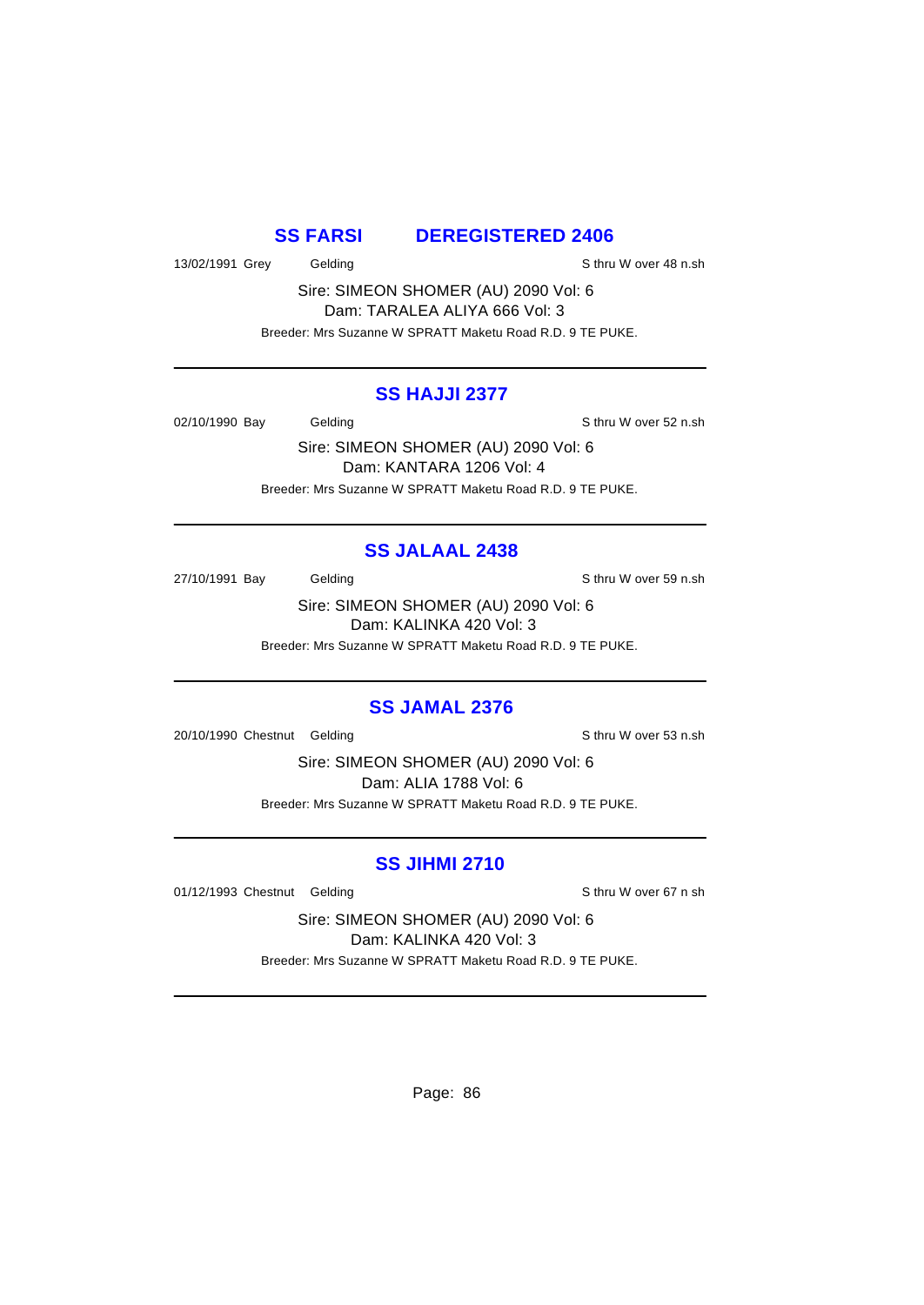# **SS MAJID 2378**

07/10/1990 Bay Gelding Gelding Sthru W over 51 n.sh

Sire: SIMEON SHOMER (AU) 2090 Vol: 6 Dam: FARRAH 559 Vol: 3

Breeder: Mrs Suzanne W SPRATT Maketu Road R.D. 9 TE PUKE.

#### **SS MICAH 2711**

10/12/1993 Bay Gelding Schrift Schrift Stevens Stephen Stephen Stephen Stephen Stephen Stephen Stephen Stephen Stephen Stephen Stephen Stephen Stephen Stephen Stephen Stephen Stephen Stephen Stephen Stephen Stephen Stephen

Sire: SIMEON SHOMER (AU) 2090 Vol: 6 Dam: BELRANI 1926 Vol: 6 Breeder: Mrs Suzanne W SPRATT Maketu Road R.D. 9 TE PUKE.

# **SS NOKOMIS 2439**

21/10/1991 Grey Gelding Gelding Sthru W over 54 n.sh

Sire: SIMEON SHOMER (AU) 2090 Vol: 6 Dam: KAFIZA 1204 Vol: 4 Breeder: Mrs Suzanne W SPRATT Maketu Road R.D. 9 TE PUKE.

#### **SS RAKSHA 2707**

12/12/1993 Grey Mare Sthru W over 69 n sh

Sire: SIMEON SHOMER (AU) 2090 Vol: 6 Dam: ALIA 1788 Vol: 6 Breeder: Mrs Suzanne W SPRATT Maketu Road R.D. 9 TE PUKE.

#### **SS SENOUSSI 2709**

05/10/1993 Grey Mare Sthru W over 71 n sh

Sire: SIMEON SHOMER (AU) 2090 Vol: 6 Dam: HELAWI 198 Vol: 2 Breeder: Mrs Suzanne W SPRATT Maketu Road R.D. 9 TE PUKE.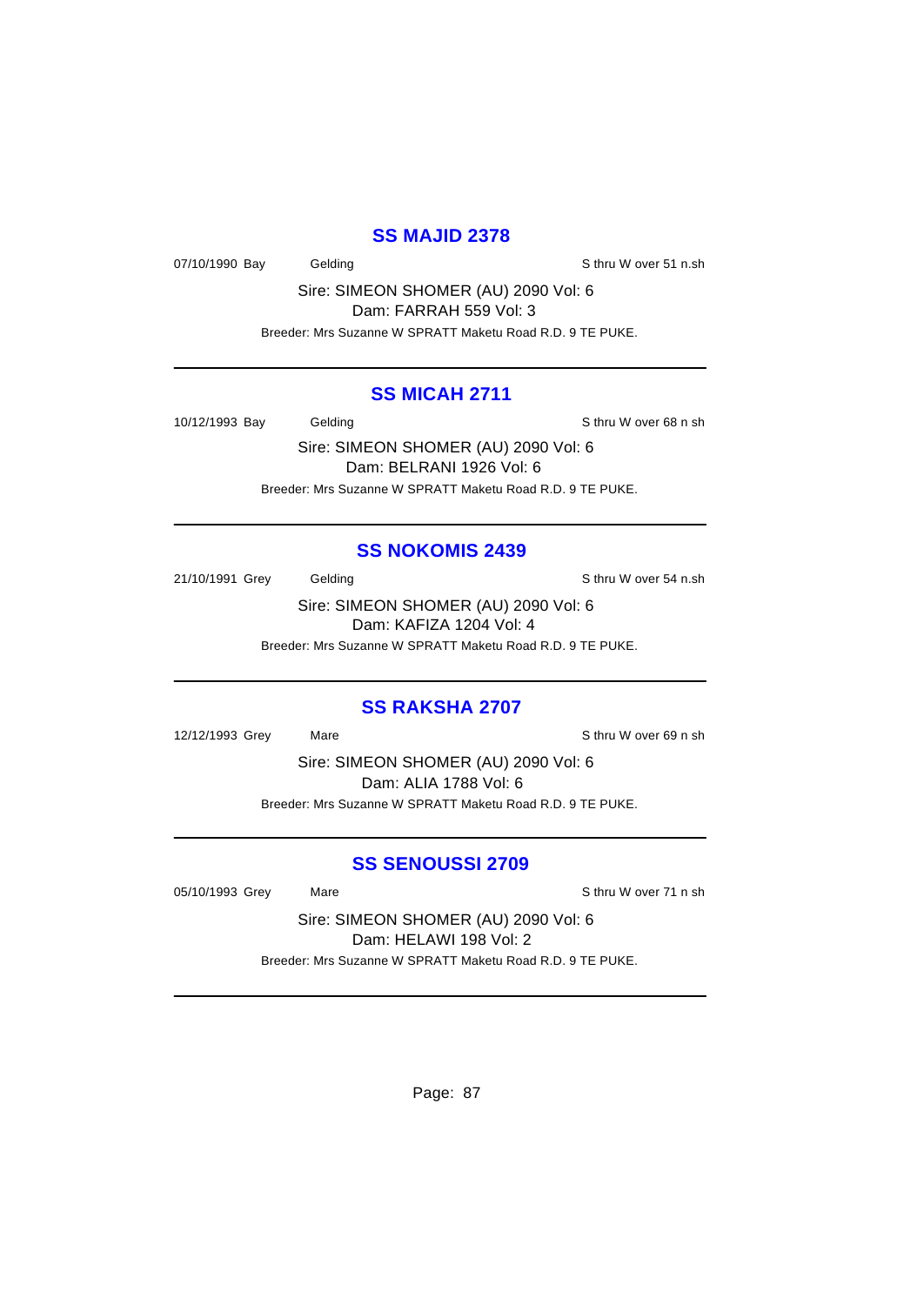#### **SS SHALIM 2437**

04/11/1991 Grey Gelding Gelding Schritten Sthru W over 56 n.sh

Sire: SIMEON SHOMER (AU) 2090 Vol: 6 Dam: ALIA 1788 Vol: 6

Breeder: Mrs Suzanne W SPRATT Maketu Road R.D. 9 TE PUKE.

#### **SS SHAMAI 2556**

10/11/1992 Chestnut Gelding Sthru W over 62 n.sh

Sire: SIMEON SHOMER (AU) 2090 Vol: 6 Dam: KAFIZA 1204 Vol: 4 Breeder: Mrs Suzanne W SPRATT Maketu Road R.D. 9 TE PUKE.

# **SS SHARMA 2557**

09/09/1992 Bay Mare Mare Share S thru W over 64 n.sh

Sire: SIMEON SHOMER (AU) 2090 Vol: 6 Dam: KANTARA 1206 Vol: 4 Breeder: Mrs Suzanne W SPRATT Maketu Road R.D. 9 TE PUKE.

#### **SS SHIMON 2558**

27/10/1992 Grey Gelding Sthru W over 61 n.sh

Sire: SIMEON SHOMER (AU) 2090 Vol: 6 Dam: ALIA 1788 Vol: 6 Breeder: Mrs Suzanne W SPRATT Maketu Road R.D. 9 TE PUKE.

**SS SHOGUN DEREGISTERED 2527**

22/01/1992 Bay Gelding Sthru W over 60 n.sh

Sire: SIMEON SHOMER (AU) 2090 Vol: 6 Dam: HELAWI 198 Vol: 2

Breeder: Mrs Suzanne W SPRATT Maketu Road R.D. 9 TE PUKE.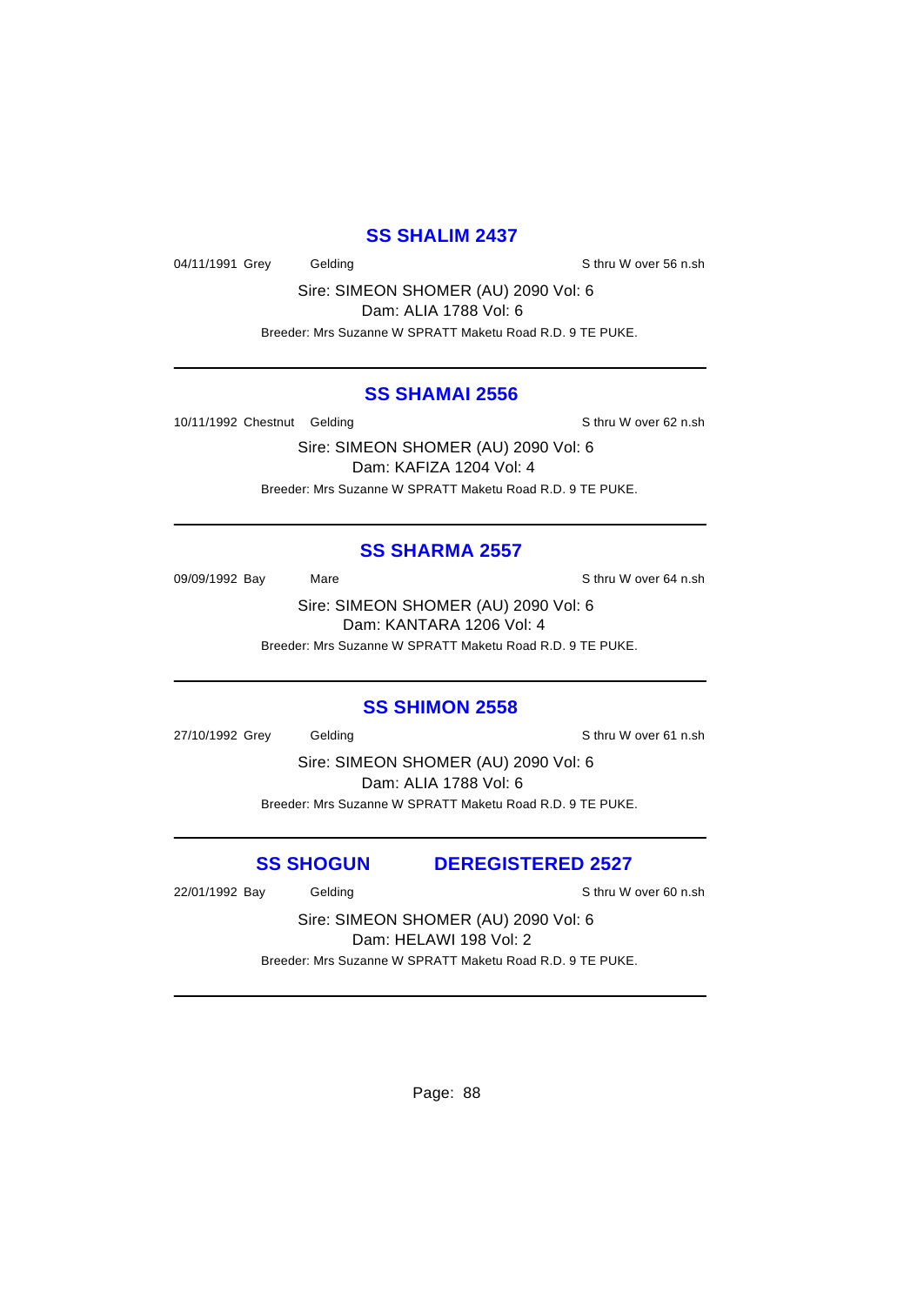# **SS SHOLINKA 2554**

05/10/1992 Bay Mare Mare Sthru W over 63 n.sh

Sire: SIMEON SHOMER (AU) 2090 Vol: 6 Dam: KALINKA 420 Vol: 3 Breeder: Mrs Suzanne W SPRATT Maketu Road R.D. 9 TE PUKE.

#### **SS SHOUCA 2379**

21/10/1990 Chestnut Mare S thru W over 50 n.sh

Sire: SIMEON SHOMER (AU) 2090 Vol: 6 Dam: KALINKA 420 Vol: 3 Breeder: Mrs Suzanne W SPRATT Maketu Road R.D. 9 TE PUKE.

# **SS SHUNDI 2708**

21/09/1993 Bay Mare Mare Share S thru W over 70 n sh

Sire: SIMEON SHOMER (AU) 2090 Vol: 6 Dam: KANTARA 1206 Vol: 4 Breeder: Mrs Suzanne W SPRATT Maketu Road R.D. 9 TE PUKE.

#### **STAR-LING 2774**

07/01/1994 Bay Mare Cover bar n sh 1 over 3 o sh

Sire: SHARABI 285 Vol: 2

Dam: TARAPURUHI SILVERLING 253 Vol: 2 Breeder: Mrs Gabrielle J DEUSS 462 Paekakariki Hill Rd, RD 1, PORIRUA 5381

# **STARGLEN BOUQUET (AU) 2806**

26/11/1989 Brown Mare Sand Star dot over 4 over 9 n sh Sire: ARABIAN LODGE BORAGH AU 3241AU Dam: SANTARABIA FAME AU 8789AU Breeder: D & D BURLING PO Box 658 Booval QUEENSLAND 4304 Importer: Miss Jacquie M WEBBY 25 Don Street, OAMARU 9400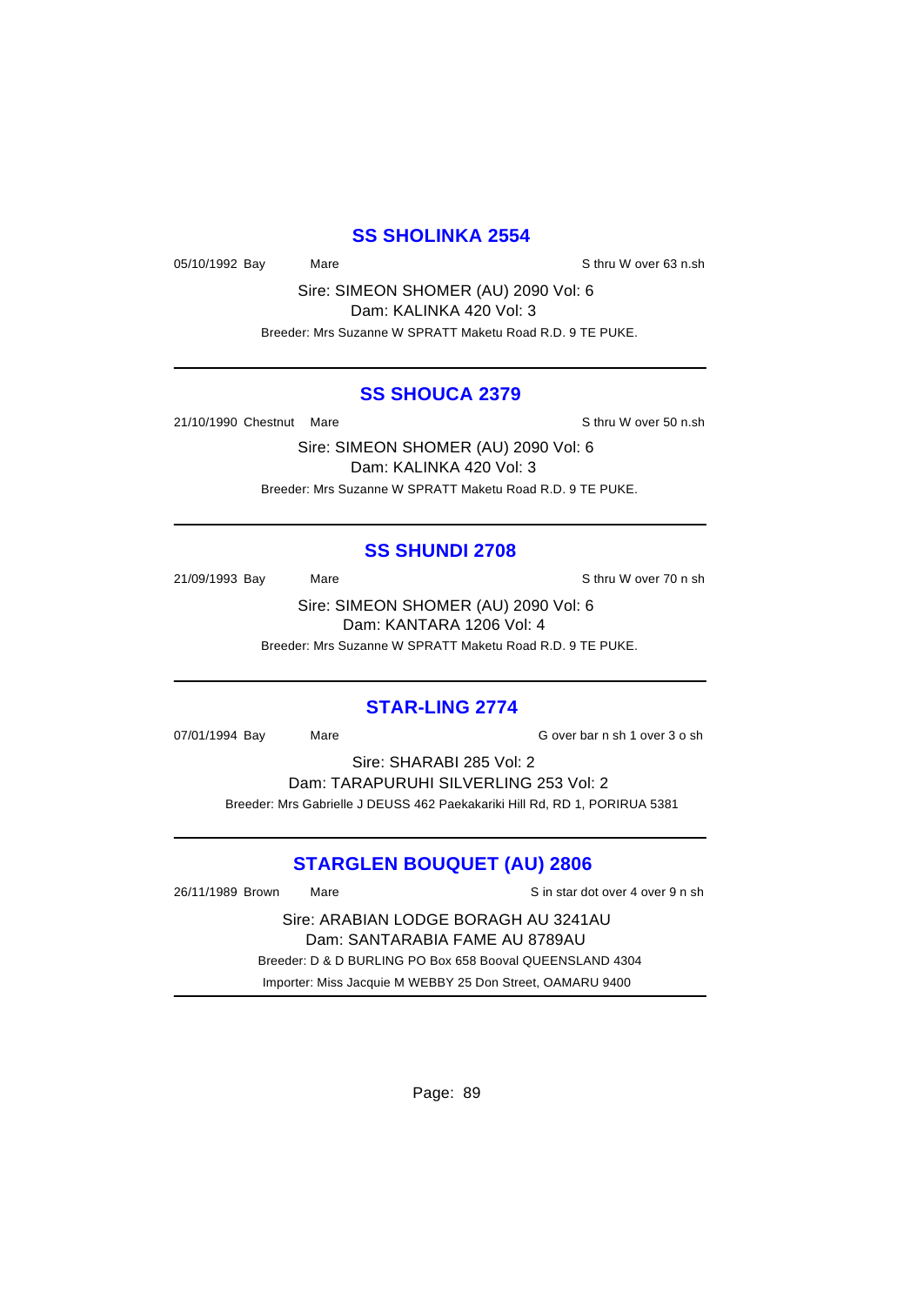#### **STERLING 2400**

15/11/1990 Grey Gelding Gelding HF conj. n.sh, 5 over 0 o.sh

Sire: SILVER IMPERIAL 979 Vol: 4 Dam: NAZARITE 505 Vol: 3

Breeder: Mr David B MARSHALL Holly Farm, Harmans Road, RD 2, LEESTON 7682

# **SUNNY BRAE DENBY 2310**

23/10/1990 Grey Gelding SB n.sh, 1 over 90 o.sh Sire: CZARAK S97 Vol: 2 Dam: DELLMOUNT DREAM GIRL 876 Vol: 4

Breeder: Mrs M A BROSNAHAN

# **SUNNY BRAE JUANITA 2534**

02/09/1992 Grey Mare Mare SB n.sh, 1 over 92 o.sh Sire: CZARAK S97 Vol: 2 Dam: JUST A DASH 2038 Vol: 6 Breeder: Mrs M A BROSNAHAN

#### **SUNRISE 2526**

02/11/1991 Grey Mare CR over bar n.sh, 1 over 1 o.sh

Sire: JESMOND KAMAHL 639 Vol: 3 Dam: NGAPA MAVIS 89 Vol: 2 Breeder: Mrs Barbara M MCGREGOR 57 Lichfield Road, RD 2, PUTARURU 3482

# **TAHIRA FARIS 2579**

07/11/1992 Chestnut Stallion Tover V n.sh, 2 over 2 o.nk

Sire: INDIAN FIRE DANCE (AU) S56 Vol: 2 Dam: FARAH DIBA 594 Vol: 3 Breeder: Mrs Pamela J GLEESON 1928 Pipiwai Road, RD 6, WHANGAREI 0176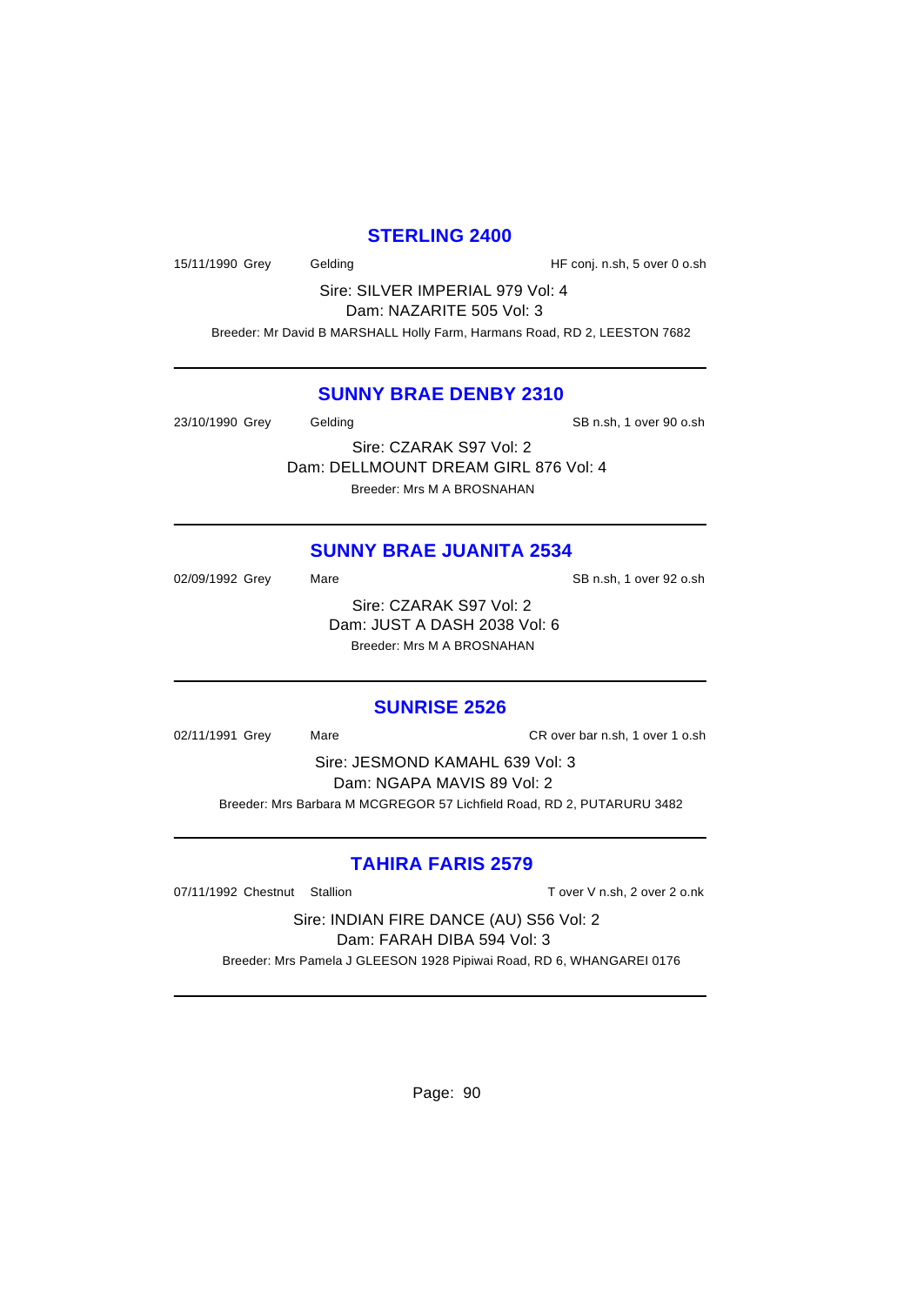# **TAHIRA PERSIA 2764**

12/11/1993 Grey Mare Mare T over V n sh 2 over 3 o nk

Sire: DELLMOUNT IBN PILGRIM 716 Vol: 3 Dam: MALTON PANDORA 2100 Vol: 6 Breeder: Mrs Pamela J GLEESON 1928 Pipiwai Road, RD 6, WHANGAREI 0176

#### **TAHIRA SARACEN 2654**

08/09/1992 Grey Gelding Gelding T over V n.sh, 1 over 2 o.nk Sire: ECHOLADE (US) 2070 Vol: 6 Dam: SALIHA 1205 Vol: 4 Breeder: Mrs Pamela J GLEESON 1928 Pipiwai Road, RD 6, WHANGAREI 0176

# **TALITHA 2417**

18/01/1991 Grey Mare Mare Consultant Mare ES n.sh, 1 over 0 o.sh Sire: ARALEIGH AZARDA 1929 Vol: 6 Dam: MARCELLE BAHRI 1463 Vol: 5 Breeder: Mrs S D VALE c/- Post Office, EGMONT VILLAGE.

#### **TANDARA CASTANAH 2480**

19/11/1991 Bay Mare TD conj. n.sh, 2 over 1 o.sh

Sire: TOCCARA'S TRADITION (AU) 2249 Vol: 6 Dam: AMBASSADOR`S MISS 1684 Vol: 5 Breeder: Mrs Sandra M HIGHT 273 Leadleys Road, Ladbrooks, RD 4, CHRISTCHURCH 7674

#### **TANDARA MIZARHN 2333**

13/11/1990 Bay Gelding Gelding TD conj. n.sh, 1 over 0 o.sh

Sire: MIZAR 861 Vol: 4 Dam: AMBASSADOR`S MISS 1684 Vol: 5

Breeder: Mrs Sandra M HIGHT 273 Leadleys Road, Ladbrooks, RD 4, CHRISTCHURCH 7674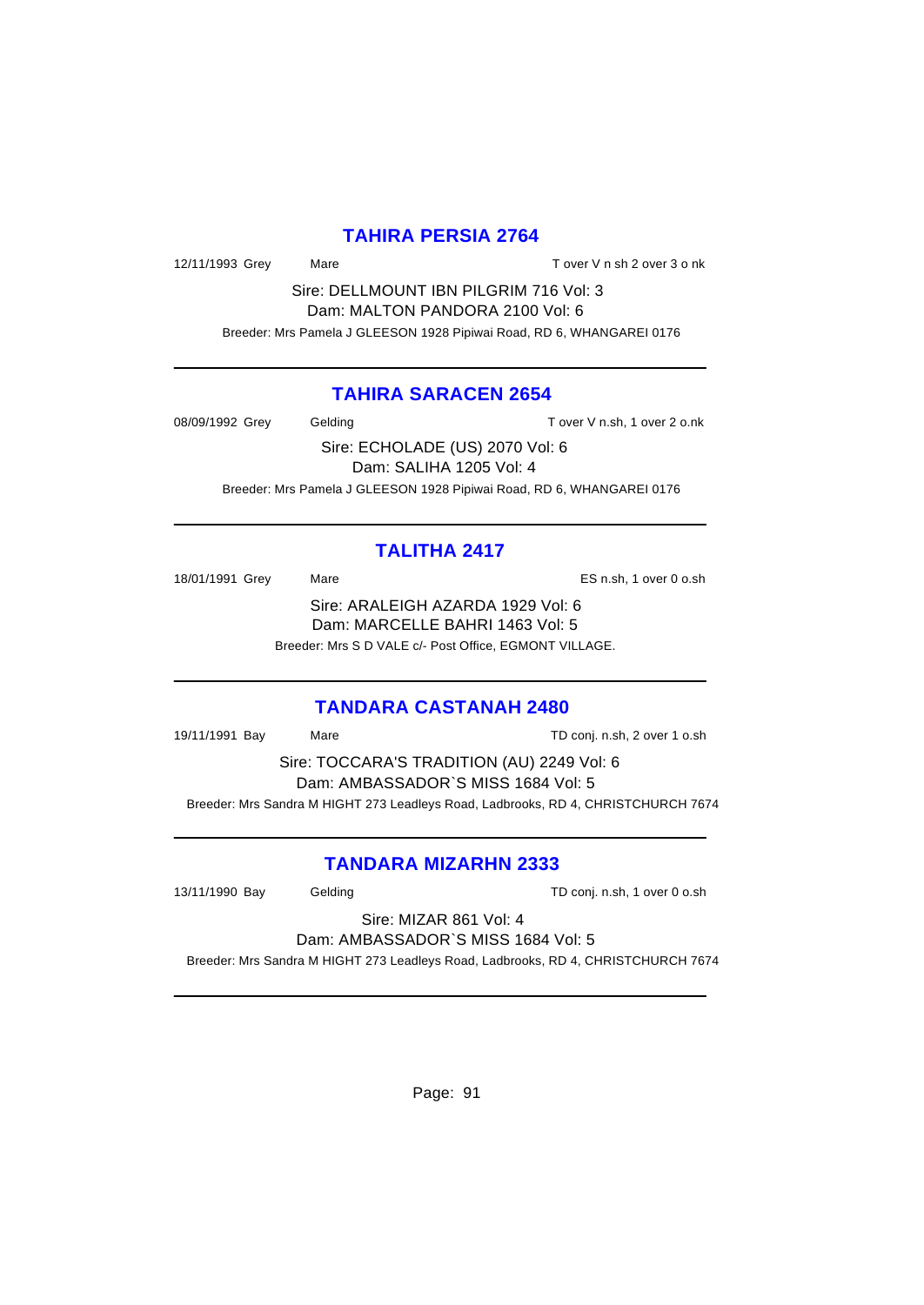#### **TANDARA NAMIRAH 2479**

27/10/1991 Bay Mare Mare TD conj. n.sh, 1 over 1 o.sh

Sire: TOCCARA'S TRADITION (AU) 2249 Vol: 6 Dam: TARALEA AMIRIAH 1385 Vol: 5

Breeder: Mrs Sandra M HIGHT 273 Leadleys Road, Ladbrooks, RD 4, CHRISTCHURCH 7674

#### **TARALEA ADAM 2625**

20/11/1992 Chestnut Stallion Mb conj. n.sh, 2 over 2 o.sh

Sire: THE AMBASSADOR (AU) 1087 Vol: 4 Dam: WHITE PINE TAMMAR 633 Vol: 3 Breeder: Mrs Beverley A MORRISSEY 89 Dyers Pass Road, Cashmere, CHRISTCHURCH

# **TARALEA SAMSARA 2392**

30/10/1990 Chestnut Mare Maximum Mare Mb conj. n.sh, 2 over 0 o.sh

Sire: THE AMBASSADOR (AU) 1087 Vol: 4 Dam: WHITE PINE TAMMAR 633 Vol: 3

Breeder: Mrs Beverley A MORRISSEY 89 Dyers Pass Road, Cashmere, CHRISTCHURCH

# **TARALEA SAREIK 2624**

14/10/1992 Grey Gelding Mb conj. n.sh, 1 over 2 o.sh

Sire: SABRE 648 Vol: 3

Dam: TARALEA RASHEIKA (AU) 737 Vol: 4

Breeder: Mrs Beverley A MORRISSEY 89 Dyers Pass Road, Cashmere, CHRISTCHURCH

# **TARALEA SHAREIKA 2758**

21/12/1993 Grey Mare Mare Matchest Mb conj n sh 2 over 3 o sh

Sire: SHALOM LA ISH (CA) 2223 Vol: 6 Dam: TARALEA RASHEIKA (AU) 737 Vol: 4

Breeder: Mrs Beverley A MORRISSEY 89 Dyers Pass Road, Cashmere, CHRISTCHURCH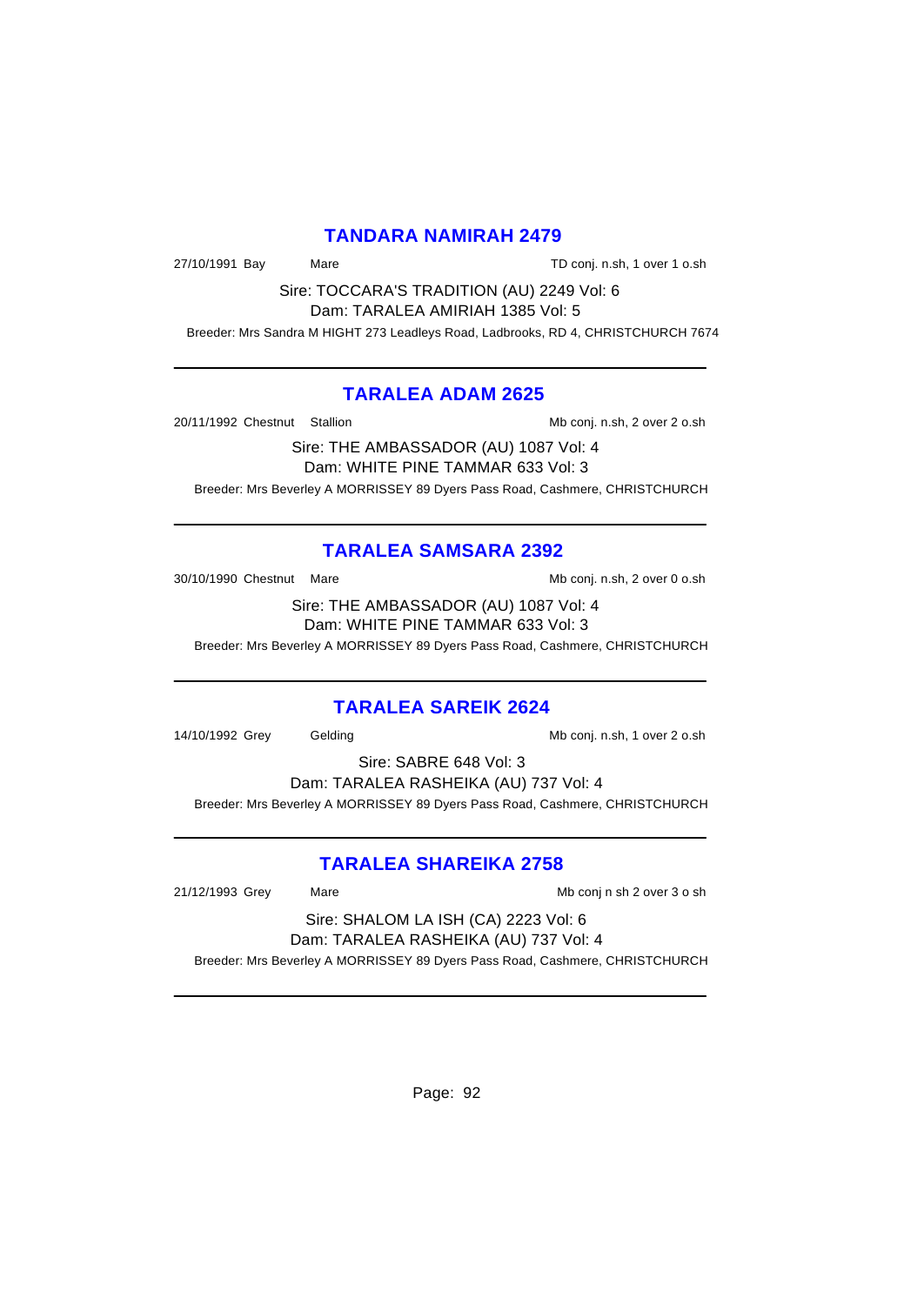# **TARALEA SHOMIYA 2511**

07/01/1992 Grey Mare Mare Mb conj. n.sh, 2 over 1 o.sh

Sire: SIMEON SHOMER (AU) 2090 Vol: 6 Dam: TARALEA ALIYA 666 Vol: 3

Breeder: Mrs Beverley A MORRISSEY 89 Dyers Pass Road, Cashmere, CHRISTCHURCH

# **TARALEA TAMARA 2510**

20/11/1991 Grey Mare Mare Mb conj. n.sh, 1 over 1 o.sh

Sire: THE AMBASSADOR (AU) 1087 Vol: 4 Dam: WHITE PINE TAMMAR 633 Vol: 3 Breeder: Mrs Beverley A MORRISSEY 89 Dyers Pass Road, Cashmere, CHRISTCHURCH

# **TARALEA TRAFEIYA 2512**

15/01/1992 Chestnut Mare Maximus And Mb conj. n.sh, 3 over 1 o.sh

Sire: TOCCARA'S TRADITION (AU) 2249 Vol: 6 Dam: GOLD RASHEIYA (GB) 736 Vol: 4

Breeder: Mrs Beverley A MORRISSEY 89 Dyers Pass Road, Cashmere, CHRISTCHURCH

# **TARALEA TROY 2757**

11/11/1993 Grey Gelding Constant Constant Constant Constant Constant Constant Constant Constant Constant Const

Sire: TOCCARA'S TRADITION (AU) 2249 Vol: 6 Dam: TARALEA ALIYA 666 Vol: 3 Breeder: Mrs Beverley A MORRISSEY 89 Dyers Pass Road, Cashmere, CHRISTCHURCH

# **TAUAKIRA KATE 2724**

11/10/1993 Grey Mare Mare T over bar over 3 n sh

Sire: SHAKLAN MAGIC (AU) 2095 Vol: 6 Dam: AA SELINA 1042 Vol: 4 Breeder: Mrs P L LEIGH Parihauhau Road R.D. 5 WANGANUI.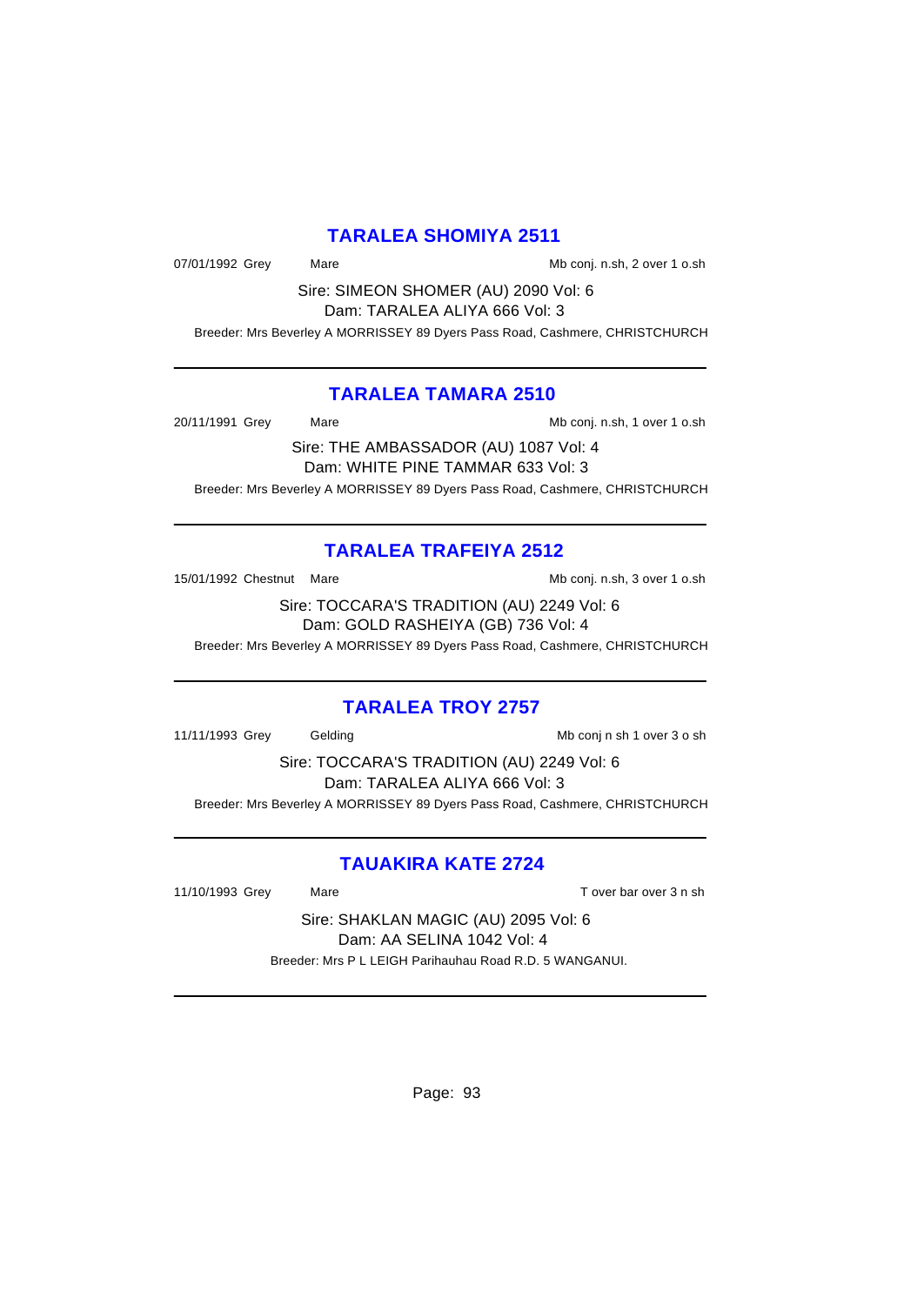# **TAURERE AL HASAN 2387**

12/08/1990 Chestnut Gelding Sover double bar n.sh, 1 over 0 o.sh

Sire: PUKETAHU MAZADA 490 Vol: 3 Dam: NGAPA VELVET 160 Vol: 2 Breeder: Mrs Sharley A HADDON Pakiri, RD 2, WELLSFORD 0972

# **TAURERE LACE 2509**

07/12/1991 Chestnut Mare S over double bar n.sh, 1 over 1 o.sh

Sire: PUKETAHU MAZADA 490 Vol: 3 Dam: NGAPA VELVET 160 Vol: 2 Breeder: Mrs Sharley A HADDON Pakiri, RD 2, WELLSFORD 0972

# **TAURERE RIBAHL 2508**

10/03/1992 Grey Gelding S over double bar n.sh, 3 over 1 o.sh

Sire: RIBLAH 381 Vol: 3 Dam: JENNIFER (AU) 115 Vol: 2 Breeder: Mrs Sharley A HADDON Pakiri, RD 2, WELLSFORD 0972

#### **TAURERE SUNELLA 2389**

27/12/1990 Chestnut Mare S over double bar n.sh, 3 over 0 o.sh

Sire: TAURERE SUNBIRD 1127 Vol: 4 Dam: WAIMEHA PAMELA 68 Vol: 1 Breeder: Mrs Sharley A HADDON Pakiri, RD 2, WELLSFORD 0972

#### **TAURERE SUNZADA 2386**

14/08/1990 Grey Stallion Stallion Server double bar n.sh, 2 over 0 o.sh

Sire: PUKETAHU MAZADA 490 Vol: 3 Dam: ALFA SUNZAH 673 Vol: 3 Breeder: Mrs Sharley A HADDON Pakiri, RD 2, WELLSFORD 0972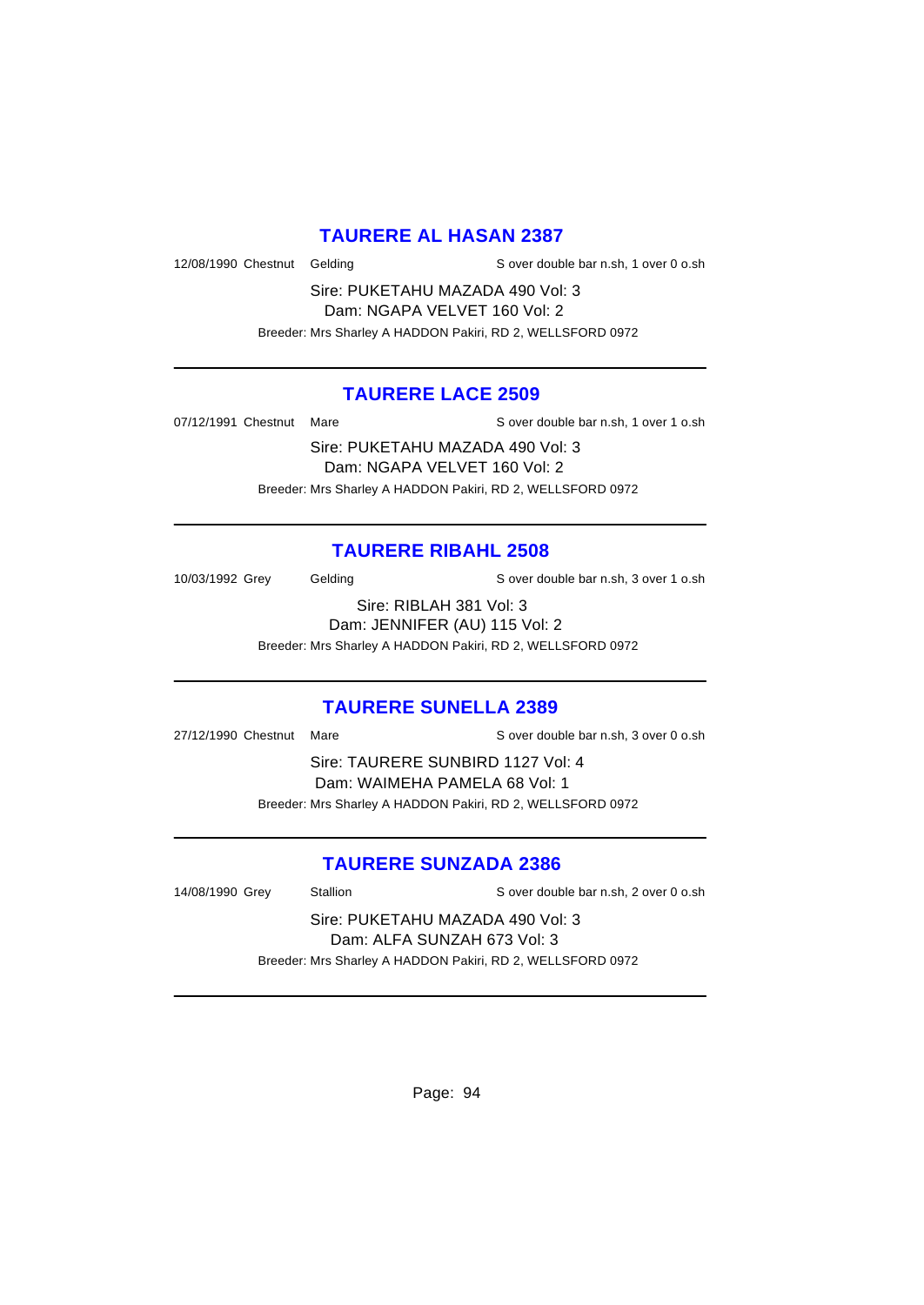#### **TAURERE VANIAH 2542**

18/12/1992 Grey Mare S over double bar n.sh, 1 over 2 o.sh

Sire: NGAPA TANI 1801 Vol: 6 Dam: NGAPA VELVET 160 Vol: 2 Breeder: Mrs Sharley A HADDON Pakiri, RD 2, WELLSFORD 0972

# **TAXSIN SILHOUETTE 2410**

25/05/1990 Chestnut Mare Reversed RB conj. n.sh, 30 over 0 o.sh

Sire: GABLE (AU) 1982 Vol: 6 Dam: POLENKA 102 Vol: 2 Breeder: Mr Allan T RUDOLPH Ruapekapeka Road R.D. 2 HIKURANGI.

# **TAZELLE 2717**

30/12/1993 Chestnut Mare **D** in C n sh 5 over 3 o sh

Sire: DELLMOUNT KALLAM 549 Vol: 3 Dam: CASSINA 1941 Vol: 6

Breeder: Mrs Cindy L LIGGETT 19 Robertson Street Frankton QUEENSTOWN

#### **TOUCH OF MAAN 2520**

23/11/1991 Grey Stallion HF conj. n.sh, 4 over 1 o.sh

Sire: TOUCH OF MAGIC (AU) S103 Vol: 2 Dam: NAATINA 380 Vol: 3 Breeder: Mr David B MARSHALL Holly Farm, Harmans Road, RD 2, LEESTON 7682

#### **TRAASK 2638**

04/10/1992 Grey Gelding Gelding HF conj. n.sh, 1 over 2 o.sh

Sire: NAADDEL (AU) S106 Vol: 2 Dam: KHALA 1674 Vol: 5

Breeder: Mr David B MARSHALL Holly Farm, Harmans Road, RD 2, LEESTON 7682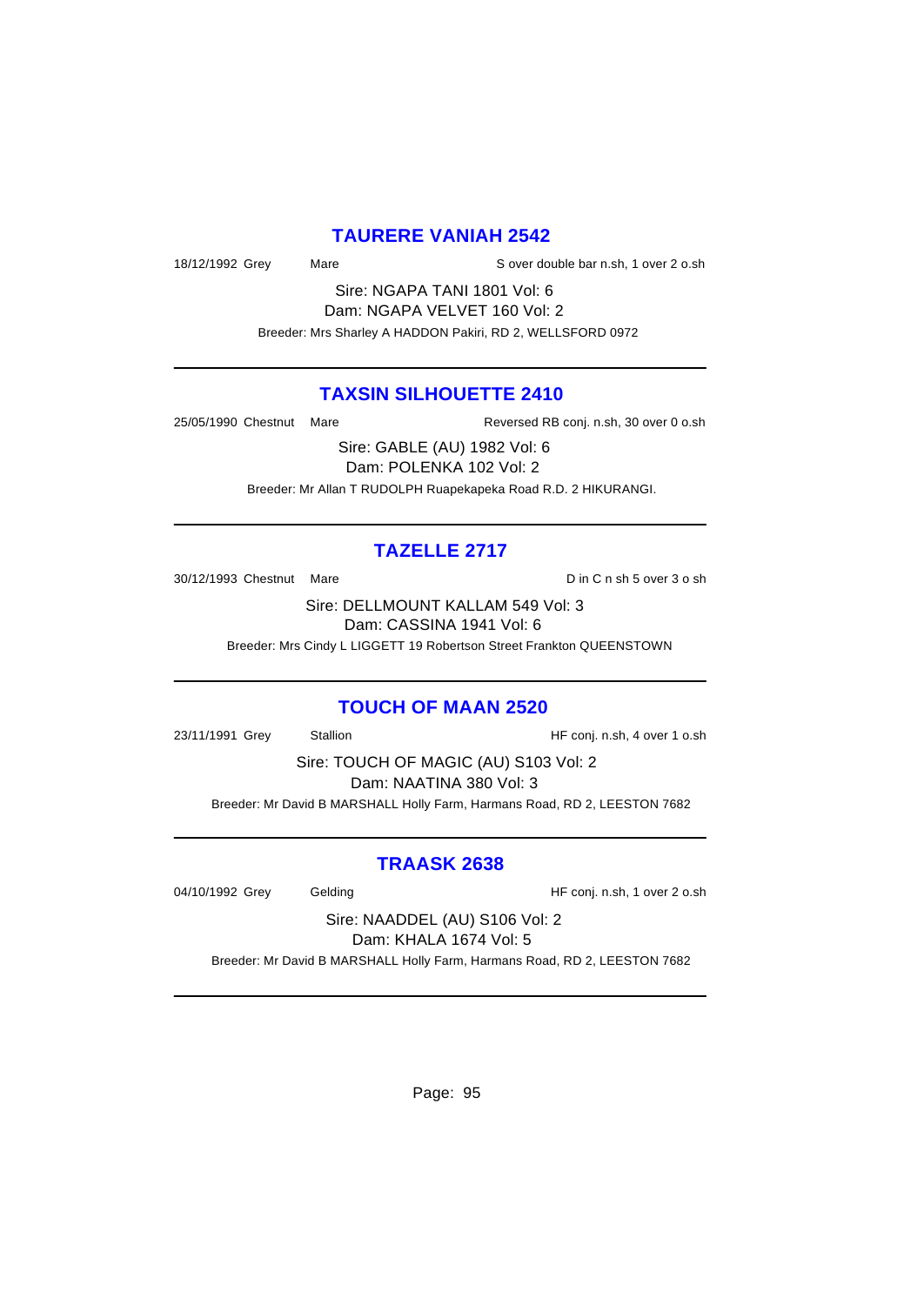#### **TRAZDAAN 2784**

17/10/1993 Grey Gelding Gelding HF conj n sh 7 over 3 o sh

Sire: KANDAHAR IBN KAZRA (GB) 1208 Vol: 4 Dam: SILVER ANNA 757 Vol: 4

Breeder: Mr David B MARSHALL Holly Farm, Harmans Road, RD 2, LEESTON 7682

#### **TRIESTE 2679**

25/02/1993 Chestnut Stallion States and SS n sh 3 over 92 o nk

Sire: SABI DRIFT S101 Vol: 2 Dam: JIDDAH 723 Vol: 3 Breeder: Mr W SCORGIE "Avalee" R.D. 2, Outram OTAGO.

# **VIGAR ALZENA 2743**

22/10/1993 Bay Mare VG conj n sh 5 o nk

Sire: SHAKLAN MAGIC (AU) 2095 Vol: 6 Dam: WAIMEHA TANIA 830 Vol: 4 Breeder: Mrs Vicki A WALKER Ruahine, RD 54, KIMBOLTON 4774

# **VIGAR MAGIC 2321**

15/09/1990 Grey Mare VG conj. n.sh, 1 o.nk

Sire: SHAKLAN MAGIC (AU) 2095 Vol: 6 Dam: WAIMEHA TIFFANY 1408 Vol: 5 Breeder: Mr Garry W WALKER "Ruahine" RD 54 KIMBOLTON 4774

# **VIGAR NIKITA 2445**

10/10/1991 Chestnut Mare **VG** conj. n.sh, 2 o.nk

Sire: JESMOND KAMAHL 639 Vol: 3 Dam: WAIMEHA TANIA 830 Vol: 4 Breeder: Mrs Vicki A WALKER Ruahine, RD 54, KIMBOLTON 4774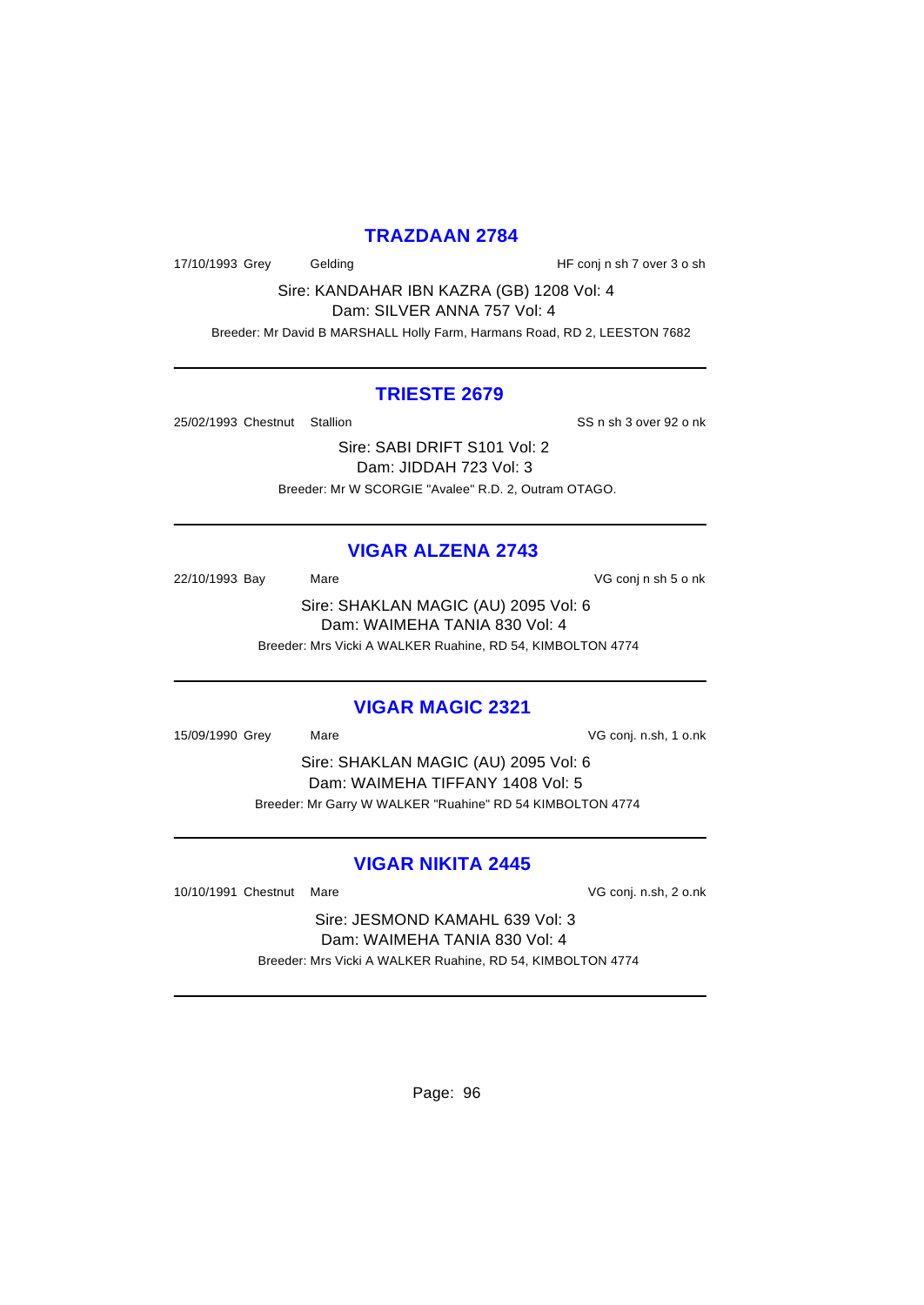# **VIGAR SASCHA 2602**

24/09/1992 Chestnut Mare **VG** conj. n.sh, 3 o.nk

Sire: SHAKLAN MAGIC (AU) 2095 Vol: 6 Dam: WAIMEHA TIFFANY 1408 Vol: 5 Breeder: Mr Garry W WALKER "Ruahine" RD 54 KIMBOLTON 4774

#### **VIGAR TREENA 2742**

09/10/1993 Grey Mare Mare VG conj n sh 4 o nk

Sire: SHAKLAN MAGIC (AU) 2095 Vol: 6 Dam: WAIMEHA TIFFANY 1408 Vol: 5 Breeder: Mr Garry W WALKER "Ruahine" RD 54 KIMBOLTON 4774

# **WAI-TOTARA NERRISSA 2759**

20/09/1993 Grey Mare Mare W thru T n sh 1 over 3 o sh Sire: SHAKLAN MAGIC (AU) 2095 Vol: 6 Dam: WAIMEHA NALANI 828 Vol: 4 Breeder: Mr Don L SAGAR 49 Evans Road RD1 HELENSVILLE

# **WAI-TOTARA SHARADE 2760**

23/10/1993 Chestnut Gelding W thru T n sh 2 over 3 o sh

Sire: SHAKLAN MAGIC (AU) 2095 Vol: 6 Dam: WAIMEHA SABRAH 824 Vol: 4 Breeder: Mr Don L SAGAR 49 Evans Road RD1 HELENSVILLE

# **WAIRUA ARGYLE 2329**

05/10/1990 Grey Gelding WA n.sh, 1 over 0 o.sh

Sire: GEMINI 1932 Vol: 6 Dam: RAYJAN GISELLE 1265 Vol: 4

Breeder: Mrs J S CLARK 257 Tomahawk Road, Ocean Grove, DUNEDIN.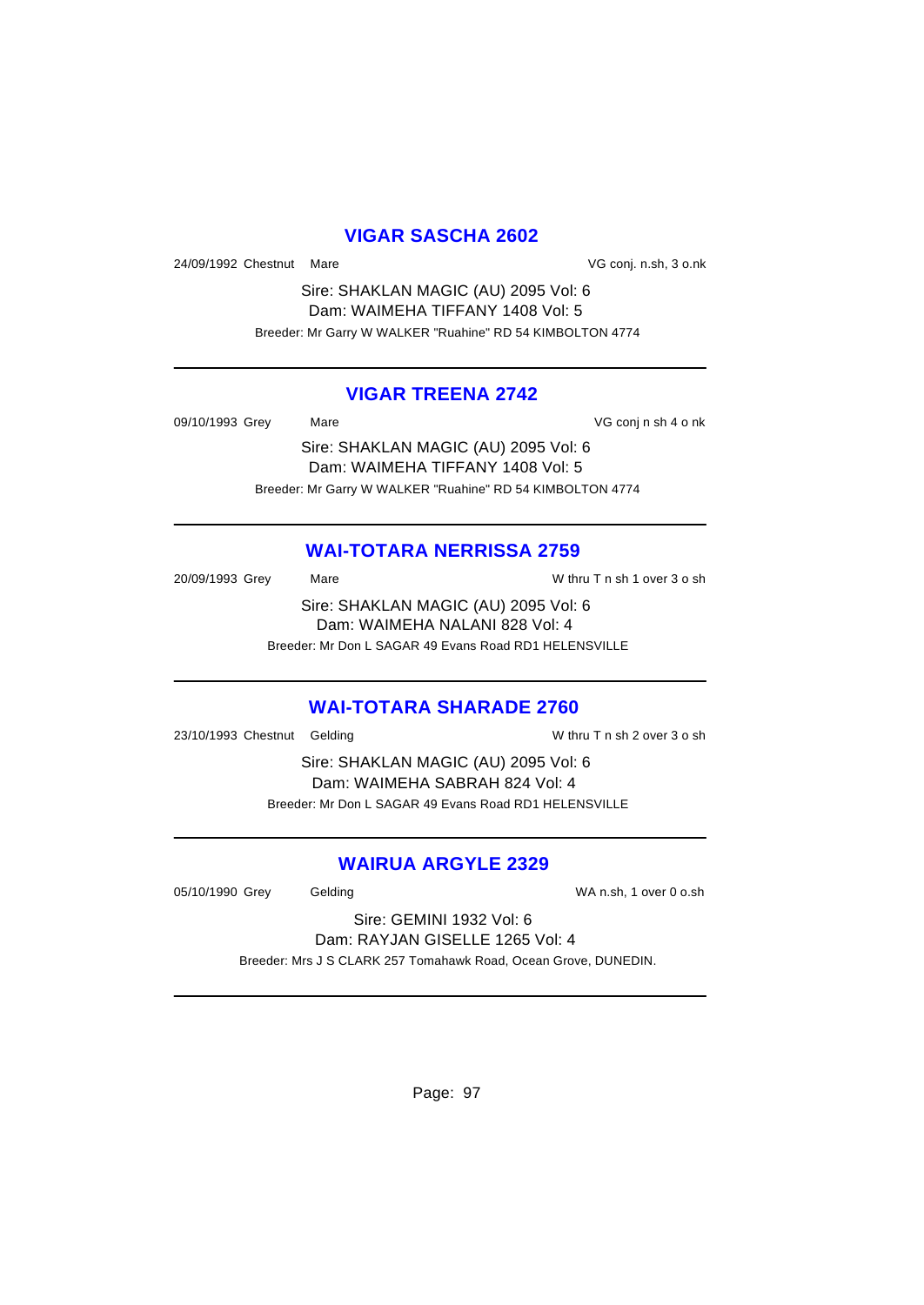# **WHISTLEJACKET 2374**

12/11/1990 Grey Stallion Stallion Stallion HF conj. n.sh, 4 over 0 o.sh

Sire: KANDAHAR IBN KAZRA (GB) 1208 Vol: 4 Dam: KAHRAN 1935 Vol: 6

Breeder: Mr David B MARSHALL Holly Farm, Harmans Road, RD 2, LEESTON 7682

# **WILLOWVALE BINT LIBANAH 2366**

11/02/1991 Chestnut Mare Inverted V over W n.sh, 1 over 1 o.sh

Sire: RALVON COURAGE (AU) 1784 Vol: 6 Dam: LIBANAH 106 Vol: 2 Breeder: PARTNERSHIP EVANS D.N AND G.M Finlays Road, RD 5, CHRISTCHURCH

# **WILLOWVALE ENCHANT'E 2632**

01/09/1992 Chestnut Mare Inverted V over W n.sh, 1 over 2 o.sh

Sire: RALVON COURAGE (AU) 1784 Vol: 6 Dam: LIBANAH 106 Vol: 2

Breeder: Mrs Gaynor M EVANS Finlays Road R.D. 5 CHRISTCHURCH.

#### **WILLOWVALE JALIYA 2368**

15/12/1990 Grey Mare Inverted V over W n.sh, 2 over 0 o.sh

Sire: RALVON COURAGE (AU) 1784 Vol: 6 Dam: DELLMOUNT LEALA 223 Vol: 2 Breeder: PARTNERSHIP EVANS D.N AND G.M Finlays Road, RD 5, CHRISTCHURCH

# **WILLOWVALE KALIFA 2370**

06/12/1990 Chestnut Gelding Inverted V over W n.sh, 1 over 0 o.sh

Sire: RALVON COURAGE (AU) 1784 Vol: 6 Dam: DELL FAHLINA 1764 Vol: 5 Breeder: Mrs Gaynor M EVANS Finlays Road R.D. 5 CHRISTCHURCH.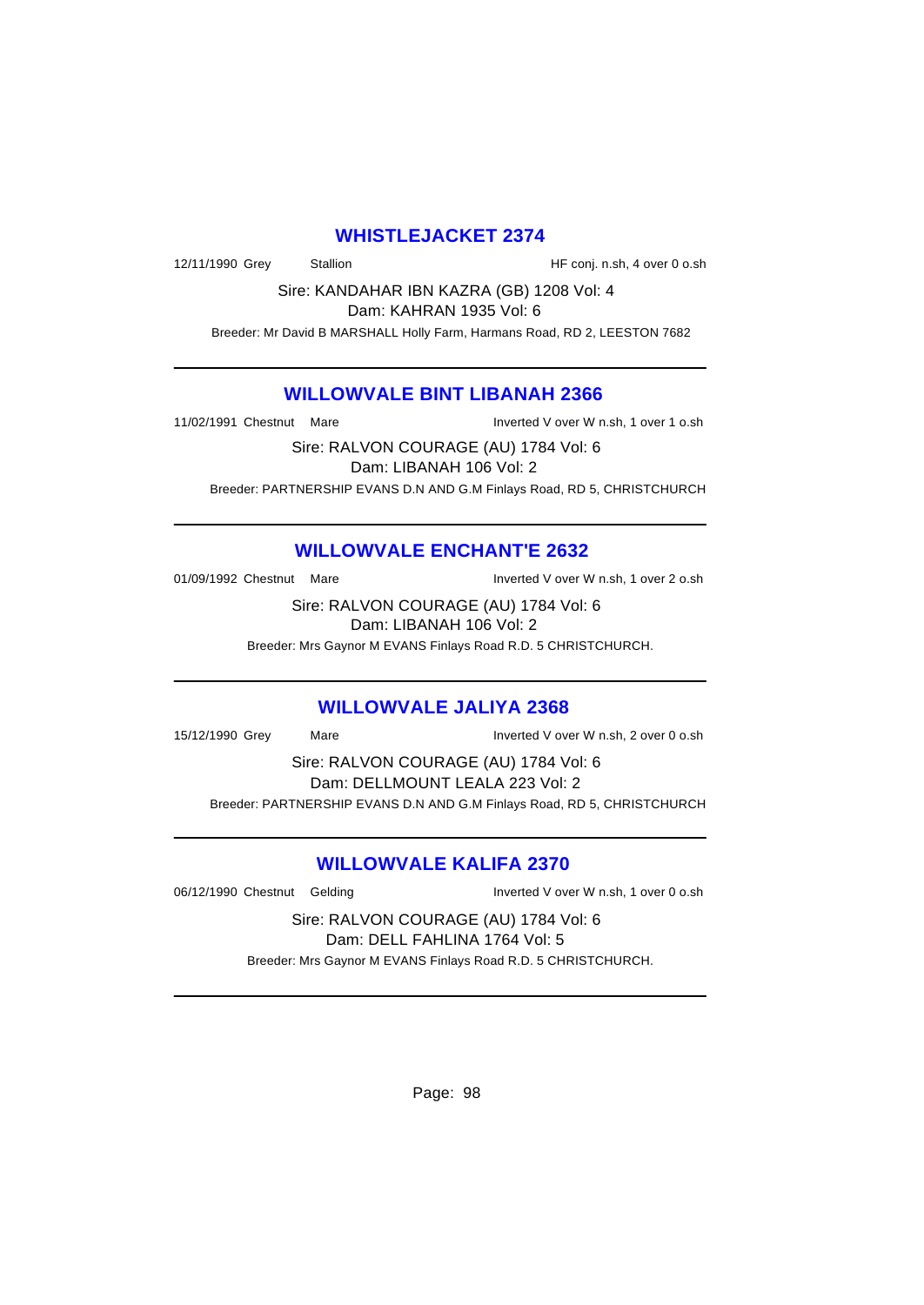#### **WILLOWVALE L'OREAL 2481**

16/10/1991 Grey Mare Mare Inverted V over W n.sh, 2 over 1 o.sh

Sire: RALVON COURAGE (AU) 1784 Vol: 6 Dam: DELLMOUNT ARDYS 717 Vol: 3 Breeder: Mr D Noel EVANS Finlays Road, RD 5, CHRISTCHURCH

#### **WILLOWVALE NAVAR 2483**

15/12/1991 Bay Gelding Inverted V over W n.sh, 4 over 1 o.sh Sire: RALVON COURAGE (AU) 1784 Vol: 6 Dam: TARALEA JEMINE 665 Vol: 3 Breeder: PARTNERSHIP EVANS D.N AND G.M Finlays Road, RD 5, CHRISTCHURCH

# **WILLOWVALE RAISA 2482**

30/10/1991 Chestnut Mare Inverted V over W n.sh, 3 over 1 o.sh

Sire: RALVON COURAGE (AU) 1784 Vol: 6 Dam: FARA DIVA 458 Vol: 3

Breeder: PARTNERSHIP EVANS D.N AND G.M Finlays Road, RD 5, CHRISTCHURCH

#### **WILLOWVALE RIYADH 2367**

24/12/1990 Bay Gelding Inverted V over W n.sh, 3 over 0 o.sh.

Sire: RALVON COURAGE (AU) 1784 Vol: 6 Dam: TARALEA JEMINE 665 Vol: 3 Breeder: PARTNERSHIP EVANS D.N AND G.M Finlays Road, RD 5, CHRISTCHURCH

#### **WIND DRIFT ELOQUENCE 2731**

14/11/1993 Grey Mare Mare K over bar n hind 1 over 3 o hind

Sire: SHERWOOD TAMMUZ 2279 Vol: 6 Dam: OKETOPA 282 Vol: 2 Breeder: Miss M KIRKMAN 106 Tancred Street CHRISTCHURCH.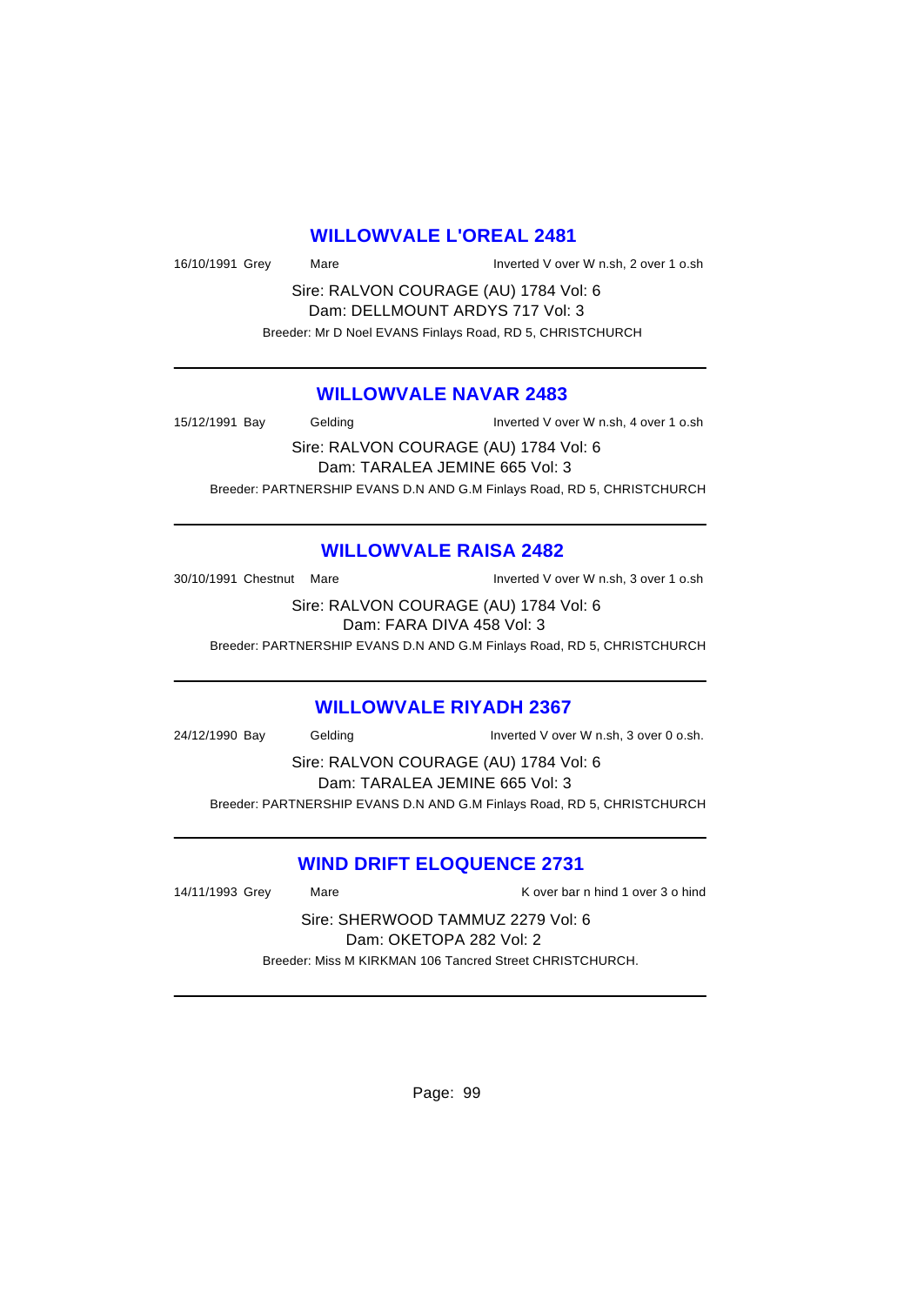# **WINDELLA BRONZE WINGS (AU) 2523**

29/09/1991 Chestnut Stallion Spur over Script line n.sh, 1 over 1 o.sh

Sire: AMIR EL SHAKLAN GB 5017AAHSB Dam: WINGS OF GOLD AU 3885AAHSB

Breeder: Mrs S. STUMP AUSTRALIA

Importer: Mrs Alison B STEWARD Waikare Road, RD 3, KAWAKAWA 0283

# **WINDERBRAE TOSCA 2419**

19/12/1990 Grey Mare Mare Reversed P & F conj. n.sh, 1 over 0 o.sh

Sire: SILVER REFLECTION 647 Vol: 3 Dam: DELPH`S MIAMI 952 Vol: 4 Breeder: Mrs P A FOSTER Lone Kauri Road Piha, R.D., AUCKLAND.

# **WINDVALE AZALEA 2698**

03/10/1993 Grey Mare Mare WV n sh 1 over 3 o sh Sire: ARABESQUE AZIEZE (AU) 574 Vol: 3

Dam: WINDVALE LALIQUE 2007 Vol: 6

Breeder: Miss Suzanne C FERGUSON 553 Gammons Road, RD 1, KAIKOHE 0474

# **WINDVALE DRAGON 2697**

24/10/1993 Grey Gelding WV n sh 3 over 3 o sh

Sire: ARABESQUE AZIEZE (AU) 574 Vol: 3 Dam: LARK SULALI 1415 Vol: 5 Breeder: Miss Suzanne C FERGUSON 553 Gammons Road, RD 1, KAIKOHE 0474

# **WINDVALE HANNAH 2340**

10/10/1990 Bay Mare WV n.sh, 1 over 0 o.sh

Sire: EL KHEIR GALAL 1690 Vol: 5 Dam: KARAMEA TARA 675 Vol: 3

Breeder: Miss Suzanne C FERGUSON 553 Gammons Road, RD 1, KAIKOHE 0474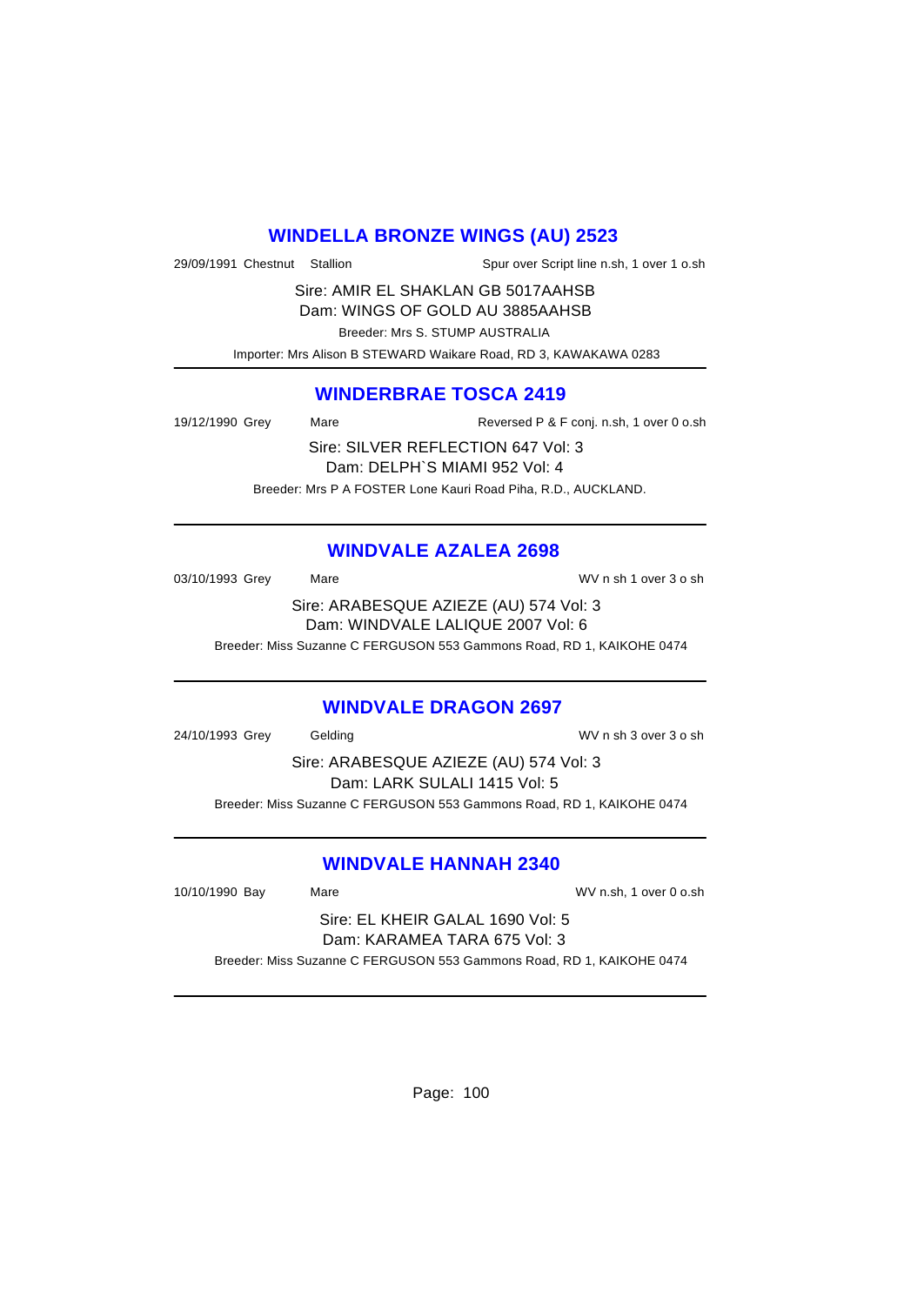#### **WINDVALE MARIANNA 2591**

19/10/1992 Grey Mare Mare WV n.sh, 2 over 2 o.sh

Sire: EL KHEIR GALAL 1690 Vol: 5 Dam: WINDVALE RIANNE 1867 Vol: 6 Breeder: Miss Suzanne C FERGUSON 553 Gammons Road, RD 1, KAIKOHE 0474

#### **WINDVALE MUSICIAN 2590**

22/09/1992 Grey Gelding WV n.sh, 1 over 2 o.sh Sire: EL KHEIR GALAL 1690 Vol: 5 Dam: WINDVALE HALINA 1914 Vol: 6 Breeder: Miss Suzanne C FERGUSON 553 Gammons Road, RD 1, KAIKOHE 0474

#### **WINDVALE RESOLUTION 2696**

15/10/1993 Grey Gelding Gelding WV n sh 2 over 3 o sh Sire: ARABESQUE AZIEZE (AU) 574 Vol: 3 Dam: KARAMEA TARA 675 Vol: 3

Breeder: Miss Suzanne C FERGUSON 553 Gammons Road, RD 1, KAIKOHE 0474

#### **WINDVALE REVELATION 2475**

| 13/10/1991 Grey | Gelding | WV n.sh, 1 over 1 o.sh                                                |  |
|-----------------|---------|-----------------------------------------------------------------------|--|
|                 |         | Sire: EL KHEIR GALAL 1690 Vol: 5                                      |  |
|                 |         | Dam: WINDVALE LALIQUE 2007 Vol: 6                                     |  |
|                 |         | Breeder: Miss Suzanne C FERGUSON 553 Gammons Road, RD 1, KAIKOHE 0474 |  |
|                 |         |                                                                       |  |

# **WINDVALE SUSANNAH 2592**

23/10/1992 Grey Mare WV n.sh, 3 over 2 o.sh

Sire: EL KHEIR GALAL 1690 Vol: 5 Dam: WESTWIND QUEEN OF HEARTS 1107 Vol: 4 Breeder: Miss Suzanne C FERGUSON 553 Gammons Road, RD 1, KAIKOHE 0474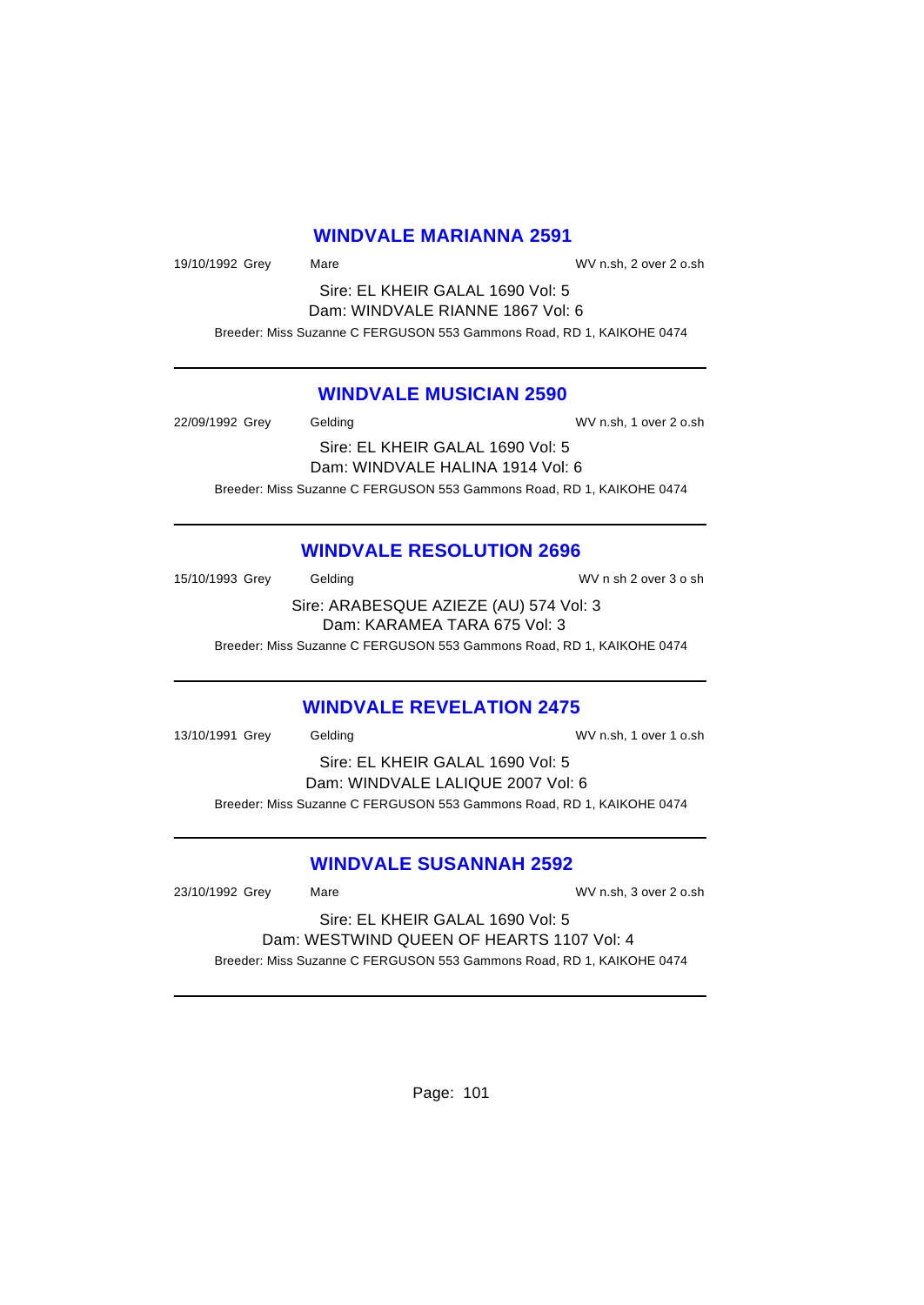#### **WINDY MEADOWS MISTRAL 2658**

24/12/1992 Black Mare WM conj. n.sh, 2 over 2 o.sh

Sire: SHALOM LA ISH (CA) 2223 Vol: 6 Dam: KATIMA 1167 Vol: 4

Breeder: Mr G Ernie MORRIS Whakarongo R.D. 10 PALMERSTON NORTH.

#### **WINDY MEADOWS SIROCCO 2657**

07/01/1993 Black Gelding Conj. n.sh, 3 over 3 o.sh Sire: SHALOM LA ISH (CA) 2223 Vol: 6

> Dam: FIVE-R GYPSY DAWN 581 Vol: 3 Breeder: Mr G Ernie MORRIS Whakarongo R.D. 10 PALMERSTON NORTH.

# **WOODLANDS NATASHA 2720**

11/11/1993 Grey Mare inverted A W conj n sh 8 over 3 o sh Sire: GAI CADET (US) 730 Vol: 3 Dam: PENDELL MARISSA 1911 Vol: 6

Breeder: Mrs Julia L NASH 77 Golden Valley Road, RD 1, WAIHI 3681

# **WOODLAU GAI ARNA 2771**

04/11/1993 Grey Mare Mare TR conj n sh 2 over 3 o sh

Sire: TOCCARA'S TRADITION (AU) 2249 Vol: 6 Dam: GAI SHAKLANA (IIU) 2525 Vol: 7 Breeder: Miss Tracey G RHODES 232 Hamptons Road, RD 6, CHRISTCHURCH 7676

# **WOODLAU SHEIK 2772**

08/11/1993 Grey Gelding Conject TR conj n sh 4 over 3 o sh

Sire: TOCCARA'S TRADITION (AU) 2249 Vol: 6 Dam: BINT SPARKLE GOLD 506 Vol: 3 Breeder: Miss Tracey G RHODES 232 Hamptons Road, RD 6, CHRISTCHURCH 7676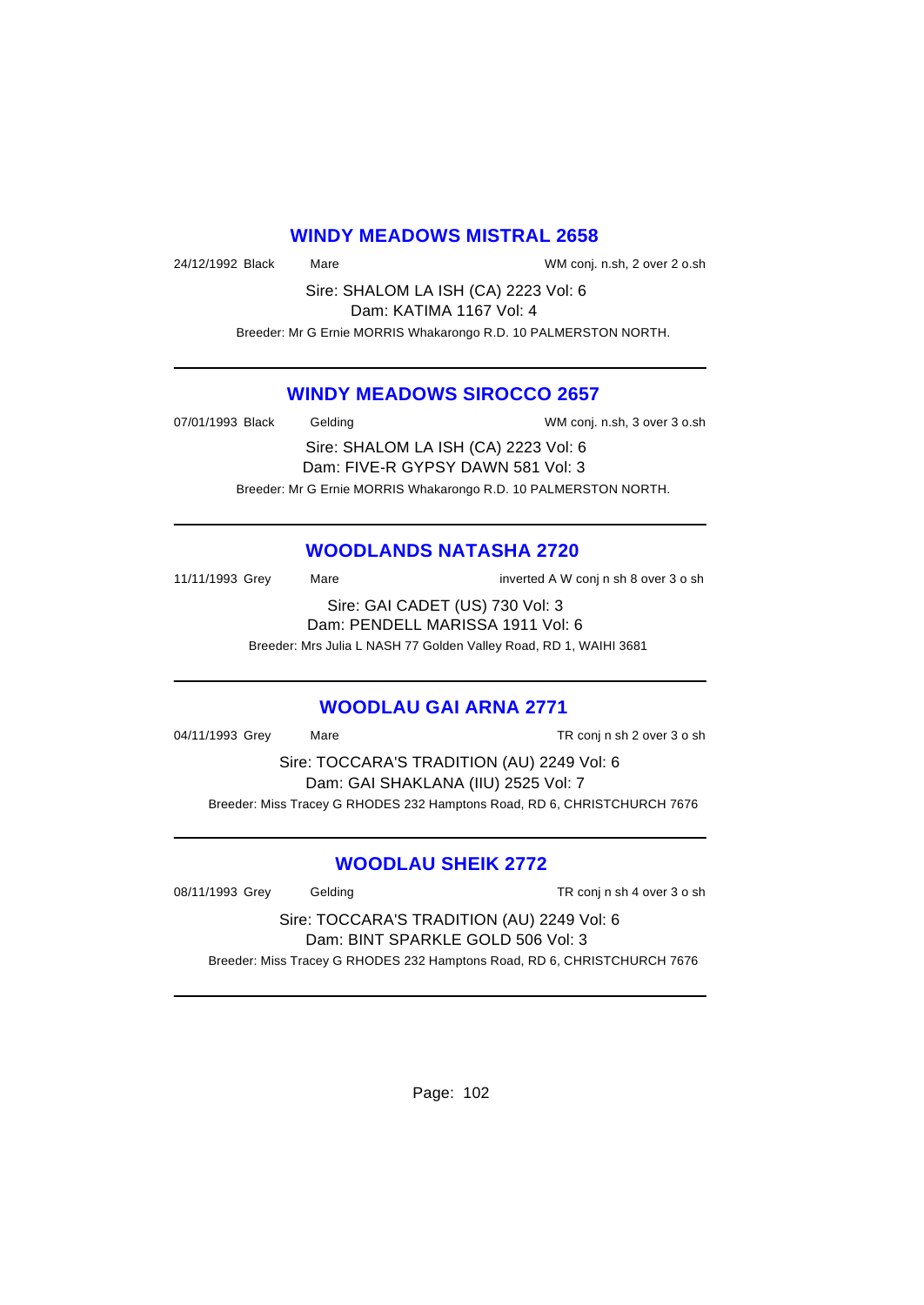# **WOODLAU SULTAN 2770**

05/12/1993 Grey Stallion TR conj n sh 1 over 3 o.sh

Sire: TOCCARA'S TRADITION (AU) 2249 Vol: 6 Dam: TARALEA ALICIA 1381 Vol: 5

Breeder: Miss Tracey G RHODES 232 Hamptons Road, RD 6, CHRISTCHURCH 7676

# **WOODLAU'S BLASE 2361**

03/01/1991 Bay Mare Mare TR conj. n.sh, 2 over 0 o.sh

Sire: THE AMBASSADOR (AU) 1087 Vol: 4 Dam: GOLD RASHEIYA (GB) 736 Vol: 4 Breeder: Miss Tracey G RHODES 232 Hamptons Road, RD 6, CHRISTCHURCH 7676

# **WOODLAU'S GRACE 2647**

06/10/1992 Bay Mare Mare TR conj. n.sh, 2 over 2 o.sh

Sire: TOCCARA'S TRADITION (AU) 2249 Vol: 6 Dam: TARALEA ANASTASIA 1746 Vol: 5

Breeder: Miss Tracey G RHODES 232 Hamptons Road, RD 6, CHRISTCHURCH 7676

# **WOODLAU'S KOA 2646**

08/10/1992 Chestnut Mare TR conj. n.sh, 3 over 2 o.sh

Sire: TOCCARA'S TRADITION (AU) 2249 Vol: 6 Dam: TARALEA AMREIKA 1828 Vol: 6 Breeder: Miss Tracey G RHODES 232 Hamptons Road, RD 6, CHRISTCHURCH 7676

# **WOODLAU'S MILADY 2504**

18/08/1991 Chestnut Mare TR conj. n.sh, 1 over 1 o.sh

Sire: TOCCARA'S TRADITION (AU) 2249 Vol: 6 Dam: TARALEA ANASTASIA 1746 Vol: 5 Breeder: Miss Tracey G RHODES 232 Hamptons Road, RD 6, CHRISTCHURCH 7676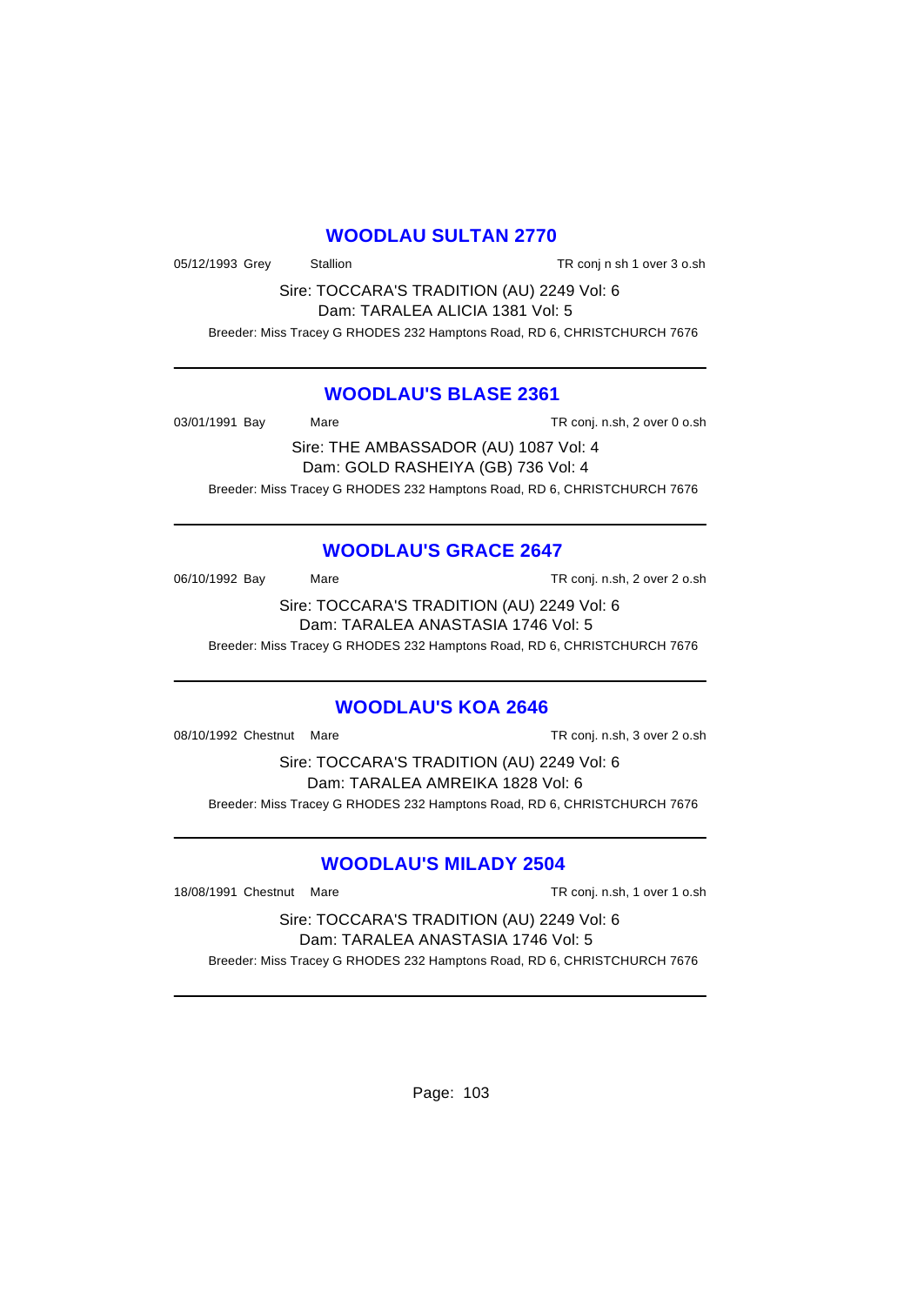# **WOODLAU'S SPARKLE 2648**

24/11/1992 Chestnut Gelding TR conj. n.sh, 5 over 2 o.sh

Sire: TOCCARA'S TRADITION (AU) 2249 Vol: 6 Dam: BINT SPARKLE GOLD 506 Vol: 3

Breeder: Miss Tracey G RHODES 232 Hamptons Road, RD 6, CHRISTCHURCH 7676

# **WOODLAU'S TAMREIKA 2505**

29/09/1991 Bay Mare TR conj. n.sh, 2 over 1 o.sh

Sire: TOCCARA'S TRADITION (AU) 2249 Vol: 6 Dam: TARALEA AMREIKA 1828 Vol: 6 Breeder: Miss Tracey G RHODES 232 Hamptons Road, RD 6, CHRISTCHURCH 7676

# **WOODLAU'S TRADITION 2506**

20/11/1991 Grey Stallion TR conj. n.sh, 4 over 1 o.sh

Sire: TOCCARA'S TRADITION (AU) 2249 Vol: 6 Dam: DELLMOUNT SHAHZAR 164 Vol: 2

Breeder: Miss Tracey G RHODES 232 Hamptons Road, RD 6, CHRISTCHURCH 7676

# **ZANAKA 2502**

04/02/1992 Chestnut Stallion Fover bar n.sh, 1 over 1 o.sh

Sire: KANDAHAR IBN KAZRA (GB) 1208 Vol: 4 Dam: ZELINA 1715 Vol: 5 Breeder: Mrs Sharon A MASON Fenelon Wolffs Road R.D. 1 RANGIORA.

# **ZANDALEA MANZARA 2749**

23/11/1993 Chestnut Mare State State State State State State State State State State State State State State S

Sire: TOCCARA'S TRADITION (AU) 2249 Vol: 6 Dam: RA-MINKA 1295 Vol: 5 Breeder: Miss R DADSWELL 106 Bowhill Road CHRISTCHURCH 9.